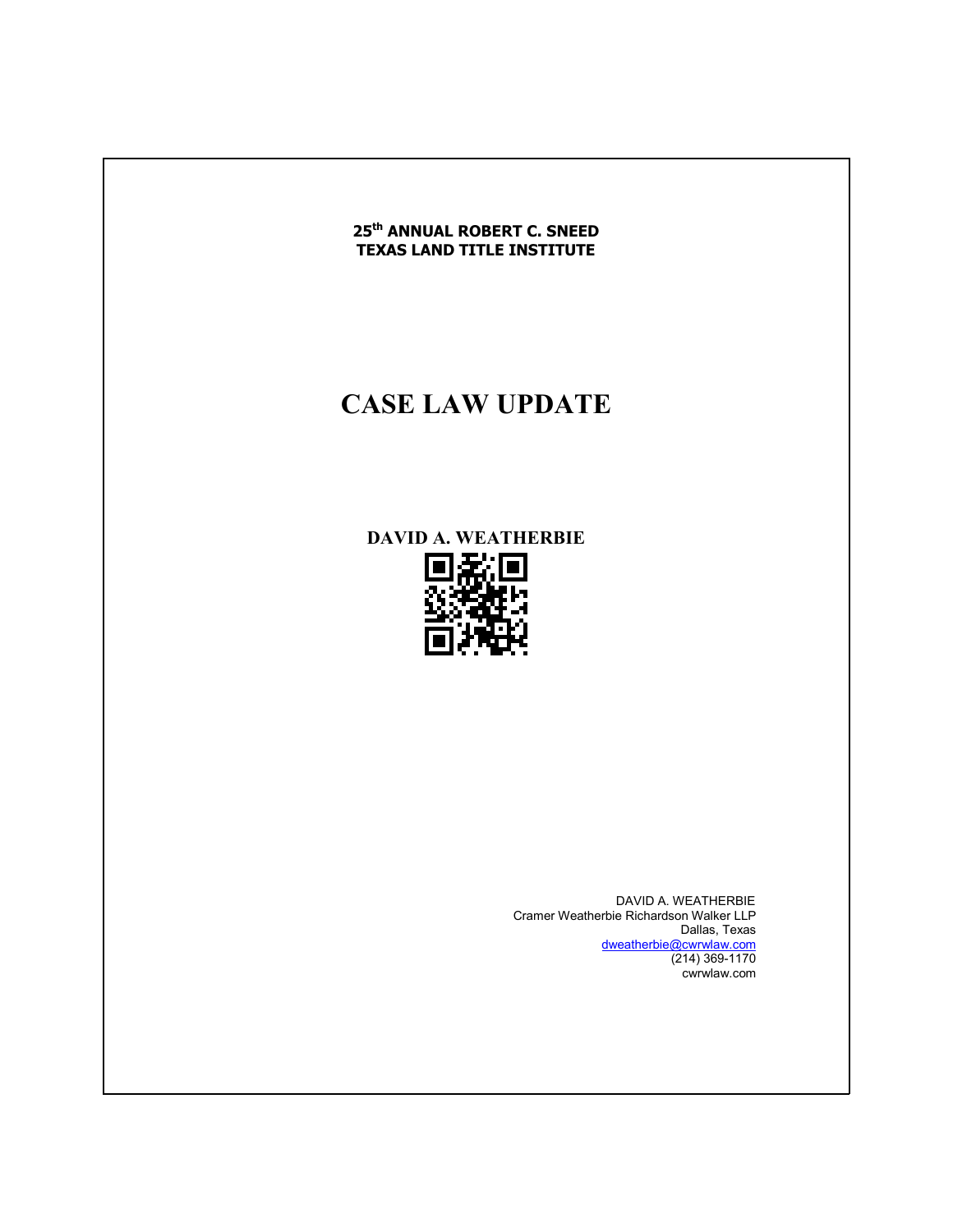# **DAVID A. WEATHERBIE CRAMER WEATHERBIE RICHARDSON WALKER LLP**

#### **EDUCATION**:

 B.A., Southern Methodist University - 1971 Juris Doctor, *cum laude*, Southern Methodist University - 1976 Order of the Coif Research Editor, Southwestern Law Journal

#### **PROFESSIONAL ACTIVITIES**:

 Licensed to practice in the State of Texas Partner - Cramer Weatherbie Richardson Walker LLP, Dallas, Texas, a U.S News & World Report Best Law Firm – Tier 1 - Real Estate

#### **HONORS**

 Distinguished Real Estate Attorney Lifetime Achievement Award 2014, given by the State Bar Real Estate, Probate & Trust Law Section.

 Namesake and first recipient of the Weatherbie Work Horse Award given annually by the State Bar Advanced Real Estate Law Course

Recipient of the Standing Ovation Award for 2008 given by TexasBarCLE for extraordinary commitment to State Bar continuing legal education programs.

Finalist – Texas Lawyer "Go-To Lawyer" for 2012

Listed Texas Monthly "Super Lawyer" each year since 2003

Listed in Best Lawyers in America and Who's Who Legal

#### **ACADEMIC APPOINTMENTS, AND PROFESSIONAL ACTIVITIES**

 Past Chair, Real Estate, Probate & Trust Law Section, State Bar of Texas Chair, Real Estate, Probate & Trust Law Section, State Bar of Texas 2010-2011 Vice Chair, Real Estate, Probate & Trust Law Section, State Bar of Texas 2009-2010 Treasurer, Real Estate, Probate & Trust Law Section, State Bar of Texas 2008-2009 Council Member, Real Estate, Probate & Trust Section, State Bar of Texas 2003-2007 Adjunct Professor of Law, Southern Methodist University School of Law / Real Estate Transactions - 1986 to 1995 and 2014 Member, State Bar Standing Committee on Real Estate Forms Fellow, American College of Real Estate Lawyers Life Fellow, Texas Bar Foundation Member, State Bar Real Estate Forms Committee

#### **LAW RELATED PUBLICATIONS AND PRESENTATIONS**:

Course Director for the State Bar of Texas, Advanced Real Estate Law Course and for the University of Texas at Austin - Mortgage Lending Institute

 Author/Speaker for the State Bar of Texas, Advanced Real Estate Law Course - 1987 to present Author/Speaker for the University of Texas at Austin - Mortgage Lending Institute - 1992 to present

Author/Speaker for Texas Land Title Institute - 1992 to present

Author/Speaker for the State Bar of Texas, Advanced Real Estate Drafting Course

Panel Member for State Bar of Texas, Advanced Real Estate Strategies Course – 2007 and 2008

Author of "Annual Survey of Texas Law -- Real Estate," 51 SMU L. Rev. 1321 (1998) and 52 SMU L. Rev. 1393 (1999)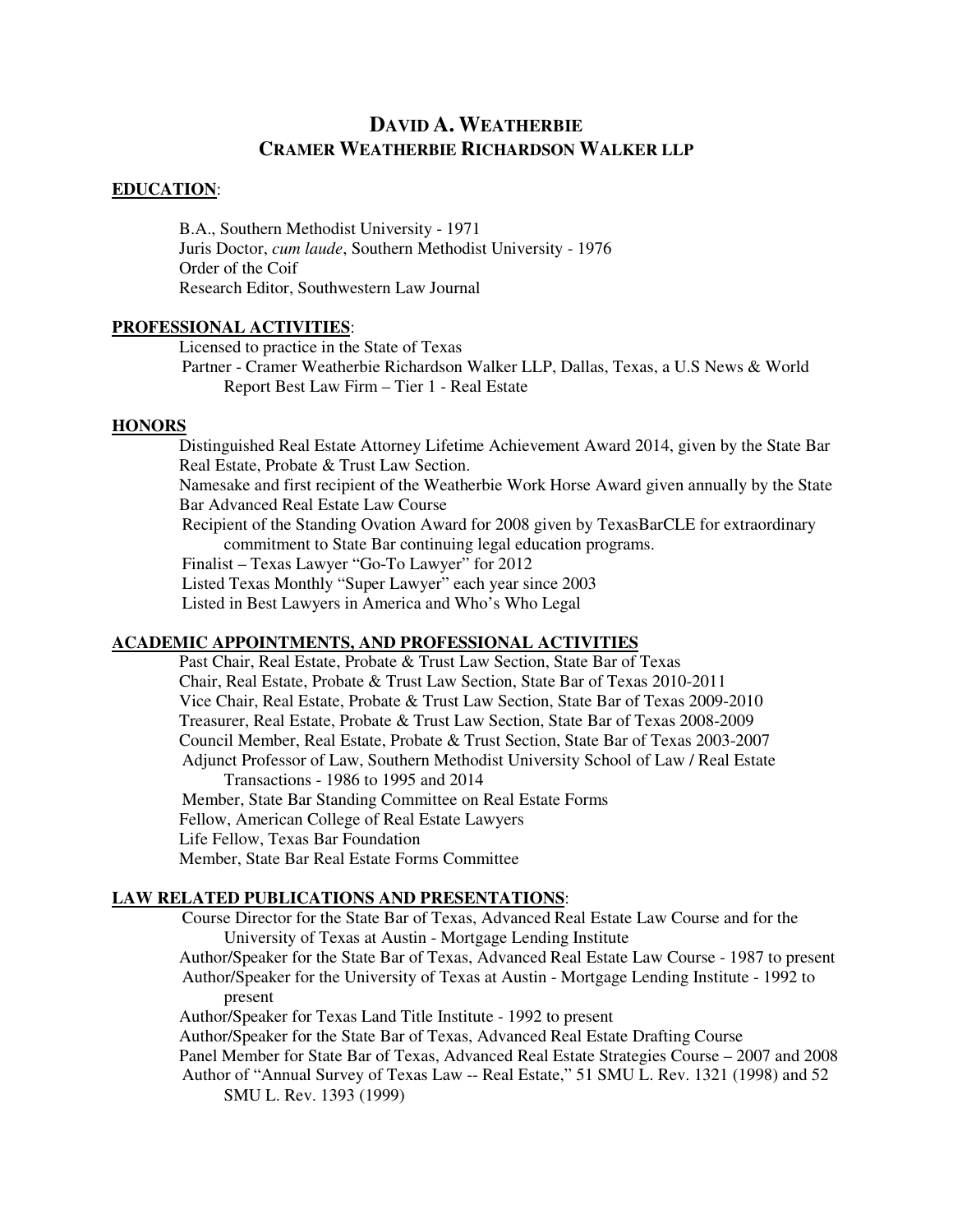# **CASE LAW UPDATE DAVID A. WEATHERBIE CRAMER WEATHERBIE RICHARDSON WALKER LLP DALLAS, TEXAS**

 The case selection for this episode of Case Law Update, like all of them in the past, is very arbitrary. If a case is not mentioned, it is completely the author's fault. Cases are included through 462 S.W.3d and Supreme Court opinions released through November 6, 2015.

The Texas Property Code and the other various Texas Codes are referred to by their respective names. The references to various statutes and codes used throughout this presentation are based upon the cases in which they arise. You should refer to the case, rather than to my summary, and to the statute or code in question, to determine whether there have been any amendments that might affect the outcome of any issue.

 A number of other terms, such as Bankruptcy Code, UCC, DTPA, and the like, should have a meaning that is intuitively understood by the reader, but, in any case, again refer to the statutes or cases as presented in the cases in which they arise.

This and past Case Law Updates are available at our website cwrwlaw.com.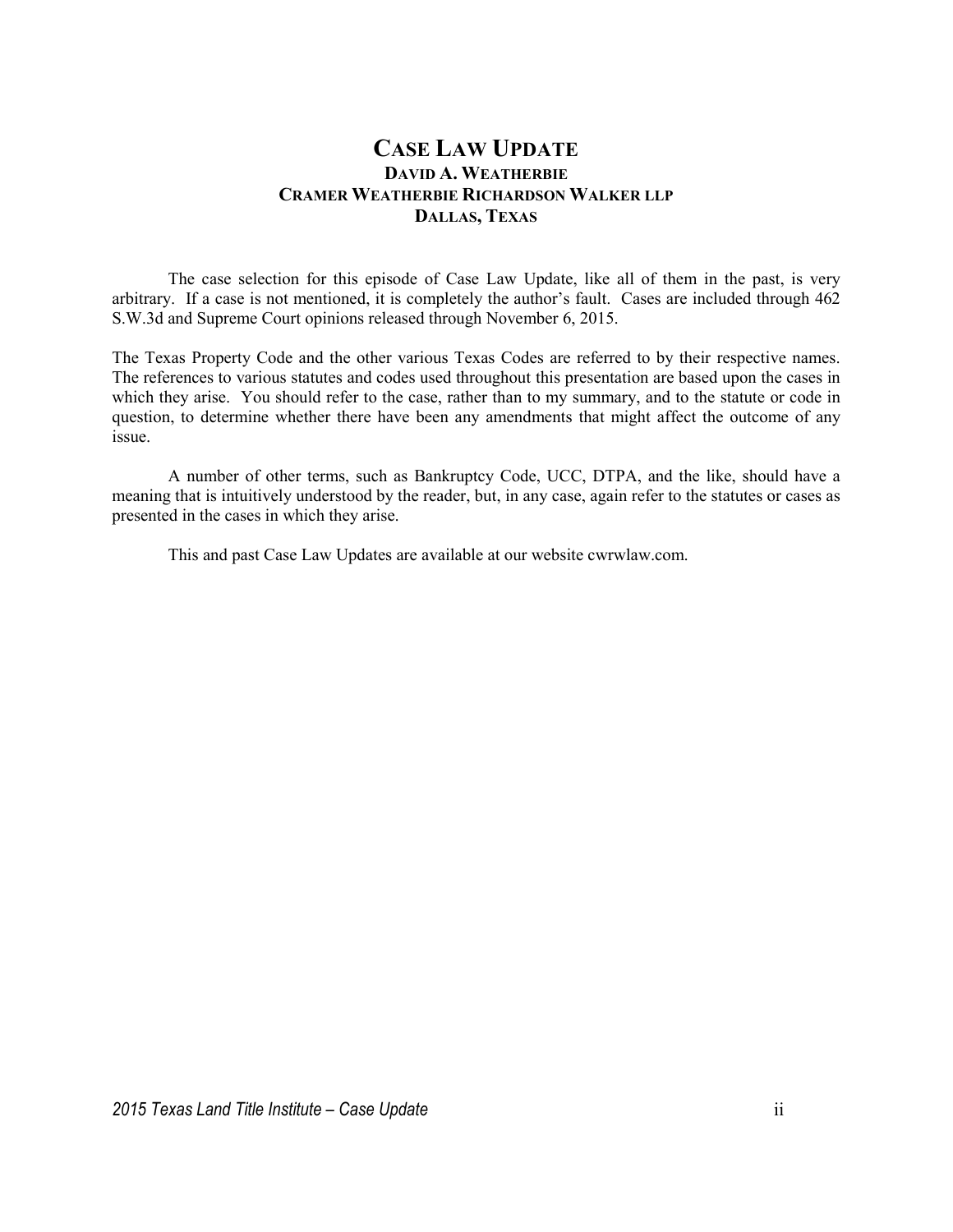# **TABLE OF CONTENTS**

| PART III PROMISSORY NOTES, LOAN COMMITMENTS, LOAN AGREEMENTS 15    |
|--------------------------------------------------------------------|
|                                                                    |
|                                                                    |
|                                                                    |
|                                                                    |
|                                                                    |
| PART IX ADVERSE POSSESSION, TRESPASS TO TRY TITLE, QUIET TITLE  39 |
|                                                                    |
|                                                                    |
|                                                                    |
|                                                                    |
|                                                                    |
|                                                                    |
|                                                                    |
|                                                                    |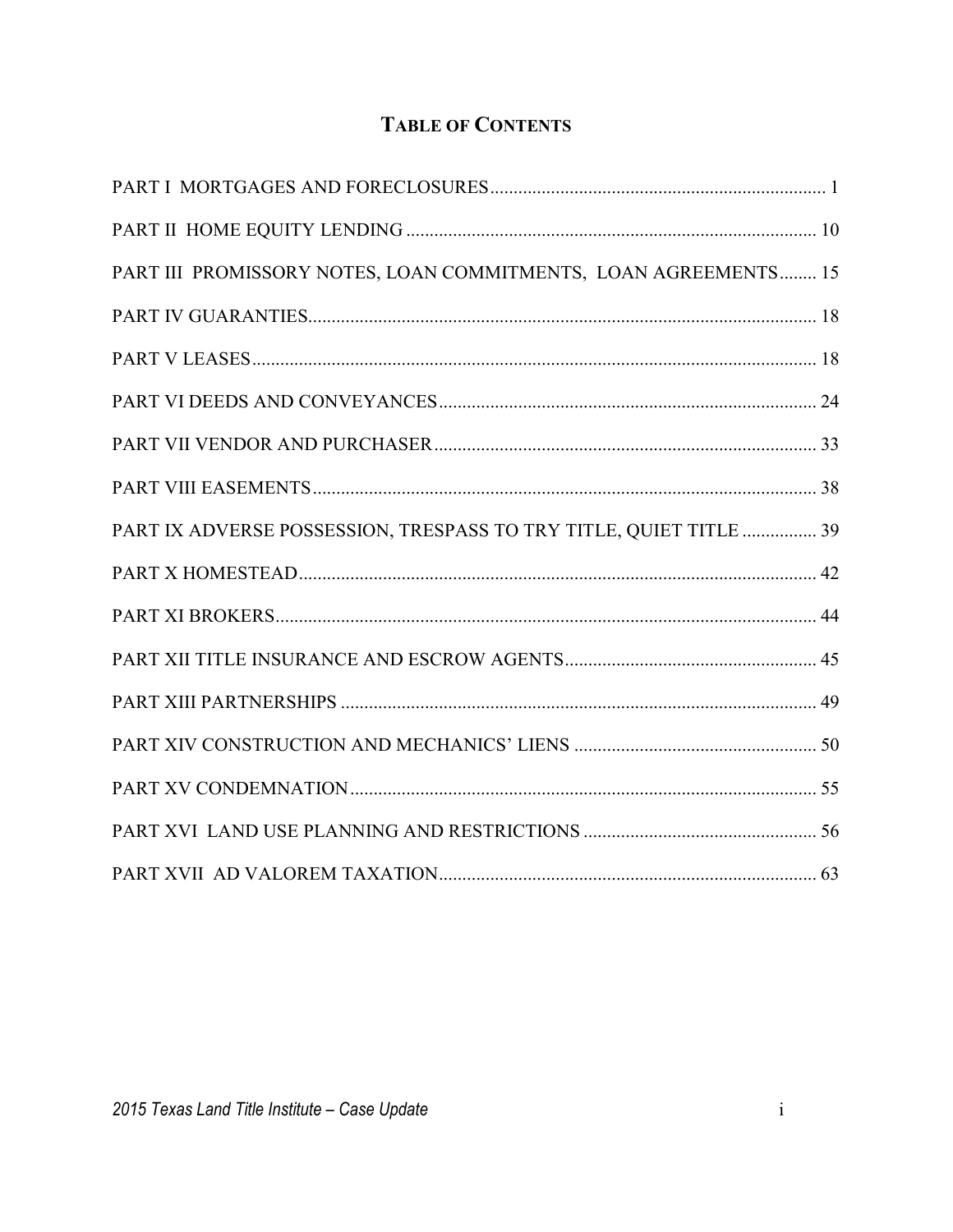### **PART I MORTGAGES AND FORECLOSURES**

*PlainsCapital Bank* **v.** *Martin,* 459 S.W.3d (Tex. 2015). Martin defaulted and PlainsCapital foreclosed on the deed of trust securing his loan. The bank was the highest bidder at the foreclosure sale and bought the property for less than the secured debt. Martin sued the bank, asserting, in part, that the property's fair market value on the date of foreclosure was in excess of the foreclosure sales price and Texas Property Code  $§$  51.003 required the bank to offset the excess against his debt. The trial court determined that § 51.003 did not apply and rendered judgment for the bank on its counterclaim for damages and attorney's fees. The court of appeals reversed and remanded to the trial court. It held that (1) § 51.003 applied, and (2) the term "fair market value" as used in  $\S$  51.003 is the historical willing-seller/willing-buyer definition of fair market value.

PlainsCapital argued that the language of  $\S$  51.003(a) limits  $\S$  51.003's application to cases in which "the" deficiency sought from the borrower is the precise difference between the foreclosure sale price and the outstanding secured obligations. That being so, the Bank reasoned, the statute is inapplicable to its claim against Martin because the bank was not seeking a deficiency based on "the" foreclosure sale price; rather, it was seeking a deficiency based on the price for which it subsequently sold the property.

Section 51.003, enacted in 1991, adds balance to the mortgagor-mortgagee relationship regarding deficiency judgments. It does so by circumscribing mortgagees' rights to seek deficiency judgments and specifying rights that borrowers have regarding alleged deficiencies. Section 51.003 substantively provides that when realty is foreclosed on pursuant to a contract lien and the foreclosure sales price is less than the debt secured, a suit brought against the borrower for "the unpaid balance of the

indebtedness secured by the real property" is a suit for a deficiency judgment. The borrower in such a suit may request that the trial court make a finding as to the fair market value of the realty as of the date of the foreclosure sale. If the trial court finds the fair market value to be in excess of the foreclosure sales price, then the borrower is entitled to an offset against the deficiency in the amount of the excess.

PlainsCapital parses the language of § 51.003(a) and argues that the Legislature's use of the word "the" when referencing deficiency as opposed to "a" deficiency or "any" deficiency limits the application of § 51.003 to deficiencies calculated using the precise foreclosure sales price. The Bank reasons that use of "the" in the statute makes the section inapplicable to situations such as this where deficiencies are calculated using amounts that vary to some degree from the foreclosure sales price. The Supreme Court disagreed.

Read as a whole and in context with the remainder of  $\S$  51.003,  $\S$  51.003(a) provides that whenever a borrower is sued after real property is sold at a foreclosure sale as permitted by and described in § 51.002, and judgment is sought against the borrower because the foreclosure sales price is less than the amount owed, then (1) the suit is for a "deficiency judgment," (2) the suit must be brought within two years of the foreclosure sale, and (3) the suit is governed by  $\S$ 51.003. But how the amount of the deficiency is calculated is not prescribed by  $§$  51.003(a); rather it is prescribed by  $§$ 51.003(b) and (c). Section 51.003(b) affords a borrower the right to request the trial court to determine the fair market value of the property and sets forth how such is to be calculated. Section 51.003(c) prescribes how the amount of the deficiency judgment is to be determined. Under § 51.003(c), if the trial court is not requested to determine the property's fair market value, or if such a request is made but no competent evidence of fair market value is presented, then the foreclosure sales price must be used to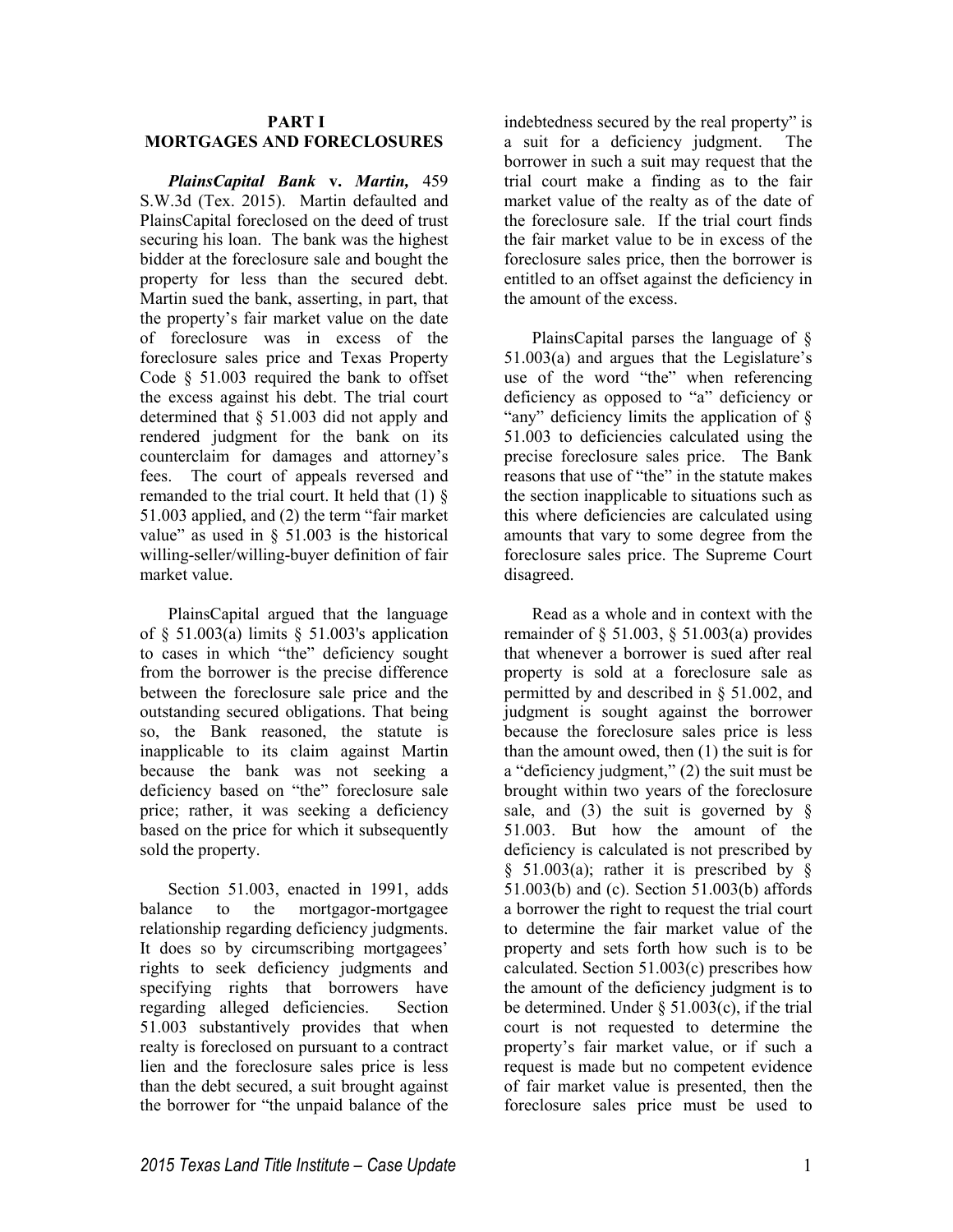calculate the deficiency for purposes of a judgment.

PlainsCapital's proposed interpretation requires reading one word—"the"—out of context from the remainder of § 51.003. It would allow lenders to bypass the carefully crafted deficiency judgment statute with its two-year limitations period and other protections for borrowers and creditors by simply suing the borrower for some amount other than the difference between the amount of the secured debt and the exact foreclosure sales price. The word "the" in the statute referencing a deficiency cannot bear the burden the bank seeks to place on it. PlainsCapital's claim against Martin falls within the provisions of  $\S$  51.003.

PlainsCapital contends that even if § 51.003 applies to its claim, the court of appeals erred because it equated "fair market value" as that term is used in  $\delta$  51.003 with the historic measure of fair market value, which is "the price the property will bring when offered for sale by one who desires to sell, but is not obliged to sell, and is bought by one who desires to buy, but is under no necessity of buying."

When a statute uses a word or phrase without defining it, the court presumes the Legislature intended the common meaning of the word or phrase to apply. And when a statute provides a definition for or uses a word or phrase in a particular manner, then courts must apply that definition or manner of use when interpreting the statute.

The Legislature used the phrase "fair market value" in  $\S$  51.003 without defining it, so the court would ordinarily presume the common meaning of the term applies, as did the court of appeals. However, the statute enumerates categories of evidence and clearly specifies that they may be considered by trial courts in determining fair market value. For example,  $\S$  51.003(b)(5) specifies that a trial court, when calculating the fair market value as of the date of the foreclosure sale, may consider evidence of

"the necessity and amount of any discount to be applied to the future sales price." This factor is forward looking, allowing the trial court to consider the price for which the lender eventually sells the property and to apply a discount, if appropriate, to determine a value as of the foreclosure sale date.

It may seem odd to make the price for which the property sold after foreclosure an integral component of competent evidence of the property's fair market value on the foreclosure sale date, but that is clearly what the Legislature intended. If it were not, then the relevant part of  $\S$  51.003(b)(5) would be nonsensical because an unknown fair market value, which is the value being sought, cannot mathematically be determined by applying a discount to an unknown future sales price, nor could either a prospective buyer or the seller know what the future sales price will be in order to factor it into their decision to buy or sell, regardless of whether a discount factor is applied. And the courts do not attribute to the Legislature an intent to enact nonsensical statutes.

Further, if the court were to rule the future sales price competent evidence, but only upon a showing of comparable market conditions between the foreclosure sale and the future sale, it would be adding words to § 51.003. The court refused to do that in the absence of clear legislative intent to reach a different result from that reached by applying the plain language of the statute, or to prevent the statute from yielding an absurd or nonsensical result.

Therefore, the enumerated factors in § 51.003(b) will support a fair market value finding under the statute even though that type of evidence might not otherwise be competent in the common or historical fair market value construct. That being so, the term "fair market value" in  $\S$  51.003 does not equate precisely to the common, or historical, definition. Rather, it means the historical definition as modified by evidence § 51.003(b) authorizes the trial court to consider in its discretion, to the extent such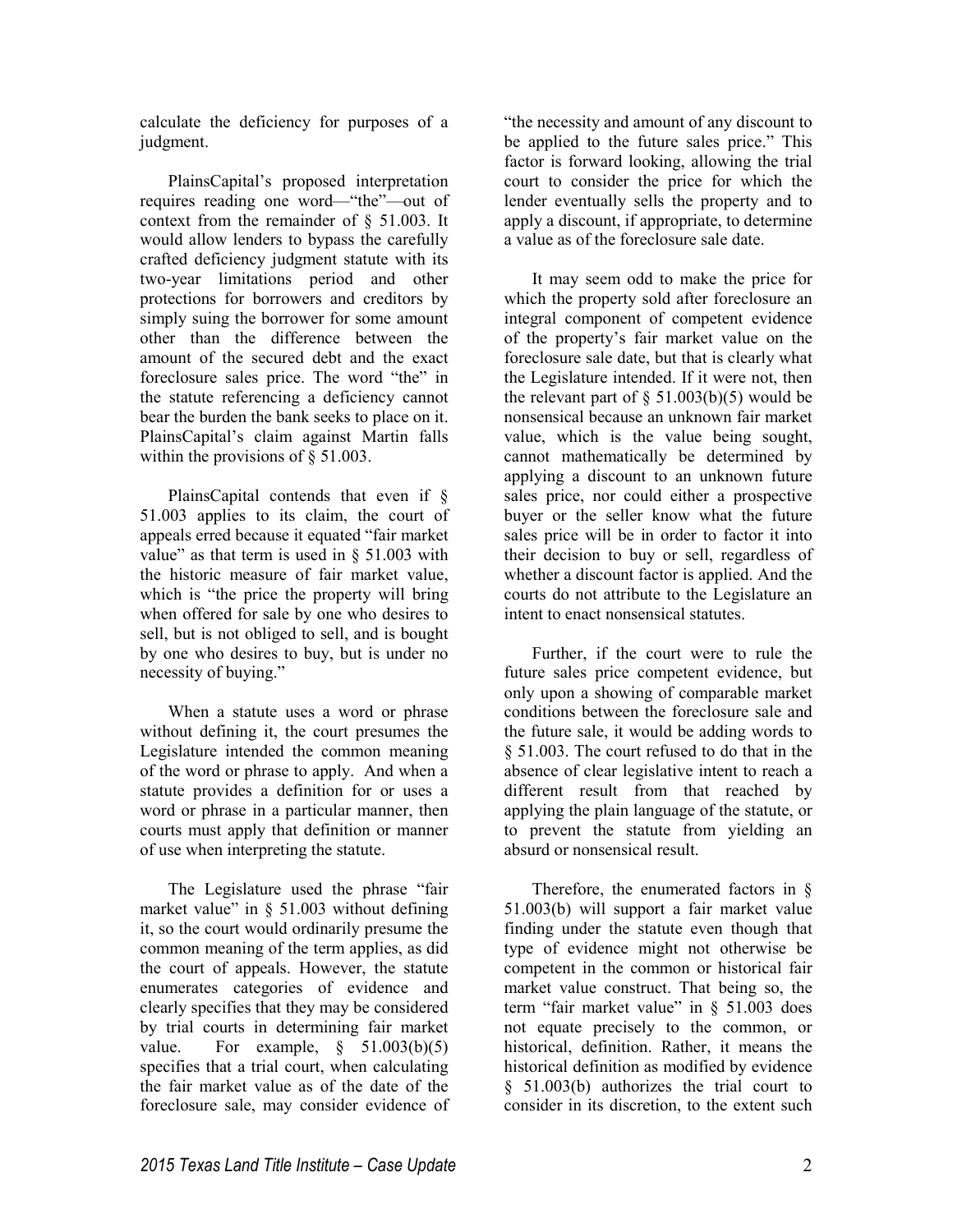evidence is not subsumed in the historical definition.

*Marhaba Partners Limited Partnership*  **v.** *Kindron Holdings, LLC*, 457 S.W.3d 208 (Tex.App.-Houston [14th Dist.] 2015, pet. pending). Marhaba borrowed a loan from City Bank. It gave City Bank a deed of trust covering real property and also gave City Bank an assignment of its right to a reimbursement from the MUD district. After Marhaba defaulted, City Bank foreclosed on the real property for less than balance due, then sold the loan to Kindron, assigning it the notes and other loan documents, including the assignment of the MUD reimbursement.

Kindron notified Marhaba that it was going to conduct a UCC sale of the MUD reimbursement assignment and would apply the proceeds to the deficiency. Marhaba responded by claiming that the indebtedness had been discharged by the foreclosure sale. Kindron proceeded anyway and, at the UCC sale, sold the MUD reimbursement assignment to itself. It then brought a declaratory judgment action to have the court determine that it was entitled to foreclose on the MUD assignment.

Marhaba claimed that Property Code § 51.003 applied to the real property foreclosure sale, that the real property had a fair market value in excess of the debt, and that the debt was discharged, extinguishing the security interest in the MUD receivable.

Section 51.003 provides borrowers and guarantors with a mechanism to adjust foreclosure sales prices upward. The legislature created this mechanism in recognition that post-foreclosure deficiencies artificially can be inflated because the nonjudicial foreclosure sale often does not directly represent what a buyer might pay in the market. When the lender is the sole bidder, it has little incentive to bid high. Section 51.003 applies to any action brought to recover the deficiency.

 Marhaba argues that section 51.003(a) applies here because Kindron's declaratory judgment is an action brought to recover the deficiency. Marhaba argues that a deficiency resulted from the property foreclosure sale because the sale proceeds did not fully pay the loan balance. Marhaba further asserts that, because a deficiency resulted, section 51.003 applies to Kindron's subsequent suit to collect the deficiency via the declaratory judgment action.

Section 51.003 does not explicitly address how courts should address deficiencies when multiple sources of collateral secure the same loan. The statute does not state whether the existence of a deficiency within the meaning of § 51.003 should be determined after each foreclosure sale or after all sales. Additionally, the statute does not state whether § 51.003 applies to situations involving mixed collateral encompassing real estate and personal property.

When a loan is secured by a single piece of real estate collateral, a deficiency judgment will impose personal liability upon the debtor for the unpaid amount of a debt after the foreclosure sale. In cases involving multiple sources of collateral, personal liability may not be at issue; the lender may be able to collect through a series of nonjudicial foreclosure sales. In cases where multiple pieces of collateral are foreclosed upon in a series of non-judicial proceedings, the foreclosure sale price for each piece of collateral, not the collateral's fair market value, is applied to the loan balance after each sale. Moreover, § 51.003 does not apply to prevent the sales or to require the lender to offset the debt in the manner stated in § 51.003 before proceeding with additional sales.

The inapplicability of the fair market value offset mechanism in cases involving serial foreclosure on multiple sources of collateral suggests that a deficiency under § 51.003 should be calculated (1) after all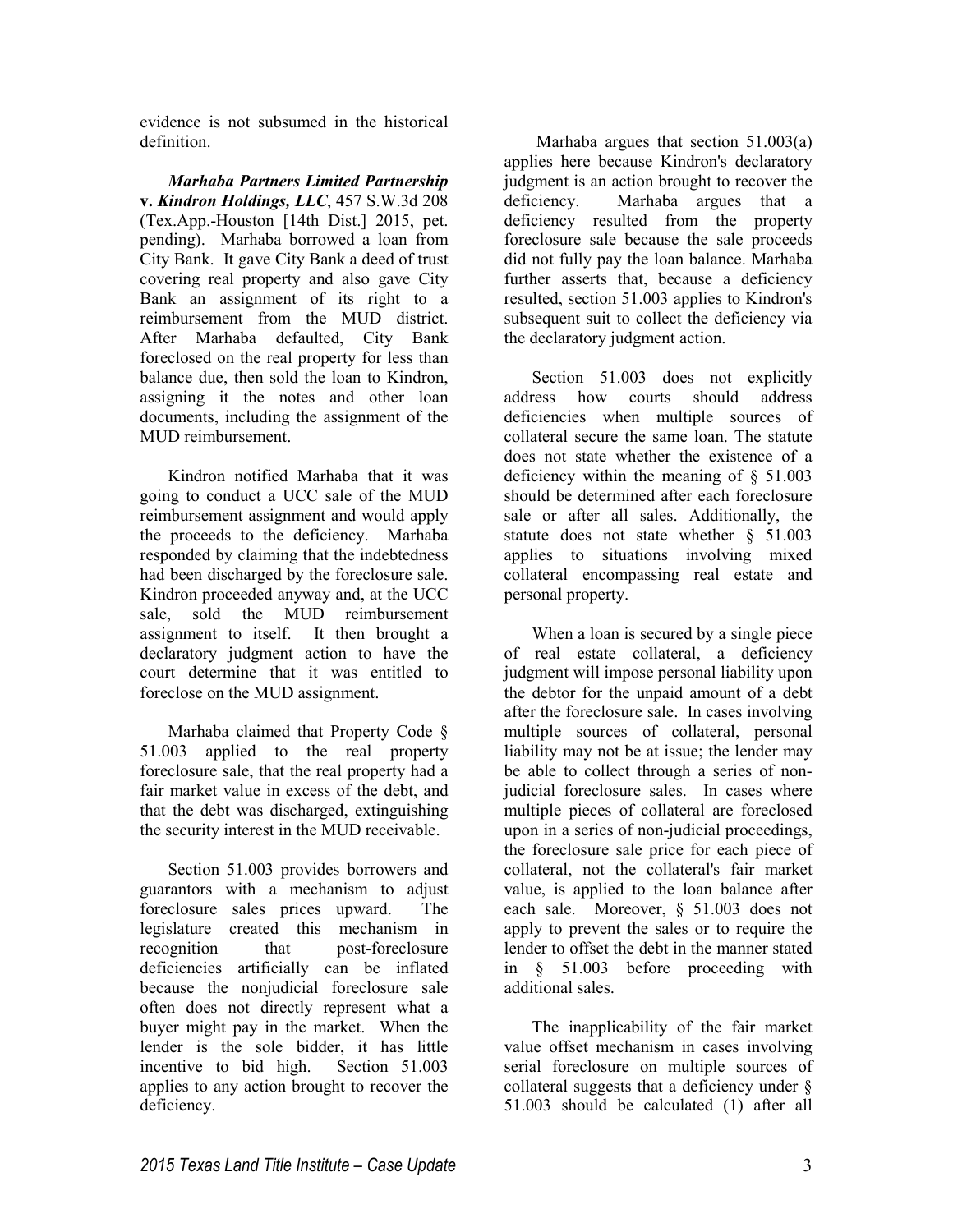collateral has been sold; or (2) when the lender seeks to impose personal liability against the debtor through judicial action.

*Saravia* **v.** *Benson*, 433 S.W.3d 658 (Tex.App.-Houston [14th Dist.] 2014, no pet.). This case is also discussed under Deeds and Conveyances. Benson sold some property to Halco Waste Container, taking back a note and deed of trust. The deed of trust had a due-on-sale clause. It also contained a clause permitting assumption of the debt with Benson's consent.

Halco leased part of the property to Saravia, then defaulted on the loan. Benson began the foreclosure process. A few months later, Halco sold the property to Gandy, who assumed the debt. Six days later, Gandy filed bankruptcy. While Gandy's bankruptcy case was pending, Benson foreclosed and acquired the property at the foreclosure sale.

Benson and Saravia then entered into an earnest money contract for Saravia to purchase the property. About a month later, Gandy sued Benson for wrongful foreclosure and filed a lis pendens. Notwithstanding that, Benson and Saravia closed. Saravia didn't know about the lawsuit.

When Saravia tried to get a loan, he discovered the lawsuit. He then intervened in the Gandy/Benson lawsuit. The trial court in that suit found that both of Benson's foreclosures were wrongful, the first because it occurred during the bankruptcy automatic stay and the second because of irregularities in the foreclosure notice. In addition, the trial court found that Gandy had tendered payment of the debt.

The court of appeals reviewed the trial court's setting aside of the foreclosure sale "with a presumption that all prerequisites to the sale have been performed." The presumption is not conclusive and may be rebutted.

Tender of the sum owed on a mortgage debt is a condition precedent to the mortgagor's recovery of title from a mortgagee who is in possession and claims title under a void foreclosure sale. A tender is an unconditional offer by a debtor to pay another a sum not less in amount than that due on a specified debt or obligation. A valid and legal tender of money consists of the actual production of the funds. A debtor must relinquish possession of the funds for a sufficient time and under such circumstances as to enable a creditor, without special effort on his part, to acquire possession. The party asserting valid tender bears the burden of proving it.

Gandy proffered no evidence that he made a valid tender before Benson foreclosed on the lien. Gandy instead contended that Benson refused to provide a payoff amount prior to this suit. A refusal to provide a payoff amount is not evidence of Benson's unwillingness to accept actual tender of the amount owed on the note. Because Gandy did not show that he had tendered payment to Benson, the trial court erred in finding that Gandy had defeated the presumption of regularity of the foreclosure and sale.

Gandy also contended, and the trial court found, that the foreclosures were wrongful because Benson did not comport with required notices of foreclosure, and because any foreclosure proceeding was automatically stayed pending his bankruptcy. Saravia first responds that the property was never part of Gandy's bankruptcy estate, in light of the deed of trust's due--on--sale clause, and thus the bankruptcy was no impediment to foreclosure. Due--on--sale clauses are valid and enforceable in Texas. A due--on--sale clause, however, does not impede the transfer of title; rather, it provides that a sale of the property accelerates the debt, so that any outstanding amount is due and owing at the time of the sale.

Under the federal bankruptcy code, an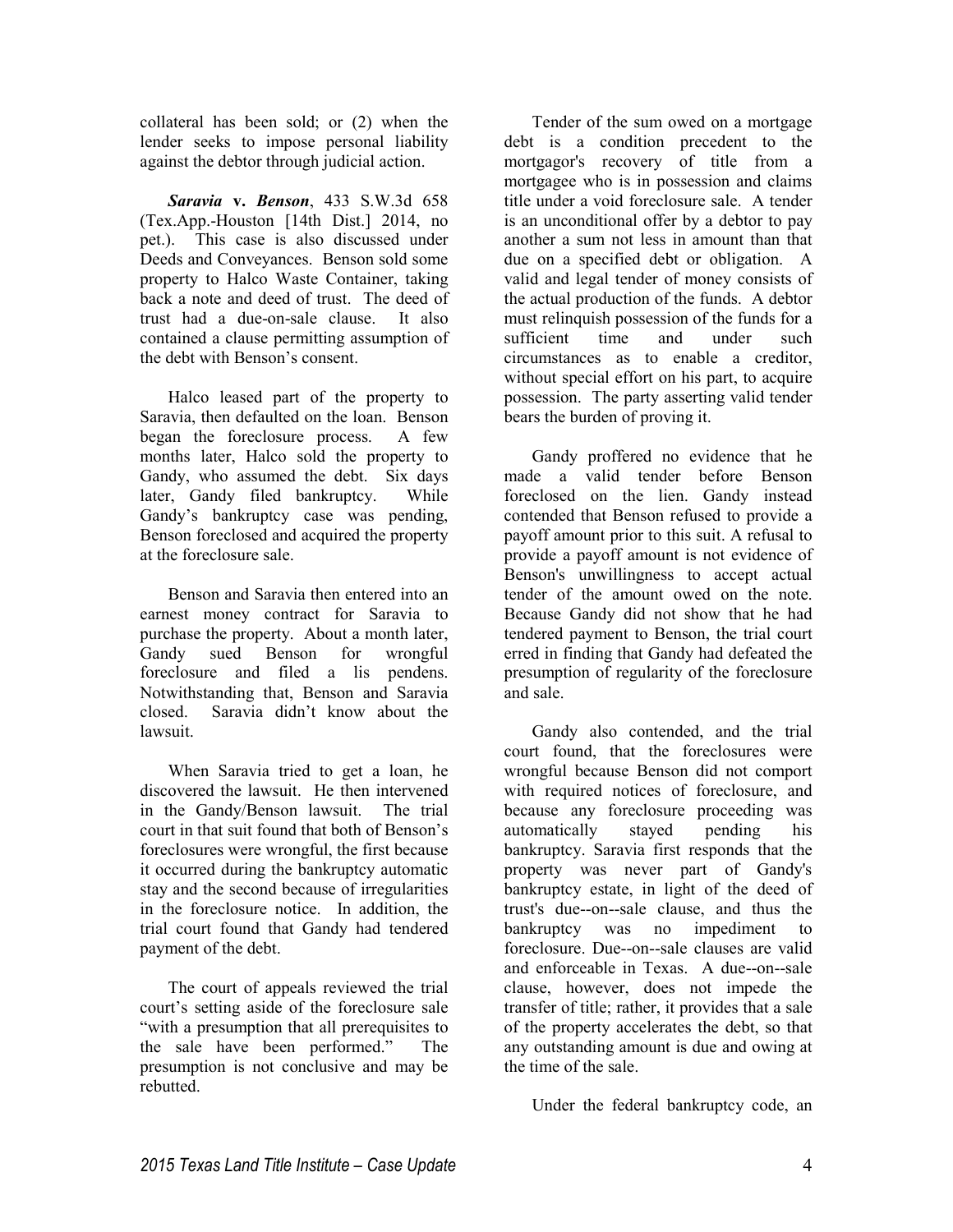automatic stay bars a creditor from foreclosing on a debtor's property while the debtor's bankruptcy proceeding is pending. A creditor, however, may ask the bankruptcy court to lift the automatic stay by demonstrating that cause exists. While a due--on--sale clause provides a basis for foreclosing a lien when the property is transferred to a bankrupt debtor without tender and a basis for lifting a bankruptcy stay, nothing in this record shows that Benson sought to lift the automatic stay to allow the foreclosure to proceed. Because the bankruptcy court had not lifted the automatic stay, some evidence supports the trial court's finding that Benson's first attempted foreclosure was invalid.

Gandy's objections to the second foreclosure and sale, however, lack merit.

Gandy first disputed the place of sale. Property Code § 51.002(a) provides that the commissioners court shall designate the area at the courthouse where foreclosure sales are to take place and shall record the designation in the real property records of the county. The foreclosure sale must occur in the designated area. The Harris County Commissioners Court has designated the Family Law Center as the area for foreclosure sales. The evidence showed that the foreclosure sale was conducted there.

Second, Gandy disputed that he received proper notice of the second sale. A creditor must give notice of foreclosure by mailing each debtor who, according to the records of the mortgage servicer of the debt, is obligated to pay the debt. To establish a violation of the statute, a debtor must show that the mortgage servicer held in its records the most recent address of the debtor and failed to mail a notice by certified mail to that address. The court held that Benson had sent notice to the address of the property, Halco's last known address.

Gandy argues that he was entitled to notice in his individual capacity because he had assumed from Halco the debt that the

lien secured. The loan documents here provided that the loan could be assumed only with Benson's consent, which was not sought or obtained. Gandy was not entitled to notice in his individual capacity because Benson did not consent to his assumption of the debt.

Third, the trial court found that no evidence indicated that the sale occurred within three hours after the earliest time stated in the notice. Property Code § 51.002(c) provides that the sale must begin at the time stated in the notice of sale or not later than three hours after that time. Here, the notice provided that the sale would take place between 10 a.m. and 4 p.m. It actually occurred at 10 a.m., so Benson did satisfy the timing requirement of the Property Code.

*General Metal Fabricating Corporation* **v***. Stergiou*, 438 S.W.3d 737 (Tex.App.-Houston [1st Dist.] 2014, pet. denied). A Rule 11 settlement provided, in part, that GMF would pay Stergiou \$300,000 for return of some stock. The payment would be evidenced by an installment note which, in turn, would be secured by a first lien Deed of Trust covering real property owned by GMF and described in the Rule 11 agreement as being the "White Buildings and the empty lot" and excluded the "four lots the 'Blue Building' resides upon and the 'Blue Building'." The agreement was read into the record, but not documented at the time. When it came time to document the loan, various issues came up, among them was whether the statute of frauds barred enforcement of the Rule 11 agreement.

Stergiou argues that the Rule 11 agreement is not enforceable because it does not sufficiently describe the real property offered as security. This argument rests on the premise that the Rule 11 agreement is a contract for the sale of real estate and thus subject to the statute of frauds, and that the description of the property covered by the agreement is insufficient. The court held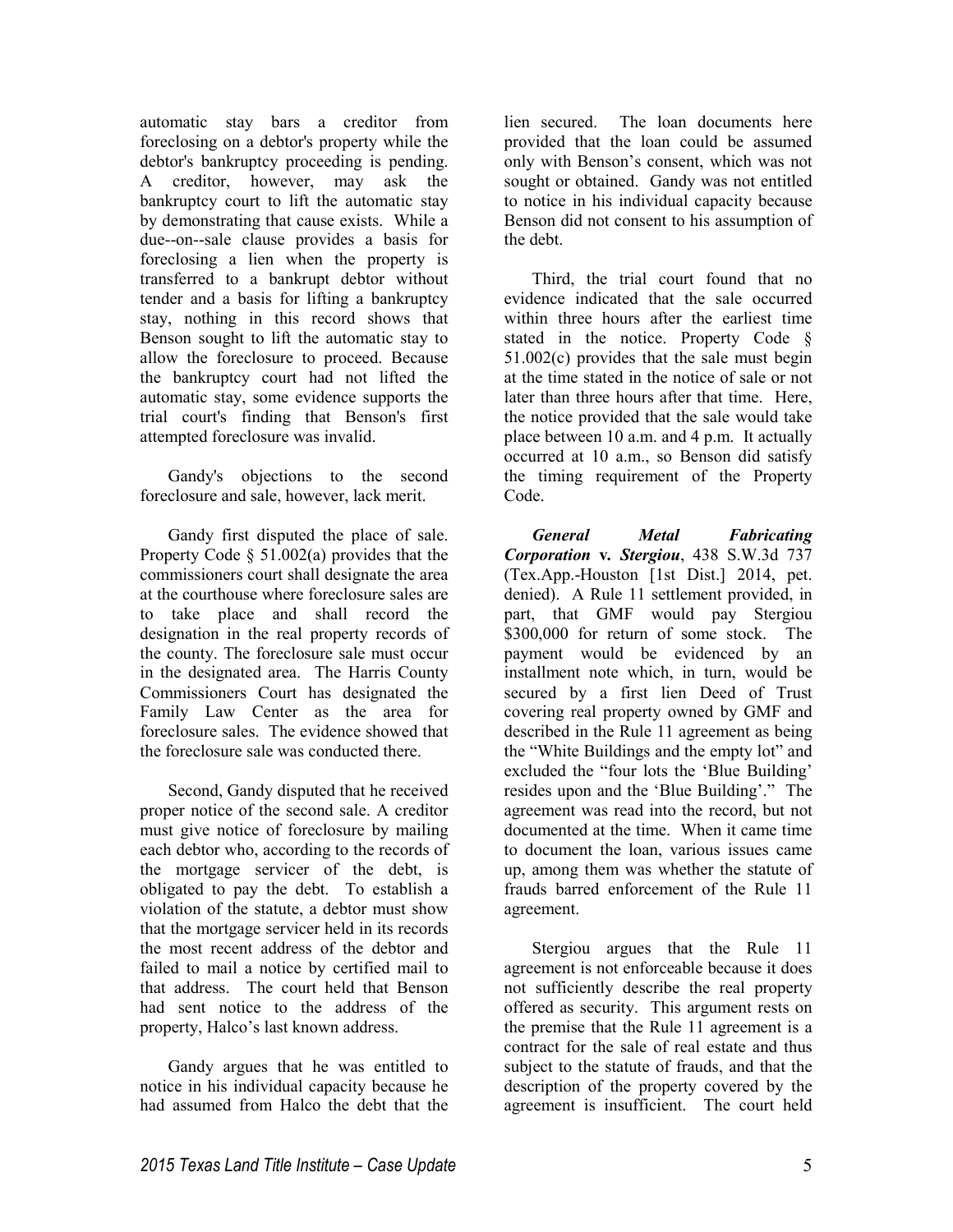that the Rule 11 agreement, together with the writings referenced by it, was sufficient to satisfy the statute of frauds.

The statute of frauds does not require that a complete description of the land to be conveyed appear in a single document. A property description is sufficient if the writing furnishes within itself, or by reference to some other existing writing, the means or data by which the particular land to be conveyed may be identified with reasonable certainty. The description of the land may be obtained from documents that are prepared in the course of the transaction, even if those documents are prepared after the parties' contract for sale. GMF's summary judgment evidence included affidavit testimony that GMF owned three tracts of land, which were commonly referred to as the "Blue Building," the "White Buildings," and the "empty lot." Stergiou's attorney drafted the Rule 11 agreement using those same terms. Although the Rule 11 agreement describes the property to be secured by the deed of trust only as the "White Buildings" and "empty lot," but not "the four lots the 'Blue Building' resides upon and the 'Blue Building,'" the various deeds of trust and the security agreements circulated as drafts between the parties contain sufficient legal descriptions of those properties.

These same legal descriptions appear in the drafts prepared by Stergiou and in the drafts prepared by GMF. Thus, there was no dispute between the parties regarding the identification of the real estate, so the statute of frauds did not bar enforcement of the Rule 11 agreement.

*Morlock, L.L.C.* **v.** *Bank of New York*, 448 S.W.3d 514 (Tex.App.-Houston [1st Dist.] 2014, pet. denied). Morlock acquired a house pursuant to an HOA foreclosure. By its terms, the HOA lien was inferior to a purchase money mortgage, and at the time of the foreclosure the house was encumbered by one. The first lien was originally made by MILA, which in turn

assigned the lien to BONY.

After Morlock bought at the HOA foreclosure, BONY posted foreclosure notices. Morlock sued to stop the foreclosure. It claimed that BONY did not have an interest in the property because BONY was not the owner or holder of the note and that the person who executed the assignment from MILA to BONY was not authorized to do so.

Notably, this case does not concern an accusation of forgery. Morlock did not allege that the person who signed the document purported to act as someone else. For example, it did not charge that someone signed the name of a MILA executive without that executive's approval.

A plaintiff who is not a party to an assignment lacks standing to challenge the assignment on grounds which render it merely voidable at the election of one of the parties. Deeds procured by fraud are voidable only, not void, at the election of the grantor. When someone without authorization signs a conveyance on behalf of a grantor corporation, the cause of action for fraud to set aside the assignment belongs to the grantor. A third party lacks standing to challenge this voidable defect in the assignment. Accordingly, the court held that, as a nonparty to the transaction, Morlock lacks standing to claim that the assignment from MILA to Countrywide was executed without authorization.

In a supplemental opinion, the court addressed the different conclusion about standing in *Morlock, L.L.C.* **v.** *Nationstar Mortgage, L.L.C.*, 447 S.W.3d 42 (Tex.App.-Houston [14th Dist.] 2014, pet. denied). The Fourteenth Court of Appeals, in a decision issued twelve days before this one and with apparently similar facts, held that Morlock had standing to challenge a different assignment, precisely because it sought to invalidate the assignment as a cloud on its title. In Nationstar, the Fourteenth Court analyzed the standing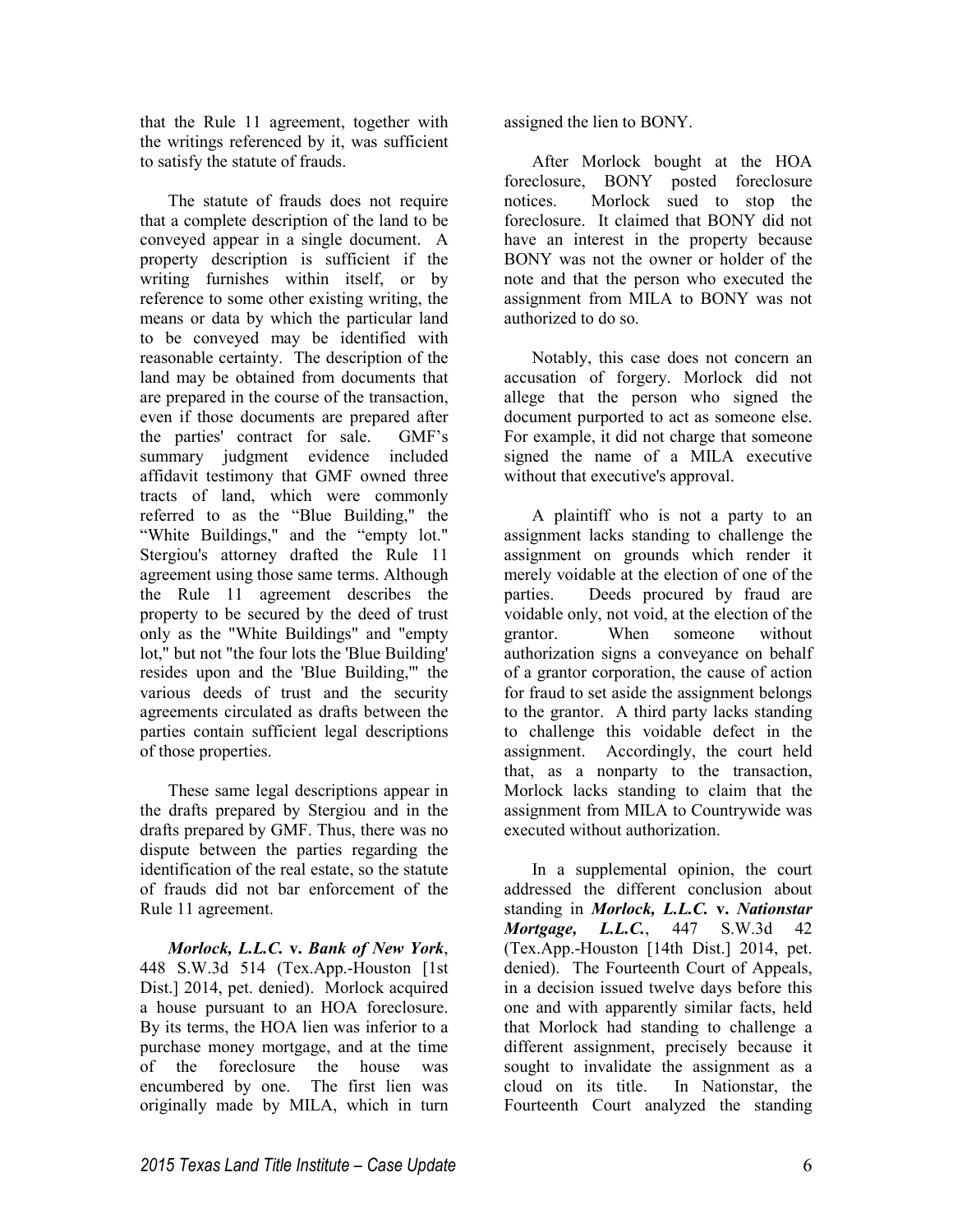question using the rubric, whether there existed a "real controversy" between the parties that would "actually be determined by the judicial declaration sought." In contrast, this court's opinion did not address that specific issue or question Morlock's "standing" in that particular sense. Rather, this court's decision was based on a different rule of law, established by *Nobles*  **v.** *Marcus*, 533 S.W.2d 923 (Tex. 1976). In Nobles, the Supreme Court of Texas explained that deeds procured by fraud are voidable only, not void, at the election of the grantor. The effect of the Nobles rule in this appeal is that to the extent Morlock is aggrieved by a fraudulent assignment from the grantor to the grantee, the substantive law does not provide a stranger to the transaction (such as Morlock) any cause of action to challenge that fraudulent assignment. Even assuming the truth of Morlock's allegations, the assignment is not void. It is voidable only, at the election of the MILA, the grantor. It is not voidable by Morlock.

Morlock also argues that the summaryjudgment evidence fails to establish that BONY is the owner and holder of the note and the deed of trust. BONY argues in response that whether it is the owner or holder of the note is irrelevant to its interest in the real property at issue and its right to foreclose, both of which are established by the deed of trust.

BONY attached to its motion for summary judgment a copy of the recorded deed of trust to MILA, a copy of the recorded assignment of deed of trust from MILA to Countrywide, and a copy of the recorded assignment of deed of trust from Countrywide to BONY. BONY thus established that it is the owner of the deed of trust. Neither BONY nor Morlock introduced a copy of the note into the record.

It is so well settled as not to be controverted that the right to recover a personal judgment for a debt secured by a

lien on land and the right to have a foreclosure of lien are severable. Consequently, a deed of trust may be enforced by the mortgagee, regardless of whether the mortgagee also holds the note. This conclusion follows both from the principle that the note and deed of trust are severable and the fact that the provisions of the Texas Property Code governing nonjudicial foreclosure do not require possession or production of the original note. Property Code § 51.002(a) defines a "mortgagee" as the "grantee" or "beneficiary" of a "security instrument" or as "the last person to whom the security interest has been assigned of record." Although a mortgagee must give notice and follow other specified procedures, there is no requirement that the mortgagee possess or produce the note that the deed of trust secures in order to conduct a nonjudicial foreclose. Since BONY proved that it is the owner of the deed of trust, it established its interest in the property and right to foreclose as a matter of law regardless of whether it was also a holder or the owner of the note.

*Morlock, L.L.C.* **v.** *Nationstar Mortgage, L.L.C.*, 447 S.W.3d 42 (Tex.App.-Houston [14th Dist.] 2014, pet. denied). Morlock asserts that there is no evidence that Nationstar is the owner and holder of the Note and therefore Nationstar has no right to enforce the Deed of Trust. Morlock asserts that the assignment documents regarding the Deed of Trust do not effect a transfer of the Note to Nationstar. Morlock argues that there is no evidence that Nationstar is the owner or holder of the Note and suggests that Nationstar may not enforce the Deed of Trust unless Nationstar is owner and holder of the Note.

Nationstar argues that Morlock lacks standing to contest the validity of the assignment because a person who is not a party or third-party beneficiary of an assignment lacks standing to contest the validity of the assignment. The issue of standing focuses on whether a party has a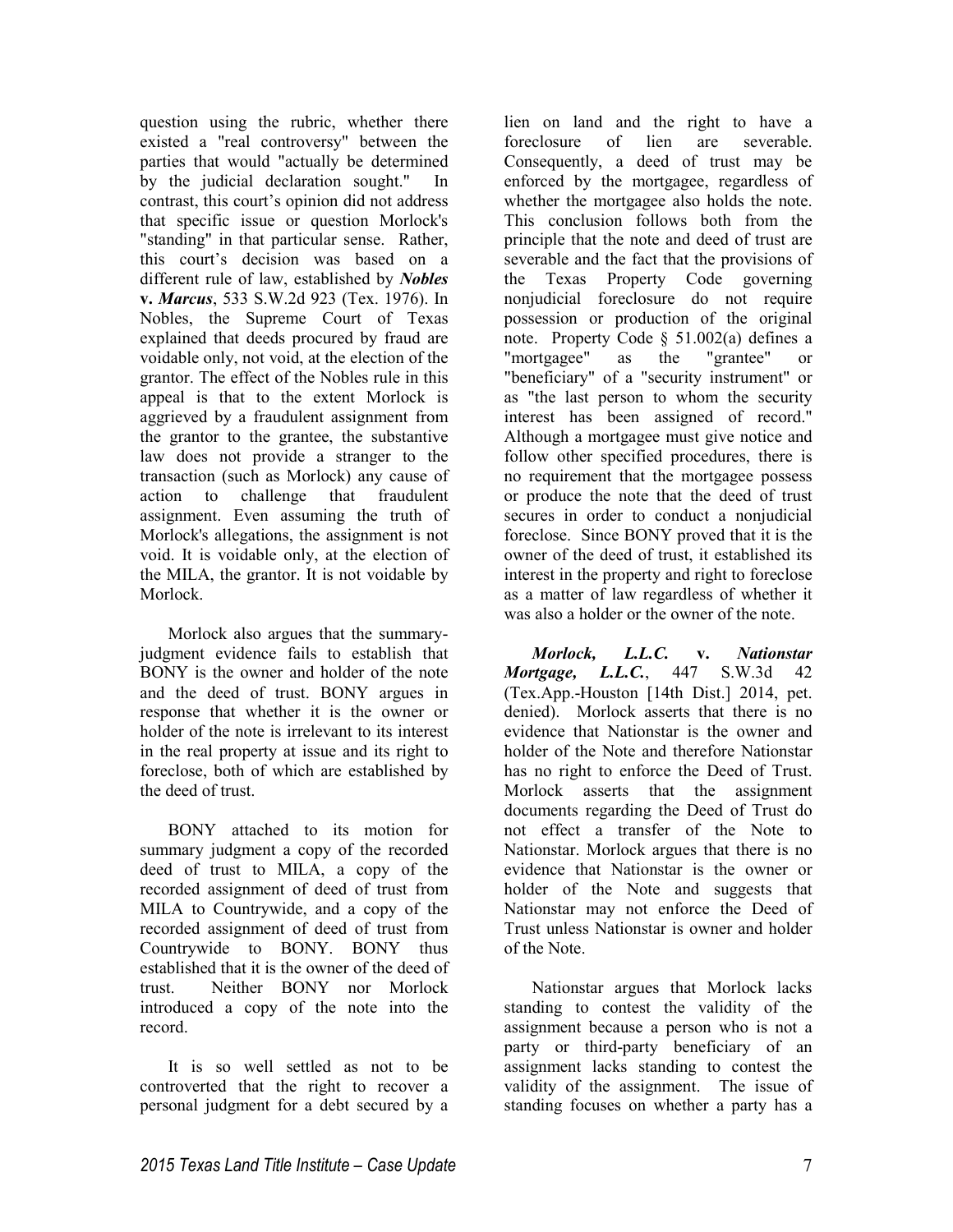sufficient relationship with the lawsuit so as to have a "justiciable interest" in its outcome. A plaintiff has standing when it is personally aggrieved. The standing doctrine requires that there be a real controversy between the parties that actually will be determined by the judicial declaration sought. Regardless of whether Morlock's arguments regarding the Note and Deed of Trust have merit, Morlock advances these arguments in support of its suit seeking to remove the Deed of Trust as an allegedly invalid instrument that purportedly is a cloud on Morlock's title to the Property. Thus the court concluded that Morlock has standing to bring this suit and to advance these arguments.

However, on the merits, Morlock was not so fortunate.

Morlock's allegation that Nationstar is not the owner or holder of the Note is irrelevant with respect to Nationstar's right to enforce the Deed of Trust through nonjudicial foreclosure under Texas law. Nonjudicial foreclosure sales of real property under contract liens are governed by Chapter 51 of the Texas Property Code. The "mortgagee" is defined as (A) the grantee, beneficiary, owner, or holder of a security instrument; (B) a book entry system; or (C) if the security interest has been assigned of record, the last person to whom the security interest has been assigned of record. No provision in Chapter 51 of the Texas Property Code requires a foreclosing party to prove its status as "holder" or "owner" of the Note or the original of the Note prior to foreclosure. Nationstar may enforce the Deed of Trust even if it is not the owner and holder of the Note or of the original of the Note.

Based upon the assignment of the Deed of Trust from MERS, Nationstar is entitled to enforce the Deed of Trust, and because Nationstar is a mortgagee as defined in Property Code § 51.0001(4), Nationstar may conduct foreclosure proceedings under the Deed of Trust.

*Vasquez.* **v.** *Deutsche Bank National Trust Company, N.A.*, 441 S.W.3d 783 (Tex.App.-Houston [1st Dist.] 2014, no pet.). The law is settled that the obligors of a claim may defend the suit brought thereon on any ground which renders the assignment void, but may not defend on any ground which renders the assignment voidable only. If foreclosure on a home is initiated by a person or entity whose right to foreclose is contingent upon the validity of an assignment, the homeowner has standing to attack the assignment and thereby seek to stop or reverse the foreclosure. Such a homeowner is "personally aggrieved" because she is at risk of losing her house, and the allegation of such an injury is sufficiently "concrete and particularized" to confer standing to sue.

*Landers* **v.** *Nationstar Mortgage, LLC*, 461 S.W.3d 923 (Tex.App.-Tyler 2015, pet. pending). Aurora accelerated the Landerses' mortgage loan in November 2009. The Landerses then sued Aurora alleging fraud. They first obtained a TRO and later an agreed temporary injunction which enjoined Aurora from "conducting a foreclosure sale" while the fraud action was pending. In the meantime, Nationstar obtained the loan from Aurora. Judgment in the fraud suit was entered in Nationstar's favor and in December 2013, Nationstar filed suit for a judicial foreclosure.

The Landerses claimed that Nationstar's suit for judicial foreclosure was barred by limitations. Nationstar asserted that its suit was timely because limitations was tolled by the temporary restraining order and the temporary injunction. The trial court rendered summary judgment in favor of Nationstar.

Generally, if a note payable in installments is secured by a lien on real property, limitations for enforcement of the lien does not begin to run until the maturity date of the last installment. Civil Practice & Remedies Code § 16.035(e). If a note or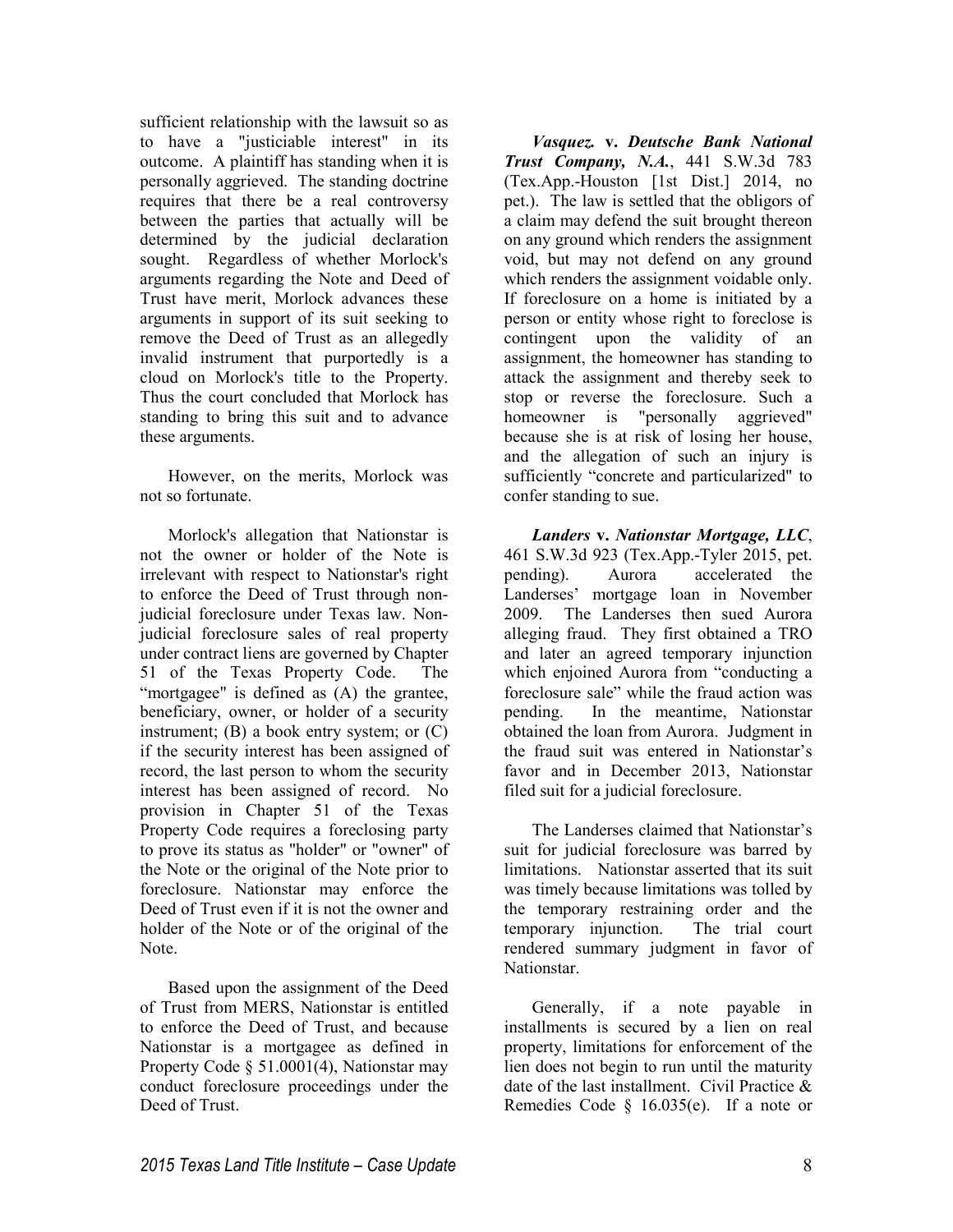deed of trust secured by real property contains an optional acceleration clause, the cause of action for enforcement accrues when the holder exercises its option to accelerate. When the four year limitations period expires, the real property lien and the power of sale to enforce the lien become void.

The court held that neither of the statutory tolling events has occurred here. Nationstar argued there is a general equitable rule that, where a person is prevented from exercising his legal remedy by the pendency of legal proceedings, the time in which he is thus prevented should not be counted against him in determining whether limitations have barred his right. Under this rule, it has been held that the statute of limitations for nonjudicial foreclosure was tolled during the time the lender was restrained by the trial court's injunction from exercising the power of sale in the deeds of trust. However, in those earlier cases, the courts held that an injunction restraining a sale under the deed of trust did not prevent a suit to recover on the debt and to foreclose the liens through the court.

In this case, the injunctions prevented Nationstar from "conducting a foreclosure sale or otherwise dispossessing [the Landerses] of their interest" in the subject property and then from "conducting a foreclosure sale" of the subject property. Neither injunction restrained Nationstar from filing suit for judicial foreclosure of its lien. Therefore, the limitations period for such a suit was not tolled, and it expired prior to the filing of Nationstar's suit.

Nationstar contends that even if the limitations period expired prior to the filing of its suit, quasi-estoppel prevents the Landerses from asserting their statute of limitations defense. Quasi-estoppel precludes a party, with knowledge of the facts, from taking a position inconsistent with its former position to the disadvantage or injury of another. Nationstar argues that

the Landerses' current position that Nationstar could have filed its suit for judicial foreclosure during the periods of injunction is inconsistent with their previous position that the Landerses were entitled to injunctions against nonjudicial foreclosure. However, judicial foreclosure and nonjudicial foreclosure are distinct procedures, and injunction against one does not preclude proceeding under the other. . Therefore, the Landerses' positions are not inconsistent, and, further, did not disadvantage or injure Nationstar. Consequently, quasi-estoppel does not apply.

**In re** *Nguyen*, 456 S.W.3d 673 (Tex.App.-Houston [14th Dist.] 2015, no pet.). Pursuant to Texas Government Code § 51.903, a person who is the purported debtor or obligor who owns real property and who has reason to believe that the document purporting to create a lien or a claim against the real property previously filed is fraudulent file a motion, verified by affidavit that contains, at a minimum the information in the suggested form. A district judge may rule upon the motion ex parte after reviewing only the documentation or instrument attached to the motion, without testimonial evidence and without notice of any kind.

A document is presumed to be fraudulent if it purport to create a lien or assert a claim against real property and (i) is not a document or instrument provided for by the constitution or laws of Texas or the United States, (ii) is not created with the express or implied consent of the property owner or obligor, and (iii) is not an equitable, constructive, or other lien created by a court. Under this statutory scheme, the court may presume the document is fraudulent under this section if the court makes one positive and three negative findings about the subject document.

In other words, under this statute, the court first must affirmatively find that the document purports to create a lien or claim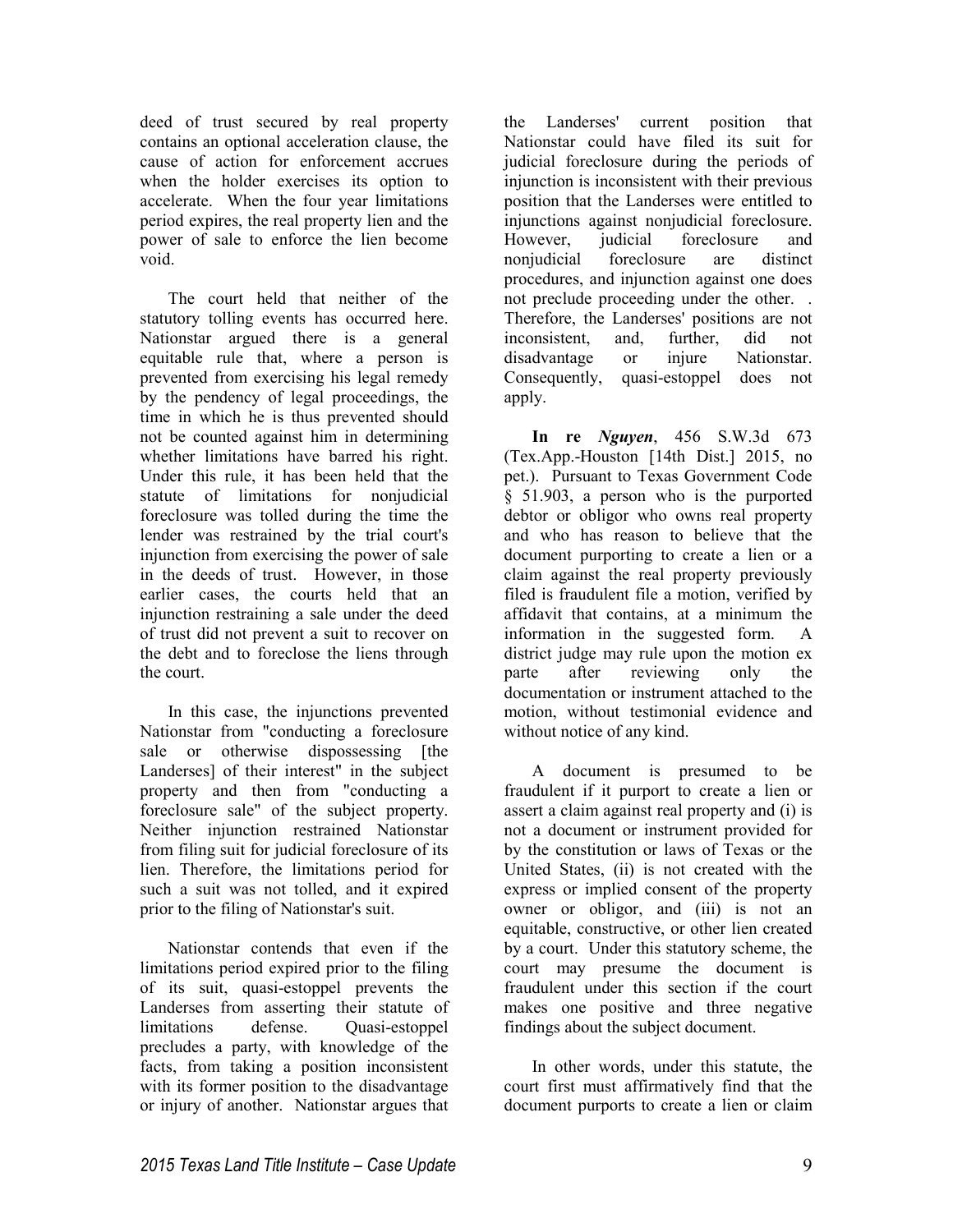against real or personal property. Additionally, to find the subject document fraudulent, the court must determine that it is not (i) a document or instrument provided for by state or federal law or constitutional provision; (ii) a document or instrument created by implied or express consent or agreement of the obligor, debtor, or the owner of the real or personal property; or (iii) a document or instrument imposed by a court as an equitable, constructive, or other lien.

Nguyen's issue on appeal was that the deed of trust in question was not created by his consent or agreement, thus he claimed he had properly challenged the legitimacy of the document. What this amounted to was merely an allegation of forgery, which is inappropriate in a § 51.903 challenge. The limited nature of the court's section 51.903 review makes sense because, as explained above, such proceedings are conducted ex parte, without any testimonial evidence, and without notice of any kind.

# **PART II HOME EQUITY LENDING**

*Wells Fargo Bank, N.A.* **v.** *Murphy*, No. 13-0236 (Tex. February 6, 2015). In a lengthy dipute between the Bank and the Murphys regarding a home equity loan each party sought a declaratory judgment as to the terms of the loan. The Bank prevailed and sought its attorneys' fees under the Declaratory Judgment Act. The Murphys argued that the non-recourse requirements of the Constitutional provisions for home equity loans meant that the Bank could not have a personal judgment for attorneys' fees.

Here, the note and security instrument both mirror the constitutional provision's language by stating the "Note is given without personal liability against each owner." No one disputes that "without personal liability against each owner" limits the sources of funds from which Wells

Fargo may seek payment of the loan. Courts have traditionally described nonrecourse loans with such language. Given this historical context and the parties' own definition, in the event of default, Wells Fargo could seek payment of the home equity loan only from the collateral, and could not seek a deficiency judgment against the Murphys personally.

The parties propose differing interpretations of the meaning of "extension of credit." The Bank argues that a lender can recover fees or costs for defending against a borrower's separate and original proceeding challenging the foreclosure because those fees were not incurred pursuing a judgment against the borrower based upon the "extension of credit" as that term is used in the Constitution. Ultimately, according to the Bank, the Constitution does not prohibit the recovery of attorney's fees in such a separate and original proceeding if that recovery is otherwise authorized by law.

The Murphys contend that their separate and original lawsuit merely contested their alleged default, and they implicitly argue for a more expansive definition of "extension of credit."

The court has defined "extension of credit," to consist of "all the terms of the loan transaction." The parties' loan agreement contains several terms regarding the Bank's recovery of its attorney's fees and other costs. If the attorney's fee award falls within one of these terms, it necessarily falls within the extension of credit's scope and must be without recourse for personal liability. The note states that "the Note Holder will have the right to be paid back by [the Borrowers] for all of its costs and expenses in enforcing this Note to the extent not prohibited by applicable law"

Here, the Bank was awarded its attorney's fees for defending against the Murphys' separate and original declaratory judgment action. The Bank might have incurred costs and expenses in enforcing the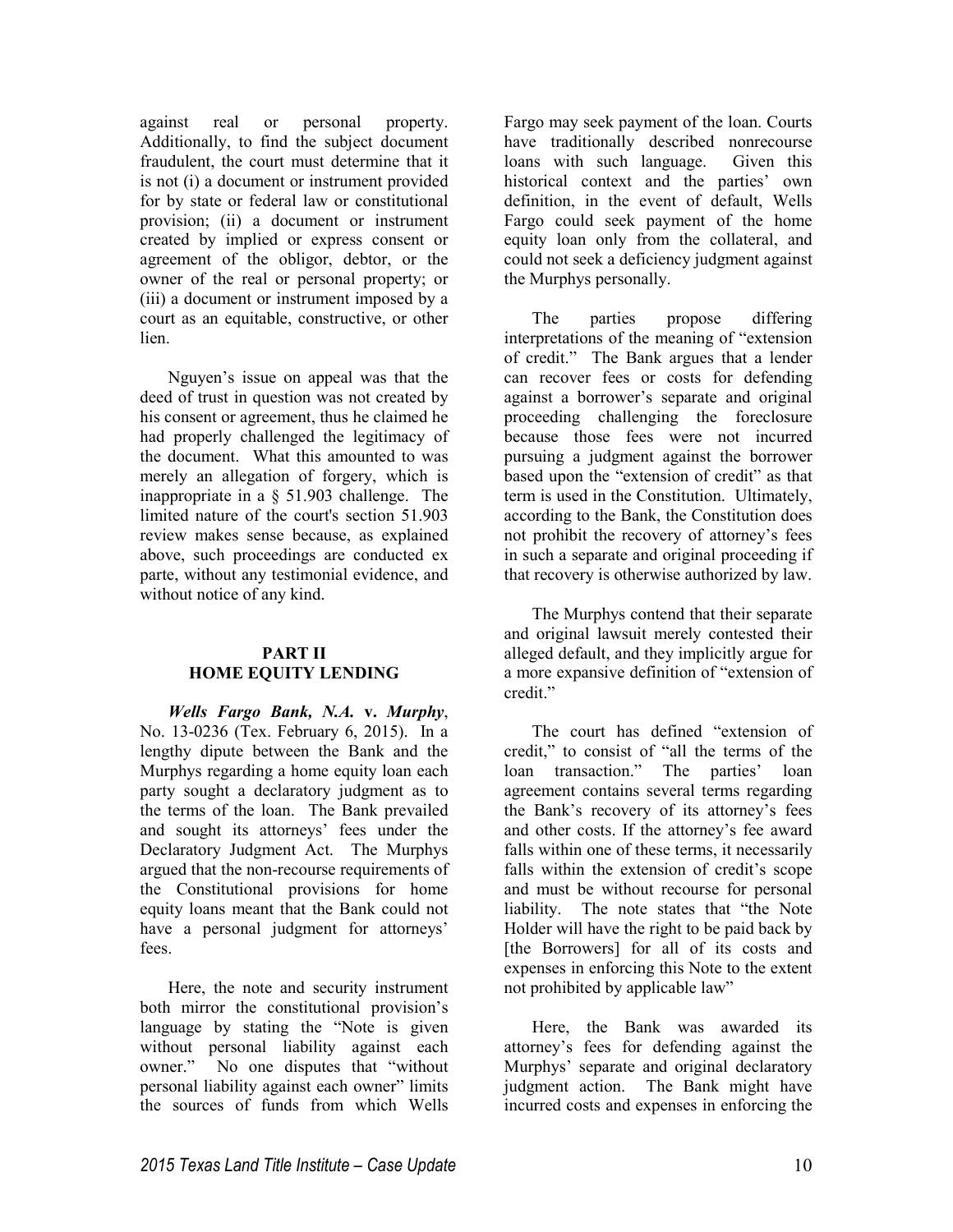Note, which would be subject to the nonrecourse rules. However, the Bank is not enforcing the note but is rather defending against the Murphys' separate and original<br>declaratory judgment action. Further, the declaratory judgment action. Bank might have incurred its attorney's fees because the Murphys failed to perform the covenants and agreements contained in the Security Instrument, again, subject to the non-recourse rules. However, the Bank is defending against the Murphys' separate and original declaratory judgment action, rather than protecting itself against the Murphys' breach of covenants or agreements contained in the security instrument. Finally, the Bank might have incurred its attorney's fees because there is a legal proceeding that might significantly affect its interest in the Property. While there was a legal proceeding, it was not a legal proceeding of the kind contemplated by the security instrument, which addresses those proceedings in bankruptcy, probate, for condemnation or forfeiture, for enforcement of a lien which may attain priority over the security instrument or to enforce laws or regulations. These enumerated legal proceedings have two primary similarities: none of the covered proceedings are brought by the borrower directly against the lender, and none of the covered proceedings contest the merits of the underlying loan. The Murphys' separate and original declaratory judgment action does both, and therefore falls outside of this term's scope.

Having initiated a separate and original proceeding, and having provided a mechanism for the Bank to both incur and recover its attorney's fees, there is no basis for the Murphys to hide behind the nonrecourse status of their home-equity loan.

**In re** *One West Bank, FSB*, 430 S.W.3d 573 (Tex.App.-Corpus Christi 2014, pet. denied). Under article XVI, section 50(a)(6)(D) of the Texas Constitution, the homestead of a family or of a single adult person is protected from forced sale for the payment of all debts except, for instance,

when an extension of credit is secured by a lien that may be foreclosed upon only by a court order. Under Texas Rule of Civil Procedure 735.1, a party seeking to foreclose a lien for a home equity loan, reverse mortgage, or home equity line of credit may file an application for an expedited order allowing the foreclosure of a lien under Rule 736.

 Rule 736, as referenced in Rule 735, sets forth the procedures and requirements for seeking an expedited foreclosure. A party may seek a court order permitting the foreclosure of a lien by filing a verified application in the district court in any county where all or any part of the real property encumbered by the lien is located or in a probate court with jurisdiction over proceedings involving the property. The only issue to be determined in a Rule 736 proceeding is the right of the applicant to obtain an order to proceed with foreclosure under the applicable law and the terms of the loan agreement, contract, or lien sought to be foreclosed. A respondent may file a response to the application, but the response may not raise any independent claims for relief, and no discovery is permitted. The court must issue an order granting the application if the petitioner establishes the basis for the foreclosure; otherwise, the court must deny the application. An order issued pursuant to Rule 736 is without prejudice and has no res judicata, collateral estoppel, estoppel by judgment, or other effect in any other judicial proceeding.

Here, the trial court denied the bank's application with prejudice. The court of appeals held that the trial court abused its discretion in denying the bank's application.

**In re** *Estate Of Hardesty*, 449 S.W.3d 895 (Tex.App.-Texarkana 2014, no pet.). In 2004, Carolyn borrowed a \$500,000 home equity loan. Hardesty, her son, helped her in getting the loan, but wasn't a party to the transaction. Carolyn executed a sworn fair market value agreement, indicating the property securing the loan was valued at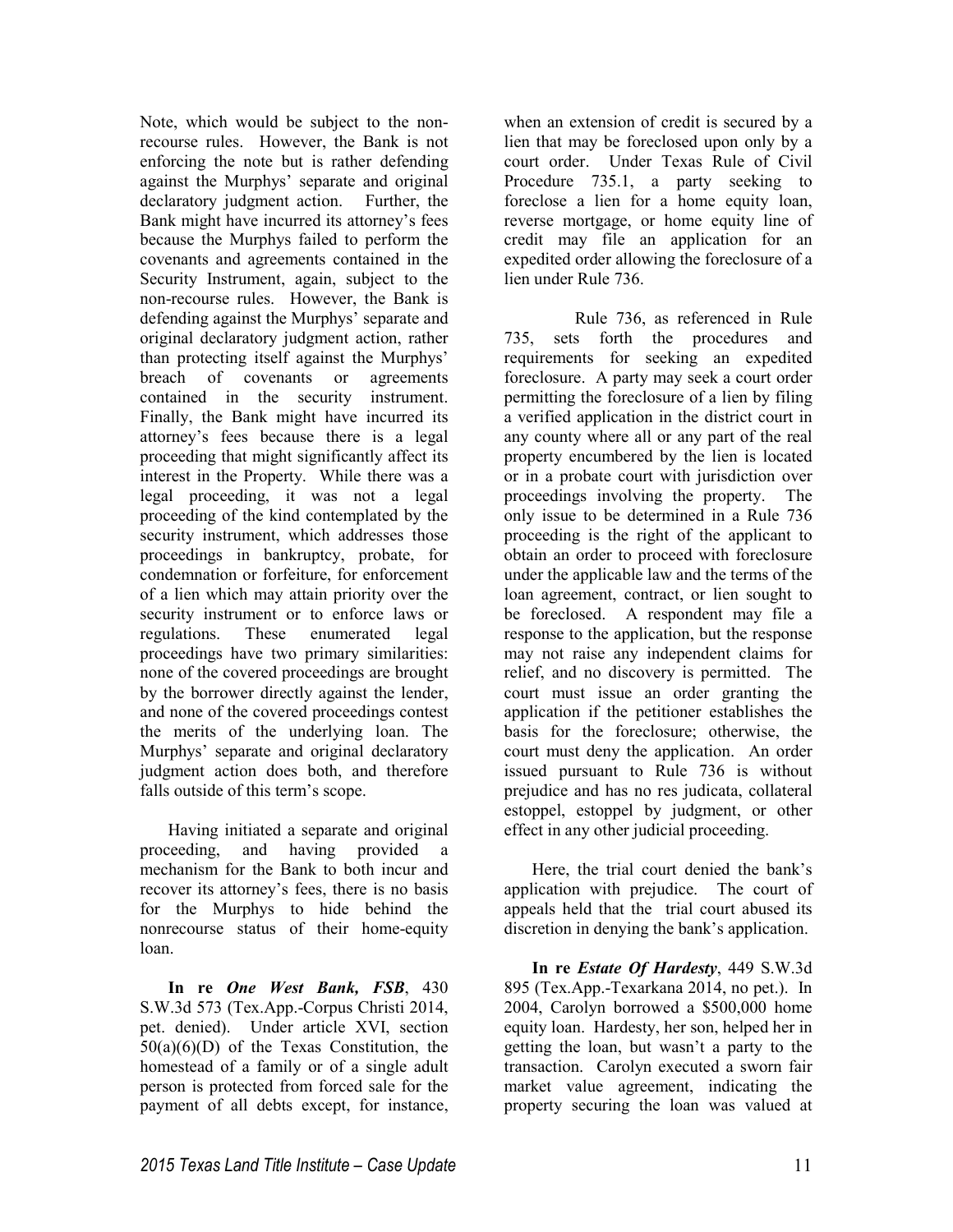\$625,000.00. Carolyn died a few years after borrowing the loan. In her will, she devised the house to Hardesty.

After Carolyn's death, Hardesty got the Lender to agree that he could pay the house payments until he could get clear title to the property. After doing that, Hardesty was to repay taxes that the Lender had paid in the interim. Hardesty made payments on the loan for more than two years. He obtained title in 2012 by way of a deed from the executor of Carolyn's estate.

In 2010, the Lender initiated foreclosure proceedings by filing an application for foreclosure. Carolyn's estate allowed the claim. The trial court issued an order for foreclosure and the Lender posted the property. Shortly thereafter, Hardesty notified the Lender that he believed the home equity loan and deed of trust violated the Texas Constitution and invited them to cure the defect within the time allowed by law. No action was taken to cure the alleged defect. On the scheduled foreclosure date, Hardesty got a TRO stopping the foreclosure. The TRO was obtained in conjunction with a lawsuit claiming that the home equity loan violated the 80% LTV limits set in Article XVI,  $\S$  50(a)(6)(Q)(x) of the Constitution.

The Lender attacked Hardesty's standing and pled limitations. The case was then transferred to the Probate Court.

Standing is a constitutional prerequisite to maintaining suit. A party generally has standing to bring suit where a controversy exists between the parties that will be actually determined by the judicial declaration sought.

As a general rule, only the mortgagor or a party who is in privity with the mortgagor has standing to contest the validity of a foreclosure sale pursuant to the mortgagor's deed of trust. An exception to this general rule exists when a third party has a legal or equitable interest in the property that will be

affected by the sale. In that instance, the third party has standing to challenge the sale to the extent that his rights will be affected by the sale. Here, Hardesty had obtained title to the property and paid around \$100,000 in house payments. That was enough of an interest in the property to give him standing.

As to the limitations arguments made by the Lender, the claim was that the residual four-year limitations period in Civil Practice & Remedies Code § 16.051 commenced on the date of closing, back in 2004. Hardesty contends that a lien made in violation of the Texas Constitution is void, not voidable, and thus is not subject to any limitations period. Alternatively, Hardesty contends that even if his claim is subject to limitations, the limitations period did not commence until Hardesty provided the holders of the note and lien with the sixty-day notice to cure prescribed by Article XVI,  $\S 50(a)(6)(Q)(x)$ of the Constitution. The essence of Hardy's argument is that the Constitutional provision renders a non-compliant home equity loan "void but curable." Consequently, if the lien is void ab initio, a statute of limitations does not apply. Under this reasoning, the void lien constitutes a cloud on the title and can be removed in an equitable action without a limitations period.

*Wood* **v.** *HSBC Bank USA, N.A*., 439 S.W.3d 585 (Tex.App.-Houston [14th Dist.] 2014, pet. pending). The fundamental question in this case is whether a homeequity lien that violates section  $50(a)(6)$  of the Texas Constitution is void or voidable. A void act is one entirely null within itself, not binding on either party, and which is not susceptible of ratification or confirmation. A voidable act is binding until disaffirmed, and may be made finally valid by failure within proper time to have it annulled, or by subsequent ratification or confirmation.

 Keeping this distinction in mind, if a noncompliant home-equity lien is void from the start, then the lien would not be susceptible to correction, ratification,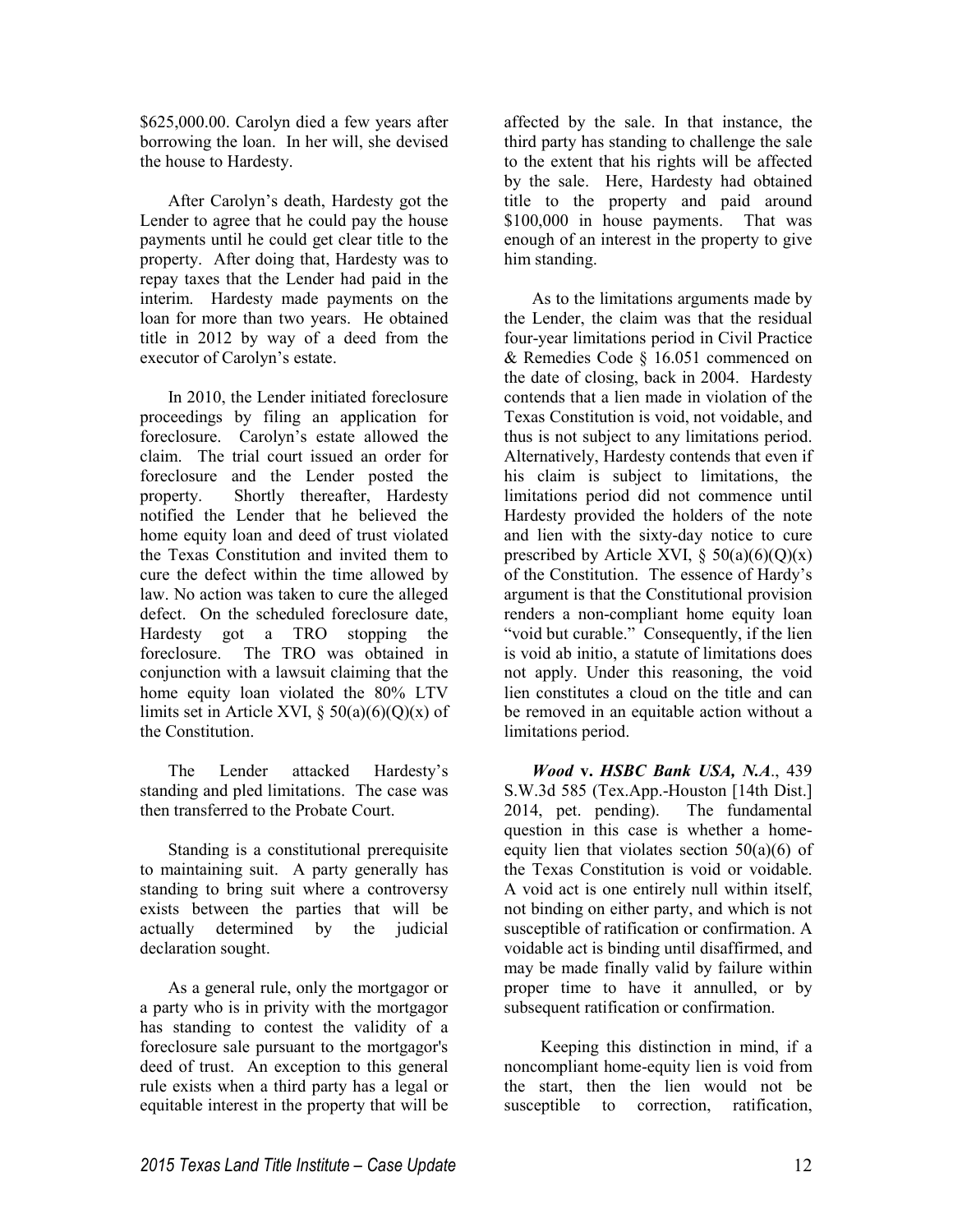confirmation, disaffirmation, or even cure. While this may have been the case prior to the 1997 constitutional amendment that added the section  $50(a)(6)(Q)(x)$  cure provisions, it is not the case now. The 1997 home-equity loan amendment affords lenders the means to correct mistakes in order to validate a noncompliant homeequity lien. The section  $50(a)(6)(Q)(x)$  cure provisions place noncompliant home-equity liens on the voidable side of the voidvoidable scale.

Accordingly, the court held that because a cure provision exists in the Texas Constitution, homestead liens that do not comply with the constitutional requirements are voidable.

Having determined that noncompliant home-equity liens are voidable, and because such liens are subject to limitations, the court held that the four-year statute of limitations in Civil Practice & Remedies Code § 16.051 applies. Every action for which there is no express limitations period, except an action for the recovery of real property, must be brought not later than four years after the day the cause of action accrues.

Anticipating the possibility that section 16.051 would apply to their constitutional claims, the borrowers assert that section 16.051 does not apply to their declaratory judgment action to cancel the home equity lien because it constitutes an action for the recovery of real property. An action for the recovery of real property is one that would support a trespass to try title suit without first invoking the equitable powers of the court to cancel a deed. A trespass to try title suit is the method of determining title to lands, tenements, or other real property. It is generally used to clear problems in chains of title or to recover possession of land unlawfully withheld from a rightful owner. A declaratory judgment action, on the other hand, provides an efficient procedural method for seeking a declaration of rights regarding the construction or validity of deeds by those whose rights are affected by such instruments.

The borrowers' claim for forfeiture of principal and interest is an action to recover money damages. As such, it is not an action for the recovery of real property. Nor is the borrowers' declaratory judgment action to void the home-equity lien--which does not implicate any of the issues resolved by a trespass to try title suit--an action for the recovery of real property.

Citing the general principle that the legal and equitable estates in real property are severed when a mortgagor executes a deed of trust, the borrowers contend that the suit to invalidate the home-equity lien is an action to recover "equitable title." Therefore, it is an action to recover real property.

The court rejected this argument. Here, the borrowers are not attempting to impose a constructive trust on the home-equity lien and do not allege that the lender has acquired legal title through wrongdoing. To the contrary, the borrowers have merely asserted a cause of action to cancel their home-equity lien, which will not support an action in trespass to try title and which requires the equitable powers of the court to determine. Because the borrowers' declaratory judgment action to cancel their home-equity lien would not support a trespass to try title action and requires the equitable powers of the court to cancel their lien, their declaratory judgment action to cancel the home-equity lien is not an action to recover real property

*Santiago* **v.** *Novastar Mortgage, Inc.*, 443 S.W.3d 462 (Tex.App.-Dallas 2014, pet. denied). The Santiagos obtained a home equity loan from Novastar. When their payments doubled after six years, the Santiagos defaulted. They sued Novastar seven years after the initial closing.

Among their claims were that two documents signed at closing contained blanks, which is prohibited by  $\S 50(a)(6)(Q)$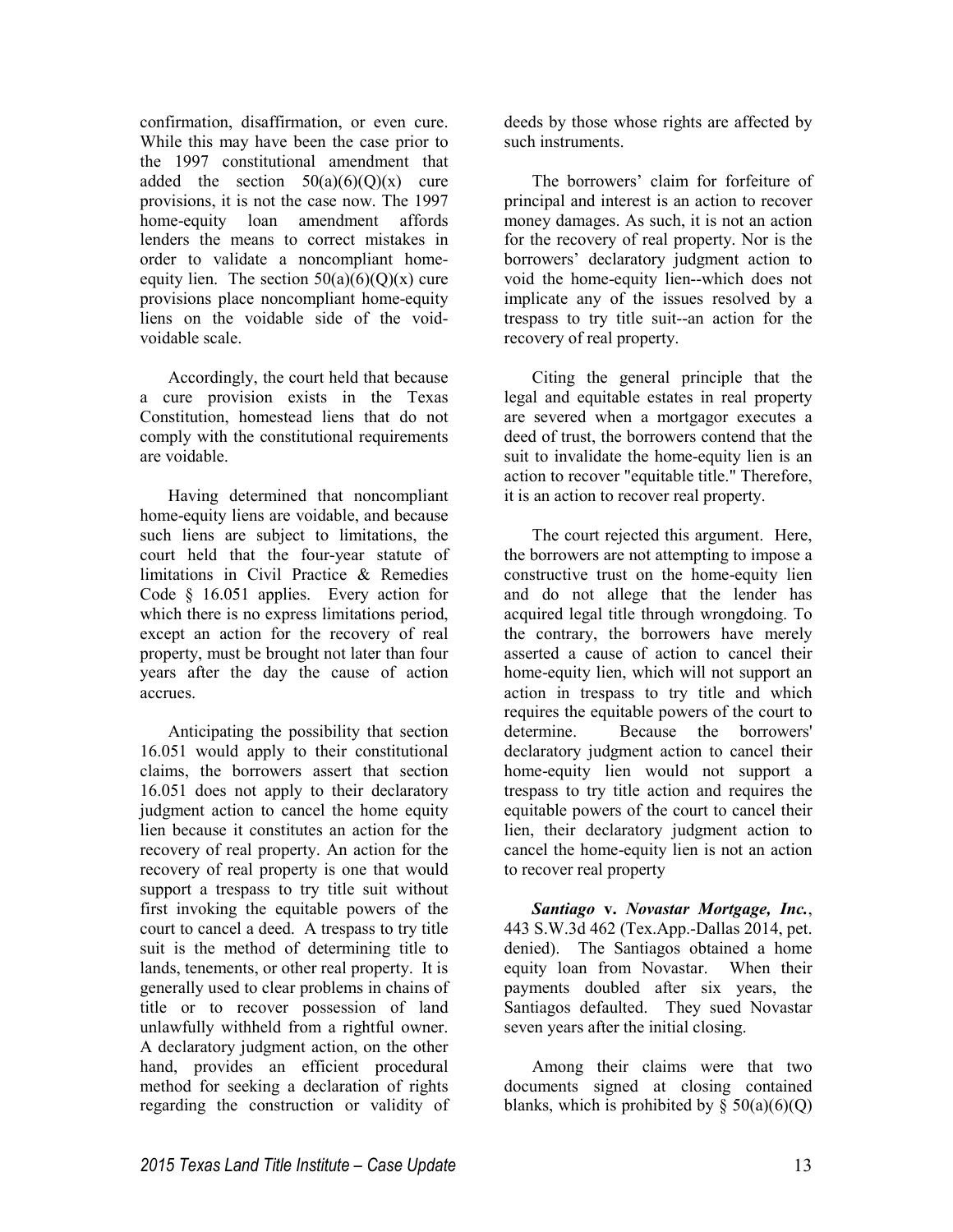of the Constitution. Luis Santiago testified that the copies of the Certificate and the Election he received in the course of this litigation bore a date of May 19, 2004, while the copies he received at closing did not bear a date. Instead, the copies he received had a blank for the date to be filled in. The Certificate and the Election, however, were documents regarding the three-day period during which the Santiagos could rescind the loan without penalty, and should have remained blank until the three-day period had elapsed. In fact, each document bore a warning in all-capital letters instructing borrowers not to sign until three business days had elapsed from the closing. Thus, there was no violation of section  $50(a)(6)(O)(iii)$  regarding the blanks on the Certificate and on the Election at the time of closing.

Second, the Santiagos argue that they raised a fact issue that their signatures on the Affidavit were forged. The residual fouryear statute of limitations applies to claims that a lender violated constitutional provisions governing home equity loans. A claim accrues "when a wrongful act causes some legal injury, even if the fact of injury is not discovered until later, and even if all resulting damages have not yet occurred. In the context of a home equity loan, a legal injury occurred when a lender made a loan in excess of the amount allowed by law. The Santiagos argued that the statute of limitations was tolled because of the discovery rule. Neither the Texas Supreme Court nor any Courts of Appeals have decided the question.

Insofar as the period of limitations exists to preserve evidence and create settled expectations, it would essentially be nullified by allowing parties to wait many years to demand cure. The legal injury here occurred when the borrowers created the lien, and there was nothing that made the injury undiscoverable.

For the discovery rule to apply, the nature of the injury must be inherently undiscoverable and the evidence of the injury must be objectively verifiable. "Inherently undiscoverable" does not mean merely that a particular plaintiff did not discover his injury within the prescribed period of limitations. Discovery of a particular injury is dependent not solely on the nature of the injury but on the circumstances in which it occurred and the plaintiff's diligence as well. An injury is "inherently undiscoverable" if "it is by nature unlikely to be discovered within the prescribed limitations period despite due diligence."

The nature of the injury alleged by the Santiagos is that they did not receive a copy of the Affidavit as required by subsection (v) of Article XVI, section  $50(a)(6)(Q)$  of the Texas Constitution, and therefore were unaware that they could be liable personally on the entire loan in the event of any fraud on their part. They allege that a copy of the Affidavit was not provided to them, and instead was filed of record bearing forgeries of their signatures. They argue that no diligence was required of them to discover their injury because they had no reason or obligation to search the deed records after their loan was closed.

There is no dispute that the allegedly forged Affidavit was a matter of public record upon its filing on May 25, 2004, or that the alleged constitutional violation was apparent from a review of those records. Luis Santiago discovered the alleged violation when he reviewed the records in 2010. In some circumstances, a party may have constructive notice of matters filed in the public record. Even when a party does not have constructive notice of matters filed in the public record, however, a cause of action for failure to provide that information is not inherently undiscoverable.

The court concluded the Santiagos' injury was not by nature unlikely to be discovered within the prescribed limitations period despite due diligence. The Affidavit was a matter of public record. As the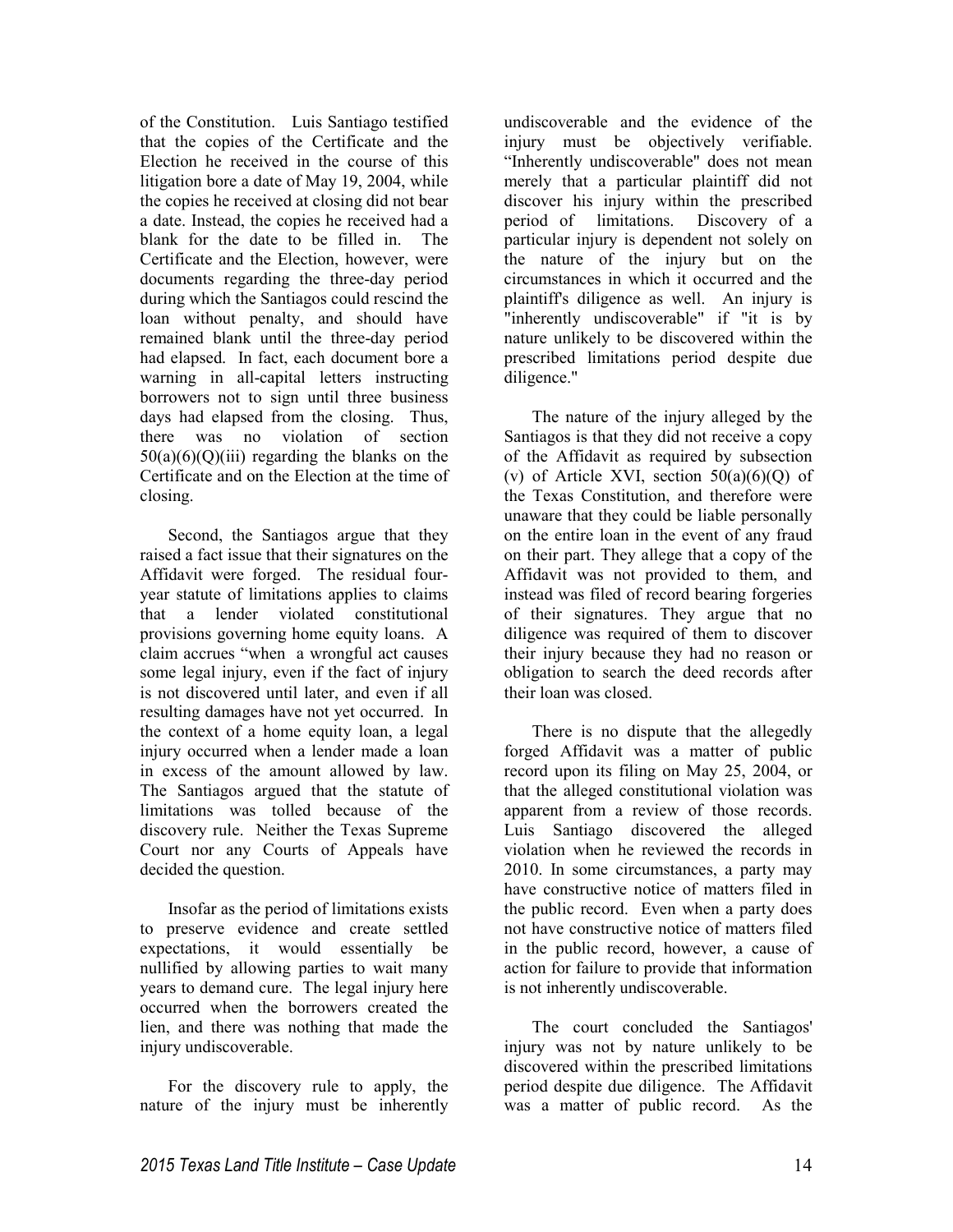Santiagos themselves point out, the Affidavit was specifically referenced in the security instrument and other documents they signed at closing. Although as the Santiagos argue, they may not have had any obligation to perform periodic random searches of recorded instruments associated with their property, they did have an obligation to protect themselves by reading what they sign and disclosing any discrepancies to the lender.

*Bank of New York Mellon* **v.** *Daryapayma*, 457 S.W.3d 618 (Tex.App.- Dallas 2015, no pet.). On June 29, 2004, the Daryapaymas bought the house at 4561 Royal Lane and designated it their homestead. To finance the purchase, they took out two loans: a first lien in the amount of \$650,000 and a second lien of \$85,000. Two years later, the Daryapaymas borrowed a home equity loan to pay off the earlier two loans. BONY acquired the loan from the original lender.

When the Daryapaymas defaulted on the home equity loan, BONY filed an application for a home equity loan foreclosure. In May 2011, the trial court granted the order and authorized foreclosure of the lien. The property was purchased at a nonjudicial foreclosure sale, and BONY filed a petition for forcible detainer. While the forcible detainer was pending the Daryapaymas file this suit, claiming that BONY had violated the Constitutional provisions regarding home equity loans, namely that the amount of the loan was greater than 80% of the value of the home. The Daryapaymas got to their determination by adding together the amount of the first and second lien loans and the amount of the home equity loan. The trial court granted summary judgment. When BONY filed a counterclaim for equitable subrogation, the Daryapaymas filed another motion for summary judgment, which the trial court granted.

The Court of Appeals reversed the trial court. Because the parties agreed the home

equity loan was made, in large part, to pay off the existing mortgages, the loan documents reflect this agreement, and the existing mortgages were paid off, the balances of those existing mortgages should not be included when determining whether the amount of the home equity loan exceeds eighty percent of the fair market value of the homestead. In other words, in this case the " aggregate total of the outstanding principal balances of all other indebtedness secured by valid encumbrances" against the Daryapaymas' homestead was zero because the home equity loan paid those debts in full. Because the \$937,500 home equity loan did not exceed eighty percent of the fair market value of the Daryapaymas' homestead, the loan did not violate the Texas Constitution.

# **PART III PROMISSORY NOTES, LOAN COMMITMENTS, LOAN AGREEMENTS**

*Charles R. Tips Family Trust v. PB Commercial LLC*, 459 S.W.3d 147 (Tex.App.-Houston [1st Dist.] 2015, no pet.). The loan amount shown in all of the loan documents contained a very unfortunate typo. It was shown as: "ONE MILLION SEVEN THOUSAND AND NO/100 (\$1,700,000.00) DOLLARS." Before the note matured, the Trust made payments of \$595,586. After the Trust quit paying, the lender foreclosed, bidding \$874,125. In ensuing litigation, the Trust argued that the words describing the loan amount controlled and that, after the application of the foreclosure bid, the note was paid in full. The trial court ruled in favor of the lender, granting it judgment for the deficiency.

This appeal presents one issue: whether the amount of the loan must be determined from the printed words in the note or from the entire context of the transaction, including evidence of the amount of money that Patriot Bank actually made available to the borrowers.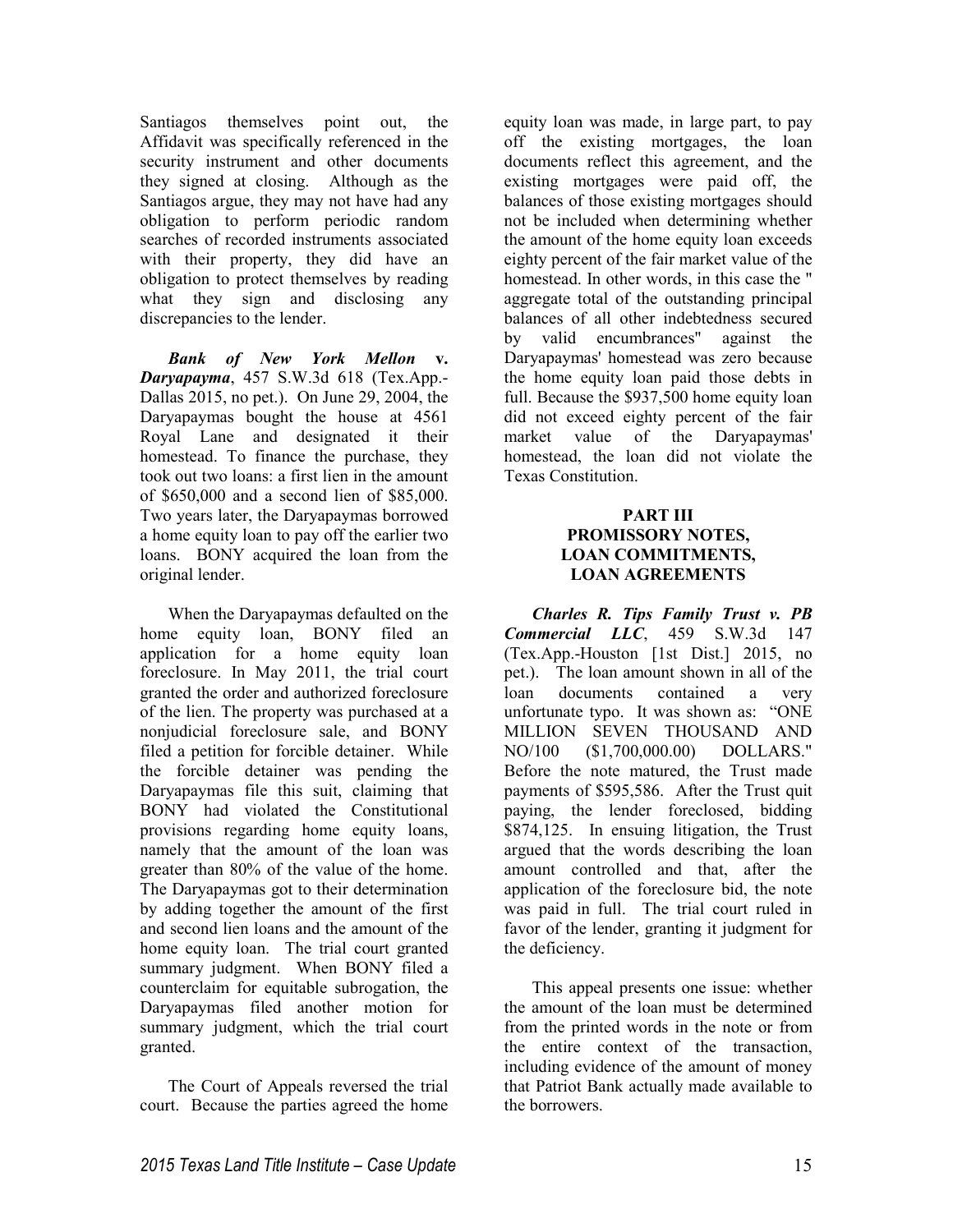If a written instrument is worded in such a way that it can be given a definite or certain legal meaning, then the contract may be construed as a matter of law. An unambiguous contract will be enforced as written, and parol evidence will not be received for the purpose of creating an ambiguity or to give the contract a meaning different from that which its language imports. Whether a contract is ambiguous is a question of law, which we review de novo.

A simple lack of clarity or disagreement between parties does not render a term ambiguous. An ambiguity arises only after the application of established rules of construction leaves an agreement susceptible to more than one meaning.

Texas law anticipates internal contradictions in both negotiable and nonnegotiable instruments and provides for the resolution of such contradictions. Under UCC § 3.114, which governs negotiable instruments such as the Note, if an instrument contains contradictory terms, typewritten terms prevail over printed terms, handwritten terms prevail over both, and words prevail over numbers.

The note, guaranty, and other loan documents each describe the original amount of the loan obligation as "ONE MILLION SEVEN THOUSAND AND NO/100 (\$1,700,000.00) DOLLARS." The phrase "one million seven thousand and no/100 dollars" has a plain, unambiguous meaning, namely the sum of \$1,007,000.00. Thus, the words and the numerals in the loan agreements are in conflict, differing by \$693,000. This impact is magnified by the fact that the actual amount of the loan affects the application of payments, resulting in different sums of interest due in each scenario.

The rule that the written words control over numerals applies to all of the documents at issue in this dispute, both negotiable and non-negotiable instruments.

It does not matter that the discrepancy between the words and numbers here is a large one. Neither § 3.114 nor Texas case law makes a distinction on the basis of the size of the obligation or the significance of the conflict in terms.

The lender argues that this case presents a unique circumstance in that the omission of a single word transforms "one million seven hundred thousand" into "one million seven thousand." If the former phrase were modified in any other way, according to the lender, we would be faced with either an ambiguous term or an unambiguous but absurd one. For example, the lender claims, a scenario in which a scrivener's error rendered the phrase as "one seven hundred thousand," omitting the word "million." The lender argues that such an amount would be ambiguous, and the court would have to refer to the numerals and extrinsic evidence to resolve the ambiguity. But this hypothetical scenario has no bearing on this case because there is no ambiguity in the text here. Indeed, one could not even say that the terms contradict each other within the meaning of  $\S$  3.114, as the meaning of one of the potentially conflicting terms would be ambiguous.

Alternatively, the lender suggests a scenario in which another scrivener's error replaced "million" with "billion," resulting in "one billion seven hundred thousand." This, claims the lender, would result in the borrowers clamoring for relief and asking this court to consider evidence extrinsic to the contract. That may be, and the possibility of such an error demands careful review of proposed written agreements. But that is no basis upon which we may disregard well-settled and binding statutory and case law. On the appellate record, the only issue is what the terms of the written agreements mean as a matter of law. Neither party sought an equitable reformation of the loan in the trial court, so no issue of equitable relief has been presented in this appeal. The scenario proposed by the lender thus has no bearing on how the court must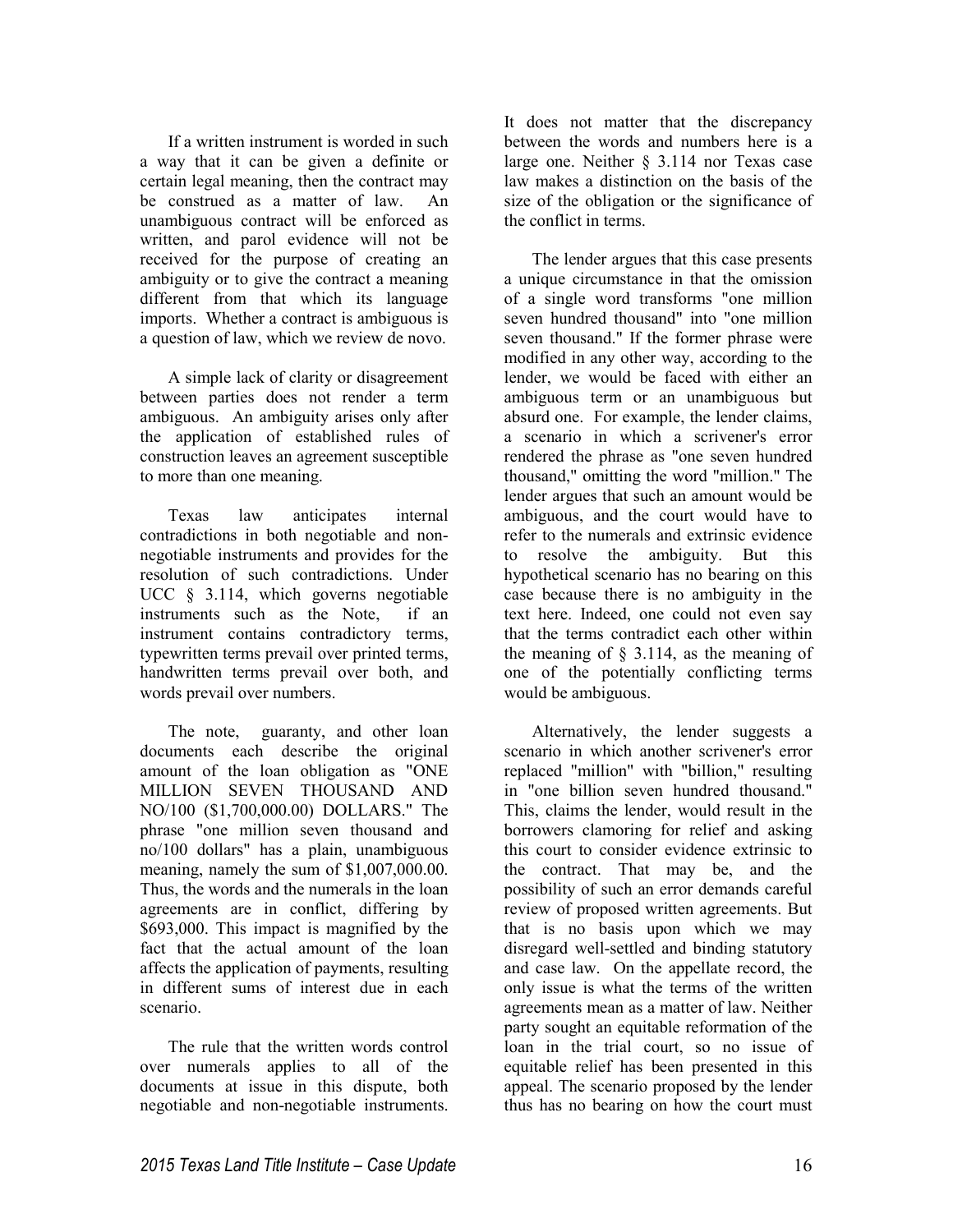apply the law to the record before it.

Here, the words "one million seven thousand" control over the numerals "\$1,700,000" to set the amount of the promissory note and guaranty obligations

*Alphaville Ventures, Inc.* **v.** *First Bank*, 429 S.W.3d 150 (Tex.App.-Houston [14th Dist.] 2014, no pet.). Under the promissory note at issue, SBLS was the original lender, and 5M Corp dba Arby's was the original borrower. Via an "Allonge to Promissory Note," 5M Corp dba Arby's assigned all its liabilities and obligations under the note to Alphaville. In conjunction with that assignment, Bizman, the president of Alphaville, signed a guarantee of Alphaville's obligations under the note, and Alphaville granted SBLS a security interest in certain equipment. Alphaville subsequently defaulted on the Note. First Bank filed suit, alleging the note and guarantee had been assigned from SBLS to First Bank and seeking the amount due.

First Bank claimed to have acquired the Note pursuant to a Loan Purchase and Sale Agreement. The summary judgment documentary evidence included only the PSA. The relevant portion of the PSA provided that SBLS would assign the loans it covered (including the Note) by executing endorsements of the Note and a Bill of Sale. The Note had not been endorsed, although a Bill of Sale was introduced into evidence. The Bill of Sale purported to assign SBLS's interest in the "personal property" listed on its Schedule B, which is entitled "Assets Conveyed to First Bank;" however, it was not clear to the court what "personal property" was actually covered by the Bill of Sale. The court said that the PSA did not contemplate that a Bill of Sale would be utilized to transfer all instruments governing the loans subject to the PSA, including appellants' note and guarantee. The Bill of Sale used a broader term by referring to the sale and delivery of "Assets" listed on Schedule B, but "Assets" is not defined in the Bill of Sale.

The court agreed that the documentary evidence does not establish First Bank is owner and holder of the note and guarantee. There is no documentary proof of the endorsements required to transfer the note and guarantee.

*Ward* **v.** *Stanford*, 443 S.W.3d 334 (Tex.App.-Dallas 2014, pet. pending). The limitations period applicable to the Trustees' claims against Travis Ward on the Renewal Note depends on whether the Renewal Note was negotiable. If it was, the Trustees had six years to sue Travis Ward for failure to pay. If the Renewal Note was not negotiable, the Trustees had only four years to bring suit. The negotiability of an instrument is a question of law.

A promissory note is a negotiable instrument if it is a written unconditional promise to pay a sum certain in money, upon demand or at a definite time, and is payable to order or to bearer. A note is nonnegotiable, however, if another instrument must be examined to determine the rights and obligations under the note.

The Renewal Note, dated February 1, 1996, was signed by Travis Ward individually and on behalf of Ward Energy, Inc. It was in the principal amount of \$2,000,000, and payable to the Trustees on or before January 31, 2000. The Renewal Note included the following provision: "Maker acknowledges and agrees that this Note is given in renewal and extension of, and amends and wholly restates, that certain note, dated December 27, 1985, in the original maximum stated principal amount of ONE MILLION TWO HUNDRED THOUSAND AND NO/100S DOLLARS (\$1,200,000.00) as heretofore amended. All liens and security interests securing such note, if any, are hereby preserved, renewed, and extended for the benefit of Payee and its successors and assigns."

Thus the Renewal Note contains a written, unconditional promise to pay a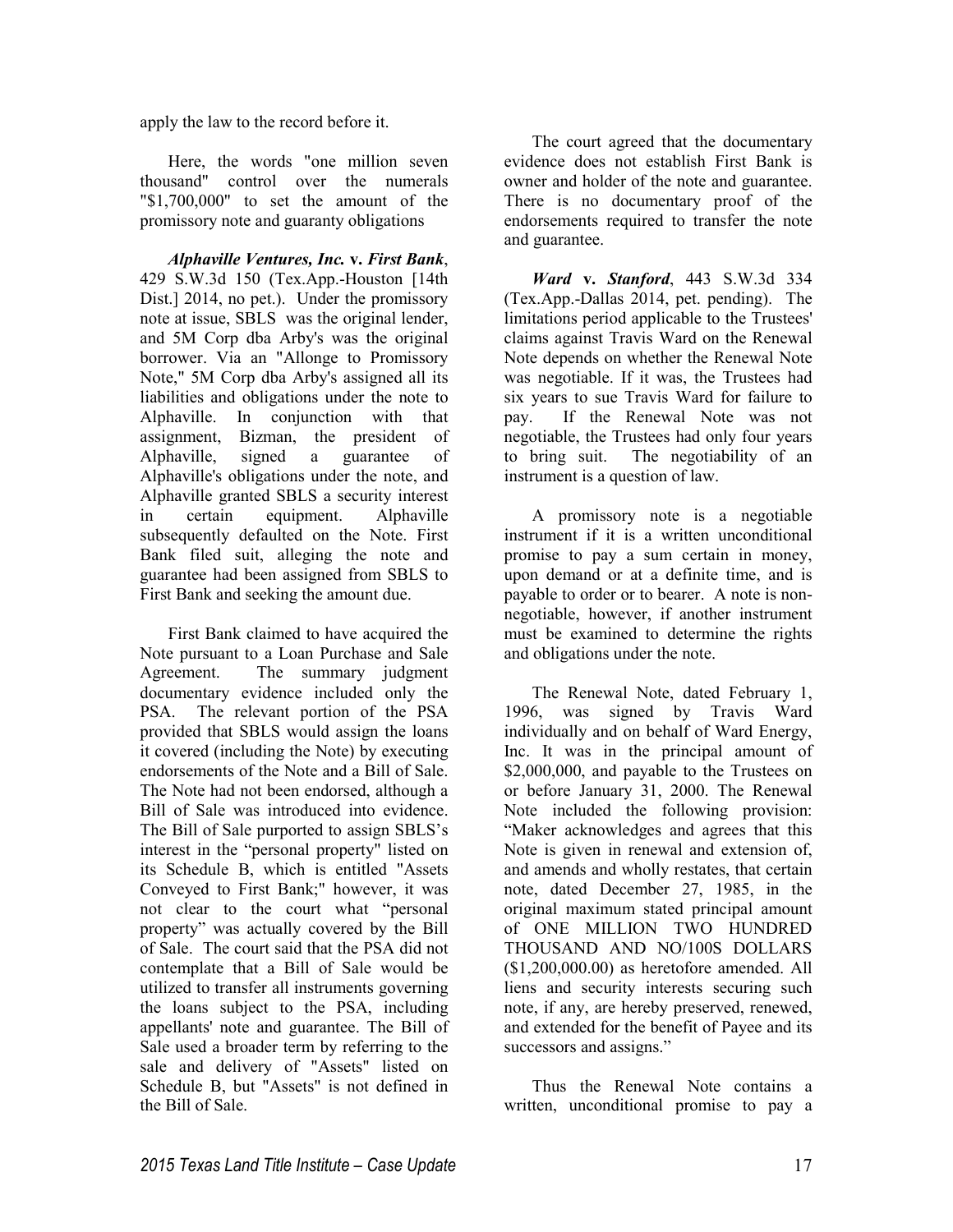specific sum to the Trustees on or before a specific date. Nevertheless, appellees argue the Renewal Note is not negotiable because it "amends and restates" rather than supersedes the 1985 note. The court disagreed. The paragraph of the Renewal Note quoted above provides that it "amends and wholly restates" the 1985 note, so reference to the 1985 note is not necessary to determine either the date or amount due, whether the obligation to pay is conditional, or the liability for attorneys' fees.

Even if the statute of limitations for enforcing the Renewal Note was six years, the statute would begin to run on the accelerated due date, not the due date or dates stated in the note. The Renewal Note allowed for acceleration at the option of the holder. The holder's attorney sent a letter which gave the maker written notice of default and stated that if it wasn't cured, the holder would pursue its legal rights, including accelerating the note. The maker pointed out that the note waived notice of acceleration and thus claimed the letter was enough to accelerate the note. The court held that material fact questions existed regarding acceleration.

*Roth* **v***. JPMorgan Chase Bank, N.A.*, 439 S.W.3d 508 (Tex.App.-El Paso 2014, no pet ). A plaintiff who sues for recovery on a promissory note does not have to prove all essential elements for a breach of contract but rather need only establish the note in question, that the defendant signed it, that the plaintiff was the legal owner and holder thereof, and that a certain balance is due and owing on the note. In his answer, Roth did not file a verified denial of his execution of any written instrument on which the Bank's pleadings were founded, or a verified denial of the genuineness of the endorsement of the notes. In the absence of such sworn pleas, the instruments are received in evidence as fully proved. By these failures, Roth has conclusively admitted the validity of the notes and that he signed the agreements, and has waived any evidentiary objection to them.

# **PART IV GUARANTIES**

*Myers* **v.** *Hall Columbus Lender, LLC*, 437 S.W.3d 632 (Tex.App.-Dallas 2014, no pet.). A modification of Myers's guaranty included a provision that made him liable for fraud or intentional or material misrepresentation by the Borrower or Guarantor related to the Project or to the Loan Documents or the transactions contemplated thereby . . . ." The Borrower had been sued for fraud and the claim was pending.

The lender took the position that the Guarantor was liable to it on account of the allegations of fraud; however, the court held that liability depended upon the occurrence of fraud, not the allegation of fraud.

### **PART V LEASES**

*Lubbock County Water Control and Improvement District* **v.** *Church & Akin*, *L.L.C.*, 442 S.W.3d 297 (Tex. 2014). The District operates Buffalo Springs Lake. Church & Akin leased a marina from the District for an initial 3-year term. The lease contained an extension option for an additional 3 years, which Church & Akin exercised. Six months into the renewal term, the District terminated the lease. Church & Akin sued, claiming the District had no right to terminate the lease. The District claimed governmental immunity and also claimed that various statutory waivers of immunity did not apply, specifically including Local Governmental Code chapter 271.

The District is a local governmental entity under Local Governmental Code § 271.151(3)(C). Local governmental entities enjoy governmental immunity, unless it is expressly waived. This includes both immunity from liability and immunity from suit. A governmental entity that enters into a contract necessarily waives immunity from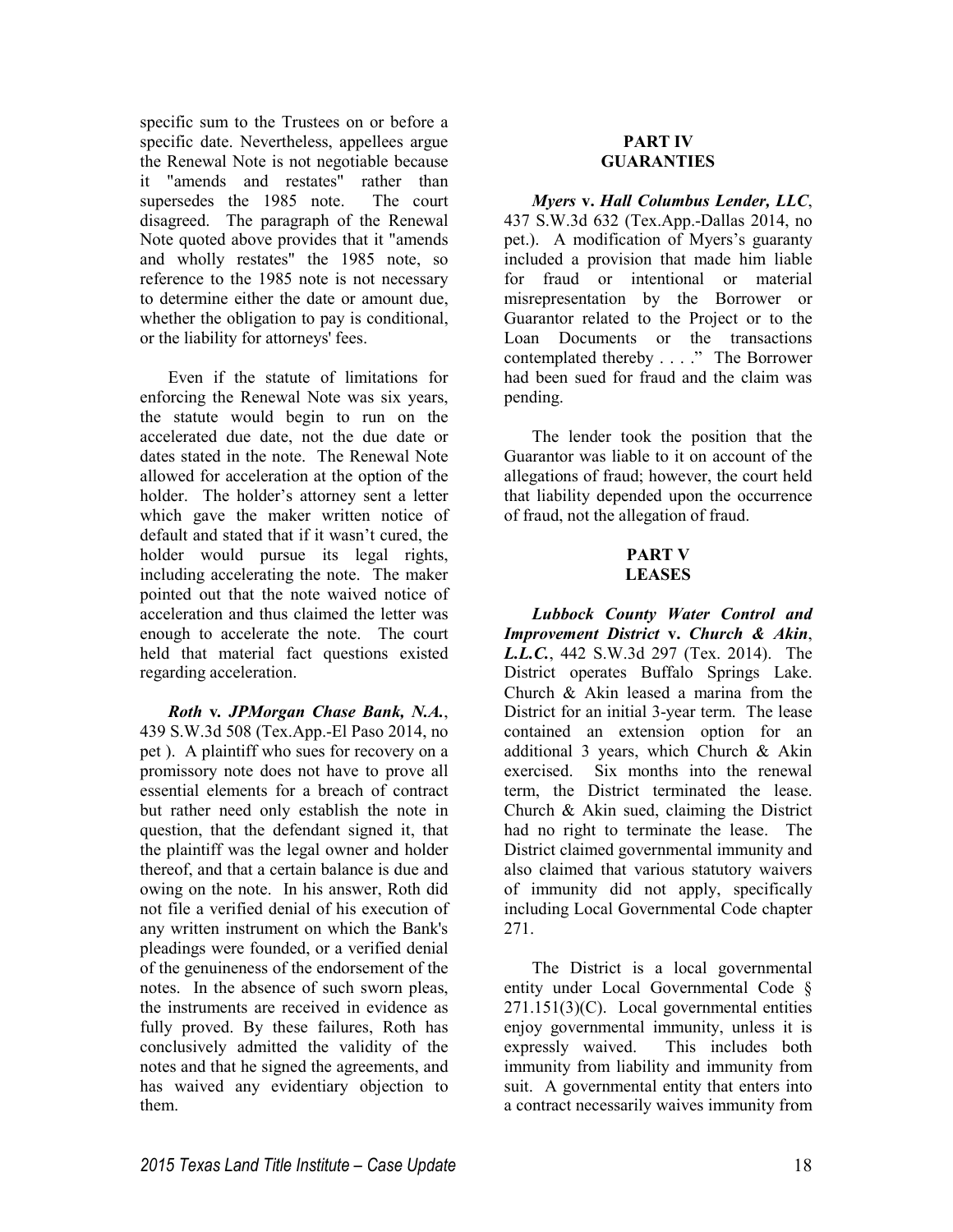liability, voluntarily binding itself like any other party to the terms of agreement, but it does not waive immunity from suit. Unlike immunity from liability, immunity from suit deprives the courts of jurisdiction and thus completely bars the plaintiff's claim.

Church & Akin contends that the Legislature has waived the District's immunity against this suit through Local Government Code § 271.152 which provides a limited waiver of immunity for local governmental entities that enter into certain contracts. This waiver applies only to contracts that are in writing, are properly executed, and state the essential terms of the agreement for providing goods or services to the local governmental entity. The principal dispute in this appeal is whether the parties'<br>contract includes an "agreement for contract includes an providing goods or services" to the District.

The Water District contends that the parties' contract is a lease of real property, not an agreement to provide goods or services. The court agreed with Church & Akin, however, that courts must look beyond the title of a written contract to determine whether it satisfies chapter 271's waiver requirements. The statute does not require a written contract that is an agreement for providing goods or services; rather, it requires a "written contract stating the essential terms of the agreement for providing goods or services." Although the contract at issue in this case is a lease of real property, a contractual relationship can include both the granting of a property interest and an agreement to provide goods or services.

The court also agreed with Church & Akin that the agreement to provide services to the governmental entity "need not be the primary purpose of the agreement."

Church & Akin contends that it agreed in the lease's "use" provision to provide a service to the Water District by operating the marina. The District argues that the "use" provision of the lease did not obligate

Church & Akin to operate a marina on the leased premises; it merely prohibited Church & Akin from using the premises for any other purpose, at least without first obtaining the District's consent. The Supreme Court has previously recognized the important difference between an agreement that restricts the use of property to a specific purpose and one that requires the use of property for a specific purpose: "a provision in a lease that the premises are to be used only for a certain prescribed purpose imports no obligation on the part of the lessee to use or continue to use the premises for that purpose; such a provision is a covenant against a noncomplying use, not a covenant to use. Thus, although both parties may have contemplated that Church & Akin would operate a marina, the language of the contract did not require it to do so, and thus Church & Akin did not contractually agree to do so. When a party has no right under a contract to receive services, the mere fact that it may receive services as a result of the contract is insufficient to invoke chapter 271's waiver of immunity. At best, such services are only an "indirect" and "attenuated" benefit under the contract.

Moreover, even if the lease were construed to include a contractual agreement to use the property as a marina, Church & Akin's provision of marina services to the District's constituents would not constitute the provision of such services to the District itself.

*Federal Home Loan Mortgage Corporation* **v.** *Pham*, 449 S.W.3d 230 (Tex.App.-Houston [14th Dist.] 2014, no pet.). Freddie Mac brought a forcible detainer action against Pham, Block, and Crawford, who occupied a house that Freddie had acquired by foreclosure. The Justice Court rendered judgment in favor of Freddie Mac and Crawford appealed to the county court. As part of that appeal, Crawford asserted the affirmative defense that Freddie Mac's suit was barred by res judicata. Her claim was that this was the third identical forcible detainer lawsuit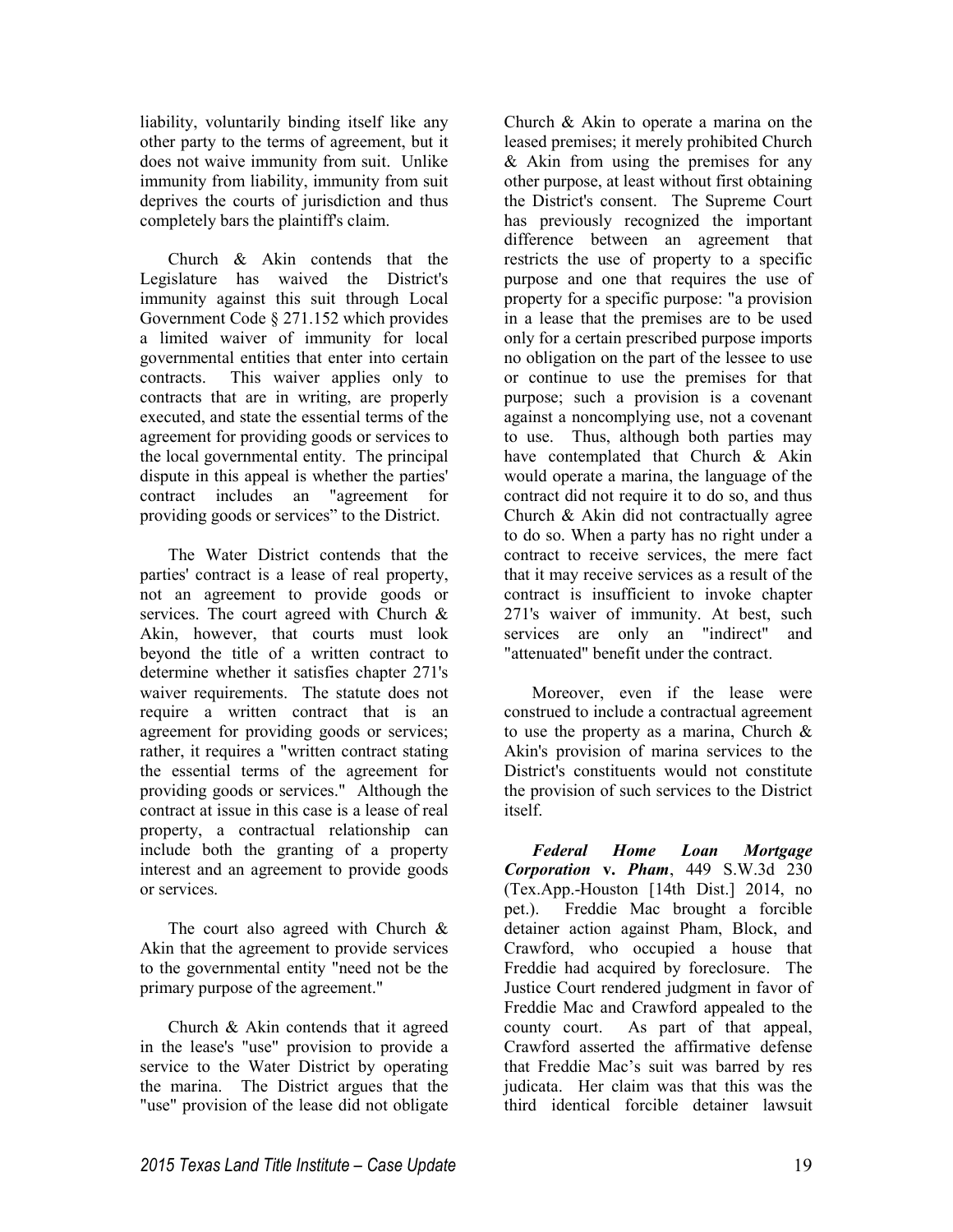concerning the property.

In response, Freddie Mac argues that a new and independent cause of action for forcible detainer accrues every time a new notice to vacate and demand for possession is sent and the occupant fails to vacate.

A forcible detainer action is the procedure used to determine the right to immediate possession of real property if there is no unlawful entry. The only issue in an action for forcible detainer is the right to actual possession; the merits of title are not adjudicated. Under Property Code §  $24.002(a)(2)$ , a person who refuses to surrender possession of real property on demand commits a forcible detainer if the person is a tenant by sufferance, including an occupant at the time of foreclosure of a lien superior to the tenant's lease.

The doctrine of res judicata precludes re-litigation of claims that have been finally adjudicated or that arise out of the same subject matter and that could have been litigated in the prior action. Res judicata requires proof of the following elements: (1) a final judgment on the merits by a court of competent jurisdiction; (2) identity of parties or those in privity with them; and (3) a second action based on the same claims that were raised or could have been raised in the first action.

It is undisputed that the three forcible detainer actions Freddie Mac filed involve the same parties and the same property. The only element in dispute is whether this case is a third action based on the same claims as the two earlier forcible detainer actions brought by Freddie Mac. Freddie Mac argues that every time a notice to vacate and demand for possession is sent, and the occupant of the property fails to vacate, a new and independent cause of action for forcible detainer accrues.

A forcible detainer action is a special proceeding designed to be a speedy, simple, and inexpensive means to obtain immediate

possession of property. Consistent with this purpose, our courts have repeatedly recognized that a judgment of possession in a forcible detainer action is a determination only of the right to immediate possession and does not determine the ultimate rights of the parties to any other issue in controversy relating to the property at issue. Accordingly, no issue in a forcible detainer action other than the right of immediate possession has preclusive effect in a subsequent suit between the parties.

The Property Code provides that a forcible detainer is committed when a person refuses to surrender possession of real property on demand if a proper demand for possession is made in writing by a person entitled to possession of the property. Necessarily, then, a judgment awarding possession on a particular date does not implicate a party's possessory right when, at a later date, another forcible detainer is committed.

Therefore, considering the limited nature of a forcible detainer action and the statutory language of the Property Code, the court concluded that a new and independent cause of action for forcible detainer arises each time a person refuses to surrender possession of real property after a person entitled to possession of the property delivers a proper written notice to vacate. Accordingly, res judicata would not bar a second suit based on the commission of a subsequent forcible detainer.

*Olley* **v***. HVM, L.L.C*., 449 S.W.3d 572 (Tex.App.-Houston [14th Dist.] 2014, pet. denied). Olley checked into the hotel in May 2012 and stayed there with his wife and child. He stopped making payments as of April 23, 2013. On April 25, the hotel served Olley "and all other occupants" with a termination notice requiring them to vacate the hotel by May 2. When they failed to do so, the hotel served Olley with a notice to vacate and subsequently filed a forcible detainer lawsuit in justice court. The justice court awarded possession of the hotel room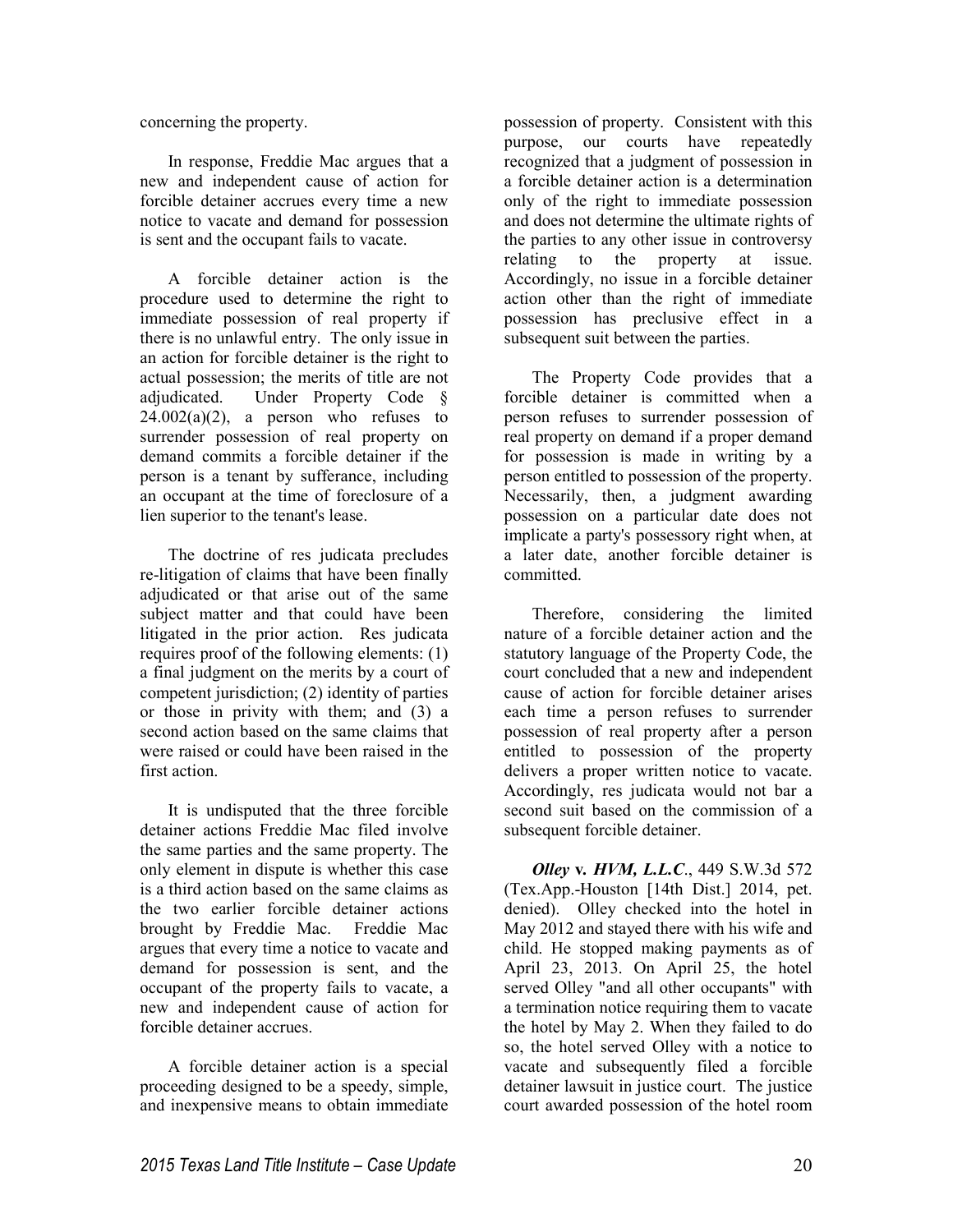and money damages to the hotel. Olley appealed, and the county court at law conducted a de novo trial. The trial court awarded possession of the hotel room and monetary damages to the hotel. The hotel moved for a temporary restraining order to restrain Olley from returning to the hotel based upon his aggressive behavior in the courtroom. The trial court granted the TRO and ordered the writ of possession to issue immediately. A deputy constable executed the writ of possession and the Olleys were escorted off the premises.

Olley complains that the trial court erred in awarding possession of the premises to the hotel and issuing the TRO. The court dismissed the appeal. Because Olley no longer lives in the hotel room and does not have an arguable right to current possession, this appeal is moot.

An action for forcible detainer is intended to be a speedy, simple, and inexpensive means to obtain immediate possession of property. Judgment of possession in a forcible detainer action is not intended to be a final determination of whether the eviction is wrongful; rather, it is a determination of the right to immediate possession. An appeal in a forcible detainer action becomes moot when the appellant ceases to have actual possession of the property, unless the appellant has a potentially meritorious claim of right to current, actual possession.

A guest in a hotel is a mere licensee, not a tenant. The general rule is that a tenant is vested with an estate in the property while a hotel guest is not. Accordingly, no landlordtenant relationship exists between a hotel and its guest. In a footnote, the court noted that some other courts of appeal have held that, without a landlord-tenant relationship, a justice court has no jurisdiction to enter judgment in a forcible detainer action. This court, however, has held that the relationship is not jurisdictional but is just one of the elements required by Property Code §24.002 to support a forcible detainer action. This

issue was not raised or argued by Ollie.

Olley claimed he was not a mere licensee, but was a permanent resident of the hotel, thus having a right to possession, Tax Code §156.101. That section, an exception to imposition of the hotel occupancy tax, says that the state will not impose an occupancy tax on a person who has the right to use or possess a room in a hotel for at least 30 consecutive days, so long as there is no interruption of payment for the period. The court said this made no difference. The statute addresses neither Olley's current right to use or possess the hotel room nor the relationship between Olley and the hotel.

Olley also claimed that his registration card was a contract allowing him to stay in the hotel room. Although the registration card included an "arrival date" and a "departure date," it did not include language indicating that Olley was a tenant or otherwise had a right to possess the hotel room during those dates or currently has such a right. It merely included the rates for the room during that timeframe, noted that the reserved rate was guaranteed for only 60 days from check-in, and informed Olley that advance notice was required to extend his stay, subject to availability. The court held that the registration card did not establish a potentially meritorious claim of right to possession by Olley.

Olley also argues that he has a right to possess the room because he offered to pay after he fell behind on payments. He contends the hotel rejected his offer. He cited Property Code § 92.019, which precludes a landlord from charging a late fee for failing to pay rent except under certain circumstances. The court held that § 92.019 is inapplicable. Nothing in § 92.019 grants Olley current, actual possession of the hotel room. An innkeeper has no duty to keep a guest indefinitely.

In the end, all of Olley's arguments were rejected and the case dismissed as moot.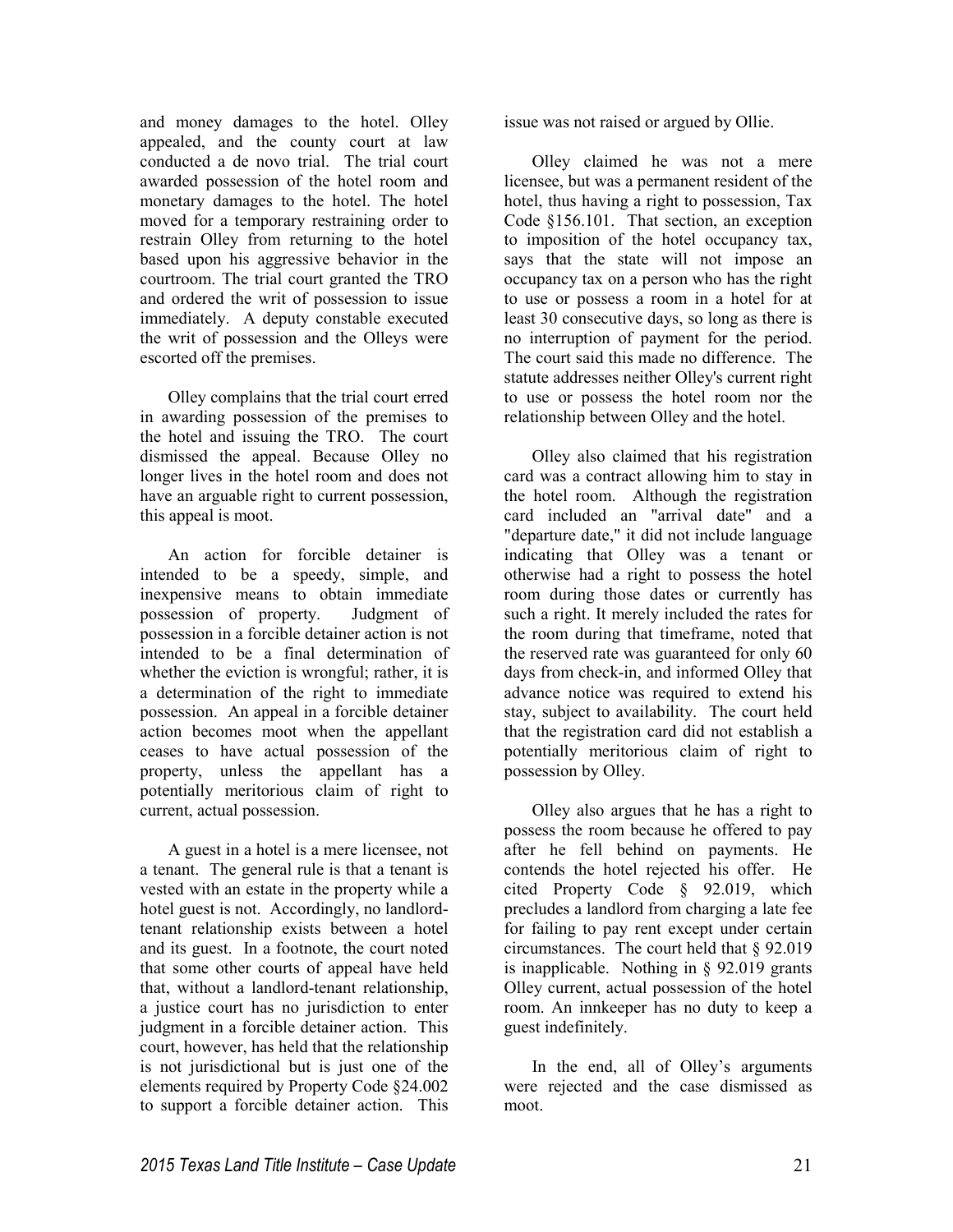*Tenet Health Systems Hospitals Dallas, Inc.* **v.** *North Texas Hospital Physicians Group, P.A.*, 438 S.W.3d 190 (Tex.App.- Dallas 2014, no pet.). The Hospital obtained a judgment against MG, which was the tenant under a lease with the Landlord. Yates owned MG and also guarantied the lease. Before the judgment, MG subleased the premises to New Co., also owned by Yates. New Co. and MG did not obtain the Landlord's consent to the sublease, which was required by the lease.

The Hospital filed an application for a writ of garnishment against New Co. as the garnishee. The application asserted that New Co. was indebted to MG because it owed rent under the sublease. New Co. denied that it owed rent to MG, claiming that, since they didn't obtain the Landlord's consent to the sublease, the sublease was unenforceable. It also argued that the Landlord had a superior right to the rents under the sublease.

The only real issue in a garnishment action is whether the garnishee is indebted to the judgment debtor, or has in its possession effects belonging to the debtor, at the time of service of the writ on the garnishee, and at the time the garnishee files its answer. The crux of the issue in this appeal is whether New Co., the garnishee, was indebted to MG, the judgment debtor, at the time the writ was served.

It is undisputed that the Lease prohibits "any transfer" without the Landlord's consent, and it is also undisputed that the Landlord did not consent to the Sublease. The question is whether the absence of such consent renders the sublease void and forecloses a conclusion that New Co. was obligated to pay rent to MG. The prohibition against subleasing without a landlord's consent arises by statute and may also be included in the lease itself. It is well-established, however, that this limitation is for the benefit of the landlord, and an assignment of a lease in violation of this limitation does not invalidate the lease, nor relieve the lessee from the obligations imposed by such lease or the assignee who assumes them.

The effect of a subleasing of a leased premises, without the consent of the lessor, is to give to the lessor the right to forfeit the lease. It does not have the effect of nullifying the lease ipso facto. The sublease may become valid and binding by either the agreement, acquiescence or ratification of the lessor. Because any objection to a sublease belongs to the landlord, courts have rejected sublessees' attempts to invoke this prohibition to their advantage.

Applying these principles here, the court held that New Co. cannot enter into the sublease, enjoy occupancy of the premises, and then complain that the sublease is unenforceable. The fact that the Landlord did not consent to the sublease is of no consequence to the inquiry here.

Having determined that the Sublease is not void, the court then considered whether the Sublease created an indebtedness from New Co. to MG.

New Co. insists no indebtedness to MG arises under the sublease because the sublease does not specify the party entitled to receive New Co.'s rental payment, and New Co. paid its rent to Landlord. But New Co. provides no authority for the proposition that its payments to Landlord somehow nullify its obligation to MG under the sublease.

The Landlord is not a party to the sublease and has no rights or obligations under the sublease. The sublease is only between New Co. and MG, and evidences no intent to benefit any other parties. Thus, the only party to whom New Co. is obligated under the Sublease is MG. Consequently, the summary judgment evidence establishes that New Co. was indebted to MG at the time the writ of garnishment was served. The writ of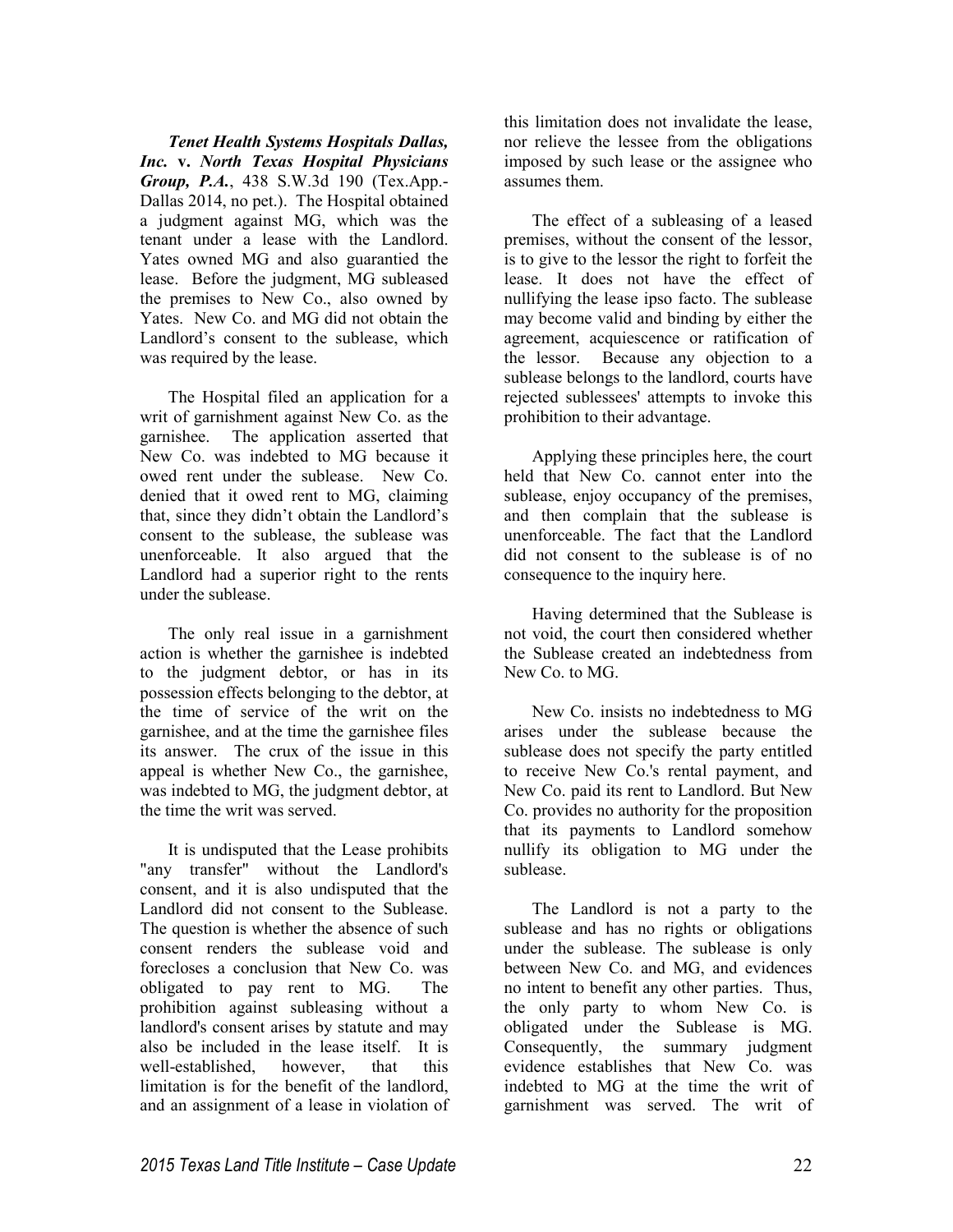garnishment was broad enough to capture this debt.

*Yarbrough* **v.** *Household Finance Corporation III*, 455 S.W.3d 277 (Tex.App.-Houston [14th Dist.] 2015, no pet.). After foreclosing on a lien, HFC filed a forcible detainer action against the Yarbroughs. The justice court awarded possession to HFC.

The Yarbroughs filed a plea to the jurisdiction and an amended plea alleging that the foreclosure sale was void because the deed of trust was forged and void. The county court denied the pleas, and the Yarbroughs amended their answer to assert an affirmative defense of forgery. Ultimately, the county court granted final judgment to HFC.

The Yarbroughs contend the justice and county courts lacked jurisdiction in this forcible detainer action because there was a genuine issue regarding title intertwined with the issue of possession. The title issue concerns whether a tenancy was created by the deed of trust and associated foreclosure sale when the deed of trust was allegedly void due to forgery. HFC contends the deed of trust creates a tenancy at sufferance, which generally supports jurisdiction in a forcible detainer action, but HFC does not address the merits of the Yarbroughs' forgery argument.

A forcible detainer action requires proof of a landlord-tenant relationship. Although such a relationship is not a prerequisite to jurisdiction, the lack of such a relationship indicates that the case may present a title issue. A deed of trust may include a tenancy-at-sufferance clause that creates a landlord-tenant relationship when the property is foreclosed. Under these circumstances, a defendant's complaints about defects in the foreclosure process generally do not require a justice court to resolve a title dispute before determining the right to immediate possession, and the justice court has jurisdiction.

The Yarbroughs argue that a forged deed of trust cannot establish a tenancy-atsufferance relationship between the Yarbroughs and HFC. This case, therefore, is more akin to those in which the parties disputed the existence of a landlord-tenant relationship.

Because the Yarbroughs contend the deed of trust and resulting substitute trustee's deed are void due to forgery, they have raised a genuine issue of title so intertwined with the issue of possession as to preclude jurisdiction in the justice court. A prerequisite to determining the immediate right to possession will be resolution of the Yarbroughs' title dispute concerning forgery of the deed of trust. Accordingly, the justice and county courts lacked jurisdiction.

*Hernandez* **v.** *Gallardo*, 458 S.W.3d 544 (Tex.App.-El Paso 2014, pet. denied). Gallardo bought Edith's home at a foreclosure sale in 2005. Edith claimed to have made an agreement with Gallardo that she could stay in the house and buy it back later when her credit improved. Hernandez moved in with Edith in 2006. Later on in 2006 the house was damaged by a flood, and Edith and Gallardo argued about the need for repairs.

Edith and Gallardo signed up a lease in 2008. Hernandez was not included as an authorized occupant. Rent was due for August, but didn't get paid. Gallardo then had Edith and Hernandez evicted. They then filed suit alleging breach of contract by failing to perform certain repairs as required by Chapter 92 of the Texas Property Code, by failing to install operable security devices, by improperly terminating the lease, and by committing retaliatory eviction. The four elements of a breach of contract claim are: (1) the existence of a valid contract; (2) performance by the plaintiff; (3) breach of the contract by the defendant; and (4) damages to the plaintiff resulting from that breach.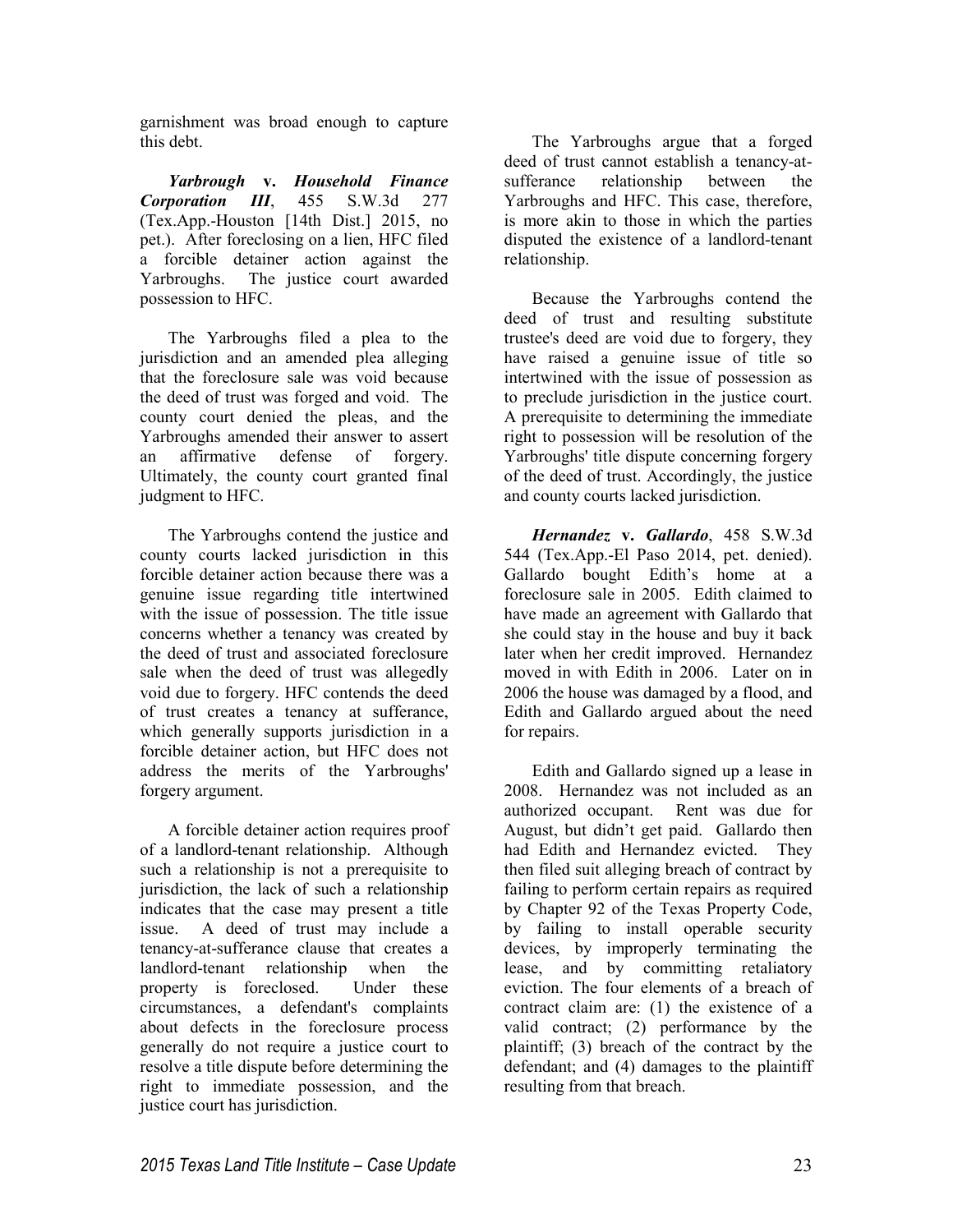As to the claim regarding repairs, Texas Property Code. Section 92.052(a) provides, in pertinent part, that a landlord must make a diligent effort to repair or remedy a condition (i) if a tenant specifies a condition in a written notice, (ii) tenant is not in default in paying rent when the notice is given, and (iii) the condition materially affects the physical health or safety of an ordinary tenant or arises from the landlord's failure to provide hot water. Here, Edith and Gallardo failed to provide any evidence that they had sent the required notice, that they weren't in payment default, and that the condition affected their health or safety.

As to the claim for failure to install security devices, Texas Property Code § 92.153 requires a landlord to equip a dwelling with certain security devices, including a doorknob lock or keyed dead bolt on each exterior door, without the necessity of a tenant request. In addition, § 92.158 provides that a landlord shall repair or replace a security device on request or notification by the tenant that the security device is inoperable or in need of repair or replacement. Section 92.158 provides specific remedies for the landlord's noncompliance. The tenant may install or rekey and deduct the cost from rent, file a suit to compel compliance, or terminate the lease. Here, Edith and Gallardo did not pursue any of these remedies, but sued Gallardo for damages instead.

Finally, as to the claim that Gallardo had improperly terminated the lease by retaliating against them in violation of Property Code § 92.331. That provision states, however, that a lease termination or eviction does not constitute retaliation where the tenant is delinquent in paying rent.

# **PART VI DEEDS AND CONVEYANCES**

*Stribling* **v.** *Millican DPC Partners, LP*, 458 S.W.3d 17 (Tex. 2015). When the metes-and-bounds description in a deed conflicts with another, more general,

description in the deed, the metes-andbounds description controls. In this boundary-dispute case, the court of appeals sided with the general description. But, because the metes-and-bounds description better indicates the parties' intent, and because the court of appeals' approach creates uncertainty in land title whenever a deed's general and specific descriptions differ, the Supreme Court reversed.

*Cosgrove* **v.** *Cade*, No. 14-0346 (Tex. June 26, 2015). In 2006, the Cades and Cosgrove executed a contract for the sale of the Cades' property. The property was subject to an oil, gas, and mineral lease between the Cades and Dale Resources. The sales contract stated that the Cades were to retain all mineral rights. The warranty deed, however, failed to include the mineral reservation. Nevertheless, mineral lessee kept sending royalties to the Cades. In 2010, Cosgrove woke up to the fact that they weren't getting the royalty checks. In 2011, the Cades filed a declaratory judgment action and sought reformation of the deed to include the mineral reservation.

The trial court ruled that the Cades' claims were time-barred and also denied their deed-reformation and breach-ofcontract arguments. Both parties appealed. The court of appeals reversed the grant of summary judgment for Cosgrove, affirmed the denial of summary judgment for the Cades, and held that the discovery rule delayed the accrual of limitations for a deedreformation claim because a mutual mistake in a deed is a type of injury for which the discovery rule is available.

There is generally a rebuttable presumption that a grantor has immediate knowledge of defects in a deed that result from mutual mistake. Application of the presumption means that the limitations period on a claim to reform an incorrect deed begins to run as soon as the deed is executed because the grantor has actual knowledge that the deed is incorrect.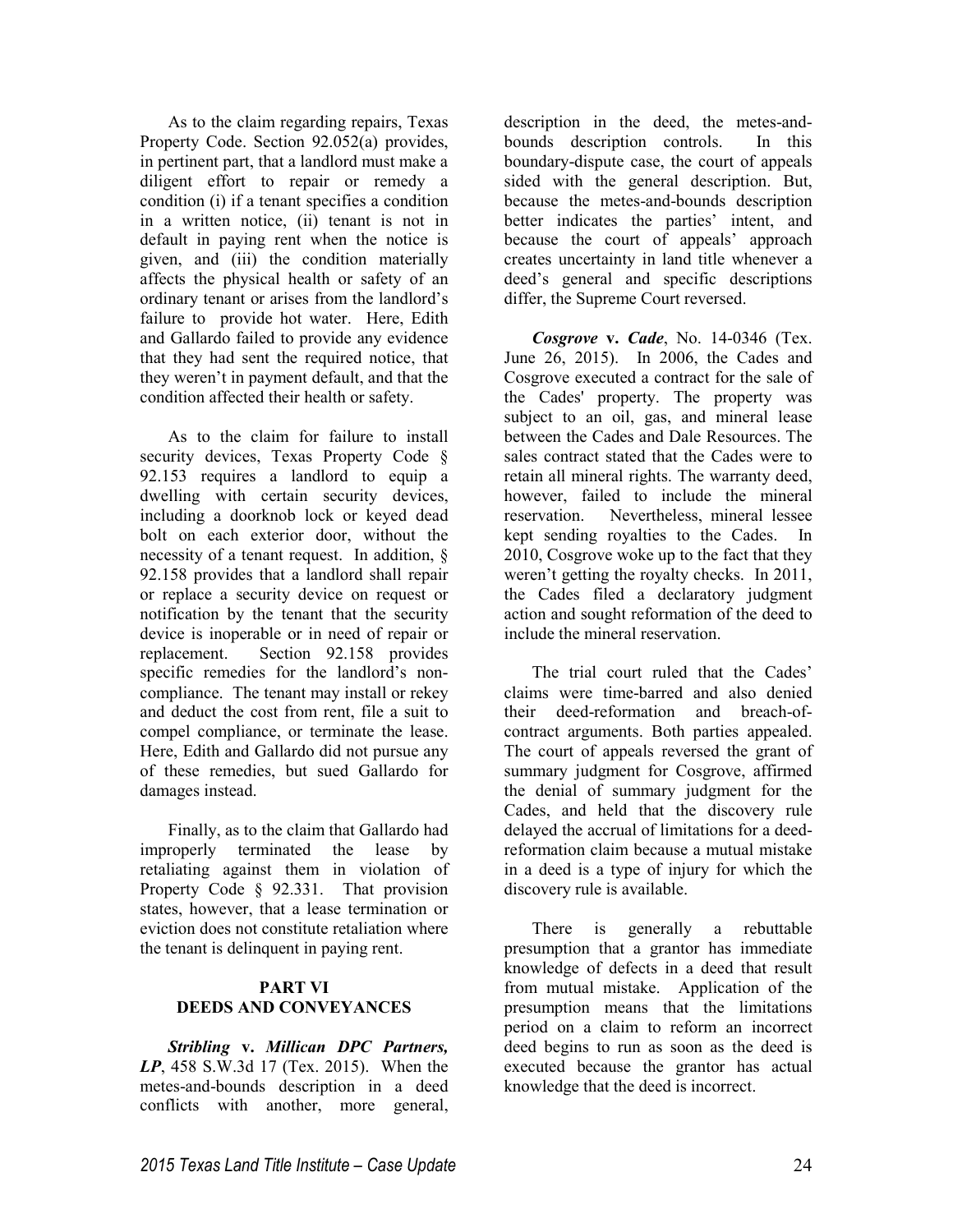A plainly evident omission on an unambiguous deed's face is not a type of injury for which the discovery rule is available. While certain circumstances may trigger a rebuttable presumption that a grantor has immediate knowledge of defects in a deed that result from mutual mistake; however, the Supreme Court has never decided a case involving a plain omission in an unambiguous deed. While prior cases reserved the possibility of recognizing a rebuttable presumption in plain-omission cases, but the court never explicitly endorsed it, and declined to do so now. At execution, the grantor is charged with immediate knowledge of an unambiguous deed's material terms.

Parties are charged as a matter of law with knowledge of an unambiguous deed's material omissions from the date of its execution, and the statute of limitations runs from that date. The Cades had actual knowledge of the deed's omission upon execution. They were charged, as a matter of law, with actual knowledge of what the deed included, and excluded, and limitations began to run from the date of execution. An injury involving a complete omission of mineral interests in an unambiguous deed is inherently discoverable. When a reservation of rights is completely omitted from a deed, the presumption of knowledge becomes irrebuttable because the alleged error is obvious. It is impossible to mistake whether the deed reserves rights when it in fact removes rights. In cases like these which involve an unambiguous deed, the conspicuousness of the mistake shatters any argument to the contrary.

While the Court has recognized that public records can impose an irrebuttable presumption of notice on a grantee to prevent application of the discovery rule, the court has not yet recognized circumstances where Property Code §13.002 imposes constructive notice on a grantor as well. The court did so in this case, to the extent that public records filed under § 13.002 establish as a matter of law a lack of diligence in the

discovery of a mistaken omission in an unambiguous deed. The court did not impose an affirmative duty to search the public record; it said only that obvious omissions are not inherently undiscoverable.

*Tipton* **v.** *Brock*, 431 S.W.3d 673 (Tex.App.-El Paso 2014, pet. denied). In 1999, the Tiptons entered into a contract to buy some property. The contract provided that the seller, Brock, would retain the minerals. The title company prepared the deed and sent it around for review. It did not contain the mineral reservation in favor of the seller, but instead contained an exception for minerals previously reserved. Nobody complained and it was executed and recorded. In 2000, a "correction deed" was filed that included the mineral reservation in favor of Brock. The Tiptons claimed the correction deed was forged. In 2006, Brock sued the Tiptons for reformation of the deed based on mutual mistake. The Tiptons argued, among other things, that the lawsuit was barred by limitations.

A suit for reformation is subject to the four-year statute of limitations. In general, the statute of limitations begins to run when a particular cause of action accrues.

Ordinarily, a grantor is charged with knowledge of all defects in a deed, although the presumption of immediate knowledge is rebuttable under certain circumstances. The statute of limitations with regard to a reformation claim begins to run on the date the deed is executed. However, the Supreme Court of Texas recognizes two exceptions, the discovery rule and the doctrine of fraudulent concealment, which may extend the statute of limitations.

The discovery rule is a limited exception to the general principle that a statute of limitations begins to run when an injury occurs, regardless of when the plaintiff learns of the injury. The discovery rule defers accrual of a cause of action until the claimant knows or, by exercising reasonable due diligence, should know of the facts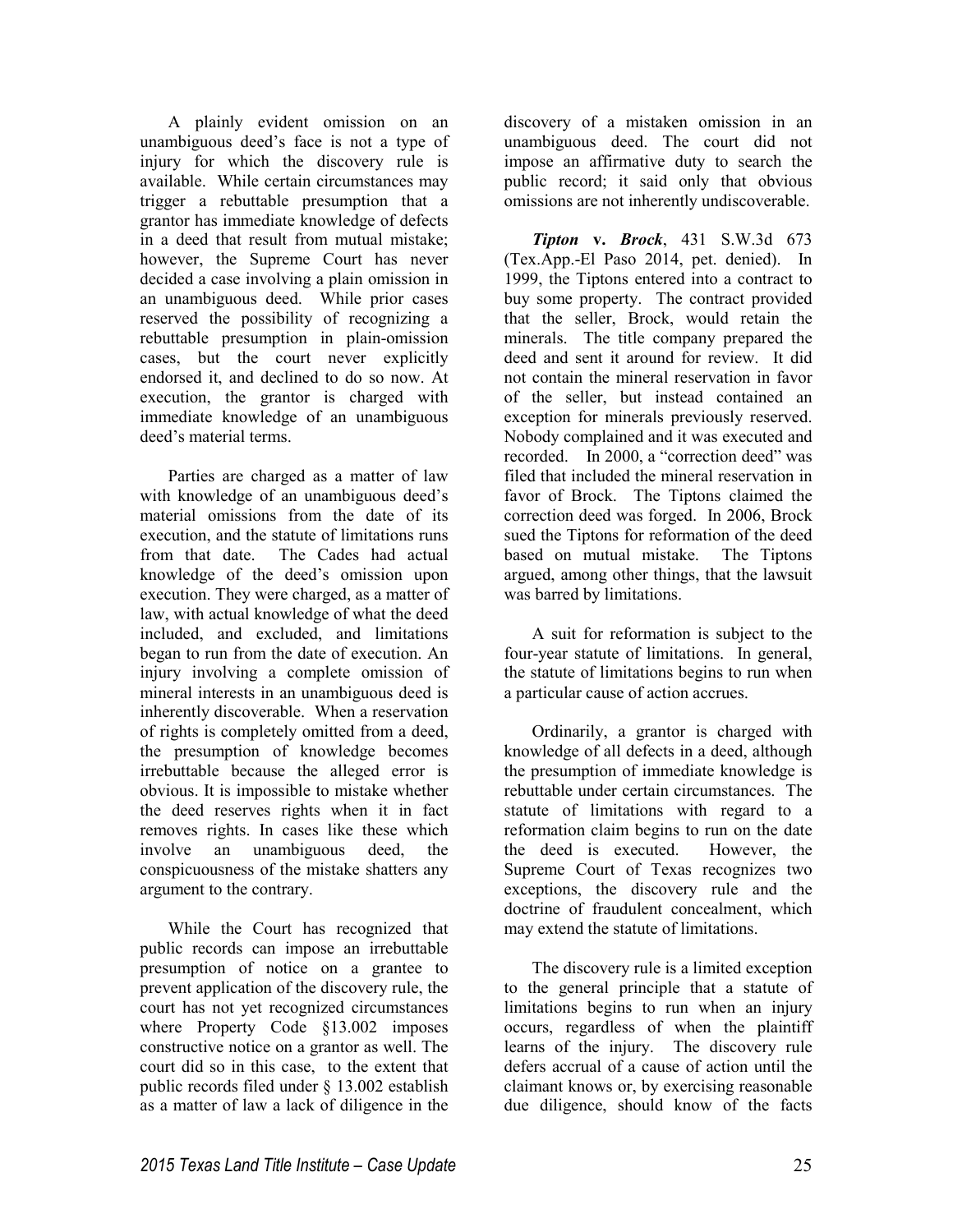giving rise to the claim. The discovery rule applies when the injury is both inherently undiscoverable and objectively verifiable. An injury is inherently undiscoverable if it is the type of injury that is not generally discoverable by the exercise of reasonable diligence. The requirement of inherent undiscoverability recognizes that the discovery rule exception should be permitted only in circumstances where it is difficult for the injured party to learn of the negligent act or omission. The court decides whether the nature of a plaintiff's injury is inherently undiscoverable, on a categorical basis rather than a case-specific basis.

The Tiptons argue that Brock failed to meet the two requirements of the discovery rule. They assert that the sales contract clearly states that the seller is to retain all mineral rights, that it is equally apparent that the 1999 deed does not contain any language reserving mineral rights, that Brock's testimony is that none of them read the 1999 deed before they executed the deed, and that whoever prepared the 2000 correction deed understood that the 1999 deed language did not reserve any of Brock's mineral rights. As such, the Tiptons contend that the 1999 deed is not ambiguous on its face and that Brock's failure to reserve any minerals was not inherently undiscoverable as a matter of law.

*Trahan* **v.** *Mettlen*, 428 S.W.3d 905 (Tex.App.-Texarkana 2014, no pet.). The Mettlens and the Trahans entered into a written contract memorializing the terms of their agreement regarding the sale and purchase of the Property. There is no mention of a reservation of mineral rights in that contract. The warranty deed transferring title to the Property from the Mettlens to the Trahans, however, is a different story. That deed recorded in Nacogdoches County, Texas on April 21, 2006, includes a clear reservation of mineral rights by the Mettlen.

Mr. Trahan testified that he was not given a copy of the deed when he purchased

the property and that he first obtained a copy of the deed in September 2010. He acknowledged being present at the closing where the deed was executed but testified that he did not read the deed and that it was not physically delivered to him at that time. The Trahans contend that they were unaware of the reservation of mineral interests contained in the warranty deed until 2010, when they discovered oil and gas company vehicles on their property. They argue that the statute of limitations did not begin to run until that time.

In an effort to establish tolling of the applicable four-year limitations period, the Trahans rely heavily on the written contract, which states that the Trahans are purchasing the Property "with all rights, privileges and appurtenances pertaining thereto, including but not limited to: water rights, claims, permits, strips and gores, easements, and cooperative or association memberships . . . ." The Trahans contend that the omission of even a reference to a reservation of mineral rights by the Mettlens in the written sales contract, which is a memorialization of the parties' intentions, establishes that such a term was not a part of the bargained-for exchange. Consequently, the Trahans argue that, under the terms of the written agreement, they were entitled to a conveyance of the entirety of the ownership interest held by the Mettlens at the time the agreement was executed, including any mineral rights.

The Trahans testified via deposition that they believed they were purchasing both the surface and mineral interests in the Property and that they believed all such rights had been transferred to them through this transaction; however, they also admitted that the parties did not discuss ownership of mineral interests prior to executing the contract, including whether the Mettlens even owned any mineral interest that could be conveyed. Finally, the Trahans claim that the reservation of mineral rights was included in the warranty deed as the result of a mutual mistake and that, consequently,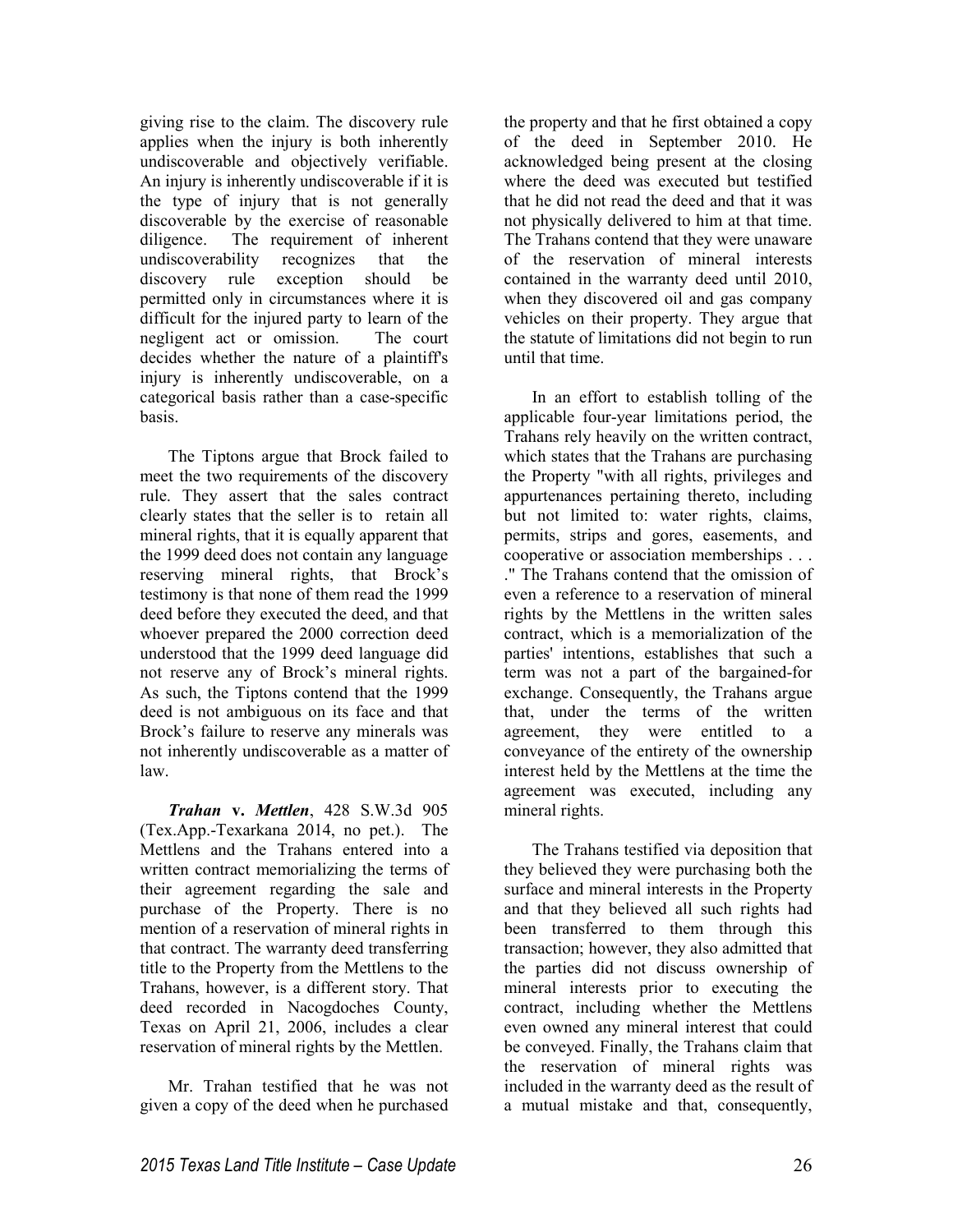they are entitled to reformation of the deed to reflect the parties' original agreement.

A mutual mistake occurs when contracting parties have a common intention, but, due to a mutually-held mistake regarding a material fact, the written contract does not accurately reflect that intention. The elements of mutual mistake are thus (1) a mistake of fact, (2) held mutually by the parties, and (3) which materially affects the agreed-upon exchange. The facts of this case do not establish the elements of mutual mistake in the traditional sense. However, the Supreme Court has held that unilateral mistake by one party and knowledge of that mistake by the other party, is equivalent to mutual mistake.

Here, the evidence is undisputed that the original contract to purchase the Property contained no reservation of mineral rights. Mrs. Mettlen testified that she called someone at the title company office and instructed them to include a reservation of mineral rights in the deed. The Trahans' testimony is that they did not know about Mrs. Mettlen's telephone call, that they were not aware of the reservation in the deed until 2010, and that the Mettlens never disclosed the reservation to them. Under these circumstances, the court will assume that this evidence is sufficient to establish the equivalent of a mutual mistake, that is, that the Trahans entered into the written real estate contract operating under a unilateral mistake regarding a material term of the agreement and that the Mettlens were aware of that mistake. Based on this assumption, reformation of the contract is a potentially appropriate remedy. However, whether that remedy has been invoked in a timely manner is actually the dispositive issue in this case.

There is no dispute that, under the applicable statute of limitations, the Trahans had four years from the date their cause of action accrued to file suit. Likewise, there is no dispute that this suit was filed more than four years after the deed was executed. The Trahans contend, however, that the statute of limitations was tolled under the facts of this case because they did not discover the facts giving rise to their cause of action until 2010, almost four years after the real estate transaction at issue was completed.

The first step in analyzing this issue is determining when the Trahans' cause of action accrued. Generally, purchasers of real property are immediately charged with knowledge of all defects in the deed conveying title to the purchased property, though this presumption of immediate knowledge is rebuttable.

If the mistake is plainly evident or clearly disclosed on the face of the deed, such as when the parties unquestionably agreed to a reservation of mineral interests by the seller but that reservation was omitted from the deed, all parties are chargeable with knowledge of the contents of the deed. The statute of limitations begins to run from either the date the deed was executed by the grantor or the date it was delivered to the grantee. On the other hand, if the mutual mistake is not plainly evident on the face of the deed, but, instead, relates to the legal effect of a material term of the parties' agreement, the statute of limitations begins to run when the mistake was, or in the exercise of diligence should have been, discovered.

Finally, the subsequent conduct of the parties may rebut the presumption that all parties are charged with immediate knowledge of the mistake. In that event, the discovery rule delays the accrual date or tolls the running of the statute of limitations until the mistake is, or in the exercise of reasonable diligence should have been, discovered.

The court assumed that the evidence establishes a unilateral mistake on the part of the Trahans coupled with inequitable conduct--the failure to disclose the reservation of mineral rights prior to or even at the closing--by the Mettlens. This is the equivalent of a mutual mistake and allows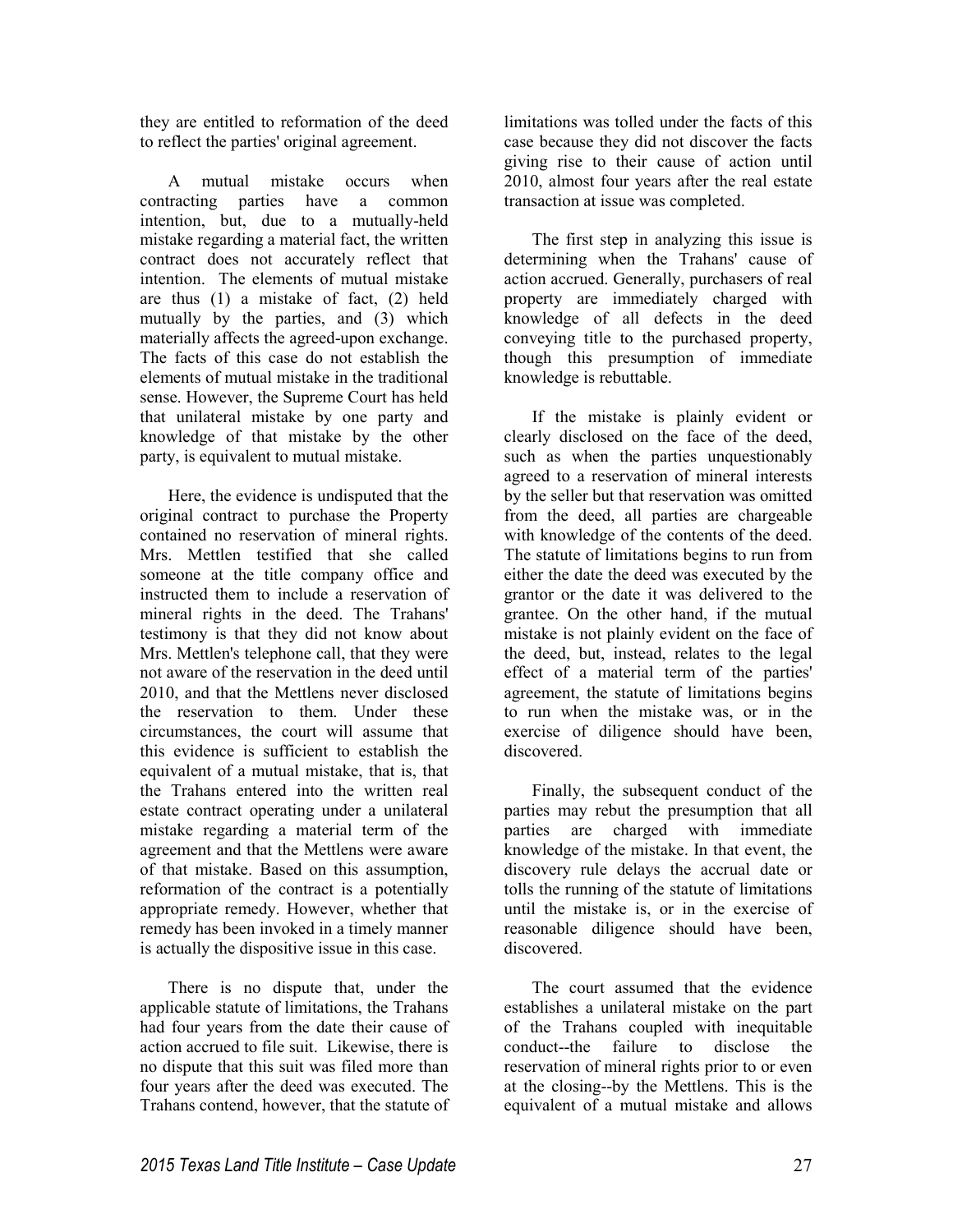the court to consider reformation. However, the statute of limitations must be complied with as well. The difficulty with the Trahans' position is that the deed unequivocally discloses the Mettlens' reservation of oil, gas and other minerals. The reservation is set out immediately after the property description and is clear and obvious. It does not require interpretation as to its legal effect. There is no evidence that, after the execution of the deed, the Mettlens misled the Trahans or lulled them into a false sense of security that the mineral rights were conveyed in the deed or that the Mettlens attempted to hinder the Trahans from reading the plain provisions of the deed. There was no claim that the reservation was ambiguous or could be interpreted in different ways--it is an express written reservation of all mineral rights. The alleged mistaken term is clearly evident and disclosed in the deed; the parties are charged with the knowledge of the terms. Consequently, the statute of limitations begins to run from the date of execution of the deed by the grantor and the date of delivery to the grantee. The discovery rule is inapplicable.

The Trahans further allege that the Mettlens fraudulently concealed from them the fact that their reservation of mineral rights was included in the deed. They further allege they had no knowledge of the reservation until mineral exploration began on their property. They contend that the Mettlens' fraudulent concealment invoked the discovery rule, which, in turn, tolled the running of the statute of limitations until they actually discovered the reservation. But the warranty deed conveying title to the Trahans contains a clear and unambiguous reservation of mineral rights. The discovery rule for fraudulent concealment tolls the running of the statute of limitations only until the plaintiff discovers the fraud or could have discovered the fraud through the exercise of reasonable diligence. There is no evidence to suggest that, following their execution of the deed, the Mettlens engaged in any conduct designed to mislead the

Trahans or prevent them from reviewing the warranty deed. More importantly, however, even assuming that the evidence showed fraudulent concealment by the Mettlens, the Trahans could have immediately discovered such fraudulent conduct by the exercise of reasonable diligence (reading their deed). However, the record reflects that the Trahans, who were present when the warranty deed was executed, failed to discover this mineral reservation even though it is clearly disclosed in the deed. Consequently, whether the discovery rule applied under the theory of fraudulent concealment or not, it did not operate to toll the running of the statute of limitations on the Trahans' cause of action.

*Griswold* **v.** *EOG Resources, Inc.*, 459 S.W.3d 713 (Tex.App.-Fort Worth 2015, no pet. history to date). Way back when, Allred conveyed a 74-acre tract to Barker, reserving half the minerals. Later, both Allred's and Baker's interests in the land and minerals were foreclosed on. The property ended up being acquired by Williams and Wellington.

In 1993, Williams and Wellington conveyed 31.25 out of the 74 acres to the Caswells. The deed included a "save-andexcept" clause that read: "LESS, SAVE AND EXCEPT an undivided 1/2 of all oil, gas and other minerals found in, under[,] and that may be produced from the above described tract of land heretofore reserved by predecessors in title. . ." The Caswells then conveyed the 31.25-acre tract to the Griswolds. That deed contained the same save-and-except clause. This court is being asked to determine the meaning and effect of the save-and-except clauses.

A warranty deed will pass all of the estate owned by the grantor at the time of the conveyance unless there are reservations or exceptions that reduce the estate conveyed. Property " excepted" or " reserved" under a deed is never included in the grant and is something to be deducted from the thing granted, narrowing and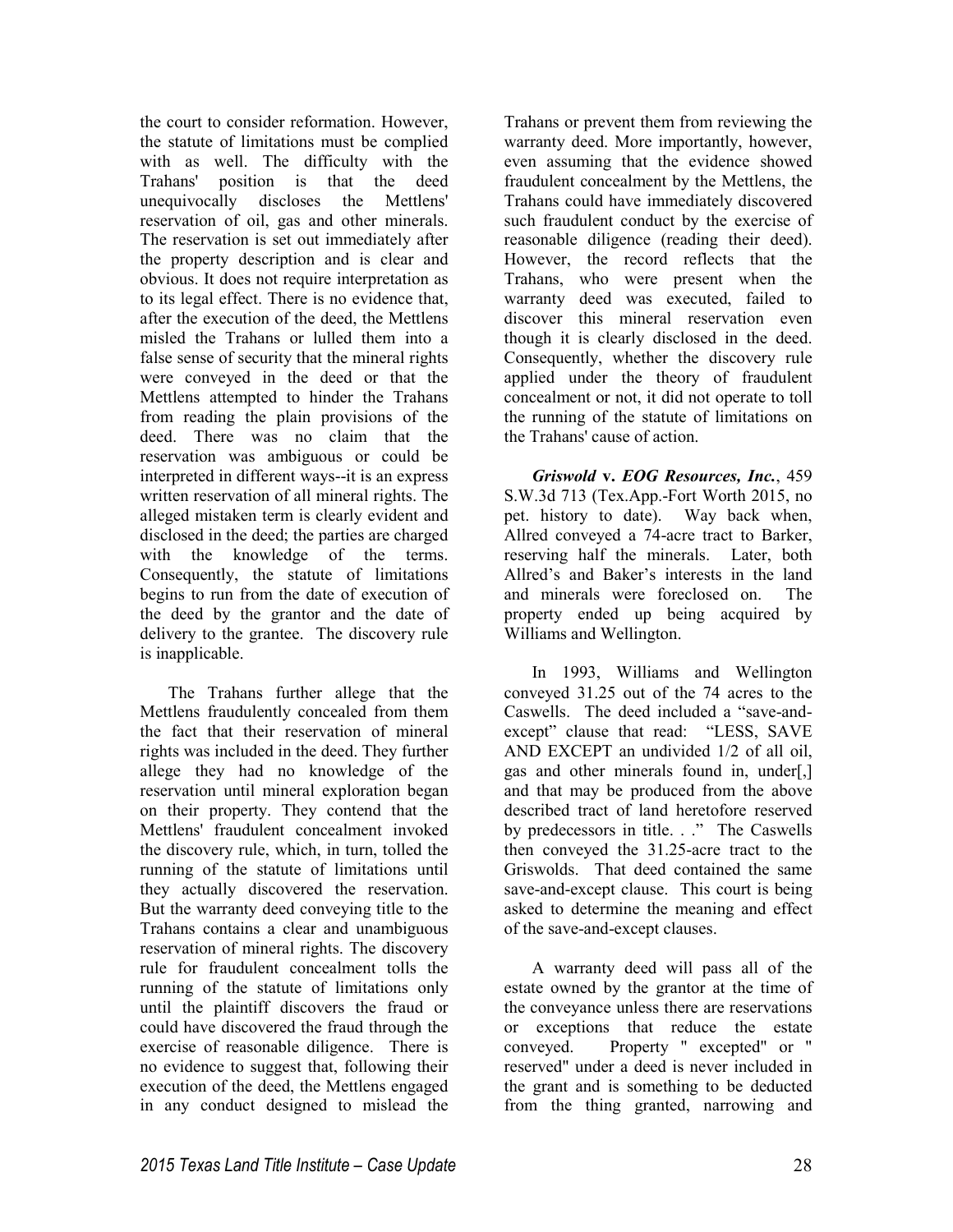limiting what would otherwise pass by the general words of the grant. Reservations must be made by clear language, and courts do not favor reservations by implication. Exceptions must identify, with reasonable certainty, the property to be excepted from the larger conveyance. Deeds are to be most strongly construed against the grantor and in favor of the grantee. This rule applies to reservations and exceptions.

The Griswolds argue that the save-andexcept clause attempts to except an interest previously reserved by predecessors in title when, in fact, the only interest previously reserved by a predecessor in title was extinguished by the earlier foreclosure, when the entire estate--both mineral and surface—merged. Because the deeds excepted from their conveyance something that didn't exist, so the exception was just a nullity.

EOG (the mineral lessee, who had been paying royalties on half the minerals to the Griswolds) argues that the save-and-except clause in the Caswell deed clearly expressed an intent to save and except half of the minerals in favor of the Caswells, and the fact that the reason stated in the deed for the exception--"heretofore reserved by predecessors in title" --was erroneous, false, or mistaken does not nullify the entire saveand-except clause or defeat the expressed intent to save and except a one-half mineral interest from the estate conveyed.

Exceptions and reservations are not strictly synonymous. An exception generally does not pass title itself; instead, it operates to prevent the excepted interest from passing at all. On the other hand, a reservation is made in favor of the grantor, wherein he reserves unto himself a royalty interest, mineral rights, or other rights. But a save-and-except clause may have the same legal effect as a reservation when the excepted interest remains with the grantor. Here, the language in the Caswell deed did not reserve the interest in the minerals -- it only excepted it from the grant. However,

since the interest did not pass to the grantee and was not outstanding in another the legal effect of the language excepting it from the grant was to leave it in the grantor. Thus, while as the Griswolds contend, a save-andexcept clause will not operate to pass title, it may be effective to fail to pass title, that is, to exempt a portion of the grantor's estate from passing to the grantee, leaving title with the grantor if the interest excepted is not outstanding in another.

The court held that the save-and-except clause in the Caswell deed and in the Griswold deed excepted a one-half interest in the oil, gas, and other minerals in plain and unambiguous language. The phrase at the end of the save-and-except clause-- "heretofore reserved by predecessors in title" --was but a recital purporting to state why the exception was made. Although the chain of title conclusively negated the recited reason for the exception. Consequently, although the save-and-except clauses in the Caswell deed and the Griswold deed did not reserve an interest in the minerals but merely excepted a one-half mineral interest from the grant to the Caswells and, subsequently, the grant to the Griswolds, and because the excepted interest did not pass to the Caswells or to the Griswolds as grantees and was not outstanding in another at the time the Caswell Deed was executed, the legal effect of the save-and-except clause at issue was to leave the excepted one-half interest in the oil, gas, and other mineral interests in Williams and Wellington.

*Union Pacific Railroad Company* **v.** *Ameriton Properties Incorporated*, 448 S.W.3d 671 (Tex.App.-Houston [1st Dist.] 2014, pet. denied). Union Pacific's predecessor began a condemnation of a right-of-way back in the 1880s. Mary Lawrence settled the condemnation at that time by executing a deed. The deed described the parcel being conveyed, in part by saying it was the land being condemned for the right-of-way. Disputes about what the deed actually meant have gone on for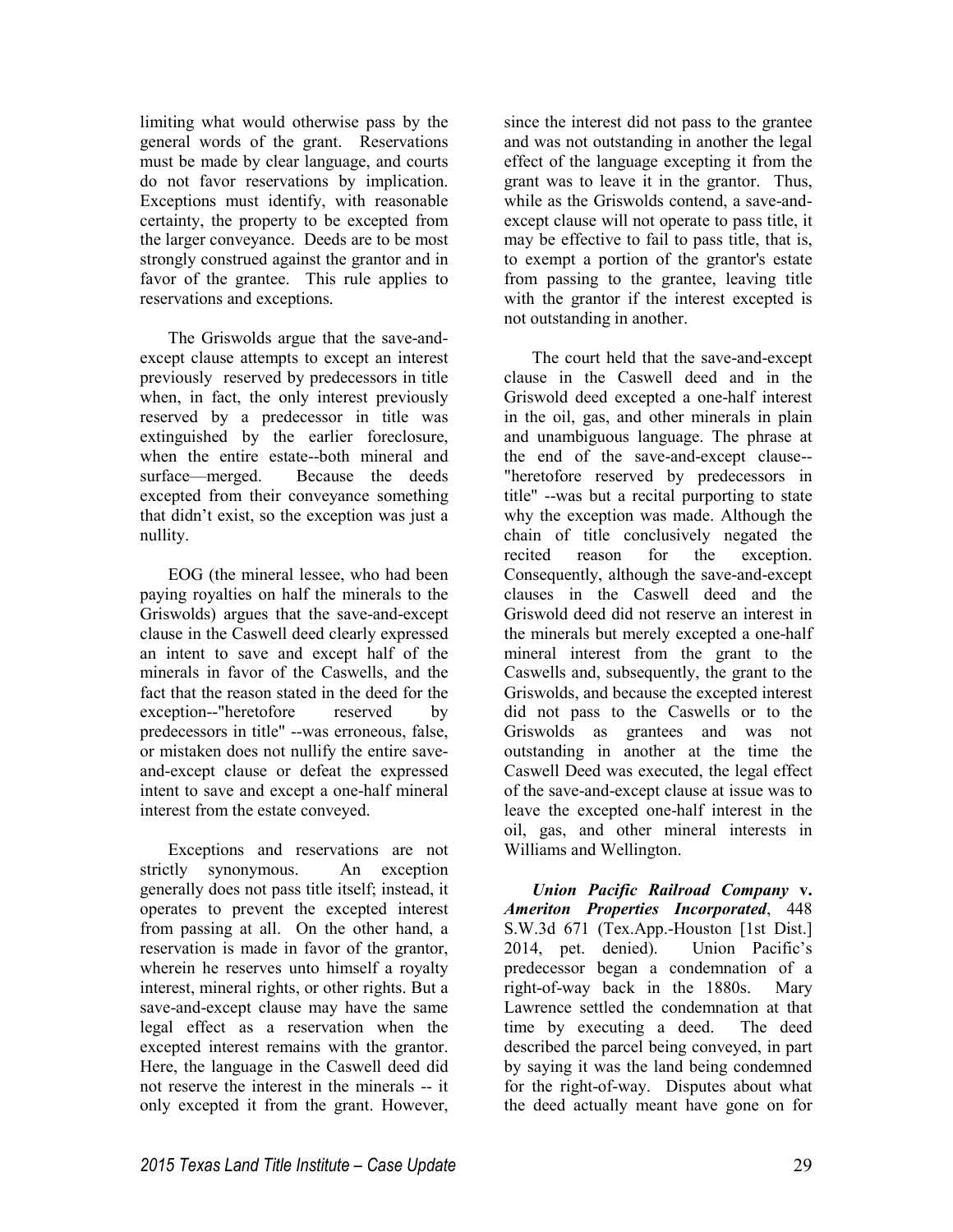more than a century.

In this case, the dispute is whether the deed conveys only a right-of-way or conveys fee simple to the tract. The railroad has long since removed its tracks.

The construction of an unambiguous deed is a question of law for the court. The primary duty of a court when construing such a deed is to ascertain the intent of the parties from all of the language in the deed by a fundamental rule of construction known as the "four corners' rule."

The deed states that Mary has "granted, bargained, sold, released, and by these presents [does] give, grant, bargain, sell and release to [the Grantee] the following described tract or parcel of land," which is then described. The description includes the clarification, "Being the land condemned by the Commission to the use of said Railway Company for Right of Way in Case No. 706." The deed also reserved "the right to all timber upon the tract given for right of way  $\ldots$ ."

According to Ameriton, the use of the term "right of way" in these clauses indicates that the deed conveyed only a right of way across the land, not a fee interest in the land itself. Ameriton argues that the deed contains no indication that it conveyed any interest other than what was condemned, that is, a right to use the land.

On the contrary, said the court, the deed's only reference to the condemnation was in the context of describing the location of the land to be conveyed. That is, it merely states that the deed conveys the same land that was at issue in the condemnation proceeding, a statement that the court did not find particularly remarkable given that Mary executed the deed to settle a legal dispute. The deed contains no indication that the interest conveyed was limited to the interest that the railroad could have obtained through the condemnation proceeding.

Ameriton also argues that the interest conveyed by the deed was necessarily limited to that which the railroad could have obtained by condemnation. There was no evidence of any agreement between the parties that agreed to limit the grant like that. Ameriton claimed that the reference to the property as "given for right of way" in the clause relating to retention of timber rights supports its position that the entire grant was just for a right-of-way. The precise language is contained in a reservation of rights, not a granting or habendum clause, and states, at most, a reason or purpose for the grant, not a limitation on the interest conveyed. The court thus declined to read the phrase "given for right of way" in the clause reserving Mary's timber rights as prevailing over all other language in the deed purporting to convey "the following described tract or parcel of land."

Ameriton also argues that Mary accepted the condemnation award for a right of way across the property, rather than money paid as a purchase price, confirming that she conveyed only what the railroad could obtain through condemnation, that is, a right of way. Ameriton does not cite any evidence supporting this claim in the record. On the contrary, Mary was paid \$437 for whatever rights she granted under the deed. Furthermore, any evidence contrary to the face of the deed would be parol and could only be introduced if the deed was ambiguous, which the court held, as a matter of law, it was not.

According to Property Code § 5.001, unless the estate is limited by express words or unless a lesser estate is conveyed or devised by construction or operation of law, the deed conveys a fee estate. While this deed does not explicitly state that it conveys a fee title, it also lacks "express words" clearly indicating an intent to convey a lesser estate. Instead, it purports to convey "a tract of land," describing the grant in terms of land not in terms of the grantee's rights over the land. Further, Mary reserved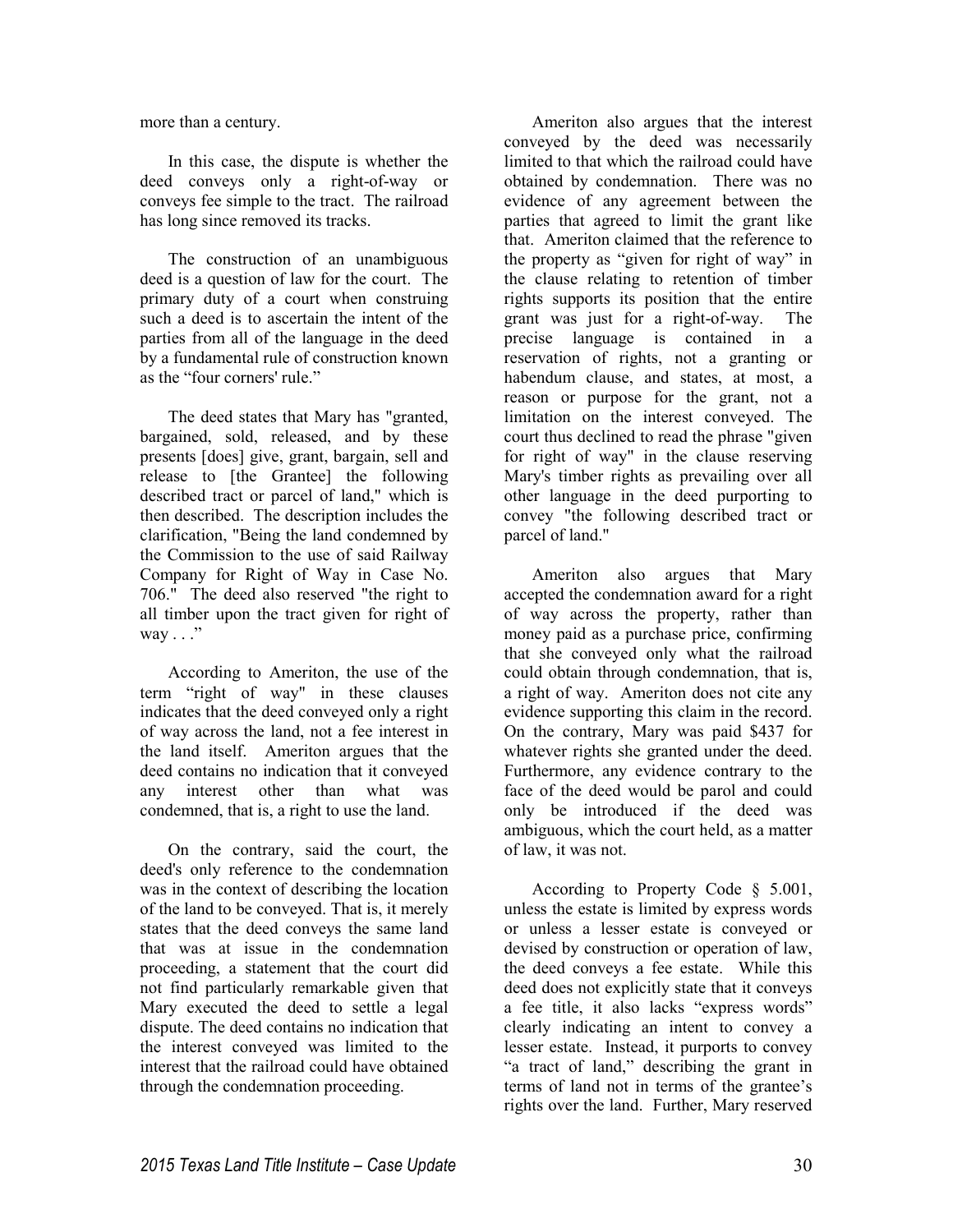timber rights. If the deed conveyed only an easement, timber rights would not have been conveyed and there would be no need to reserve them. The reservation of timber rights implies that the deed conveyed an estate that would, but for the reservation, have included those rights. That is, the reservation implies that the deed conveyed a fee estate. The court held that the deed unambiguously granted an undivided, fee simple interest in the property.

*Saravia* **v.** *Benson*, 433 S.W.3d 658 (Tex.App.-Houston [14th Dist.] 2014, no pet.). This case is also discussed under Mortgages and Foreclosures. Benson sold some property to Halco Waste Container, taking back a note and deed of trust. The deed of trust had a due-on-sale clause. It also contained a clause permitting assumption of the debt with Benson's consent.

Halco leased part of the property to Saravia, then defaulted on the loan. Benson began the foreclosure process. A few months later, Halco sold the property to Gandy, who assumed the debt. Six days later, Gandy filed bankruptcy. While Gandy's bankruptcy case was pending, Benson foreclosed and acquired the property at the foreclosure sale.

Benson and Saravia then entered into an earnest money contract for Saravia to purchase the property. About a month later, Gandy sued Benson for wrongful foreclosure and filed a lis pendens. Notwithstanding that, Benson and Saravia closed. Saravia didn't know about the lawsuit. The trial court set aside both of the two foreclosures and also held that Saravia was not a bona fide purchaser.

The court of appeals held that the second foreclosure was proper. Because the foreclosure of the lien and sale of the property to Benson were proper, Benson's subsequent sale to Saravia was also proper. Gandy contends that Saravia lacks standing to challenge the trial court's determination of title, because Saravia purchased the property with constructive notice of Gandy's lis pendens and Saravia is not the holder of Halco's underlying debt. The court agreed with Gandy that Saravia took title to the property subject to Gandy's lis pendens, but disagreed that Saravia lacks standing to assert his claim to good title.

Status as a bona fide purchaser is an affirmative defense to a title dispute. A bona fide purchaser acquires real property in good faith, for value, and without notice of any third--party claim or interest. A properly filed lis pendens operates as constructive notice to the world of its contents. Gandy filed a lis pendens two days before Benson and Saravia closed the sale of the property. Saravia purchased the property at closing. Saravia thus is properly charged with constructive notice of the previously filed lis pendens. Because Saravia had constructive notice, Saravia is not a bona fide purchaser.

Saravia, however, has standing to establish proper title, even though he was not the holder of the note. To establish standing, a plaintiff must show that he is personally aggrieved and that his alleged injury is concrete and particularized, actual or imminent, not hypothetical. When a third party has a property interest, whether legal or equitable, that will be affected by a foreclosure sale, the third party has standing to challenge the sale to the extent that its rights will be affected by the sale. Concomitantly, a property owner whose title is challenged based on a faulty foreclosure has standing to defend his title.

Saravia further contends that Benson is liable for breach of the general warranty deed. A warranty of title is a contract on the part of the grantor to pay damages in the event of failure of title. The purpose of a general warranty deed is to indemnify the purchaser against the loss or injury he may sustain by a failure or defect in the vendor's title. The grantor warrants that he will restore the purchase price to the grantee if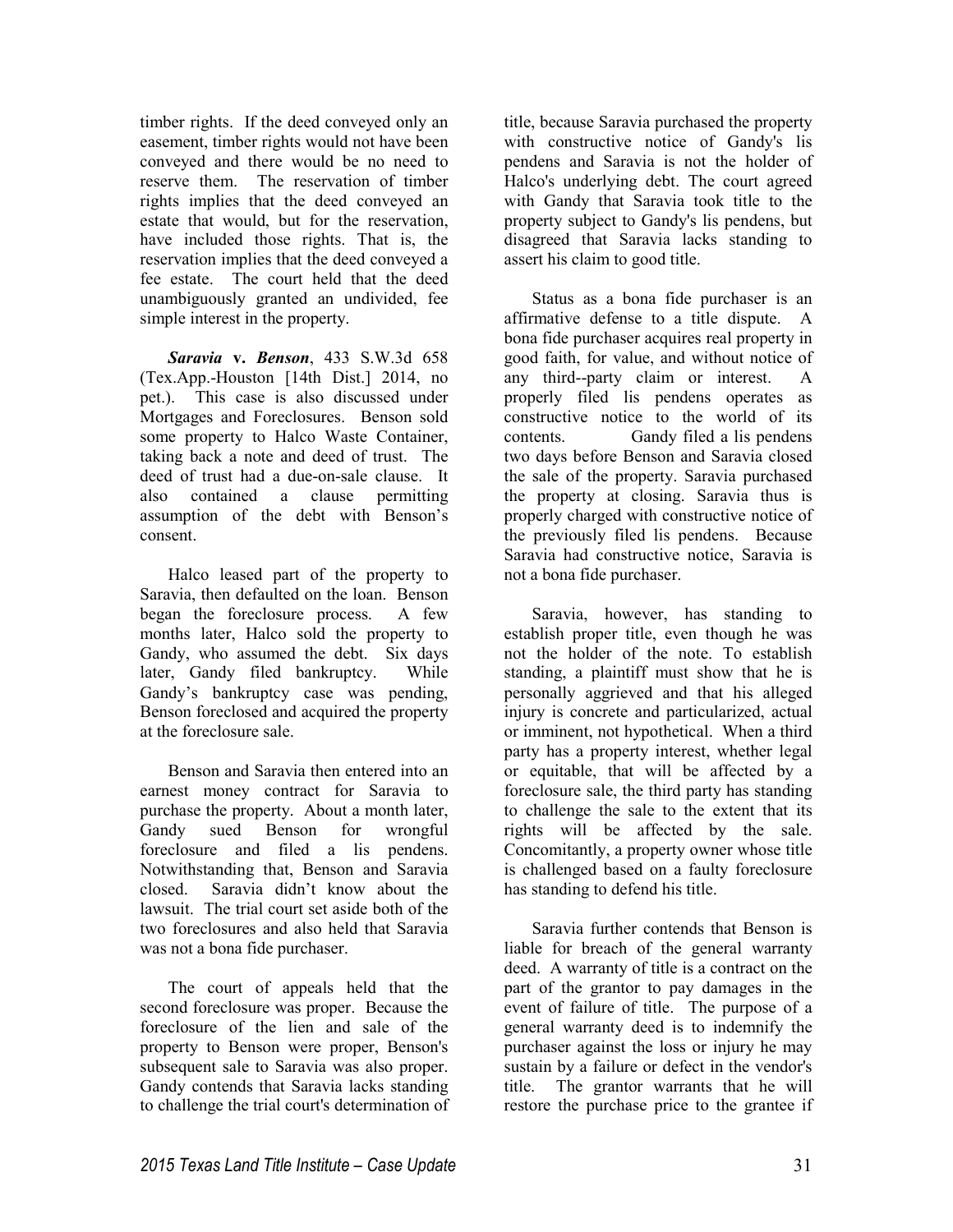the land is entirely lost.

Benson conveyed the property to Saravia by a general warranty deed. Benson warranted that the property was not subject to any debts or liens. In consideration for the property, Saravia paid \$60,000 plus \$13,421.72 in delinquent property taxes. Saravia also has undertaken the expense of defending his title. Because it concluded that Saravia has title to the property pursuant to a general warranty deed, the court remanded to the trial court his claims against Benson for breach of that deed.

*Teal Trading and Development, LP* **v.** *Champee Springs Ranches Property Owners Association*, 432 S.W.3d 381 (Tex.App.-San Antonio 2014, pet. denied). This case is also discussed in Land Use Planning and Restrictions.

 Cop owned a big chunk land in Kendall and Kerr Counties. He recorded a Declaration of Covenants, Conditions, and Restrictions. As part of CCRs was a statement that the Declarant reserved a onefoot easement around the perimeter of the property for the purpose of precluding access to roadways by adjacent landowners. Cop then began selling lots out of the property. He sold a 600 acre parcel known as the Privilege Creek tract that ultimately ended up being owned by Teal Trading. All of the deeds in the chain of title from Cop to Teal Trading said, in one way or another, that the conveyance was made "subject to" the CCRs.

At one point, Teal Trading's predecessor began developing the Privilege Creek tract, and in the process connected to the roadways across the one-foot easement, in apparent violation of the CCRs. Champee Springs sued to enforce the restriction, then Teal Trading acquired the Privilege Creek tract and intervened in the lawsuit.

Champee Springs's petition sought a declaratory judgment that Teal Trading was bound by the non-access restriction and

estopped to deny its force, validity, and effect, and because they were so bound, the restriction was enforceable against them. Teal Trading's petition-in-intervention denied that it was bound by the restriction, and it sought a declaratory judgment that the non-access restriction was void as an unreasonable restraint against alienation and that Champee Springs had waived the right to enforce the non-access restriction and was thus estopped from enforcing the restriction.

The doctrine of estoppel by deed precludes parties to a deed from denying the truth of any material fact asserted in the deed. Estoppel by deed is founded upon the theory that the parties have contracted upon the basis of the recited facts. Thus, although estoppel by deed figuratively closes the mouths of the parties to a deed and their privies from challenging the truth of the recited facts in a deed, it does not validate something that is otherwise invalid and cannot bind or benefit strangers to the deed.

The court held that, because the CCRs were neither a conveyance or a lease, it could not be an effective or enforceable reservation. In addition, each subsequent deed's recitation that the conveyance is subject to the Declaration is not a clear intention to reserve or except an interest from the conveyance" of that deed. Champee Springs takes the position that, when a grantee takes property "subject to" certain deed restrictions of record, the grantee has acknowledged the validity and enforceability of the restrictions, and thus is estopped by deed from denying their validity and enforceability. The court disagreed. Those words mean "subordinate to," "subservient to," or "limited by." They are words of qualification and not of contract. They are notice to and an acknowledgment that such restrictions are of record, but they are not in fact an acknowledgment of the validity of the restrictions.

In fact, a "subject to" clause may simply protect a grantor on its warranty. When property is conveyed by warranty deeds, it is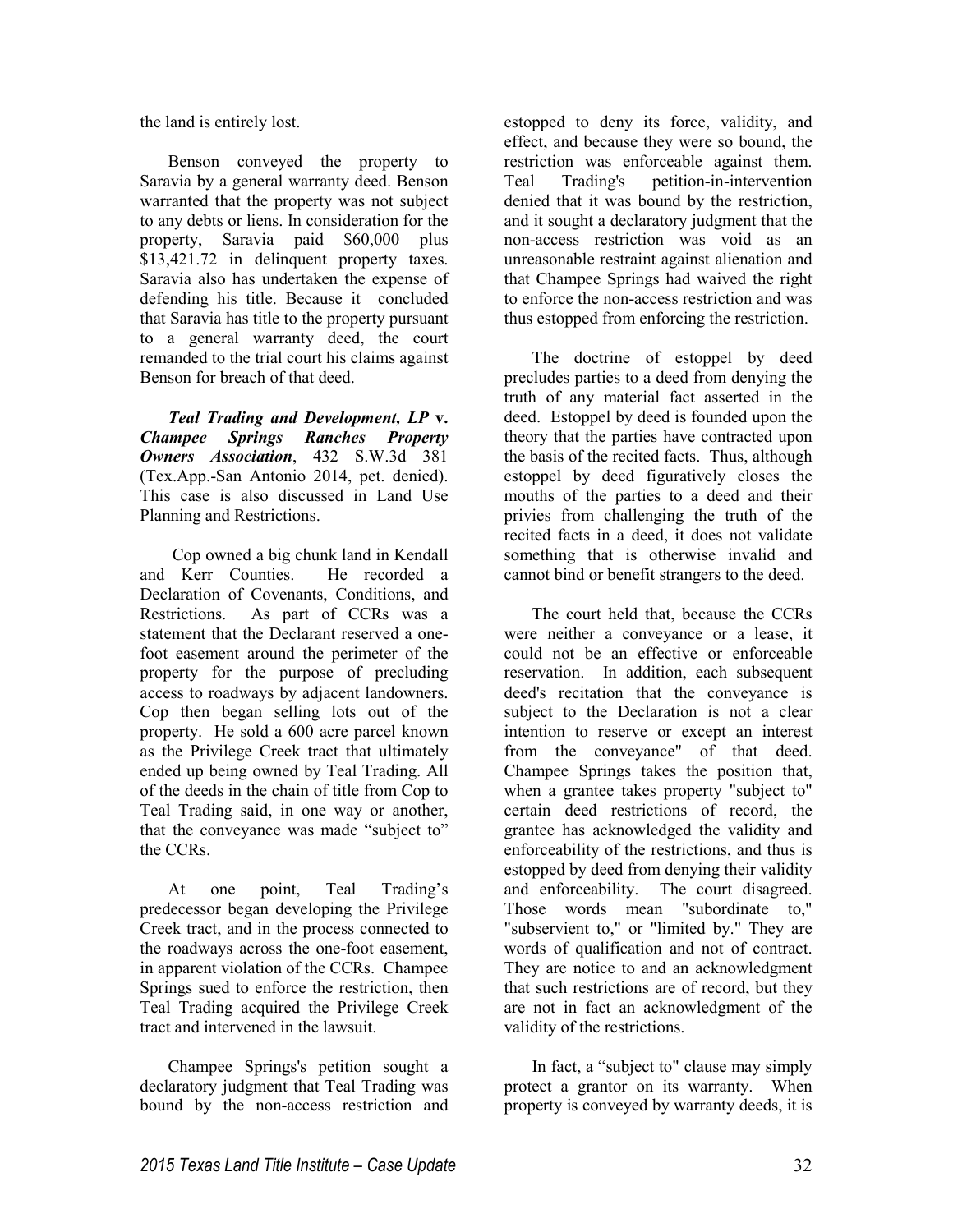in the interest of the grantors that the conveyance be made subject to every restriction or encumbrance which not only does apply to such property but also may apply. The inclusion of restrictions in the "subject to" clause may thus express a wise precaution on the part of the grantor. It would indeed be foolhardy for a grantor who is delivering a warranty deed to fail to refer to a restriction which may at some time in the future be held to apply to his property, merely to avoid the criticism of excess wordiness. Thus, it is not unusual for conveyances to be made subject to all recorded covenants, easements and restrictions, without specific enumeration, and it would be inappropriate, to say the least, to infer restrictions because it may subsequently turn out that none then applied to the property.

Having recognized that the meaning of a "subject to" clause is somewhat contextual, the court examined the "subject to" clauses contained in Teal Trading's chain of title. The clauses in some of the deeds in the chain stated they were subject to exceptions listed on an attached exhibit, to the extent they were valid and existing and affect the property.

Because none of the deeds within the chain of title from Cop to Teal Trading acknowledge the validity and enforceability of the non-access restriction, Champee Springs did not show as a matter of law that Teal Trading is estopped by deed from challenging the non-access restriction's validity and enforceability. The trial court erred by granting Champee Springs's motion for summary judgment.

# **PART VII VENDOR AND PURCHASER**

*Winston Acquisition Corp.* **v.** *Blue Valley Apartments, Inc.,* 436 S.W.3d 423 (Tex.App.-Dallas 2014, no pet.). Winston and Blue Valley entered into a contract for Winston to buy the apartments. The contract included a free look and inspection

period. It also provided a list of due diligence items to be provided by the seller, which included an EPA lead-based paint disclosure. An exhibit said that Winston had received the disclosure, but it had not, in fact, been delivered. The seller, Blue Valley delivered an earlier Phase I to Winston that disclosed that lead-based paint had been used during the initial construction of the apartments and recommended an O&M plan for the property.

The contract provided that Winston could notify Blue Valley of its disapproval of inspection matters. The only notice given by Winston had to do with the title commitment. When Winston wanted to extend the closing date without paying a required extension fee, Blue Valley refused. Winston then sent a letter stating that it was rescinding and revoking the contract because Blue Valley had failed to provide the EPA Pamphlet. Blue Valley responded, saying that Winston couldn't complain about not getting the EPA Pamphlet because it hadn't raised that during the inspection period.

Each party filed suit separately. The suits were consolidated and the trial court entered judgment in favor of Blue Valley.

The parties devoted considerable argument to the merits of whether Blue Valley was or was not required to provide the EPA Pamphlet in conjunction with exhibit I, and whether the EPA Pamphlet was or was not material to the contract. But the court said it need not reach these issues, nor did it need to consider whether Blue Valley's failure to provide the EPA Pamphlet was excused. The contract specified the time period in which Winston was to object to any deficiencies, and further specified the date the contract was to close. The record reflects that Winston failed to comply with both provisions.

Having waived its right to complain about the lack of an EPA Pamphlet, Winston was obligated to close on December 15,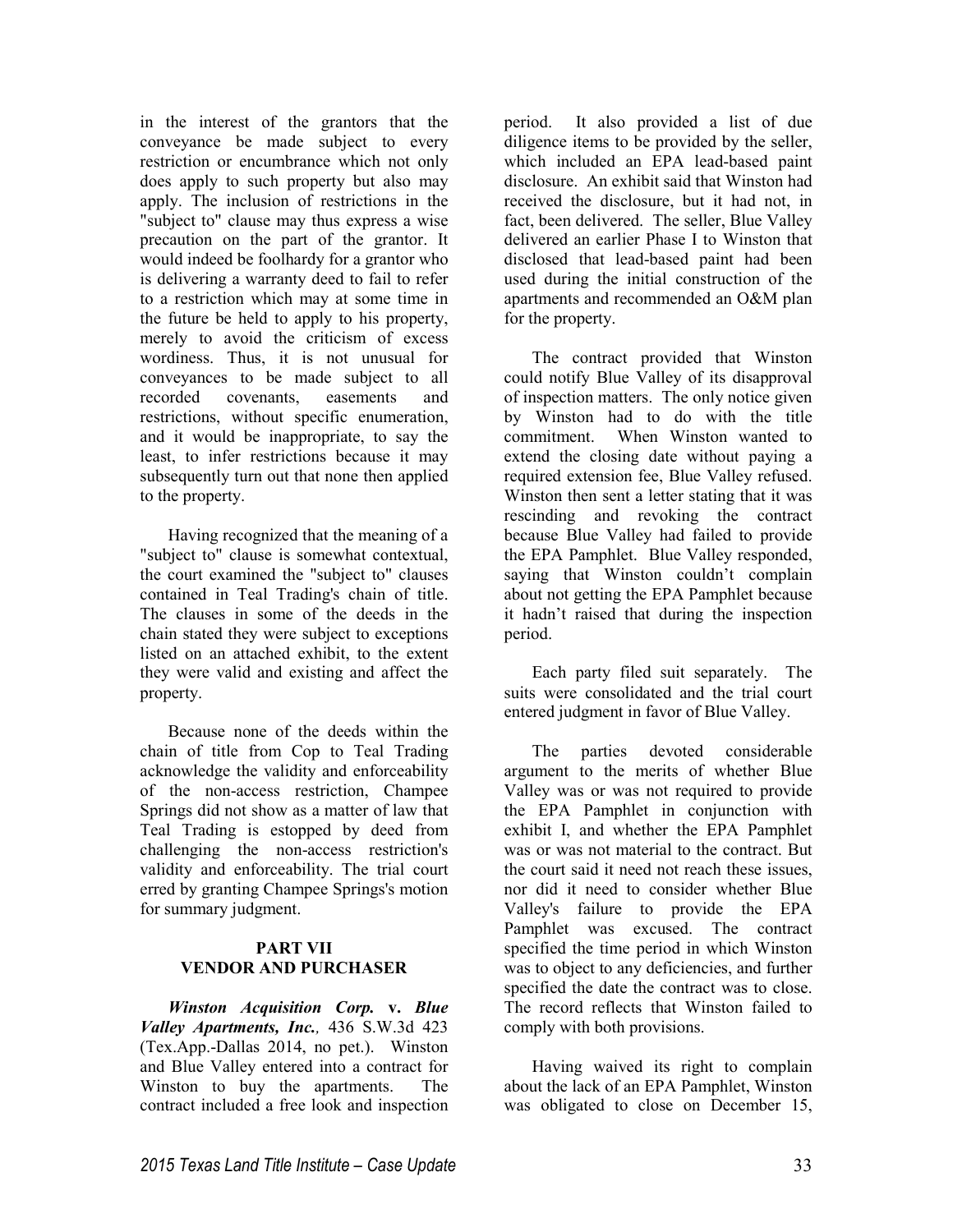2010. Winston failed to do so. Therefore, the trial court did not err in concluding Winston breached the Contract by failing to close at the appointed time.

*Bryant* **v.** *Cady*, 445 S.W.3d 815 (Tex.App.-Texarkana 2014, no pet.). Certain executory contracts for conveyance of Texas real estate that is used or is to be used as the purchaser's residence or the residence of certain relatives of the purchaser are statutorily regulated. Sellers under covered contracts must, among other things, provide to the purchaser, during January of each year during the contract's term, an annual accounting statement with specified contents or pay liquidated damages and reasonable attorney fees. Bryant, Barfield and Everett sued Cady claiming to be purchasers under covered executory contracts and alleging that Cady failed to give them the required annual accounting statement regarding their respective transactions with him. In none of these three transactions was any annual statement furnished; in each case, the dispute is whether the contract is an executory contract under the statute.

The transactions in question involved three documents, a lease, a sale agreement, and a receipt. The three transactions were structured essentially the same way, each involving a ten-year term lease of residential real estate followed by a discounted sale of the respective property to the lessee.

The three plaintiffs filed a joint declaratory judgment action, alleging that the documents signed by the parties amounted to executory contracts and that Cady had failed to provide them with the required annual accounting statements. Cady argued that the sale agreements were not executory contracts because they lacked consideration and acceptance and were, therefore, unenforceable unilateral contracts. He also claimed that the sale agreements were not options to purchase and that the documents were typical real estate contracts rather than executory contracts. The trial court ruled in favor of Cady. The court of appeals reversed, holding that the contracts were supported by considerations and that the contracts were executory contracts.

Consideration is a fundamental element of every valid contract. Consideration is a present exchange bargained for in return for a promise and consists of benefits and detriments to the contracting parties. . For consideration to exist, there must be either a benefit to the promisor or a detriment to the promisee. A promisor "benefits" when the promisor acquires a legal right to which the promisor would not otherwise be entitled in exchange for a promise. A promisee suffers a legal "detriment" when, in return for a promise, the promisee surrenders a legal right that the promisee otherwise would have been entitled to exercise. Lack of consideration occurs when the contract, at its inception, does not impose obligations on both parties.

 Here, the leases call for a \$1,000.00 security deposit, and the receipts acknowledge the receipt of those amounts. Cady contends that the \$1,000.00 noted in the receipts is nothing more than the security deposit required under the leases and that the plaintiffs are not obligated to do anything under the agreements to sell. The court disagreed. While the receipts mention rent several times, they reference neither the lease nor a security deposit. The receipts plainly state that Cady's receipt of the \$1,000.00 from the plaintiffs obligates and binds "all parties" to the "agreements" or "paperwork" signed on that date. Here, it is undisputed that the leases were signed on the same date as their respective agreements to sell. The receipts also state that failure to make the first month's rent payments on time means "all agreements are null and void." So, the transactions were supported by consideration.

Cady then argued that the documents were not executory contracts because the agreements to sell were not options to purchase. For purposes of the annual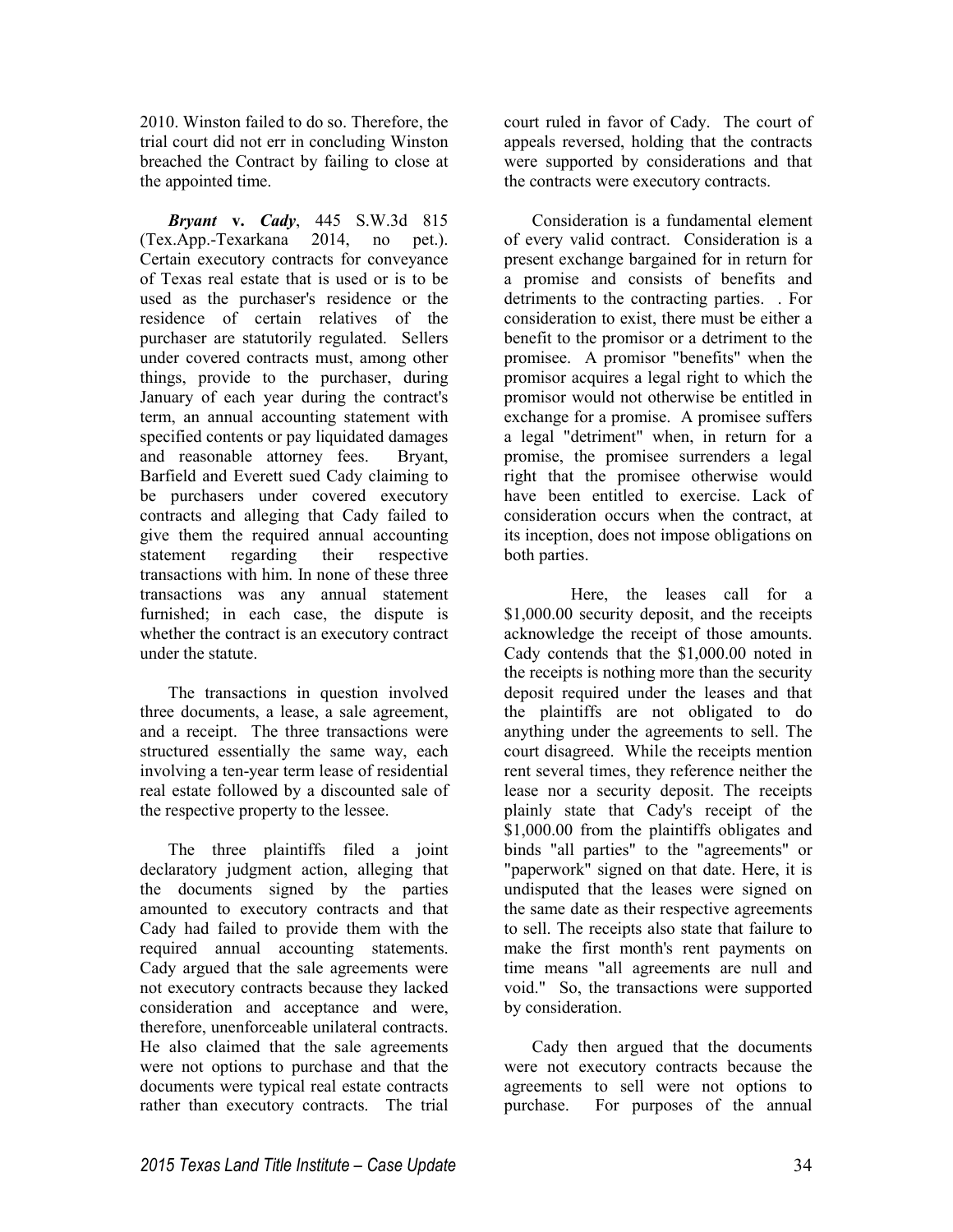accounting requirement, the Texas Property Code provides that an option to purchase real property that includes or is combined or executed concurrently with a residential lease agreement, together with the lease is considered an executory contract for conveyance of real property. Property Code  $$5.062(a)(2).$ 

It is undisputed that the leases, being signed on the same day, were executed concurrently with the agreements to sell. An option contract has two components, (1) an underlying contract that is not binding until accepted and (2) a covenant to hold open to the optionee the opportunity to accept.

The three agreements to sell are substantially similar. The agreements state that Cady, "agrees to sell" a specific property to the buyer. The agreements mandate closing dates shortly after the expiration of each lease. By the unambiguous terms of the agreement, as long as the paintiffs live on the property for the ten years of the lease and make timely rental payments, Cady is obligated to sell them the property. By their actions, any of the three plaintiffs may elect or decline to purchase the property. If they live on the property for the ten-year lease period and timely pay all their rental payments, they have elected to purchase the property and, like Cady, are bound to the purchase/sale. However, if any of the Appellants choose not to purchase the property, they need only move from the property at any time, thereby rendering the sale agreement "null and void." Both Cady and the plaintiffs are bound to the agreements, but only the plaintiffs have the option to decline the purchase.

The court held that the agreements are, in effect, options to purchase, and given that they were executed concurrently with residential leases, are executory contracts within the meaning of the statute.

*Lauret* **v.** *Meritage Homes of Texas, LLC*, 455 S.W.3d 695 (Tex.App.-Austin 2014, no pet.). Lauret contracted to have Meritage build a new home in Lakeway. Lauret said he made it clear from the beginning that the "main thing" he wanted was a view of Lake Travis. Meritage's salesmen repeatedly assured him that he would because of a 25 foot setback on each neighboring lot.

Before construction started on Lauret's home, however, Meritage informed Lauret that a neighbor was going to build a pool and pool house that would partially obstruct the view of the lake. According to Meritage, the neighbor had deceived the architectural control committee into giving the neighbor a waiver of the setback. The AAC later revoked the waiver, but told the neighbor he could re-submit plans that obstructed Lauret's view a bit less.

Lauret said he wouldn't have bought his lot if he knew the setback could be waived. Turns out, the setback was shown to perspective buyers, but wasn't actually on the subdivision plat.

Lauret tried to sell, but due to a decline in the local housing market, the value of his property had declined significantly. Lauret sued Meritage, asserting that there was a mutual mistake as to the contract and also asserting DTPA violations. The jury found in Lauret's favor, but also found he was contributorily negligent for 49% of his injury. Lauret elected to "restore" his original purchase price in exchange for returning the property. The trial court held that Lauret had failed to prove that he did not have an adequate remedy at law, and therefore held that Lauret was not entitled to restoration of his purchase price.

On appeal, Lauret argued that, although common law requires proof that monetary damages are inadequate before granting rescission, there is no such requirement in the DTPA. Whether restoration under the DTPA encompasses the common-law elements of rescission is an issue of statutory construction and therefore a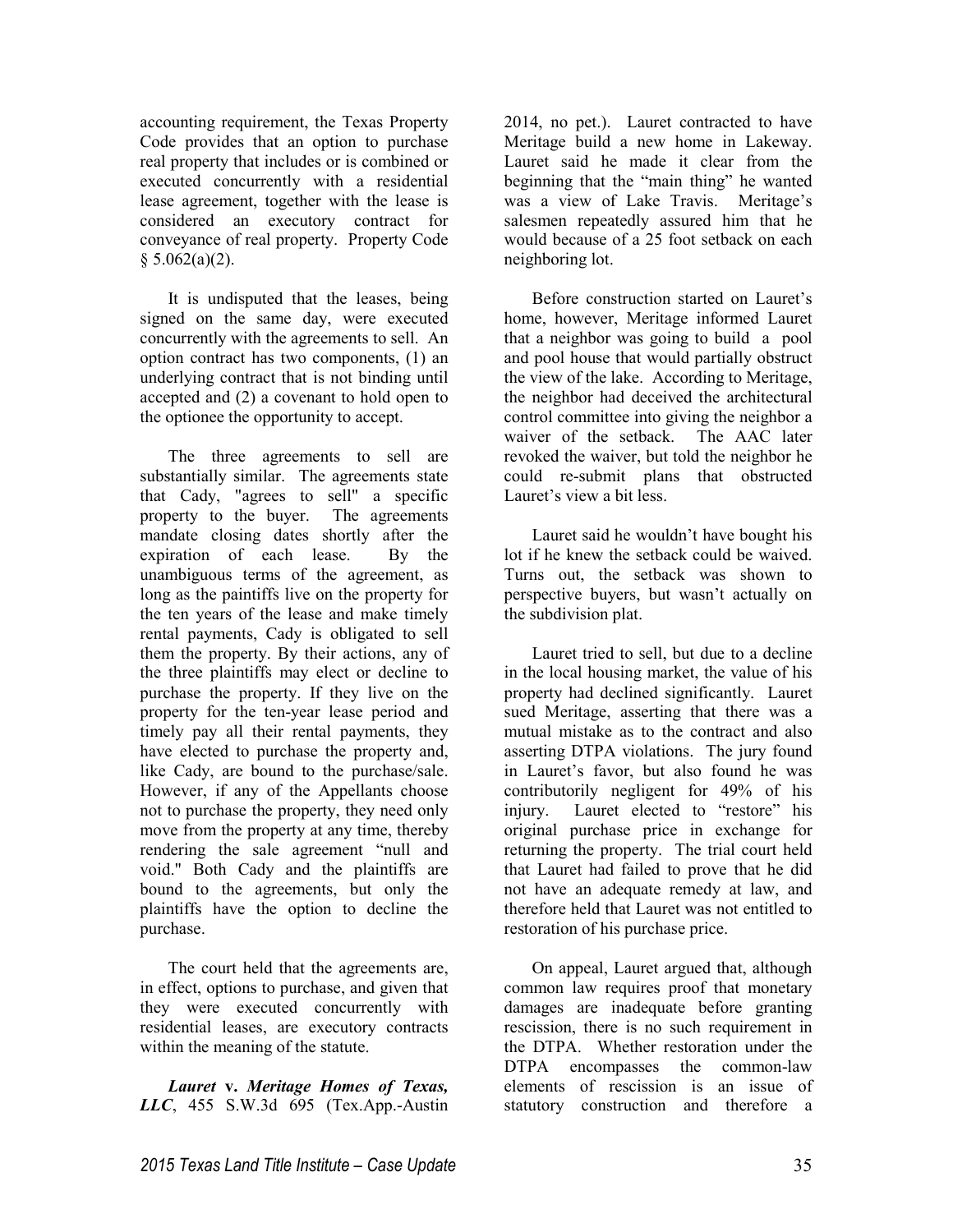question of law that the court reviewed de novo.

The DTPA did not codify the common law, and one of its primary purposes is to provide consumers a cause of action for deceptive trade practices without the burden of proof and numerous defenses encountered in a common law fraud or breach of warranty suit. Under the DTPA's electionof-remedies provision, each consumer who prevails in his DTPA claim may obtain his choice of the following remedies: (i) damages; (ii) injunctive relief; (iii) "orders necessary to restore any party to the suit any money or property, real or personal, which may have been acquired in violation of this subchapter;" and (iv) any other relief the court deems proper. Business & Commerce Code § 17.50(b).

It cannot be doubted that the Legislature intended "may" in the election-of-remedies provision to indicate that the consumer has several remedies from which to choose and that the court is to grant the consumer that relief which the consumer proves a right to receive. Thus, if Lauret established that he was entitled to restoration of his purchase in exchange for returning his property to Meritage Homes, the trial court was required to honor his election of that remedy. Restoration necessarily involves each party restoring property received from the other and is generally limited to cases in which counter-restitution by the claimant will restore the defendant to the status quo ante. The Supreme Court has noted that restoration is similar to the common law remedy of rescission, and like rescission, restoration is appropriate when mutual restitution can restore both parties to their original position. *Cruz* **v.** *Andrews Restoration, Inc.*, 364 S.W.3d 817, 825 (Tex. 2012). However, the court was careful to note that the mere fact that restoration is similar to rescission does not compel the wholesale adoption of all of the common law rescission requirements. DTPA restoration is an independent ground of recovery, requiring only that the consumer

choose that remedy subject to the defendant's right to plead and prove an offset, but not incorporating common law predicates.

Similarly in this case, the court concluded that requiring a party to prove that he lacks an adequate remedy at law is inconsistent with DTPA restoration. Under the common law, rescission and specific performance are equitable remedies used as substitutes for monetary damages when such damages would be inadequate. Because equitable remedies are generally disfavored under the common law, a party seeking rescission is required to prove that legal remedies--i.e., monetary damages--would not adequately compensate him for his injuries.

Although DTPA restoration is also an equitable remedy, the DTPA's election-ofremedies provision affords a prevailing consumer the right to choose his remedy, and a trial court must honor a consumer's choice of restoration if restoration with an appropriate offset can adequately return the parties to their prior positions. Thus, unlike common-law rescission, restoration under the DTPA is not limited to instances when monetary damages would be inadequate. To read such a requirement into the DTPA would change the language of the electionof-remedies provision to state that a consumer may choose an injunction or restoration only if the consumer first proves that economic damages are inadequate. Thus, the court held that Lauret was not required to prove that he lacked an adequate remedy at law in order to be entitled to restoration under the DTPA.

*Smith* **v.** *Davis*, 462 S.W.3d 604 (Tex.App.-Tyler 2015, pet. denied). The Davises, as purchasers, and Smith executed a contract pursuant to which Smith agreed to sell Lot 7 to the Davises for \$65,100, with payments over a 360 month period. Two years after signing the contract, the Davises requested that Smith give them a deed to Lot 7. Smith sent instead a vendor's lien note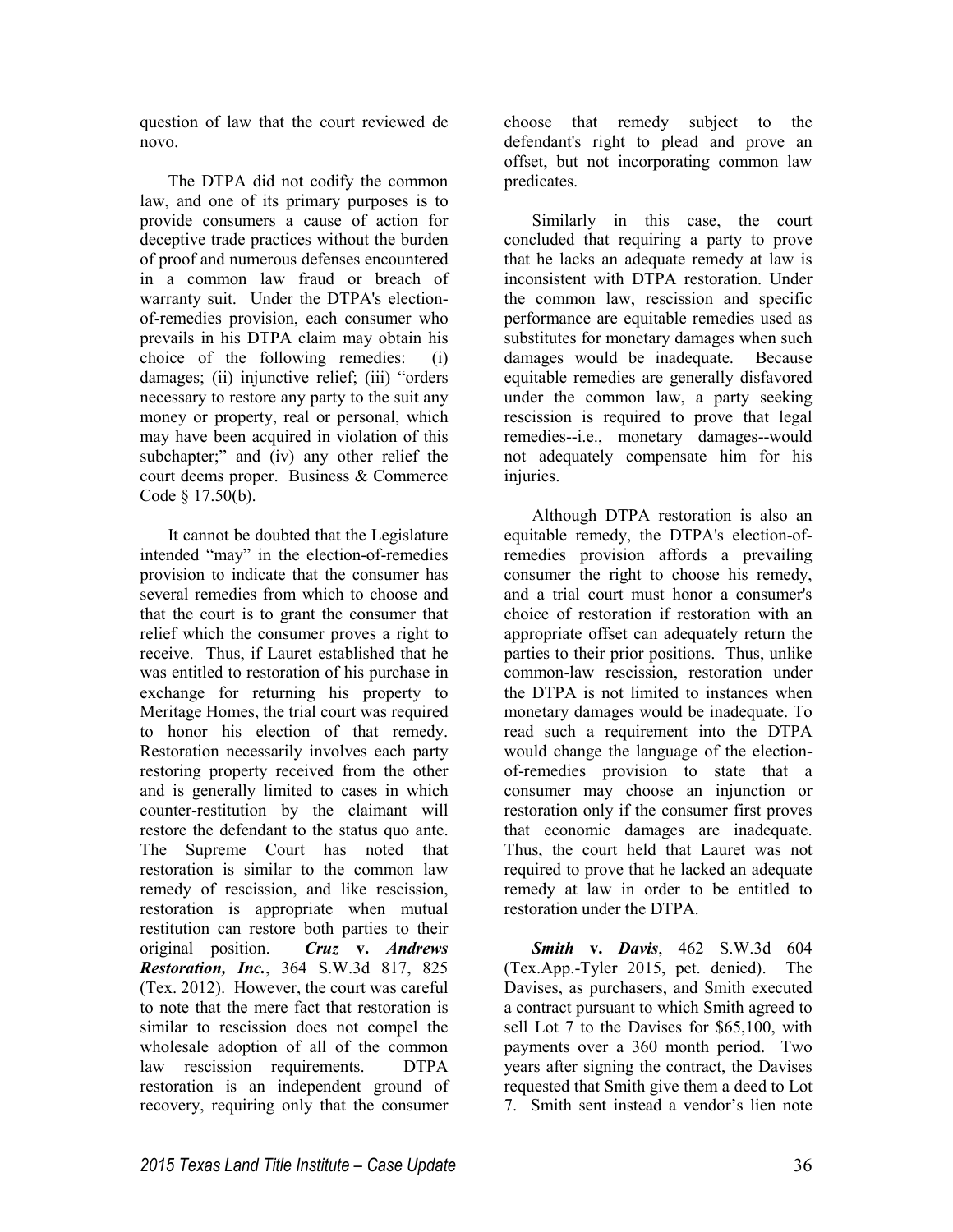and deed of trust. In response, the Davises' lawyer sent a letter demanding the deed and also demanding liquidated damages of \$273,750 because Smith had failed to provide the Annual Accounting Statement required by Property Code § 5.077.

When Smith didn't meet their demands, the Davises filed suit alleging various statutory violations based on the contract to convey Lot 7. Eventually, the case was tried to a jury. The jury made findings in favor of the Davises based on statutory fraud in a real estate transaction under Business & Commerce Code § 27.01, and failure to provide annual statements under Property Code § 5.077, as well as various other violations of the Property Code. Smith appealed and the court reversed and remanded. On remand, the Davises elected relief for Smith's failure to provide the Annual Accounting Statement. Again, the trial court awarded damages to the Davises. It also alternatively awarded damages for other violations in case the damages for the Annual Accounting Statement were reversed on appeal.

On appeal, Smith claims that the executory contract violates Property Code § 5.072 in two respects. Smith contends that a portion of the contract is oral because the parties orally agreed to convert the contract to a more traditional real estate transaction after a set time period and that his wife, Nancy would sign the necessary documents at a future time. Consequently, their argument continues, the contract is not subject to the restrictions on executory contracts because part of the agreement is oral. Second, they contend that Nancy is not bound by the agreement because neither she nor her authorized representative signed the contract.

Smith is correct that  $\S$  5.072 prohibits oral agreements occurring prior to or contemporaneously with the execution of the contract. But the statute also states that the rights and obligations of the parties to a contract are determined solely from the

written contract, and any prior oral agreements between the parties are superseded by and merged into the contract.

Smith is also correct that to be bound by an executory contract, the party or his authorized representative must have signed the contract. However, the Smiths argue that Nancy is not bound by the contract because the contract lacks her signature. The trial court's judgment is not against Nancy. The trial court's judgment is against Rex. Smith has provided arguments as to why Nancy should not have had a judgment rendered against her, but there is no such judgment.

Smith also contends that the trial court was required to apply Civil Practice & Remedies Code Chapter 41 in awarding damages under Property Code § 5.077 but failed to do so. When Chapter 41 applies to a cause of action, it limits the amount of exemplary damages a claimant may recover. Moreover, when Chapter 41 applies, a claimant seeking exemplary damages ordinarily must prove by clear and convincing evidence that the damages resulted from fraud, malice, or gross negligence. Alternatively, the claimant may recover exemplary damages if a statute establishes a cause of action authorizing exemplary damages under specified circumstances, provided that the claimant proves the required circumstances under the statute by clear and convincing evidence. Generally speaking, exemplary damages may be awarded under Chapter 41 only if damages other than nominal damages are awarded.

Smith argues that Chapter 41 applies to the Davises' claim under the current version of Property § 5.077, and that the Davises failed to prove by clear and convincing evidence that they suffered actual damages. Chapter 41, by its own terms, clearly and unambiguously applies to any action in which a claimant seeks damages. Moreover,<br>it establishes the maximum exemplary maximum exemplary damage award, even when damages are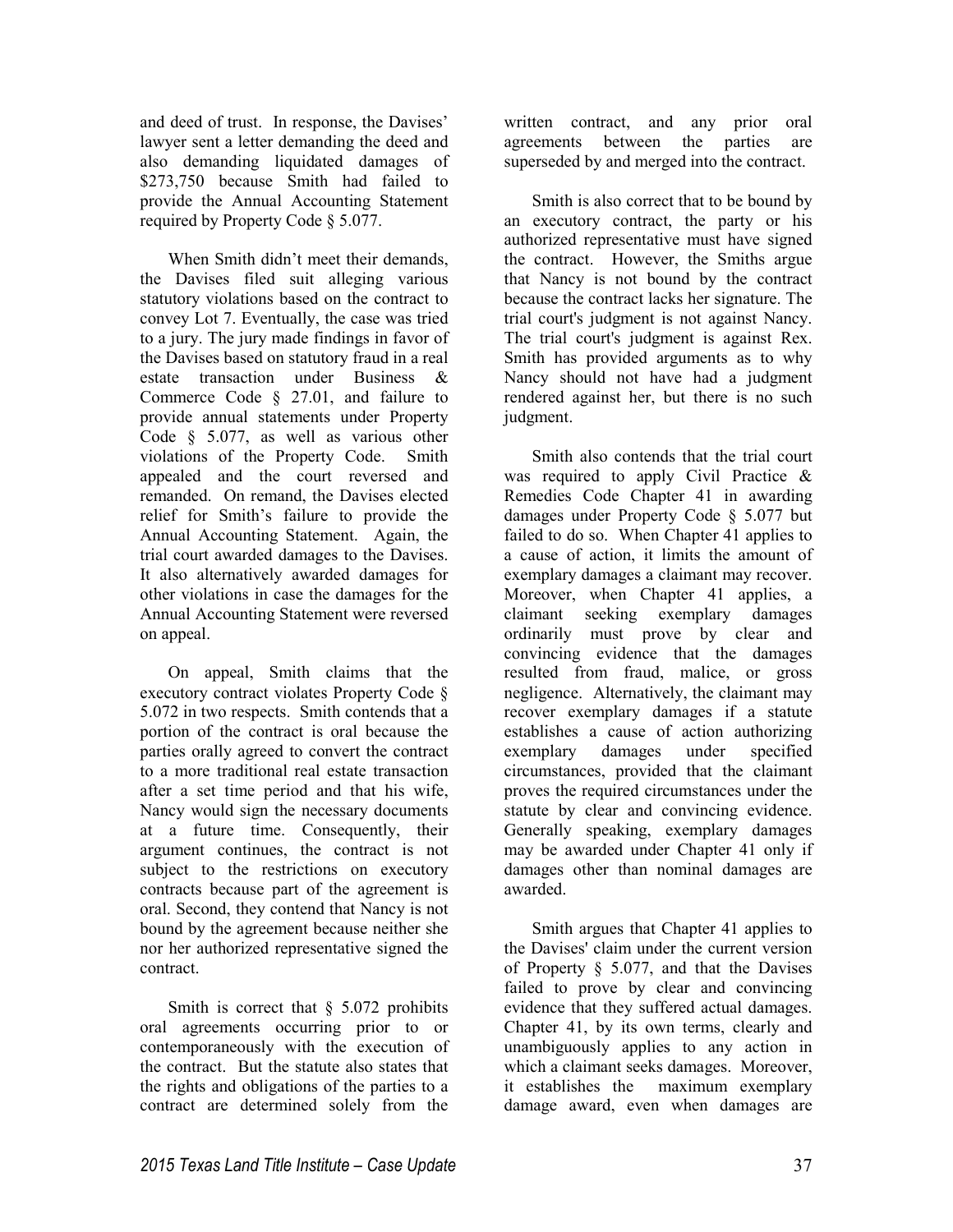awarded under another law, unless the other law establishes a lower maximum amount of damages for a particular claim. Under Chapter 41, exemplary damages means any damages awarded as a penalty or by way of punishment but not for compensatory purposes. Damages awarded under Section 5.077 are penal in nature.

Chapter 41 requires proof of actual damages as a predicate to exemplary damages. Section 5.077 does not require proof of actual damages as a predicate to a recovery of liquidated damages. Chapter 41 prevails over all other law to the extent of any conflict. Such provisions mean what they say and are to be given effect. The legislature expressed its intent that Chapter 41 controls here, and we are not free to disregard the clear and unambiguous language expressed in the statute.

The court held that Section 5.077 is subject to Chapter 41, and that a claimant must prove more than nominal damages as a predicate to recovery of liquidated damages under Section 5.077.

Finally, Smith argued that the Davises weren't entitled to cancellation and rescission of the Lot 7 contract because they failed to present evidence as to the amount of rent they should have paid in restitution to<br>offset the remedy. The Davises were offset the remedy. entitled to cancellation and restitution because Smith had failed to provide the statutory notice of final agreement required bv Property Code § 5.072(d). Smith did not plead offset, so the court held he had waived it.

#### **PART VIII EASEMENTS**

*Staley Family Partnership, Ltd.* **v***. Stiles*, 435 S.W.3d 851 (Tex.App.-Dallas 2014, pet. granted). An easement by necessity is established with proof of (1) unity of ownership of the dominant and servient estates prior to severance, (2) necessity of a roadway, and (3) existence of the necessity at the time of the severance of the two estates. Whether these requirements have been met is determined at the time of severance of the alleged dominant and servient estates.

Necessity at the time of severance is an essential element of an easement by necessity. Staley bore the burden of proving not only unity of ownership and present necessity, but also "'historical necessity,"' i.e., an easement was necessary at the time of the severance.

Staley's problem in this case was that the severance occurred in 1866. That was a long time ago, and the maps available to Staley were not very good. The court said there was no credible evidence in the record that a public road was in existence and being used in 1866 at the northern boundary of what is now the Stiles Tract.

*Jentsch* **v.** *Lake Road Welding*, 450 S.W.3d 597 (Tex.App.-El Paso 2014, no pet.). The jurisprudence regarding access to landlocked parcels spans many decades. It is well settled that where there is conveyed a tract of land which is surrounded by the grantor's land, or by his and that of third persons, and to which the grantee can only have access to or egress from through lands other than that conveyed, the grantee has a right of way by necessity over the remaining lands of the grantor. Similarly, where a vendor retains a tract of land which is surrounded partly by the tract conveyed and partly by the lands of a stranger there is an implied reservation of a right of way by necessity over the land conveyed, where grantor has no other way out. A party claiming a roadway easement to a landlocked, previously unified parcel must pursue a necessity easement theory.

In this case, Oswald owned 500 or so acres in Archer County, which he sold off to multiple buyers. After these sales, Oswald retained three tracts. Tract 1 fronted State Highway 79, FM 1954, and Parker road. Tract 2 abutted SH 79 and Parker Road and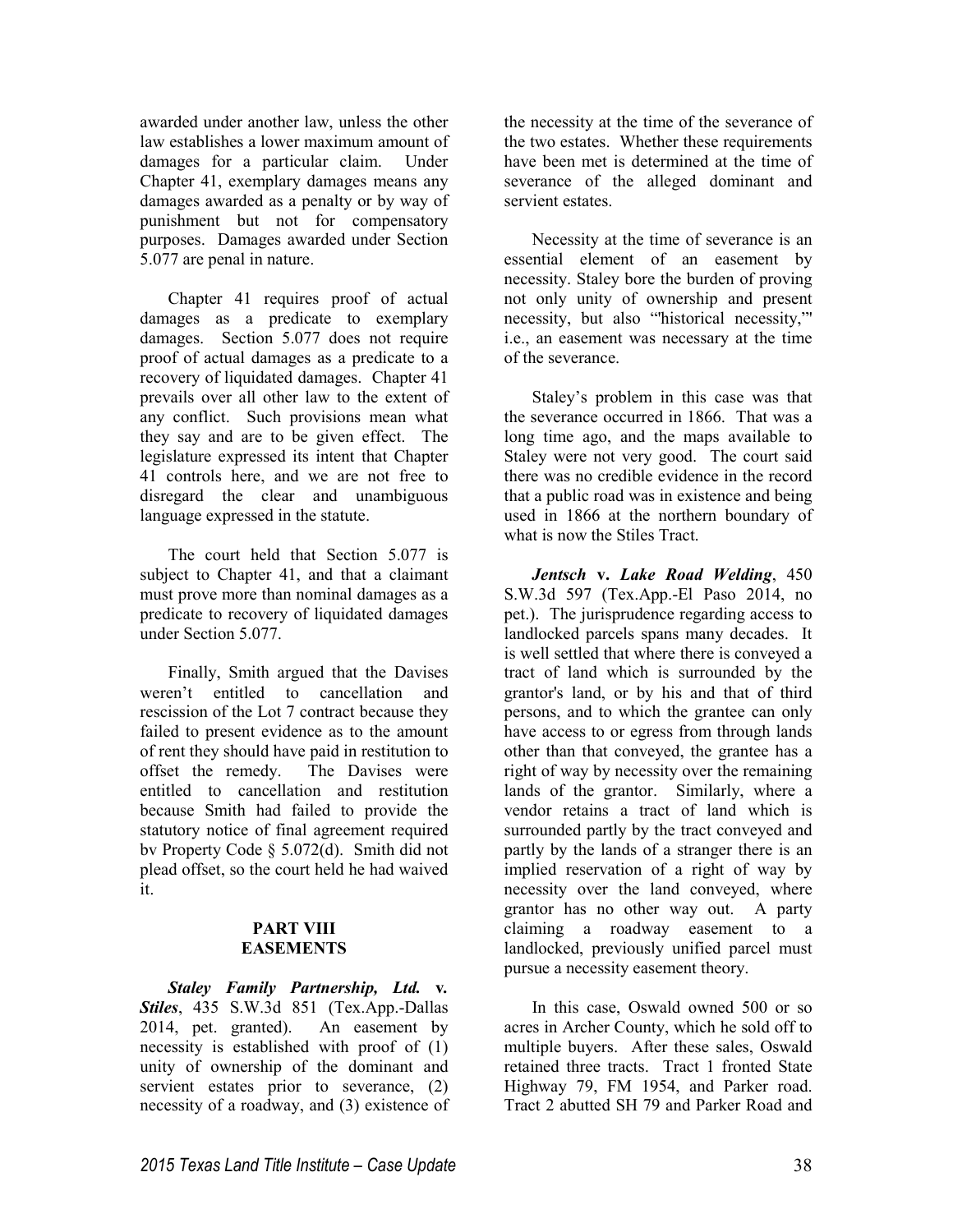bordered Tract 1. The northern property line of Tract 3 abutted Tract 2, but was otherwise surrounded by properties sold before Oswald's death. Among those, were two tracts sold to the Morgans, which bordered Tract 3, and, among other tracts sold to McClendon, a 2.41 acre parcel that had no highway access but bridged two other parcels owned by McClendon that bordered SH79 and Parker Road.

Before the sale of the 2.41 acre tract, Oswald had been able to travel from Tract 3 to Tract 2, but the sale of this "bridging" parcel terminated that access. After trying some other fixes, McClendon and Oswald executed a written easement agreement granting Oswald access across McClendon's property adjacent to a 5-acre tract owned by Oswald. By its terms, the easement would continue only so long as Oswald owned the 5-acre tract.

Lawsuits ensued to determine whether Jentsch had an easement by necessity across the McClendon tract, now owned by Lake Road Welding. The court held that Jentsch had met the tests for easement by necessity. The argument was made by Lake Road Welding that the written easement agreement meant that the easement by necessity was not available to Jentsch. The court held that the existence of the written easement does not adversely affect the determination that an easement exists by necessity. The easement agreement granted Oswald a mere convenient means of ingress and egress to Tract 3, which expired when Oswald, or his estate, no longer owned Tract 3. However, held the court, a mere license to use a way across the land of any surrounding landowners does not operate to negate the existence of a way of necessity over a grantee's land.

# **PART IX**

# **ADVERSE POSSESSION, TRESPASS TO TRY TITLE, AND QUIET TITLE ACTIONS**

*Fair* **v.** *Arp Club Lake, Inc.*, 437

S.W.3d 619 (Tex.App.-Tyler 2014, no pet.). The heart of this appeal involves a dispute over entitlement to exclusive possession of an 84.3 acre tract that includes the Fairs' 36.24 acre tract. In 1936, the owners of the 84.3 acres signed a "Contract and Agreement" (the lease) providing that they "demised and leased" the land to three named individuals for ninety-nine years. The lease was not recorded in the Smith County deed records until 1941.

ACL was incorporated in 1945 and as of trial had 38 shareholders. ACL is currently in possession of the 36.24 acre tract. There is no written agreement between the Fairs and ACL. In 2010, the Fairs recorded an instrument purporting to give them fee simple title to the tract. Later that year, when the Fairs attempted to take possession of the tract, ACL denied them access. The Fairs then sued to quiet title. The trial court granted summary judgment in favor of ACL and dismissed the Fairs' claims. The Fairs appealed.

The Fairs had sought relief under both the trespass to try title statute and the declaratory judgments act. ACL argued that the Fairs could not pursue declaratory judgment. A trespass to try title action is the method of determining title to lands, tenements, or other real property. Property Code § 22.001. This statute is typically used to clear problems in chains of title or to recover possession of land unlawfully withheld from the rightful owner. In a trespass to try title action, the prevailing party's remedy is title to, and possession of, the real property interest at issue.

The declaratory judgment act provides that "A person interested under a deed, will, written contract, or other writings constituting a contract or whose rights, status, or other legal relations are affected by a statute, municipal ordinance, contract, or franchise may have determined any question of construction or validity arising under the instrument, statute, ordinance, contract, or franchise and obtain a declaration of rights,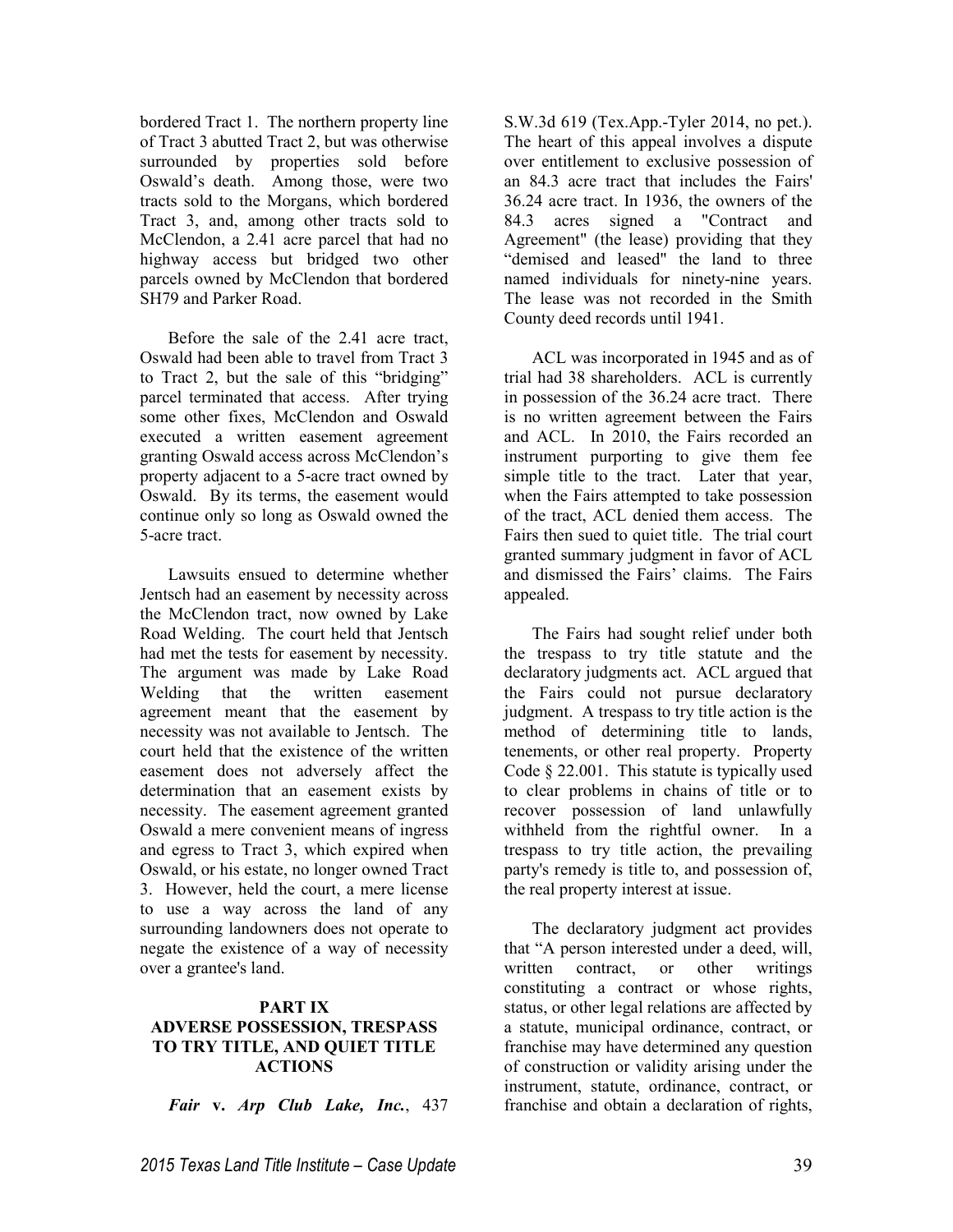status, or other legal relations thereunder." Civil Practice & Remedies Code § 37.004(a). If resolution of a dispute does not require a determination of which party held title at a particular time, the dispute can properly be raised in a declaratory judgment action; in other words, if the determination only prospectively implicates title, then the dispute does not have to be brought as a trespass to try title action. However, the declaratory judgment act cannot be invoked when it would interfere with some other exclusive remedy.

The Fairs then argued that ACL was not entitled to summary judgment on its affirmative defenses of equitable estoppel, waiver, laches, and limitations. The court agreed, holding that ACL had not met its burden of proof that it met all of the elements of each defense.

Finally, ACL asserted that, pursuant to the presumed grant doctrine, the court should presume the original lessees assigned their rights under the 1936 lease to ACL, despite the absence of a recorded assignment. The Fairs disagreed. For purposes of this discussion, the court assumed that the original Contract and Agreement is a lease.

The doctrine of presumed lost deed or grant, which is also referred to as title by circumstantial evidence, has been described as a common law form of adverse possession. The purpose is to settle titles where the land was understood to belong to one who does not have a complete record title, but has claimed the land a long time. To establish title by this doctrine, the evidence must show (1) a long asserted and open claim, adverse to that of the apparent owner; (2) nonclaim of the apparent owner; and (3) acquiescence by the apparent owner in the adverse claim. The rule has been given the most liberal interpretation and application by our courts.

In the dozens of cases dealing with the doctrine of presumed lost deed, all involved disputes over title to real property. None involved solely disputes over possession of real property. ACL has cited no cases applying the presumed grant doctrine to a lease. However, assuming the presumed grant doctrine could apply to a lease of real property, ACL has failed to present evidence to establish the application of the doctrine here as a matter of law.

If the presumed grant doctrine applies to the 1936 lease, the named lessees would be in the position of "apparent owner." ACL and the Fairs both agree the lessees are not asserting rights to the 84.3 acres at this time. Thus, the second element of the presumed grant doctrine has been met. The evidence presented by ACL as to how long it had asserted its claim was insufficient to satisfy the first element. As to the third element, the court said that a party acquiesced in a claim when it can't be shown that the party knew about it. Here there was no evidence that the Fairs knew of the ACL claim of ownership.

*Anderton* **v.** *Lane*, 439 S.W.3d 514 (Tex.App.-El Paso 2014, pet. denied). Under Texas law, use of land for grazing cattle, fails to establish adverse possession as a matter of law, unless the fence used is a "designed enclosure" as opposed to "casual fences." Unless the claimant establishes he erected the fence with the purpose of enclosing the property at issue, the fence is a "casual fence" rather than a "designed enclosure."

*Kings River Trail Association, Inc.* **v***. Pinehurst Trail Holdings, LLC*, 447 S.W.3d 439 (Tex.App.-Houston [14th Dist.] 2014, pet. denied). The property in question is located in two subdivisions that abut some nine-hole golf courses and some undeveloped land. Individual plaintiffs owned houses adjacent to the golf courses and the other undeveloped land. Pinehurst bought the property on which the golf courses were built, along with the undeveloped land.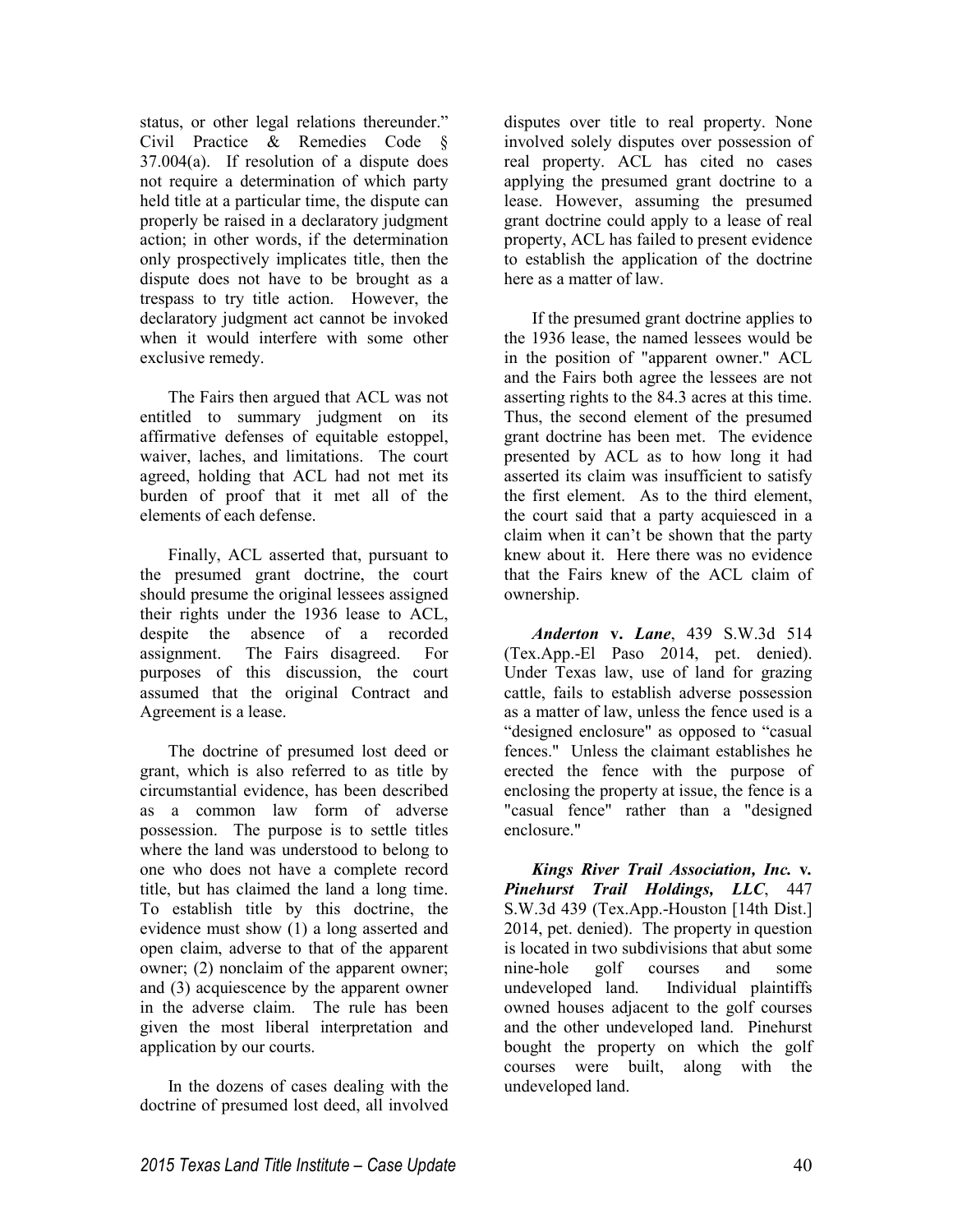Two POAs and some of the individual owner/members sued Pinehurst claiming title to the undeveloped land by adverse possession. The POAs asserted that they adversely possessed certain biking and hiking trails on the undeveloped acreage. The court presumed for the sake of argument that each of the POAs asserted that it had adversely possessed different parts of the trails in the undeveloped land. For there to be an adverse possession of a part of the trails by one of the POAs, the entity in question must have actually and visibly appropriated that part of the Trails and commenced and continued this appropriation under a claim of right that is inconsistent with and hostile to the claim of another person. Each of the POAs must have appropriated that part of the trails with the intent to claim that part of the undeveloped acreage as its own. Joint use is not enough, because the appropriation must be of such character as to indicate unmistakably an assertion of a claim of exclusive ownership by each of the POAs to the part of the trails in question. Mere occupancy of land without any intent to appropriate it does not support adverse possession.

The evidence showed that, while the POAs did maintain the trails, neither excluded Pinehurst or any predecessor in title from using any of the trails. Thus, the court concluded that the evidence does not raise a genuine issue of fact as to whether the POAs actually and visibly appropriated any portion of Pinehurst's property under a claim of right.

*Villarreal* **v.** *Guerra*, 446 S.W.3d 404 (Tex.App.-San Antonio 2014, pet. denied). Guerra approached Gonzalez in the late 1960s and asked him if he could lease the property to graze cattle. Gonzalez refused Guerra's request to lease the property and gave him the property instead. Gonzalez instructed Guerra to take the property and to let no one else on it. Thereafter, Guerra placed his cattle on the property and took over the property. Guerra told others,

including family members, that the property belonged to him. In the early 1970s, Guerra erected a gate at the property's entrance and placed a lock on the gate. He did not provide Gonzalez, or anyone else for that matter, with a key to the gate. Guerra expressly stated that the purpose of placing the locked gate on the property was to keep others off the property. As the reviewing appellate court, our role is not to substitute our judgment for that of the trial court, even if the evidence would clearly support a different result. Based on the evidence presented, a reasonable factfinder could have concluded that Gonzalez had actual notice that Guerra was claiming the property by adverse possession.

The adverse possession standard that courts apply to cotenants differs from the standard that courts impose between strangers. In an adverse possession claim between cotenants, the proponent must prove ouster--unequivocal, unmistakable, and hostile acts the possessor took to disseize other cotenants. Cotenants must surmount a more stringent requirement because acts of ownership which, if done by a stranger would per se be a disseizin, are not necessarily such when cotenants share an undivided interest. Similarly, in an adverse possession claim involving a landlord and a tenant, the proponent must show that the landlord-owner had notice of the hostile nature of the tenant's possession. Ultimately, the test for establishing adverse possession, both between strangers and cotenants, is whether the acts unmistakably assert a claim of "exclusive ownership" by the occupant.

Villarreal argues the trial court's judgment must be reversed because there was legally and factually insufficient evidence to support the trial court's findings that Guerra adversely possessed the property for the length of time required under the ten year or the twenty-five year adverse possession statutes. The ten year adverse possession statute provides that a person must bring suit no later than ten years after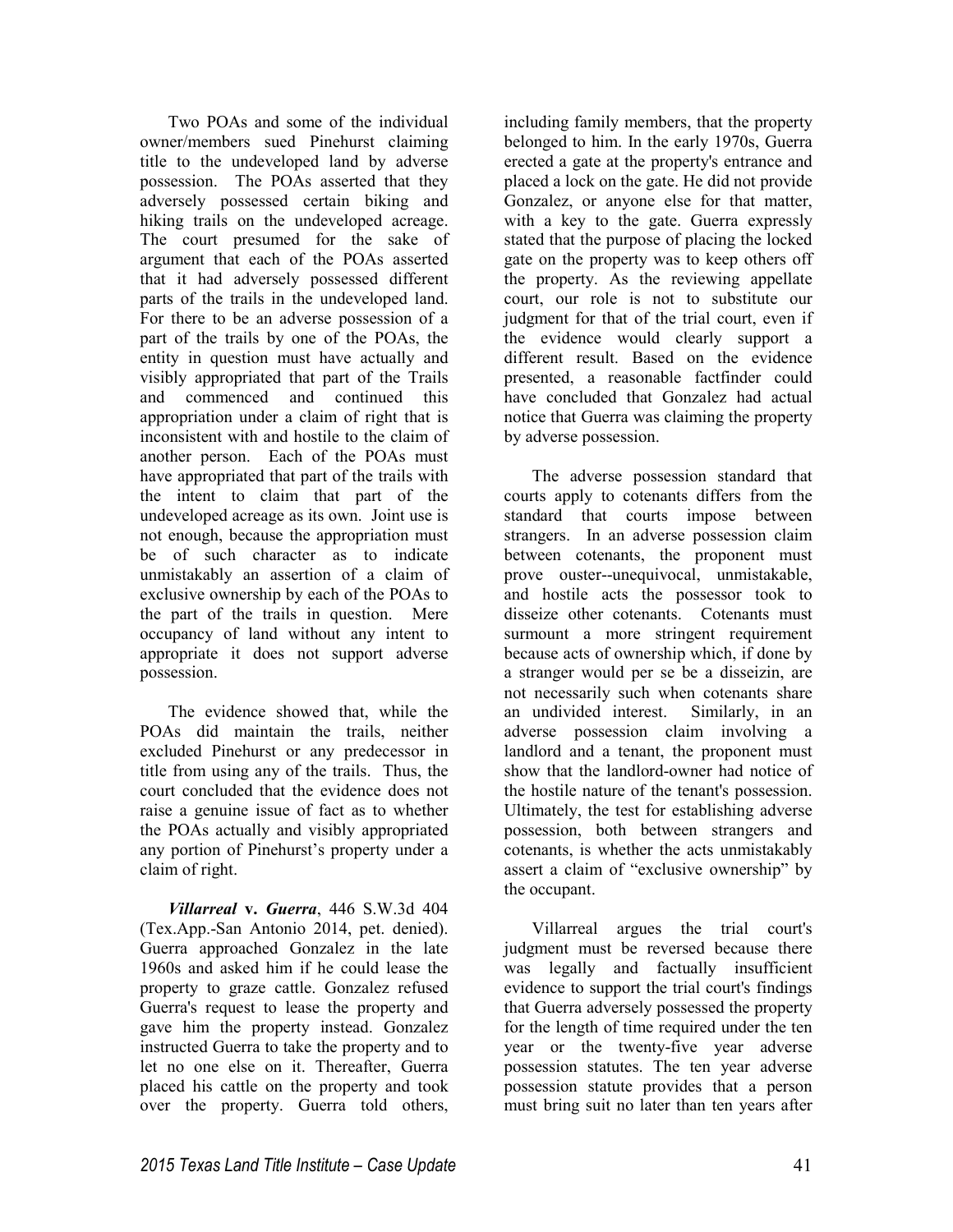the day the cause of action accrues to recover real property held in peaceable and adverse possession by another who cultivates, uses, or enjoys the property. Civil Practice & Remedies Code § 16.026(a). The twenty-five year adverse possession statute provides that a person must bring suit not later that twenty-five years after the day the cause of action accrues to recover real property held in peaceable and adverse possession by another who cultivates, uses, or enjoys the property. Civil Practice & Remedies Code § 16.027.

Here, the evidence showed that Guerra adversely possessed the property beginning in the late 1960s and continued to do so until Villarreal filed suit in 2009. Additionally, the evidence showed that Gonzalez, who owned an 8/11ths interest in the property when Guerra entered the property, never filed suit to recover his interest in the property. Gonzalez died in 1988. Thus, the evidence was legally and factually sufficient to support the trial court's finding that Guerra adversely possessed the property for the length of time required under the ten year adverse possession statute.

# **PART X HOMESTEAD**

*Marincasiu* **v.** *Drilling*, 441 S.W.3d 551 (Tex.App.-El Paso 2014, pet. denied). Greenlaw and his wife lived in the Southlake house. Drilling obtained a judgment against Greenlaw. The Greenlaws divorced in 2008 and Greenlaw was awarded the house. After the divorce, Drilling filed an abstract of judgment. Right after the abstract was filed, Greenlaw put the house up for sale. He apparently moved to Colorado for a significant period of time after the divorce. A few months later, Greenlaw sold the house to the Marincasius. Some time after the sale, Greenlaw died.

Drilling sued the Marincasius to foreclose his lien. The trial court entered judgment in favor of Drilling. The trial court found that Greenlaw could not claim homestead protection because he had resided in Colorado, not at the Southlake house, and there was no evidence that Greenlaw had used the house as his homestead.

Texas law is well settled that a properly abstracted, unsecured judgment lien cannot attach to a homestead as long as the property remains homestead. This protection extends to purchasers of a judgment debtor's homestead, who receive the property free and clear of any judgment lien. A subsequent purchaser of homestead property may assert the prior person's homestead protection against a prior lienholder so long as there is no gap between the time of homestead alienation and recordation of his title. However, where a judgment debtor's homestead protection elapses prior to sale, the judgment creditor's abstracted lien may attach to the property by operation of law and be enforced against future owners of the property.

The judgment debtor and his assignees bear the initial burden of establishing homestead. The Marincasius contend that Greenlaw's ownership of the property and claim for a homestead exemption to his 2000 ad valorem property tax account brings the Southlake house under the aegis of homestead protection and shifts the burden of disproving homestead to Drilling. The court agreed. The Greenlaw divorce decree also shows that the family court characterized the property as the "family homestead."

 Drilling maintains that even if the 2000 Greenlaw's homestead property tax exemption, the Texas Property Code, the Greenlaw's joint ownership of the home, and the divorce decree naming the home as a homestead constitute sufficient evidence to trigger the homestead presumption, the Marincasius still bear the burden of affirmatively re-proving the existence of a homestead because Greenlaw and his exwife were childless and the homestead of a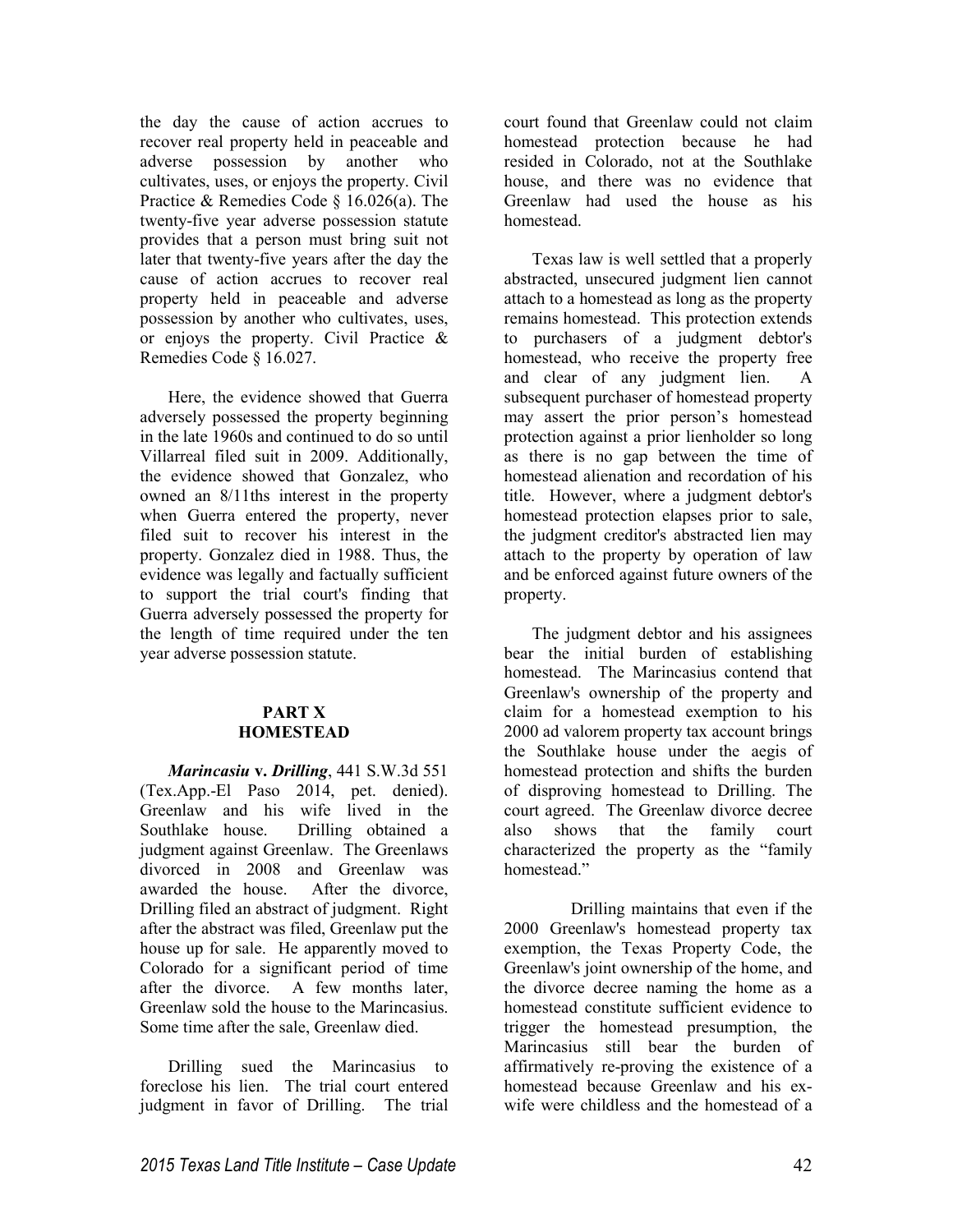family consisting only of husband and wife is terminated by divorce--irrespective of intention or occupancy. Since there was no family after the Greenlaws' divorce, Drilling contends, there can be no homestead exemption and his judgment lien attached as a matter of law.

But the court noted that the premise underlying the cases Drilling cites has not been good law for four decades. In 1973 the Texas Constitution was amended to extend the homestead protection to single adults. Thus, constitutional homestead protection is no longer conditioned upon the existence of a valid marriage or even a family.

The trial court held that Drilling met his burden and found that Greenlaw abandoned the Southlake Property prior to sale. Abandonment is a fact question reviewable for factual and legal sufficiency. To prove abandonment, the creditor must offer competent evidence that clearly, conclusively, and undeniably shows that the homestead claimant moved with the intention of not returning to the property. Drilling contends that Greenlaw's move to Colorado, when viewed in light of his divorce, his terminal cancer diagnosis, his "non-temporary" lease to the Marincasius, and his placement of the Southlake Property for sale, evinced Greenlaw's intent to permanently abandon the Southlake Property as his homestead. However, Drilling cites only to his own self-serving affidavit to show that Greenlaw moved to Colorado after his divorce, and Drilling failed to cite to any competent evidence in the record establishing that a lease ever existed or that Greenlaw suffered from terminal cancer at the time he moved to Colorado. The trial court never made specific findings that a lease existed or that Greenlaw died of cancer. The court held that Drilling's conclusory affidavit was not legally or factually sufficient evidence of abandonment of the homestead.

*Hill* **v.** *Sword*, 454 S.W.3d 698 (Tex.App.-Tyler 2015, pet. pending). In 2005, the Hills signed a \$60,000 note and deed of trust in favor of Sword, granting Sword a lien on 126 acres they owned. In 2006, they signed a \$200,000 note and a deed of trust on the same property. When the Hills failed to pay, Sword filed a suit seeking a declaratory judgment that his deed of trust liens were valid. In 2011, the parties entered into an agreed judgment that stated the 2004 and 2006 deed of trust liens were "valid, perfected, and enforceable" against the property. The judgment also awarded Sword \$327,881.98 for the principal balance of the debt, all prejudgment interest, \$7,500.00 in attorney's fees, and court costs, to bear interest at a rate of 6% per annum. The Hills then executed a promissory note and a third deed of trust explicitly to renew and extend the 2004 and 2006 notes and deed of trust liens. The note stated that its principal was the judgment amount of \$327,881.98. It also provided new payment terms and an interest rate of 6%.

Later in 2011, Martha Hill filed a voluntary Chapter 7 bankruptcy. She claimed the 126 acre tract and related mineral interests as homestead. In February 2012, her discharge was granted. The Hills failed to pay the 2011 promissory note, and Sword sought an order from the bankruptcy court determining whether his foreclosure under the 2011 deed of trust would violate the court's discharge order. The court determined that foreclosure would not violate that order, and Sword posted the property for nonjudicial foreclosure.

The Hills then filed a suit seeking a declaration that the 2011 deed of trust lien was invalid. They filed a motion for summary judgment seeking determinations that the property constituted their homestead and that Sword had no valid or enforceable lien against it. The trial court granted judgment in favor of Sword.

The Hills appealed, claiming that the property was homestead and not subject to forced sale. The Hills have not challenged, either in their briefs or at oral argument, the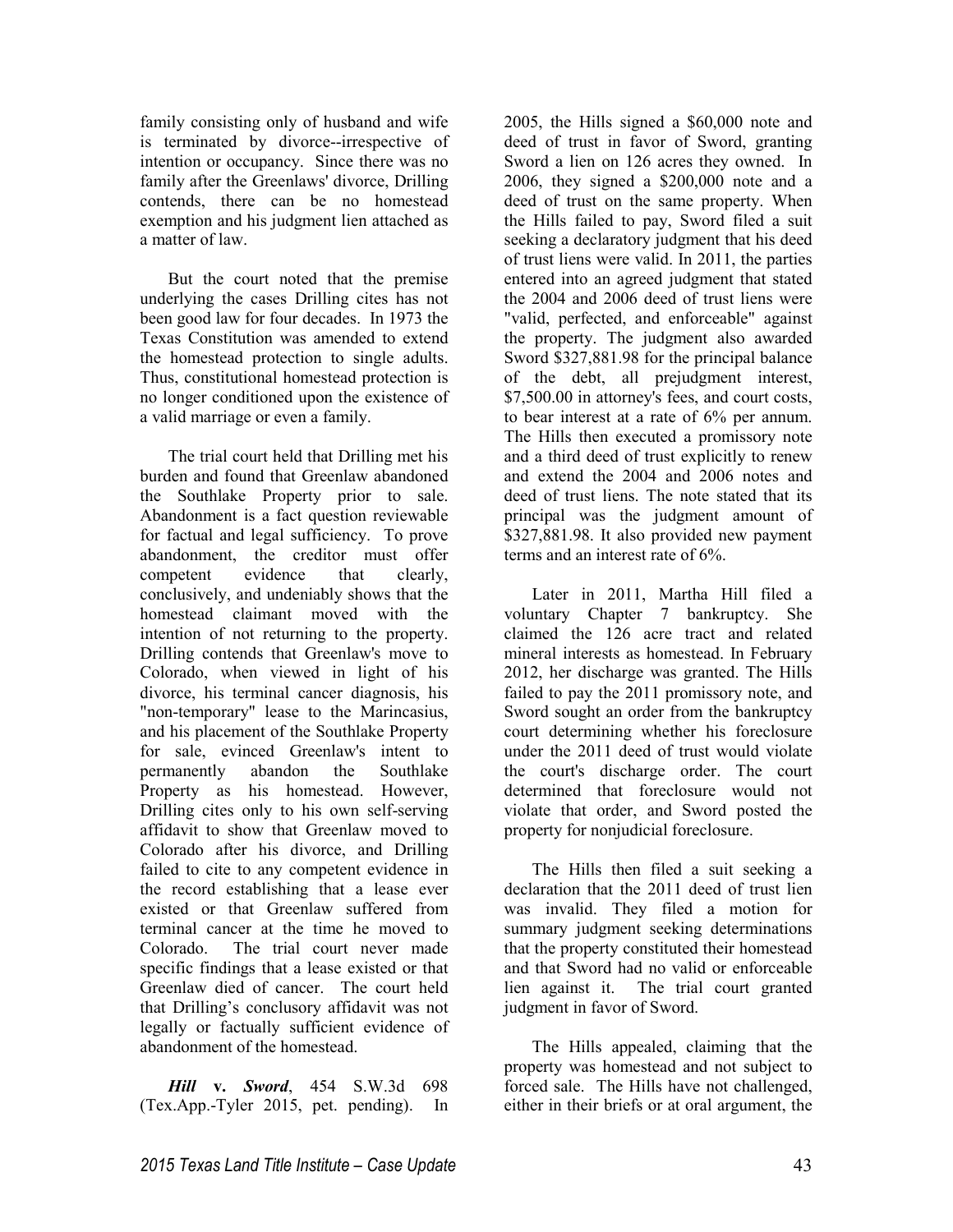validity of the 2004 and 2006 deeds of trust, or that of the 2011 agreed judgment. Nor does Sword dispute that the property was the Hills' homestead at the time they executed the 2011 promissory note and deed of trust. Thus, the resolution of the dispute between the parties turns on whether the 2011 documents constitute a refinance of a valid lien on a homestead (as Sword contends) or an extension of credit (as the Hills urge).

The Hills first contend that the restructured debt constitutes a new extension of credit because the 2004 and 2006 notes were satisfied and replaced by the 2011 note. Satisfaction is the fulfillment of an obligation. If the earlier notes and judgment had been "paid" by the Hills, their obligation thereunder would have been "satisfied." However, here the judgment merely adjudicated the deeds of trust and the deed of trust liens valid and enforceable. The judgment was not paid or satisfied and replaced by the 2011 note.

The court concluded that the 2011 promissory note is a renewal and extension of the 2004 and 2006 notes, and does not satisfy and replace them such that the 2011 restructuring constitutes a new extension of credit. It further concluded that the restructuring of the Hills' loan through the 2011 promissory note and deed of trust was a refinance of a valid indebtedness secured by valid liens on the property. Therefore, even if the property constituted the Hills' homestead at the time of the restructuring, Sword is not constitutionally prohibited from foreclosing under the 2011 deed of trust.

# **PART XI BROKERS**

*Virginia Oak Venture, LLC* **v.** *Fought*, 448 S.W.3d 179 (Tex.App.-Texarkana 2014, no pet.). Fought was a real estate salesman who was hired by the seller to find a buyer for the apartment complex. He located Tang as a buyer and wooed her extensively. Fought not only located an attorney to create the LLC to act as the purchasing entity, he agreed to be personally named as Texas resident agent for service of process for the entity. Fought was extremely solicitous of Tang by acting as her chauffeur from the airport, personally taking her through each of the ten properties he was attempting to sell her, directing her to a particular lender, and preparing all the documents involved in the transaction. He also signed a document where he purported to be acting as her agent, although he claimed that was done by mistake.

Tang, via Virginia Oak Venture, bought the apartment complex. It turned out to have been a bad investment and she sued everyone in sight. Among her claims were that Fought had grossly misrepresented the occupancy levels of the property, the income and expenses of the property, that he supplied false information to be used by the appraiser and the lender, and hid from Tang, the appraiser, and the lender more accurate rent rolls, financial data, and most importantly, a sale of the property just ten months earlier at nearly half the price, all so that an inflated appraisal and inflated loan would result, and so Tang would rely on the information given them and on the loan and appraisal to close the purchase.

She also claimed that Fought was acting as her agent in connection with the purchase, citing all the things he did for her, as described above. The question went to the jury, which found that Fought was not acting as her agent.

Although there was some behavior on Fought's part that could be construed to support the conclusion that he was acting as her agent, it could likewise be construed to simply have been Fought helping Tang in order to "grease the wheels" of the deal. While one could believe that those activities, taken as a whole, might suggest the existence of a personal relationship, they may also be representative of a dedicated salesman "tracking the spoor of a very healthy commission."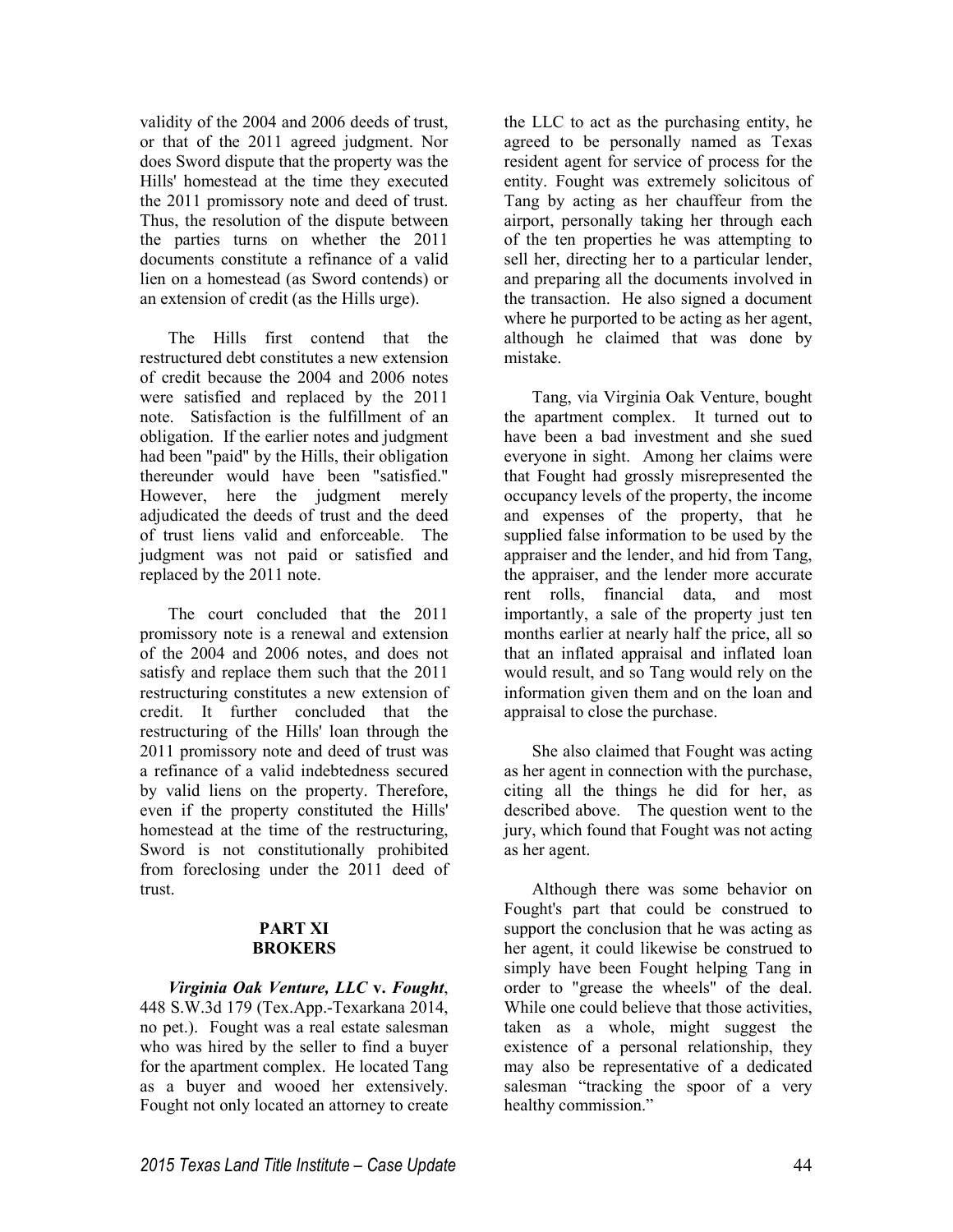The jury also had evidence before it that Fought was not an agent of Tang, therefore, having no fiduciary duty to Tang. The burden of proof was on Tang to prove that Fought represented himself to be acting as her agent, and the jury refused to rule in her favor. Under a great weight and preponderance analysis, Tang is required to conclusively prove her position in order to prevail on appeal when the trier of fact ruled against her. Tang failed to provide the requisite conclusive evidence that Fought acted as her agent, and there is contrary evidence in the record. In such a circumstance, the court would not disturb the findings made by the trier of fact.

# **PART XII TITLE INSURANCE AND ESCROW AGENTS**

*McGonagle* **v***. Stewart Title Guaranty Company*, 432 S.W.3d 535 (Tex.App.- Dallas 2014, pet. denied). The McGonagles' purchased a piece of property in downtown Granbury. The property was subject to a dedication instrument requiring the property owner to move a bungalow currently on-site to a location within the Historic Overlay and requiring the owner to obtain all necessary approvals through the City of Granbury prior to beginning any new construction. The dedication instrument said that it ran with the land.

Mr. McGonagle testified that he was aware of the dedication instrument before purchasing the property and that he tried to have it removed before closing on the purchase. McGonagle also stated he told the seller that he would not close on the purchase unless the dedication instrument was removed. According to McGonagle, the seller told him that he would "take care of" the dedication instrument and, shortly before the closing, the seller stated that the instrument had been "taken care of."

Despite these alleged representations by the seller, the sales contract signed by the

McGonagles specifically stated that the Granbury Historical Society Agreement" was included in the purchase and would belong to the buyer. A copy of the dedication instrument was attached to the sales contract.

At the closing, the McGonagles also purchased a title insurance policy issued by Stewart Title. The policy contained several exclusions from coverage including defects, liens, encumbrances, adverse claims or other matters created, suffered, assumed or agreed to by the insured. Also excluded was the refusal of any person to purchase, lease or lend money on the estate or interest because of Unmarketable Title." Schedule B Item 1, Restrictions, was deleted. McGonagle interpreted the deletion of the first exception from coverage in Schedule B to mean that the dedication instrument had been removed and no longer applied to the property. McGonagle stated that he believed the deleted provision confirmed the seller's statement to him that the instrument had been "taken care of."

Sometime after purchasing the property, the McGonagles attempted to resell it. They allege they were unable to do so because the property was still subject to the dedication instrument. The McGonagles brought suit against the seller for misrepresentation. They then brought this separate suit against Stewart for breach of contract, negligence, gross negligence, and violations of the Texas Insurance Code and DTPA. Stewart filed motions for traditional summary judgment contending the McGonagles' claims failed as a matter of law because there was no coverage under the title policy for losses allegedly caused by the dedication instrument and neither company made any misrepresentations about the property or the title policy.

A title insurance policy is a contract of indemnity that imposes a duty on the insurance company to indemnify the insured against losses caused by defects in title. The alleged defect must involve a flaw in the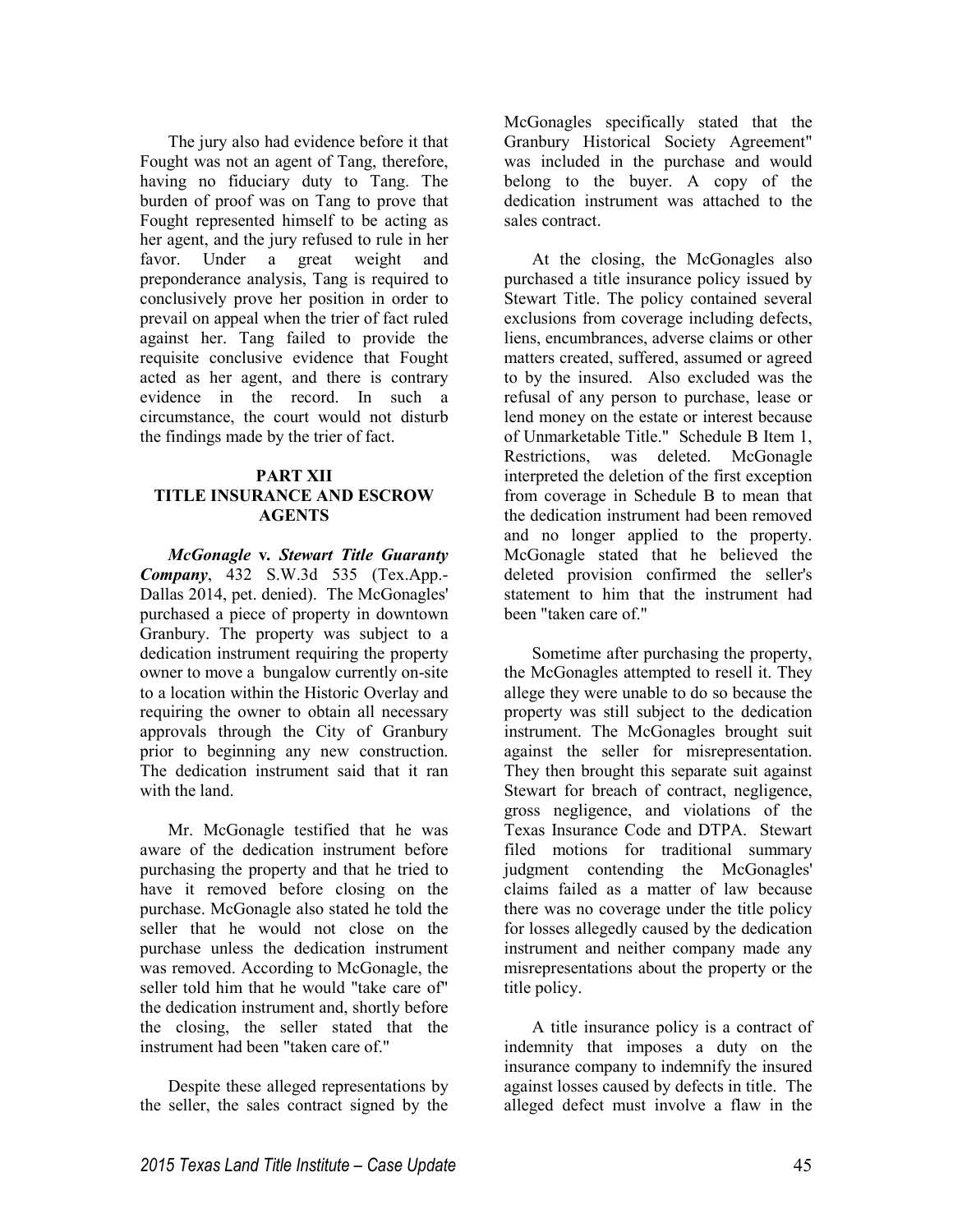ownership rights of the property to trigger coverage. An irregularity that merely affects the value of the land, but not the ownership rights, is not a defect in title.

The McGonagles contend the dedication instrument falls within the scope of coverage because it is a covenant, creating an encumbrance, which affects title. The court disagreed. An encumbrance is a tax, assessment, or lien on real property. The dedication instrument neither involves nor creates a tax, assessment, or lien. Although a few cases have noted that it is possible for a covenant to cloud title, the covenant must pertain to the ownership interest. The McGonagles failed to show how any of the requirements set forth in the dedication instrument impact their fee simple ownership interest in the property.

The McGonagles argue at length that the dedication instrument affects their ability to sell the property and, therefore, amounts to a defect in title. The court again disagreed. The concept of title speaks to ownership of rights in property, not the condition or value of the property. The term "marketable title" goes to whether the property interest can be sold at all, not whether it will fetch a lesser price because of some condition limiting its use. In this case, although the dedication instrument imposes certain burdens on the land owners that may lessen the market value of the property, it does not vest any ownership interests in the property in any other party that would affect the McGonagles' title. Accordingly, the dedication instrument does not fall within the title policy's covered risks.

Even if the dedication instrument could be considered a defect in title, it is a defect that the McGonagles assumed when they signed the purchase contract and is, therefore, excluded from coverage under the terms of the title policy. The purchase contract specifically stated that the dedication instrument was included in the The title policy excludes all defects or other matters assumed or agreed to by the insured.

The McGonagles contend that the deletion of the first exception to coverage under Schedule B constituted a misrepresentation of both the state of the title to the property and the extent of coverage provided by the policy. The McGonagles rely heavily on the Texas Supreme Court opinion of *First Title Co. of Waco* **v.** *Garrett*, 860 S.W.2d 74 (Tex. 1993). In Garrett, the Supreme Court held that a title company made an actionable, affirmative representation to its insured when it inserted the phrase "none of record" in the space provided for itemizing restrictive covenants of record rather than deleting the provision. The court concluded that the phrase "none of record" was clearly a representation that there were no restrictive covenants in the county deed records. The McGonagles attempt to equate the word "deleted" used in their policy with the phrase "none of record" used in the Garrett policy. The word "deleted," however, refers solely to the fact that the exception was deleted pursuant to the instructions in the standard form document and cannot be construed to mean anything else. It conveys no information about the existence or non-existence of restrictive covenants. Although the McGonagles may have assumed the provision was deleted because the dedication instrument had been removed, they point to no statements by Stewart that the exception was deleted for this reason. The deletion represents only that restrictive covenants of record affecting the title, if any, were not excepted from coverage.

The McGonagles next argue that the removal of the exception for restrictive covenants constituted an affirmative representation that the dedication instrument would be a covered risk. But the deleted provision makes no reference to any specific covenant and the exception only impacts restrictive covenants that otherwise fall within the scope of coverage. As discussed above, the dedication instrument at issue does not fall within the scope of coverage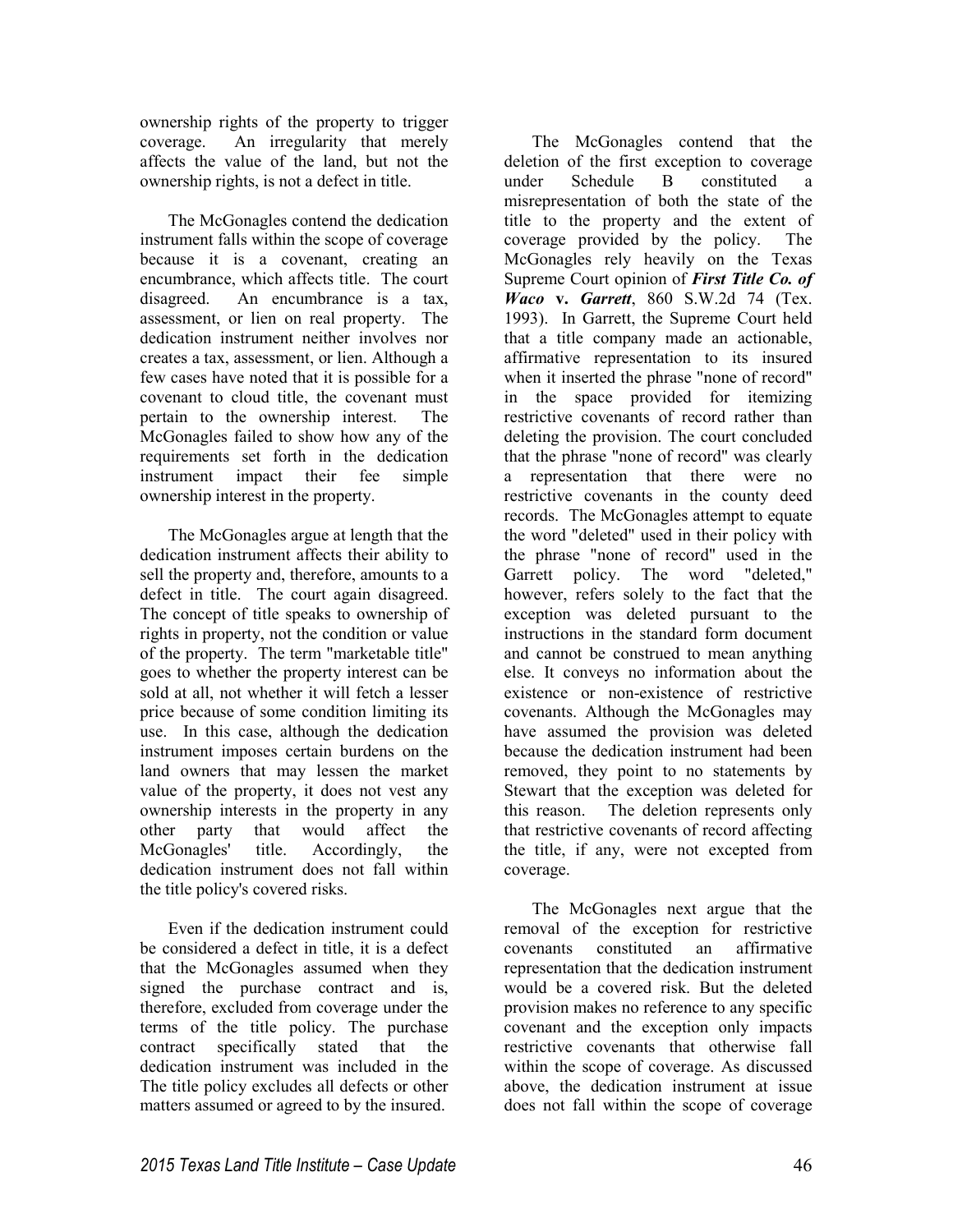because it does not affect the McGonagle's fee simple interest or, alternatively, because the "defect" was assumed. The removal of the exception cannot create coverage that is not otherwise provided by the policy. Neither can the removal of an exception from coverage mislead the insured that coverage exists when the remainder of the policy indicates otherwise.

The McGonagles suggest that Stewart was required to inform them that the dedication instrument was still attached to the property. The only duty of a title insurer is to indemnify the insured against losses caused by a defect in title. Although an insurer cannot misrepresent the state of the title or mislead the insured, it has no duty to point out any outstanding encumbrances.

*Dailey* **v.** *Thorpe*, 445 S.W.3d 785 (Tex.App.-Houston [1st Dist.] 2014, no pet.). The Daileys sold a house to their son and his wife. They took a \$10,000 cash down payment and a note for \$80,000. Thorpe served as the escrow officer  $-$  she was the niece of the son's wife.

A year later, the Daileys sued to set aside the sale. They asserted claims of fraud against the son and daughter-in-law. They also sued Thorpe for breach of fiduciary duty and conspiracy to commit fraud. With respect to their breach of fiduciary duty claim, the Daileys alleged that the son and daughter-in-law had a fiduciary relationship with the Daileys and that they received no more than 10% of the proceeds from the \$80,000 mortgage. The Daileys didn't say what fiduciary duties were owed by Thorpe or how she breached them or even that the breach caused their damages. Evidently, what happened was that the son and daughter-in-law did make the payments required by their note and mortgage.

With regard to their conspiracy to commit fraud cause of action against Thorpe, the Daileys asserted that the defendants conspired to defraud them in mortgaging the property without consulting

the Daileys.

To state a cause of action against Thorpe for breach of fiduciary duty in this context, the Daileys were required to allege and prove that: (1) a fiduciary relationship existed between themselves and Thorpe; (2) Thorpe breached her fiduciary duty to them; and (3) either that they were injured by the breach or that Thorpe benefited as a result of the breach. An escrow officer's fiduciary duties to the parties to a real estate transaction do not extend beyond matters in the closing process of that transaction.

The Daileys' pleading never alleged that Thorpe breached a fiduciary duty to them in her role as the escrow officer when she closed the underlying sale of the property. Rather, they claimed that they did not receive full payment of their mortgage from Frank and Terry--an event which, as Thorpe points out, could only have occurred after the closing. Thorpe was not an obligor under the promissory note and had no duty, fiduciary or otherwise, to ensure Frank and Terry made their monthly mortgage payments. Accordingly, there was no basis in law to support the Daileys' claims against Thorpe for breach of fiduciary duty as alleged in the petition. The trial court therefore properly granted the motion and dismissed the Daileys' cause of action for breach of fiduciary duty.

Civil conspiracy is a derivative action premised on an underlying tort. The elements of civil conspiracy are: (1) two or more persons; (2) an object to be accomplished; (3) a meeting of the minds on the object or course of action; (4) one or more unlawful, overt acts; and (5) damages as a proximate result.

The crux of the Daileys' allegation of conspiracy to commit fraud is that Thorpe and the son and daughter-in-law agreed and conspired between them to defraud the Daileys in mortgaging the property which is the subject of this action without consulting the Daileys. The documents attached to the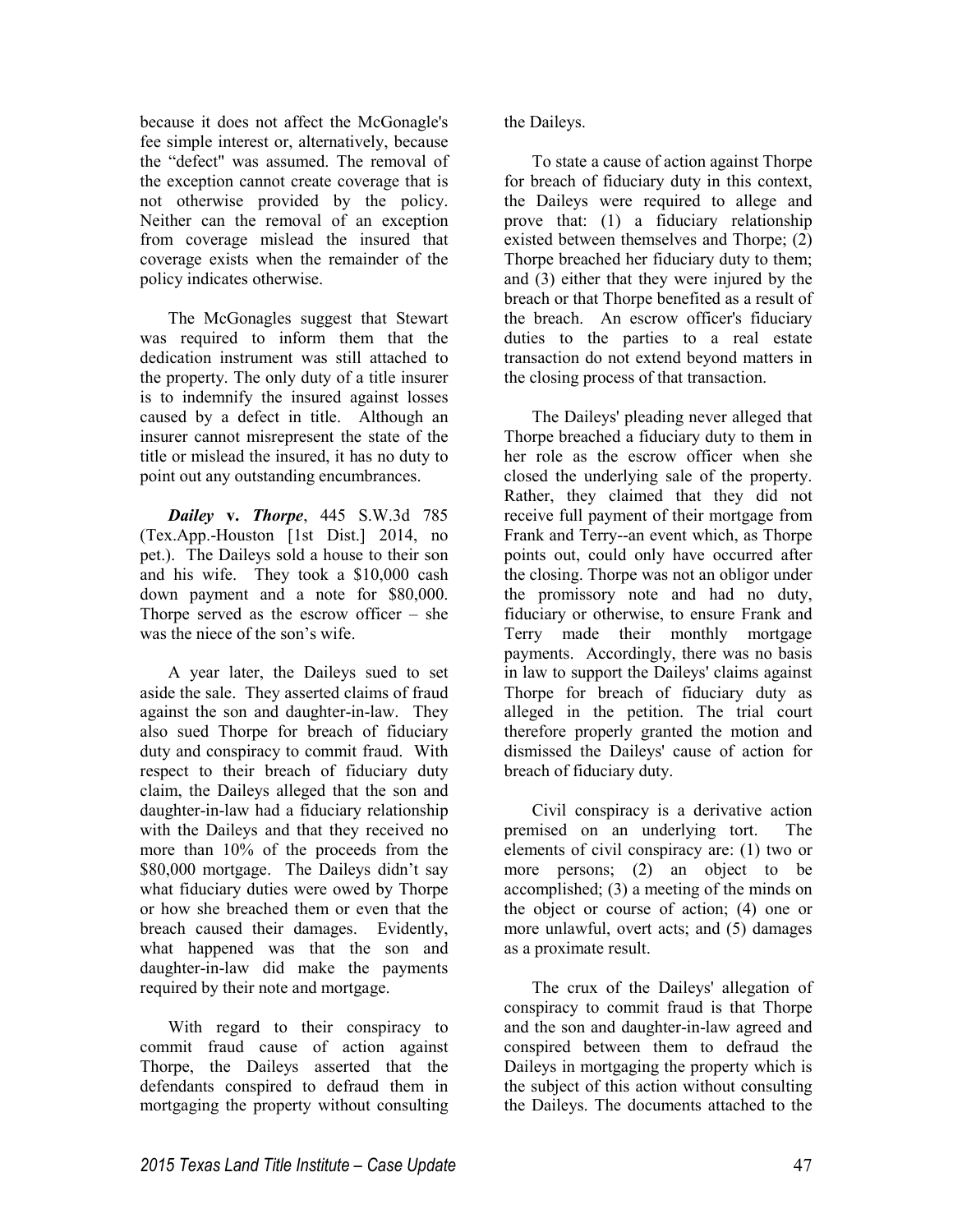pleadings, however, affirmatively disprove the Daileys' claim that they were not consulted about the mortgage in that they establish that the Daileys received \$10,000 at closing as a down payment for the property. The exhibits also conclusively establish that the Daileys self-financed the remaining \$70,000 of the purchase price through a loan to Frank and Terry secured by a deed of trust. The HUD-1 Settlement Statement, which the Daileys represented they carefully reviewed and confirmed was accurate to the best of their knowledge, also confirms the \$70,000 balance as a sellerfinanced loan to Frank and Terry. As such, these attached documents conclusively prove that the Daileys were consulted on the loan. Indeed, they financed the mortgage to Frank and Terry. Accordingly, the conspiracy to defraud claim is without factual basis.

*IQ Holdings, Inc.* **v.** *Stewart Title Guaranty Company*, 451 S.W.3d 861 (Tex.App.-Houston [1st Dist.] 2014, no pet). Barnard agreed to sell the condo unit to IQ for \$3 million. In the contract, Barnard agreed to provide IQ a resale certificate, a copy of the condo declaration, and the condo association's bylaws. IQ delivered \$100,000 earnest money to Stewart Title Company, the escrow agent. The signature pages on the contract were somewhat messed up, with two pages for the buyer: one showing IQ as the buyer and another showing Gupta as the buyer.

The condo declaration granted the owners' association a right of first refusal in connection with any prospective resale of a condo unit. The association delivered a letter before closing waiving the ROFR, The letter waived the right as to Gupta, but not as to IQ. The closer noticed this at closing, but didn't mention it to the parties.

About four years later, the association claimed that it had never waived its ROFR as to IQ. It did not challenge the sale to IQ but challenged a later conveyance of the property from IQ to Gupta.

IQ notified Stewart Title Guaranty of the suit with the association and demanded coverage for its title risks, attorneys' fees, and costs. Stewart Title Guaranty denied the claim for two reasons: (1) the title insurance coverage expressly excepted the restrictions set forth in the Declaration, including the right of first refusal; and (2) the Association challenged the February 2009 sale from IQ to the Guptas, not the October 2006 sale from Barnard to IQ covered by the policy. IQ sued, claiming, among other things that Stewart Title Guaranty breached the title insurance policy and that Stewart Title Company breached its fiduciary duties as escrow agent.

As to the breach of contract claim, the primary concern in interpreting a policy is to ascertain and to give effect to the parties' intentions as expressed in the document. Here, the cover page of the title insurance policy issued to IQ explains that the policy covers title risks "subject to the Exceptions (p. 4)." Under Schedule B on page 4, the policy excepts to the recorded condominium declaration and to its terms and conditions. IQ complained that the policy should have excepted specifically to the ROFR. The court disagreed. The policy's reference to the declaration effectively excepts all title risks arising from that instrument, including title risks arising from the Association's right of first refusal. Under Texas law and the condominium contract, IQ should have received from the seller a copy of the Declaration and the Association's waiver of its right of first refusal before closing; it had the right to terminate the sale contract if it did not.

Read together with the applicable law, the policy's exception has a definite legal meaning, putting the prospective buyer on notice that it excepts coverage for any right- -of--first--refusal restriction. Stewart Title Guaranty had no independent obligation to recite the Declaration's restraints on sale in order to except them from insurance coverage.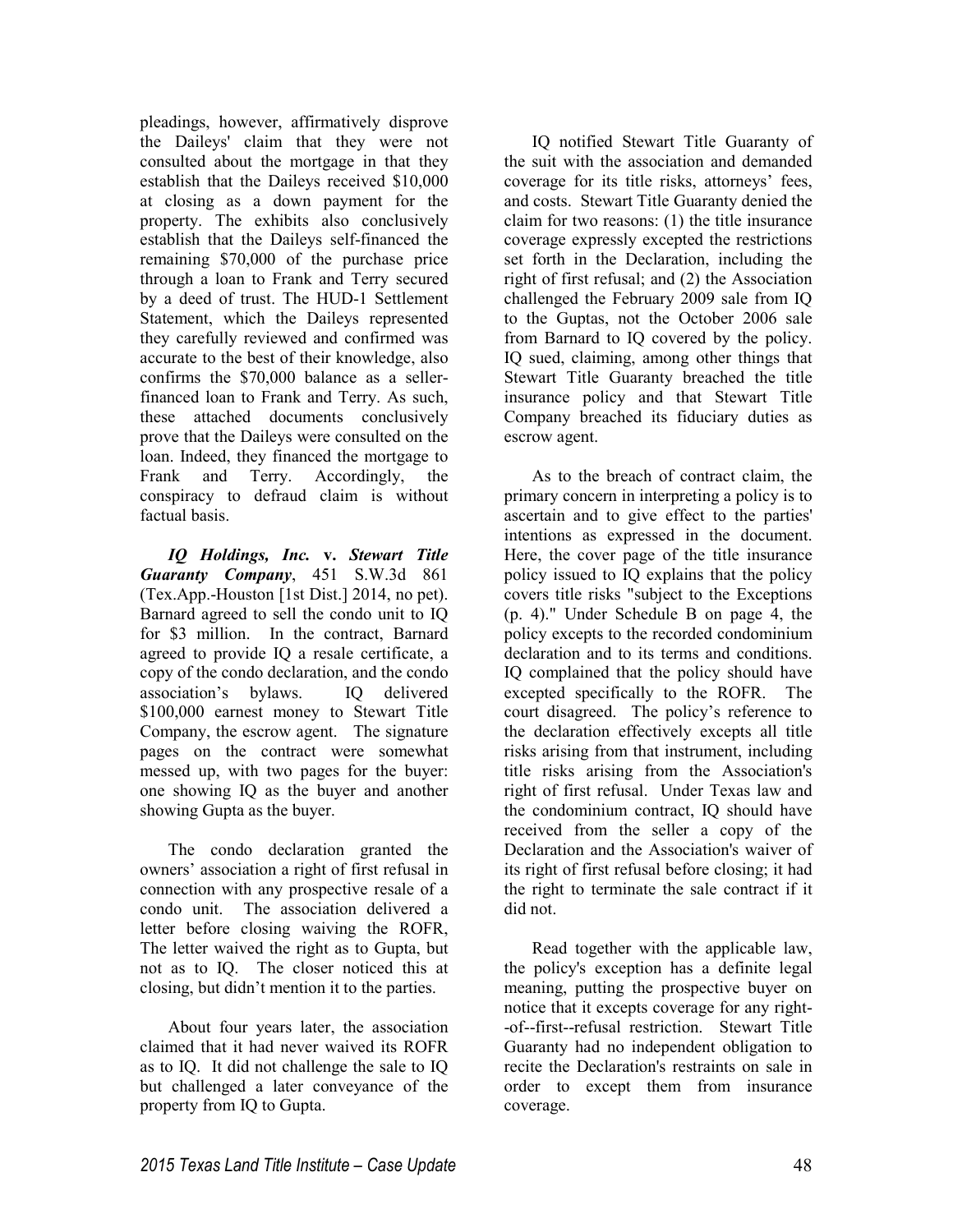IQ's claim against Stewart Title as its escrow agent and as Stewart Title Guaranty's title insurance agent is that Stewart Title owed it a duty to ensure that IQ received good title at closing; it claims that Stewart Title breached its fiduciary duty to IQ by failing to obtain a proper waiver of the right--of--first--refusal covenant on IQ's behalf. Whether a fiduciary duty exists is a question of law.

As Stewart Title Guaranty 's agent, Stewart Title owed no duty to IQ to obtain good title. A title insurance policy is an indemnity contract; the only duty it imposes is the duty to indemnify the insured against losses caused by defects in title which are not excepted by the policy. Stewart Title's title investigation inured to its principal's benefit, not to IQ. Although the insurer must examine the title (or have someone do so in its behalf), this investigation is done for the insurer's own information in order to determine whether or not it will commit itself to issue a policy. The investigation is not done for the benefit of the party insured. A title insurance company is not a title abstractor and owes no duty to examine a title or point out any outstanding encumbrances. Stewart Title did not assume an obligation beyond Stewart Title Guarant's contractual one as indemnitor in connection with its role as the agent for the title insurer.

A title insurance company assumes a fiduciary duty to both parties when it acts as an escrow agent in a transaction. These fiduciary duties consist of: (1) the duty of loyalty; (2) the duty to make full disclosure; and (3) the duty to exercise a high degree of care to conserve the money and pay it only to those persons entitled to receive it.

When acting as an escrow agent, however, the title company's authority is limited to the closing of the transaction; it does not extend to an investigation of title. Here, Witt, a Stewart Title employee, served as an escrow agent and oversaw the signing and recording of conveyance documents at

closing. IQ and Barnard agreed that IQ would deposit \$100,000 as earnest money with Witt as escrow agent. Witt complied with his escrow agent duties--IQ does not challenge that the earnest money was properly accounted for, and the transaction closed.

Finally, IQ complains that Stewart Title was negligent in failing to obtain good title for IQ and in failing to disclose the defect in the Association's waiver letter. IQ further contends that Stewart Title Guaraty is vicariously liable for Stewart Title's negligence, because Stewart Title was its insurance agent. In a negligence case, the threshold inquiry is whether the defendant owes a legal duty to the plaintiff. The court held that Stewart Title did not owe a legal duty to IQ to provide it with title coverage beyond the scope of the written policy or to disclose risks that the policy did not cover. Accordingly, it cannot be held liable under a negligence theory.

# **PART XIII PARTNERSHIPS**

*American Star Energy and Minerals Corporation* **v.** *Stowers*, 457 S.W.3d (Tex. 2015). American Star attempted to collect from a partnership after litigating a contract claim for over a decade and a half, only to find the partnership insolvent. When the creditor sought a judgment against the individual Partners, the trial court ruled the limitations period began when the underlying cause of action accrued. Because that period had passed, limitations precluded pursuit of the Partners' assets. The court of appeals affirmed. The Supreme Court reversed.

The Legislature unequivocally embraced the "entity" theory of partnership when it enacted the Texas Revised Partnership Act. A Texas partnership is "an entity distinct from its partners." Business Organizations Code § 152.056. Nonetheless, under the TRPA, a partner remains jointly and severally liable for all obligations of the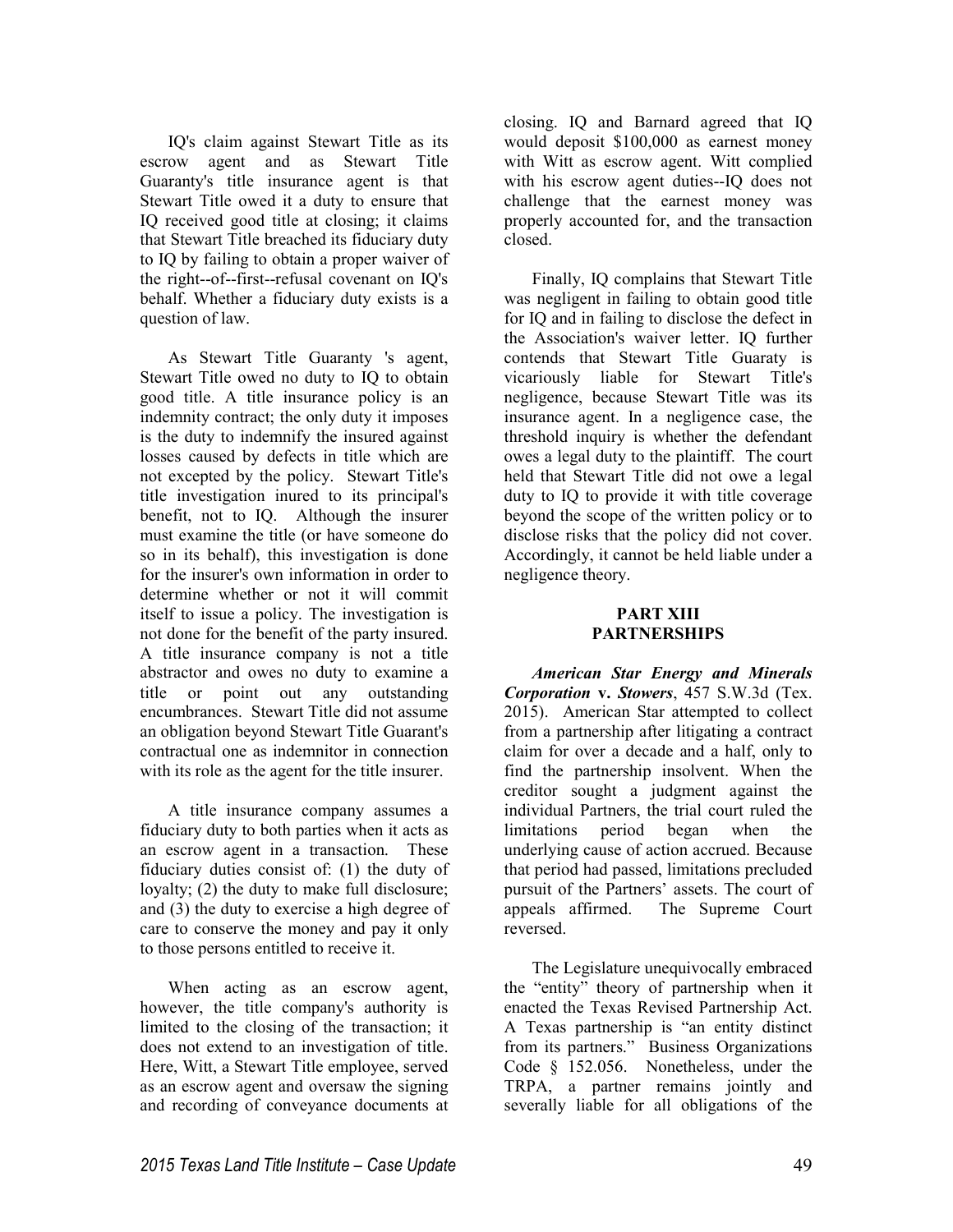partnership. This personal liability, undoubtedly an "aggregate" theory feature, is a defining characteristic of the partnership form and distinguishes it from other entity types.

Through its scheme for enforcing that liability, however, the TRPA imposes even on this aggregate feature an entity aspect. A judgment against a partnership is not by itself a judgment against a partner," so a creditor must obtain a judgment against the partner individually. A creditor may attempt to do so in the suit against the partnership or in a separate suit. It may not, however, seek satisfaction of the judgment against a partner until a judgment is rendered against the partnership. On top of that, the TRPA generally requires time to collect the debt from the partnership first: the judgment against the partnership must go unsatisfied for ninety days before a creditor may proceed against a partner and his assets.

Despite the Legislature's efforts to define the relationship between a partner and the partnership and to control the circumstances under which a partner's liability may be enforced, it did not expressly dictate when a suit against a partner must be brought. The Partners argue that because American Star could have sued them in its original suit, this cause of action accrued and limitations on this suit began to run at the same time as on the suit against the partnership—at the breach of the underlying agreement. American Star, on the other hand, insists the Partners owed no obligation until the judgment against the partnership became final in 2009, and the limitations period began then.

Generally a cause of action accrues when facts come into existence that authorize a claimant to seek a judicial remedy, when a wrongful act causes some legal injury, or whenever one person may sue another. The statutes of limitations applicable here use the term "accrues" but do not specify when accrual occurs. The court is thus left to establish a rule of accrual

for partner-liability suits, which must be founded on reason and justice. Reason requires consideration of the TRPA's overall scheme and the legislative intent expressed therein. Justice requires examination of the rule's policy implications and equity of its consequences.

In light of a partnership's status as a separate entity and the statutory prerequisites to proceeding against a partner, the court held that the cause of action against a partner does not accrue until a creditor can proceed against a partner's assets—that is, generally at the expiration of the ninety-day satisfaction period.

As a result of the partnership's statutorily confirmed status as a separate entity, a partnership's acts are only its own, not a partner's. The statutory prerequisites to enforcement make a partner's liability not only derivative of the partnership's liability, but contingent on it for all practical purposes. If a partnership obligates itself to pay a sum or perform a service under a contract, the individual partners, though liable for the obligation under the TRPA, cannot immediately be called on to pay or perform in lieu of the partnership. In either case, the claim must be litigated against the partnership so that its obligation is determined, reduced to damages, and fixed in a judgment. Considering the derivative and contingent nature of that liability, the only obligation for which a partner is really responsible is to make good on the judgment against the partnership, and generally only after the partnership fails to do so.

# **PART XIV CONSTRUCTION AND MECHANICS' LIENS**

*Addison Urban Development Partners, LLC* **v***. Alan Ritchey Materials Company, LC*, 437 S.W.3d 597 (Tex.App.-Dallas 2014, no pet.). Ritchy filed a lien affidavit related to concrete sand. The affidavit claimed a lien for "concrete sand and related freight charges (including applicable fuel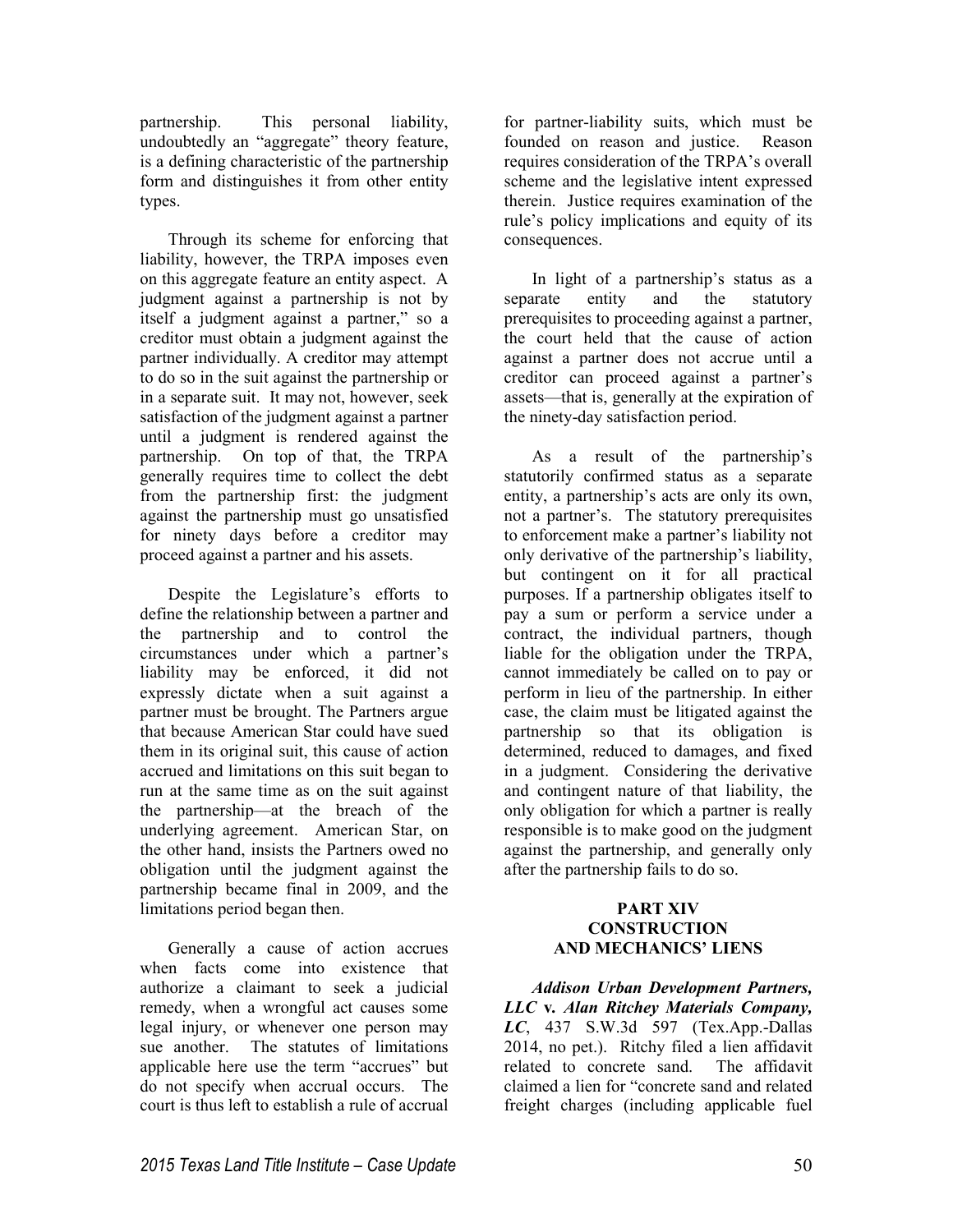charges). Addison claimed the contends the lien improperly included freight and fuel surcharges because these items are not "materials" under the Property Code. Property Code § 53.001 defines "material" as all or part of:

(A) the material, machinery, fixtures or tools incorporated into the work, consumed in the direct prosecution of the work, or ordered and delivered for incorporation or consumption . . .

(C) power, water, fuel, and lubricants consumed or ordered and delivered for consumption in the direct prosecution of the work.

Ritchey asserts that the freight or delivery was factored into the price of the materials sold, and it was therefore entitled to the lien price of the "material ordered and delivered for consumption" and "fuel consumed" in connection with the Project. The court agreed.

Ritchey charged by the ton for the materials delivered to the Project. The invoices show the components of the final price -- material, freight, and fuel surcharge. These components comprise the total cost per ton. The final price of the materials is based on the weight of the material, not the delivery distance. The weight is multiplied by the estimated material and freight components of the delivered price of the material during the bid process. The fuel charge is expressed as a percentage, and calculated from the freight component of the delivered price. The fuel surcharge is acquired from an index and is based on the variable rate of diesel fuel from the time the bid is placed to the time the material is ordered.

 Ritchey demonstrated that all three components (materials, freight, and fuel surcharge) are added together to arrive at the final invoiced price of the material. The price charged is calculated by multiplying the tons of material delivered by the

component rates for that material and freight. An additional percentage is then applied to the freight portion to obtain the fuel surcharge. The material and freight components are broken out on the invoices so that customers can track the proper application of the fuel surcharge. Ritchey does not categorize the freight value as a shipping charge, nor is it based on mileage. This evidence establishes the components of that which was consumed in the direct prosecution of the work, or ordered and delivered for incorporation or consumption. Thus, the evidence shows that the component items of the final price were properly included in the lien price.

*Crawford Services, Inc.* **v.** *Skillman International Firm, L.L.C.*, 444 S.W.3d 265 (Tex.App.-Dallas 2014, pet. dismissed). Property Code § 53.154 provides that a mechanic's lien may be foreclosed only on judgment of a court of competent jurisdiction foreclosing the lien and ordering the sale of the property subject to the lien. If a trial court determines that a mechanic's lienholder has a perfected statutory mechanic's lien and is entitled to recover damages for unpaid labor and materials, does the court have discretion to deny the lienholder a judgment of foreclosure and order of sale of the property subject to the lien? The trial court concluded that it did, "given the facts" of this case, and denied the lienholder's request for a judgment of foreclosure of the lien and order of sale of the property subject to the lien. The court of appeals reversed.

To enforce a mechanic's lien, the lienholder must file a lawsuit and obtain a judgment from a court of competent jurisdiction foreclosing its constitutional or statutory lien. To prevail on its claim, the lienholder must prove it performed the labor or furnished the materials and the debt is valid.

It is undisputed here that Crawford established a debt owed by Skillman and perfected its statutory mechanic's lien, but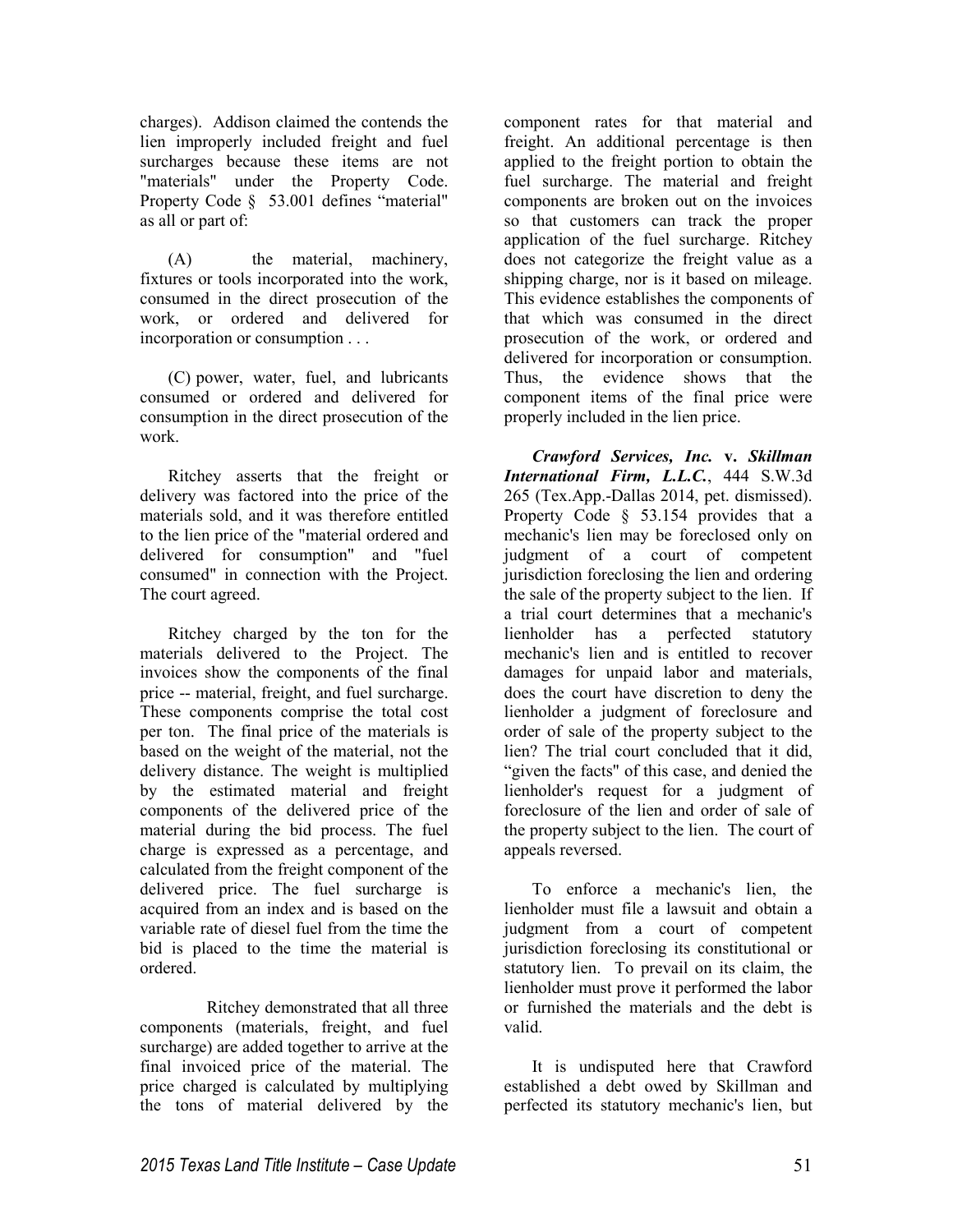the trial court denied Crawford's request for a judgment of foreclosure of the lien and order of sale of the property. The trial court interpreted the phrase "may be foreclosed" in section 53.154 as giving the court discretion to deny the request for a judgment of foreclosure and order of sale. The parties do not cite any authority interpreting section 53.154 in this context. Indeed, in every case reviewed by the court in which the trial court determined that the debt and mechanic's lien were valid, the court rendered a judgment of foreclosure and ordered the sale of the property subject to the lien.

Crawford argues on appeal that the statute does not give the court discretion to deny foreclosure of a perfected mechanic's lien. It contends that the word "may" must be understood as part of the phrase "may only" and when read in that context means that the only way to foreclose a mechanic's lien is through court order. It argues that this interpretation is consistent with the purpose of mechanic's lien laws, which is to secure payment for labor and materials provided to improve another's property.

Conversely, Skillman contends that "may" connotes discretion and that Crawford's interpretation of the statute changes the word "may" to "shall."

When examining the meaning of a word in a statute, the court must look to the context in which the word is used. The word "may" could mean the legislature granted a permission or power to trial courts, but it also could mean the legislature granted an entitlement to litigants. For example, in the context of an award of attorney's fees, statutes that state "the court 'may' award attorney's fees" have been interpreted to afford "the trial court a measure of discretion in deciding" whether to award attorney's fees. . And statutes that state "a party 'may recover' attorney's fees" have been interpreted to grant an entitlement to litigants to recover attorney's fees but not a grant of discretion to the trial court to deny

an award of attorney's fees.

Section 53.154, however, is different because it is in the passive voice-"A mechanic's lien may be foreclosed" --and the subject of the sentence ("A mechanic's lien" ) is the receiver of the action ("may be foreclosed" ), not the person performing the action. The passive voice usually includes a by prepositional phrase to show who is performing the action in the sentence. But when the by phrase is not stated, it can be understood from the context. There are two possible by -phrase scenarios in section 53.154: "by the trial court" and "by the lienholder."

If the actor in section 53.154 is the trial court, the statute would read, "A mechanic's lien may be foreclosed [by the trial court] only on judgment of a court of competent jurisdiction foreclosing . . . ." But if the trial court is the actor, it becomes unnecessary to say "on judgment of a court of competent jurisdiction foreclosing . . . ." This interpretation renders the entire last phrase beginning with "on judgment of a court" redundant and unnecessary. And by adopting this interpretation, the court would run afoul of the rule of statutory construction that each word and phrase has meaning. The court held that the legislature did not intend the implied actor in the statute to be the trial court.

If the actor in the statute is the lienholder, the statute would read, "A mechanic's lien may be foreclosed [by the lienholder] only on judgment of a court of competent jurisdiction foreclosing . . . ." If the lienholder is the actor, the last phrase of the statute beginning with "on judgment of a court" is not rendered unnecessary and redundant. And when the last phrase is examined with its modifier "only," the meaning becomes even clearer: the only way a lienholder may foreclose a mechanic's lien is through a judgment of a court of competent jurisdiction foreclosing the lien and ordering a sale of the property subject to the lien. This interpretation is consistent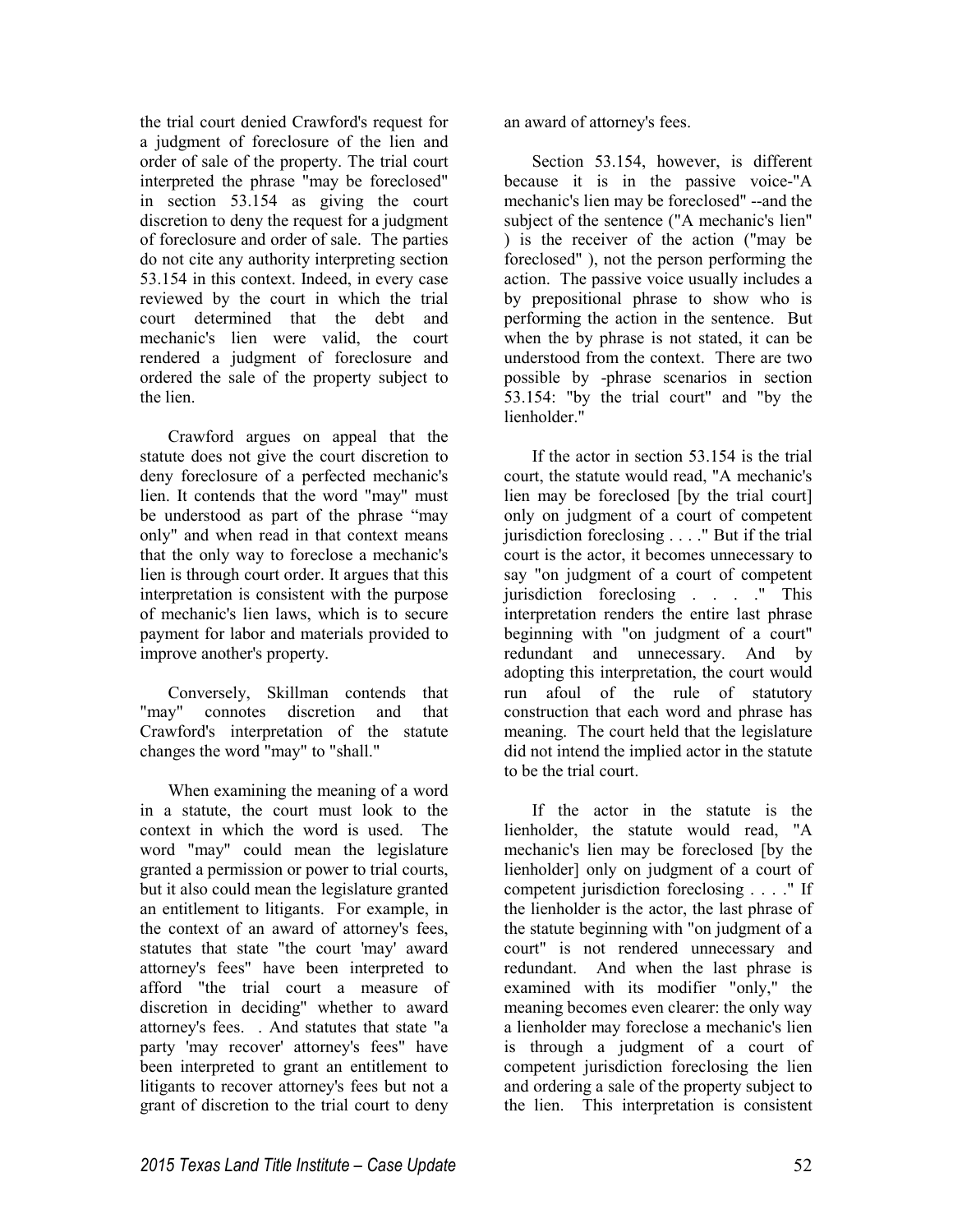with the legislature's purpose when it enacted the mechanic's lien statutes and complies with the mandate to construe mechanic's lien statutes liberally to accomplish that purpose.

 Based on the record in this case, the court concluded that once the trial court determined that the lienholder had a valid debt and a perfected mechanic's lien, it did not have discretion under section 53.154 to deny a judgment of foreclosure and order of sale of the property subject to the lien.

*Denco CS Corporation* **v.** *Body Bar, LLC*, 445 S.W.3d 863 (Tex.App.-Texarkana 2014, no pet.). Body Bar wanted to open an upscale pilates studio and juice bar in Plano. It leased space from Regency. The lease required Body Bar to finish out the space and provided for a construction allowance for the improvements. Body Bar hired Denco to construct the work. After work had started, Regency sold the building to Bre Throne, which took subject to the lease.

Construction was delayed because the plans didn't satisfy city health ordinances. Body Bar refused to pay cost increases, claiming the construction contract did not obligate it for the payments. Denco took the steps it felt were necessary to perfect contractor's liens under both the statutory scheme and the Texas constitutional contractor's lien on the property it had improved. After Bre Throne found out about the lien filings, it refused to reimburse the allowance to Body Bar.

Denco's lien affidavit encumbered all of the lot on which the building stood. At the time that the liens were filed, the property was owned in fee by Bre Thorne. Texas law recognizes two types of mechanics' liens – a constitutional lien and a statutory lien. A constitutional lien requires a person to be in privity of contract with the property owner. The same privity of contract with the property owner is required to establish a statutory lien that encumbers the owner's property.

Smith's lien affidavit listed Bre Thorne as the owner of the property sought to be encumbered. Yet, there is no evidence in the record establishing that either Regency (who was the owner of the premises at the time the contract for improvements was entered) or Bre Thorne (the subsequent owner) contracted with Denco or that Body Bar was the agent of either at the time it entered into the contract for improvements or when Denco's additional charges supposedly accrued.

Where the contract for labor, materials or construction is not made with the owner or his duly-authorized agent, a lien may not be fixed on his property. Because there was no evidence that Denco was in privity of contract with the owner of the premises, it was not entitled to a constitutional lien against Bre Thorne's fee interest in the property. Thus, the affidavit laying claim to statutory and constitutional mechanic's liens--which were not limited to Body Bar's leasehold interest--did not validly encumber the property.

*Pham* **v.** *Harris County Rentals, L.L.C.*, 455 S.W.3d 702 (Tex.App.-Houston [1st Dist.] 2014, no pet.). Pham entered into an oral contract with Neal d/b/a Unicom and also d/b/a Southern Construction Group to clear some land clearing. On the advice of this banker, Pham was to obtain a lien waiver whenever he paid Neal. The banker also advised Pham to keep statutory retainage. Pham got the waivers and kept the retainage. After Neal intimidated Pham, a final check was given to Neal with the notation "Final Payment with Southern Const." written in the memo section. That check was dated March 3.

Harris County Rentals was a subcontractor Neal had hired to lease and deliver equipment to the worksite. Harris County Rentals completed its portion of the job and invoiced Neal for a total amount of \$8,226.33. After Neal failed to pay Harris County Rentals the full amount owed to it,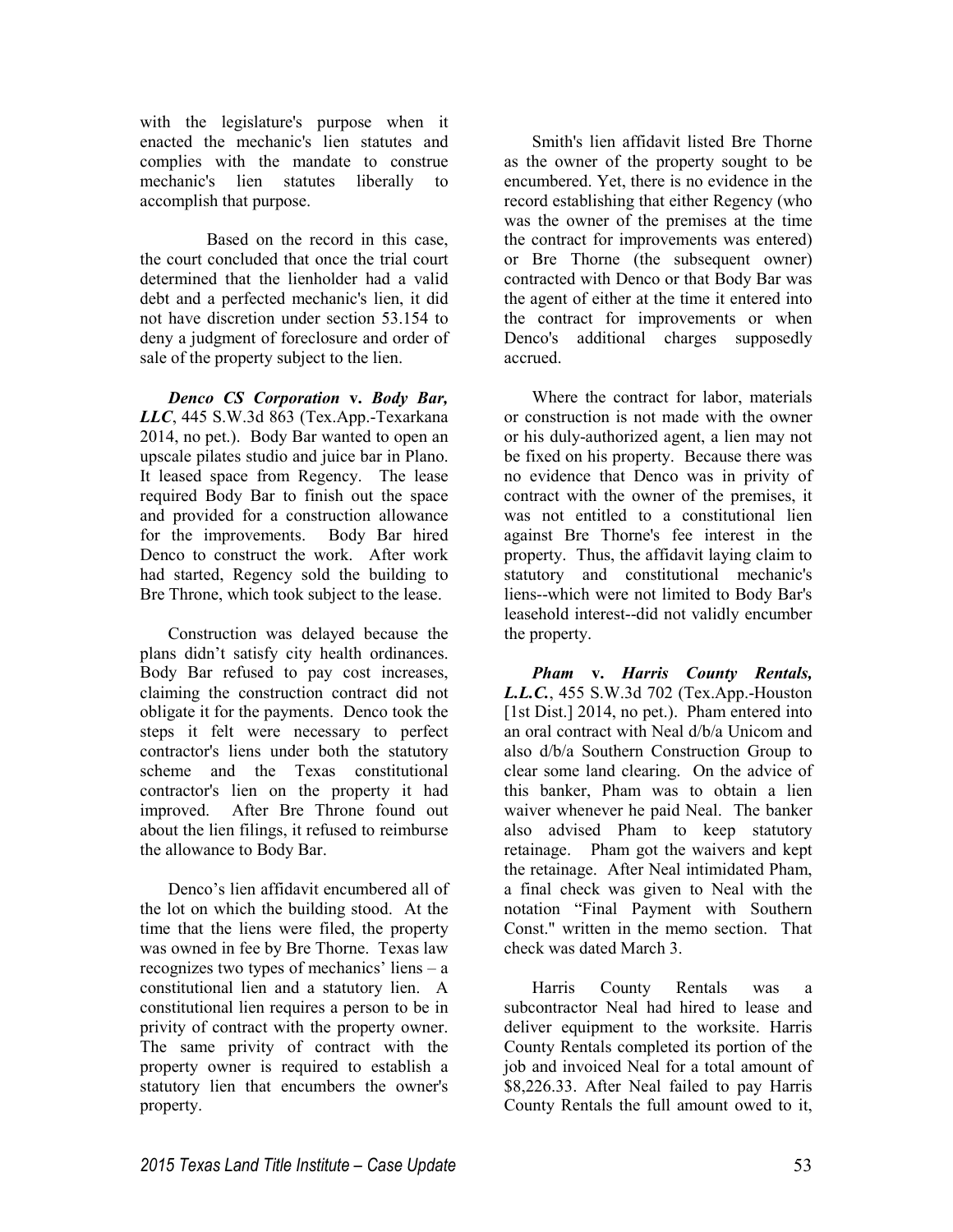Harris County Rentals sent a notice of claim to Pham on March 19 and on April 27 it filed a lien affidavit and sent a notice to Neal and Pham.

A little less than a year later, Harris County Rentals sued Neal and Pham. Pham answered pro se. The trial court non-suited Neal and held Pham liable for around \$5,000 and ordered foreclosure of the mechanic's lien.

Chapter 53 of the Property Code governs mechanic's and materialman's liens. A person who provides labor or materials to construct a building or improvement under a contract with the property owner, the owner's agent, or an original contractor is entitled to a lien against that property. A subcontractor is considered a derivative claimant and must rely on his statutory lien remedies. A subcontractor may seek recovery from "trapped" funds held by the property owner or funds "retained" by the owner. "Trapped" funds are funds not yet paid to the original contractor at the time the property owner receives notice that a subcontractor has not been paid; on receiving such notice, the owner may withhold those funds from the original contractor until the claim is paid or settled or until the time during which a subcontractor may file a lien affidavit has passed. "Retained" funds are funds withheld from the original contractor either under a contractual agreement or under Property Code § 53.101, which requires a property owner to retain ten percent of the contract price for thirty days after the project is completed.

In this case, Pham made final payment to the contractor, Neal, on March 3 and Harris County Rentals' notice of lien was not sent to Pham until April 27, 2010, so, as acknowledged by Pham's counsel at trial, "There's no funds trapped . . . we're strictly looking for the retainage."

With respect to Harris County Rentals' retainage claim, Pham argues that Harris County Rentals did not prove that it complied with Property Code § 53.103. Section 53.103 provides that to perfect a retainage lien, a person must (1) "send the notices required by this chapter in the time and manner required; "and (2) file an affidavit claiming a lien not later than the thirtieth day after the earlier of the date the work is completed, the original contract is terminated, or the original contractor abandons performance under the original contract. Pham argues that Harris County Rentals filed its affidavit on April 27, more than 30 days after the project was completed on February 23.

According to Harris County Rentals, however, it was not required to prove that it complied with section 53.103 because, pursuant to Texas Rule of Civil Procedure 54, it pleaded that all conditions precedent had been performed or had occurred. Rule 54 provides that, in pleading the performance or occurrence of conditions precedent, it is sufficient to aver generally that all conditions precedent have been performed or have occurred. When such performances or occurrences have been so pled, the party so pleading same is required to prove only those that are specifically denied by the opposite party.

Because Harris County Rentals pleaded that all conditions precedent had been performed or occurred, it was required to prove only the conditions precedent that Pham specifically denied. However, Pham did not specifically deny that Harris County Rentals had timely filed its affidavit, thereby perfecting its retainage lien. Pham's Original Answer was a pro se letter to the trial court, in which he asserted that he had paid Neal in full and argued that there had to be some way to protect consumers, and that the matter should be between Harris County Rentals and Neal. This denial, however, is not sufficient. By failing to specifically deny that Harris County Rentals failed to timely file its lien affidavit, Pham waived his right to complain of such failure on appeal.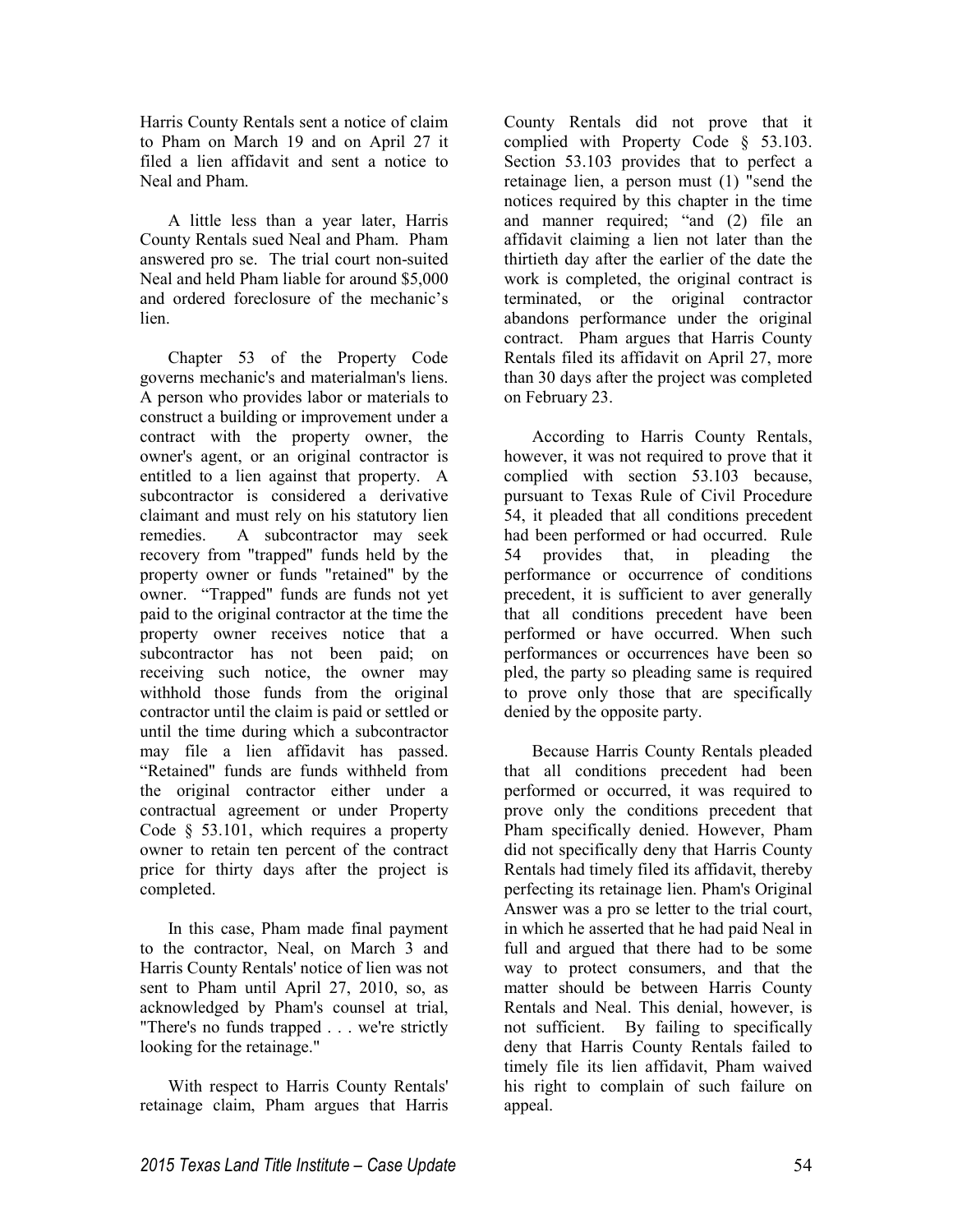#### **PART XV CONDEMNATION**

*Preston State Bank* **v.** *Willis*, 443 S.W.3d 428 (Tex.App.-Dallas 2014, pet. denied). The Collin County Grand Jury subpoenaed documents from the Bank. The Bank contacted the District Attorney regarding the cost of producing the documents. The DA responded that the Bank was not entitled to recover its costs in response to a criminal grand jury subpoena. The Bank and the DA entered into an agreement that the Bank would produce the documents, but its compliance wouldn't act as a waiver of the right to complain that it hadn't been compensated for the cost of production.

The Bank sought a declaratory judgment that Texas Finance Code  $\S$  59.006(a)(3), which purports to exempt the government from payment of costs and fees incurred in producing private records in response to a government subpoena, is unconstitutional because it allows a taking of private property by the government for public use and without just or adequate compensation. The trial court refused to declare the statute unconstitutional. The State intervened.

When reviewing the constitutionality of a statute, a court begins with a presumption that it is constitutional. The party challenging a statute's constitutionality has the burden of proving that the statute fails to meet constitutional requirements. In challenging the constitutionality of a statute, a party may show that the statute is unconstitutional on its face or as applied to that party. To sustain a facial challenge, the party must show that the statute, by its terms, always operates unconstitutionally. To sustain an "as applied" challenge, the party must show that the statute is unconstitutional when applied to that particular person or set of facts. Whether particular facts are sufficient to allege a constitutional taking is a question of law.

The court first dealt with jurisdictional issues. The Declaratory Judgments Act waives governmental immunity against claims that a statute or ordinance is invalid. The Bank claims the Finance Code provision constitutes an uncompensated taking in violation of the state and federal Constitutions, so the court has jurisdiction. Various arguments to the contrary were raised by the State and rejected by the court.

The court then turned to the constitutionality of the Finance Code provision. To establish a takings claim under the Texas Constitution, the Bank must prove (1) the State intentionally performed certain acts, (2) that resulted in a "taking" of property; (3) for public use. Under the federal Constitution, the requirements are comparable.

Finance Code § 59.006 states in part that it is the exclusive method for compelled discovery of a financial institution's records. It also provides that it does not apply to a records request from a governmental agency arising out of a criminal investigation. The State argued that the wording of the statute means that the compensation obligation does not apply.

The Bank has a duty to comply with the subpoena. The question is whether it is entitled to be compensated. The United States Supreme Court has held that the Fifth Amendment does not require compensation. *Hurtado* **v.** *United States*, 410 U.S. 578, 588-89, 93 S.Ct. 1157, 35 L.Ed.2d 508 (1973). The Fifth Amendment does not require that the Government pay for the performance of a public duty it is already owed. "[I]t is beyond dispute that there is in fact a public obligation to provide evidence, and that this obligation persists no matter how financially burdensome it may be." The sacrifice involved is part of the necessary contribution of the individual to the welfare of the public.

The trial court had held that a "taking" had occurred. This court overruled that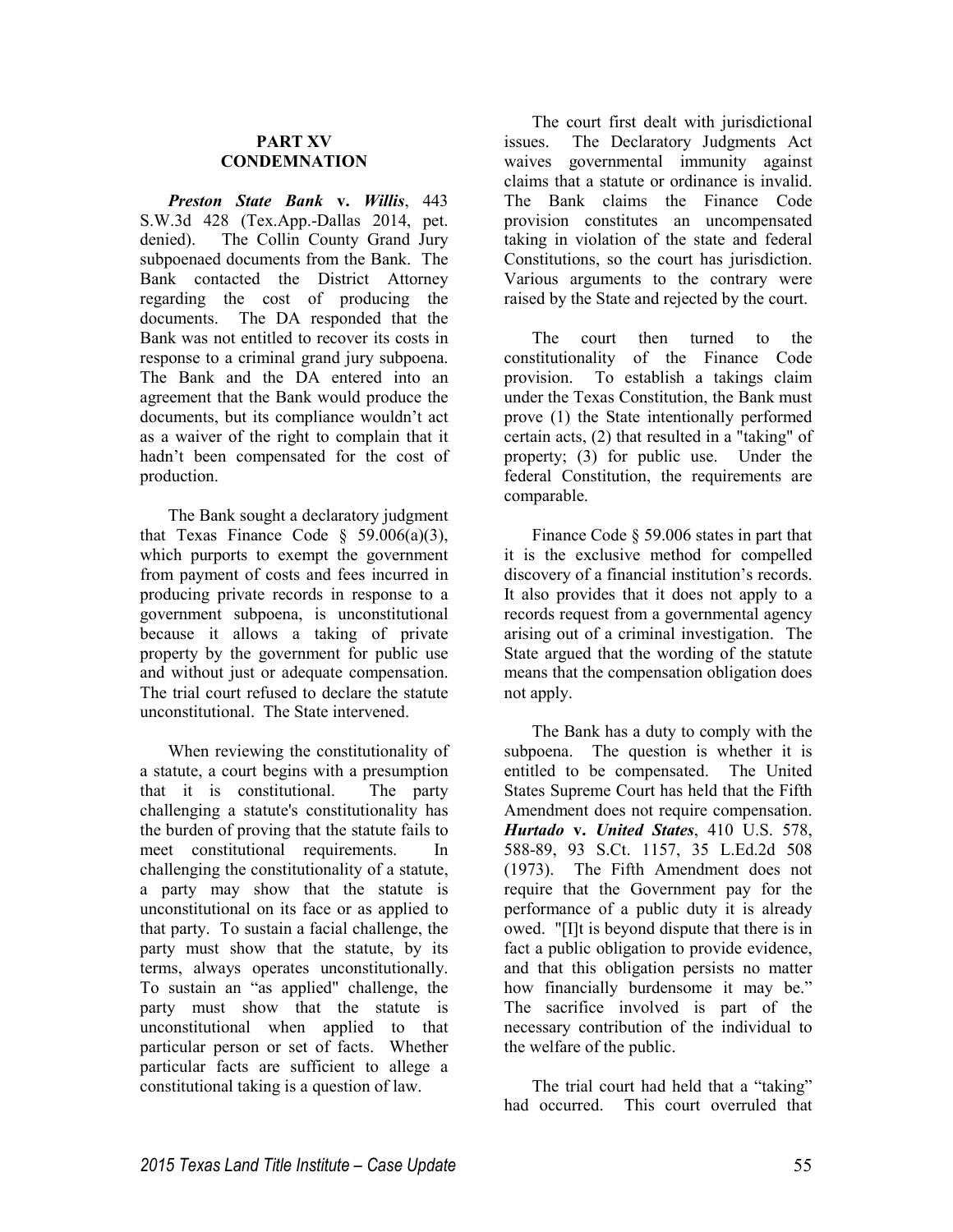holding, but held that the trial court's ruling did not require reversal, since no compensation was awarded for the "taking."

*State of Texas* **v.** *Clear Channel Outdoor, Inc.*, No. 13-0053 (Tex. May 24, 2015). A billboard may be a fixture to be valued with the land, and, while the advertising business income generated by a billboard should be reflected in the valuation of the land at its highest and best use, the loss of the business is not compensable and cannot be used to determine the value of the billboard structure

#### **PART XVI LAND USE PLANNING, ZONING, AND RESTRICTIONS**

*Teal Trading And Development, LP* **v.**  *Champee Springs Ranches Property Owners Association*, 432 S.W.3d 381 (Tex.App.-San Antonio 2014, pet. denied). This case is also discussed in Deeds and Conveyances.

Cop owned a big chunk land in Kendall and Kerr Counties. Declaration of Covenants, Conditions, and Restrictions. As part of the CCRs was a statement that the Declarant reserved a onefoot easement around the perimeter of the property for the purpose of precluding access to roadways by adjacent landowners. Cop then began selling lots out of the property. He sold a 600 acre parcel known as the Privilege Creek tract that ultimately ended up being owned by Teal Trading. All of the deeds in the chain of title from Cop to Teal Trading said, in one way or another, that the conveyance was made "subject to" the CCRs.

At one point, Teal Trading's predecessor began developing the Privilege Creek tract, and in the process connected to the roadways across the one-foot easement, in apparent violation of the CCRs. Champee Springs sued to enforce the restriction, then Teal Trading acquired the Privilege Creek

tract and intervened in the lawsuit.

Champee Springs's petition sought a declaratory judgment that Teal Trading was bound by the non-access restriction and estopped to deny its force, validity, and effect, and because they were so bound, the restriction was enforceable against them. Teal Trading's petition-in-intervention denied that it was bound by the restriction, and it sought a declaratory judgment that the non-access restriction was void as an unreasonable restraint against alienation and that Champee Springs had waived the right to enforce the non-access restriction and was thus estopped from enforcing the restriction.

Teal Trading argues the non-access restriction is not a valid easement in fact or law because an easement is the right to use a servient estate by a dominant estate, and because Cop only purported to retain the right to prohibit use, there is no valid easement. That argument overlooks the well-established nature of negative reciprocal easements, restrictive covenants, or equitable servitudes restricting the use of property. A restrictive covenant is a negative covenant that limits permissible uses of land. A negative easement is a restrictive covenant. Teal Trading did not meet its summary judgment burden to show the restriction was not a valid easement.

Teal Trading then argues that, because Cop already owned the entire tract when he purported to create an easement, any purported easement would therefore merge into the fee simple estate. If any valid and enforceable negative reciprocal easement or restrictive covenant arose from the nonaccess restriction, it happened when Cop sold the first tract of the burdened property, not when he filed the Declaration. Termination by merger could only happen thereafter if all the burdened and benefitted properties came back into the ownership of a single entity. There is no evidence that such an event occurred in this case.

Teal Trading did not meet its summary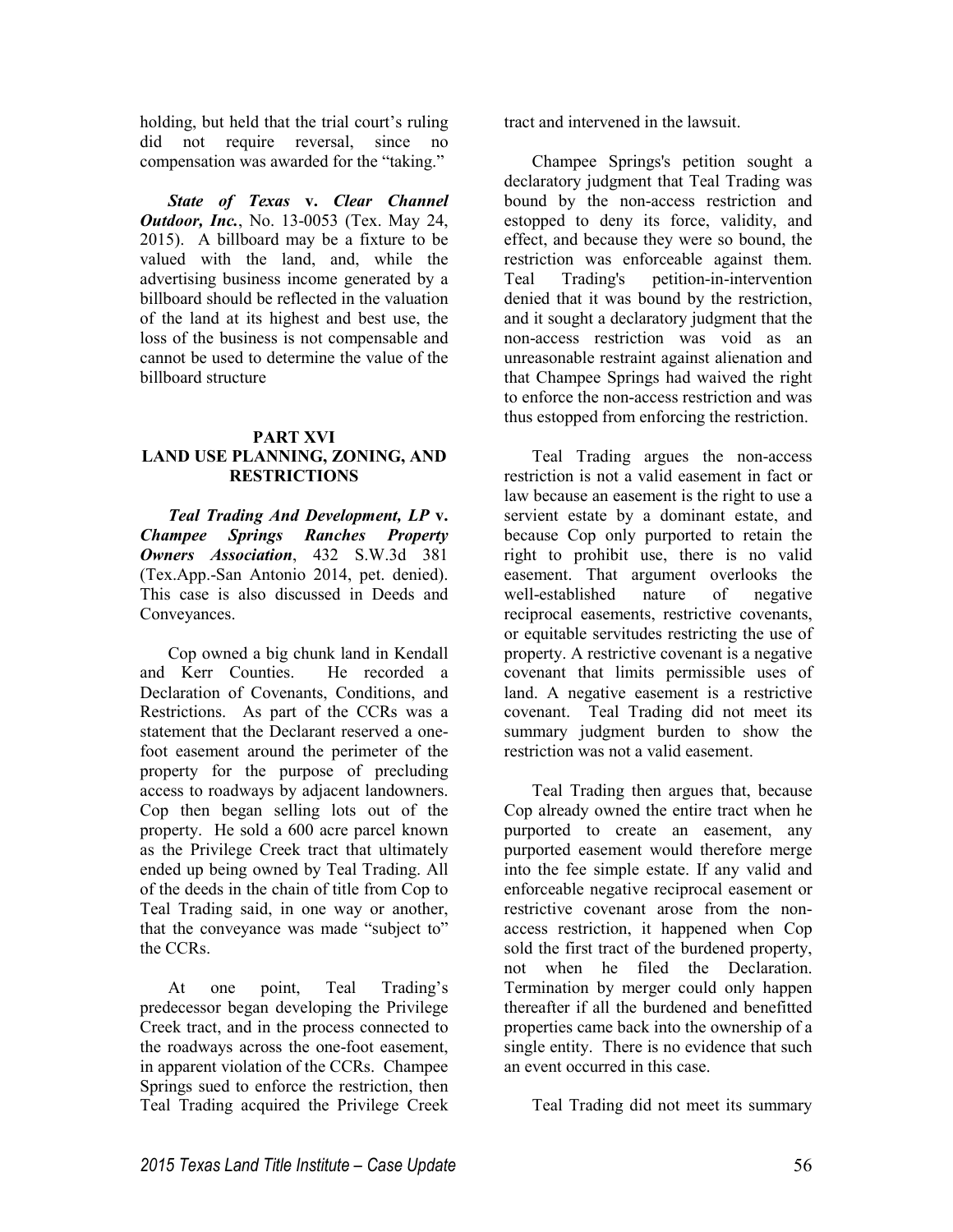judgment burden to show the restriction, if it was a valid easement, was terminated by merger.

Teal Trading then argues the non-access restriction is void because it is against public policy. Texas law recognizes the right of parties to contract with relation to property as they see fit, provided they do not contravene public policy and their contracts are not otherwise illegal. Teal Trading contends that the subdivision regulations of Kerr County and Kendall County are a source of public policy and that the nonaccess restriction violates them. The court assumed that a property restriction created in violation of a county's subdivision regulations may be void as against public policy. But the court held that there was no violation of the subdivision regulations. Again, Teal Trading did not meet its summary judgment burden.

Teal Trading then argues the non-access restriction is void as an unreasonable restraint against alienation. The Texas Supreme Court has used the definitions from the First Restatement of Property to identify whether an instrument contains a restraint on alienation. Under the First Restatement, a restraint on alienatio is an attempt by an otherwise effective conveyance to cause a later conveyance: (i) to be void (a disabling restraint); (ii) to impose contractual liability on the one who makes the later conveyance when such liability results from a breach of an agreement not to convey (a promissory restraint); or (iii) to terminate or subject to termination all or a part of the property interest conveyed (a forfeiture restraint).

Although Teal Trading identifies the three categories of restraints against alienation accepted by the Texas Supreme Court, it does not argue that the restriction falls within any of the categories. It simply states that the restriction entirely prohibits Teal Trading from selling a parcel of its property that straddles the imaginary line. The restriction does not purport to prohibit Teal from selling any part of the Privilege

Creek Tract, and the court held that the restriction does not, on its face, fall within any of the recognized categories of restraints on alienation.

To the extent that the non-access restriction may operate as a restraint on alienation, it does so as an indirect restraint. Texas law does not favor declaring indirect restraints on alienation as unreasonable and against public policy. Teal Trading did not meet its summary judgment burden to show the restriction was an unreasonable restraint on alienation.

Finally, Teal Trading argues that the non-access restriction is an unreasonable restraint on its use of the Privilege Creek tract. Restrictions that amount to a prohibition of the use of property are void. Of course, public policy also recognizes that parties may contract with regard to their property as they see fit. The restriction, if valid and enforceable, does not prohibit Teal Trading's use of the Privilege Creek tract, but only limits how it may use it. Teal Trading did not present evidence showing that the restriction so severely limited its use of the property that the property was rendered valueless. Teal Trading did not meet its summary judgment burden to show the restriction was an unreasonable restraint on use.

*Park v. Escalera Ranch Owners' Association*, 457 S.W.3d 571 (Tex.App.- Austin 2015, no pet.). Park purchased a lot in the subdivision on which he built a new home. His property, like the other lots in the subdivision, is subject to the recorded Declaration. The Declaration established the HOA to administer and enforce the provisions of the Declaration, including covenants and restrictions related to all construction in the subdivision. Each property owner in the subdivision is a member of the HOA. The Declaration also established a Master Design Committee, which created Master Design Guidelines "to create a harmonious residential community." Before any construction (either new or an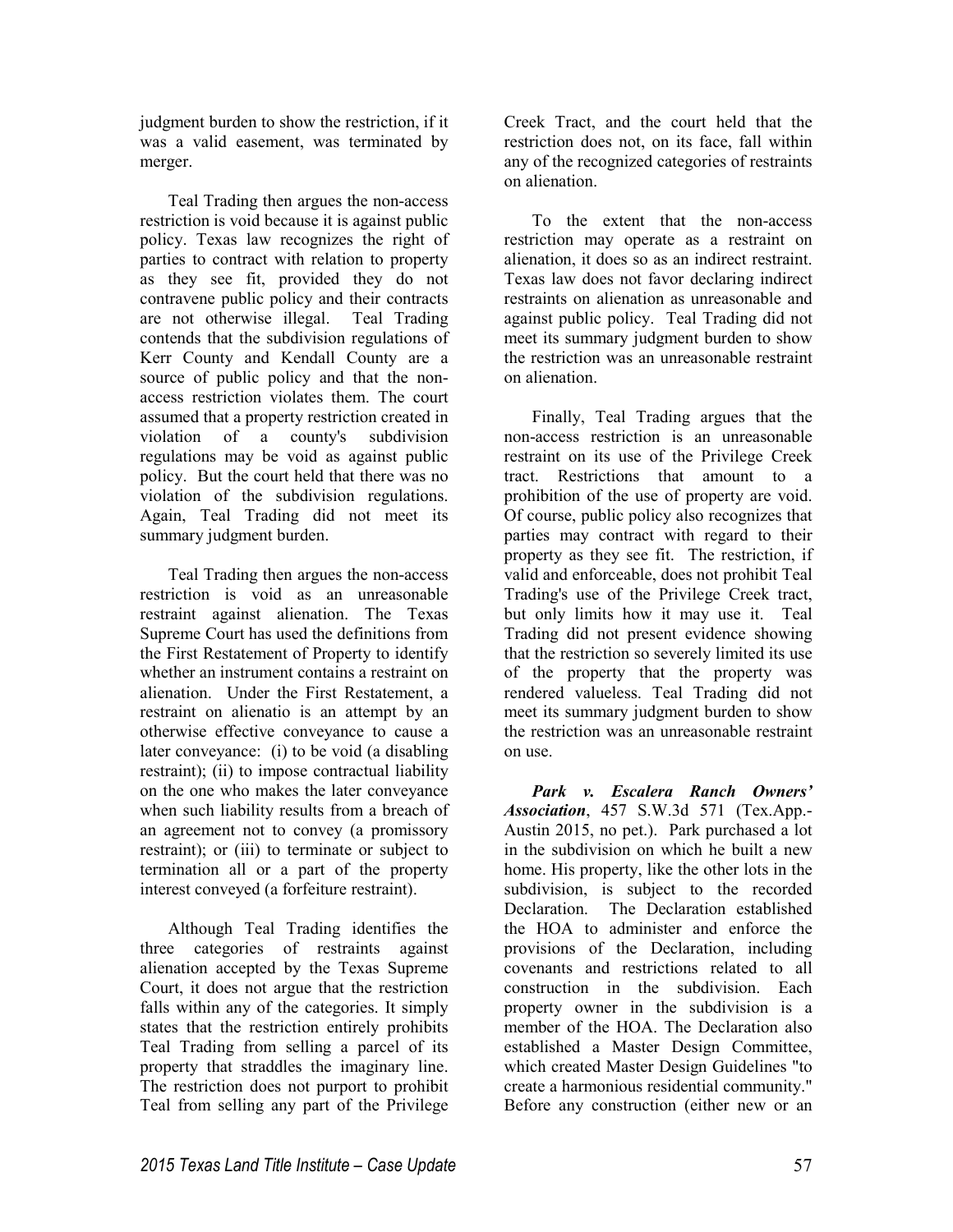exterior addition or change) can begin on any lot in the subdivision, the Declaration requires that detailed plans and specifications be submitted to the Master Design Committee, which is declared to be the sole authority for determining whether proposed structures and landscape elements are in harmony of design with other existing structures and the overall development plan for the subdivision and for approving plans. A copy of the Master Design Guidelines were provided to Park when he purchased his lot.

Park submitted his preliminary plans and, after some negotiating between Park, his architect and the Committee, Park submitted revised plans which the Committee approved. When the house was constructed, Park installed windows that were different that those shown on the approved plans. The HOA notified Park that the windows didn't comply and asked him to fix the non-compliance. After a backand-forth between the two sides, the HOA's attorney sent Park a letter demanding the fix and threatening to sue. The letter did not provide Park with the notice required by Property Cose § 209.007 that he was entitled to request a hearing under Property Code § 209.006 before the HOA was allowed to sue.

Park didn't comply with the letter and never requested additional time, but did offer to pay \$5,000 if the Committee would allow the unapproved windows to remain in place. The offer was rejected. The HOA sued Park a little over a month after its first notification. Park answered pro se, and in addition to filing a general denial, he asserted as an affirmative defense that the Committee Guidelines are ambiguous and thus unenforceable. He also asserted counterclaims against the Association for breach of contract (based on the HOA's failure to seek alternative dispute resolution before filing suit), violation of owner's due process" (based on the HOA's failure to provide the notice and hearing required under Property Code Sections 209.006 and

209.007, and " racial and ethnic discrimination." Park sought damages in excess of \$1 million. He later retained an attorney, adding a defense of unclean hands.

Almost a year after filing suit, the HOA sent a letter to Park which, in an attempt to cure the failure to include the §209.006 notice, gave Park 30 days after the date of this letter to request a presuit hearing.

The trial court ruled in favor of the HOA, denying all of Park's claims. He was ordered to fix all the windows. Park contends that the HOA's failure to provide presuit notice as required by Property Code § 209.006 deprived the trial court of jurisdiction over the suit. In support of this issue, he argues that (1) the plain language of Chapter 209 expressly requires notice, a hearing, a right to cure, and other "due process" before a property owners' association sues a property owner; (2) late notice does not cure a § 209.006 or 209.007 violation; (3)  $\S$  209.008(b) does not allow an exception from the mandate to offer notice and other "due process" merely because the property owners' association foregoes attorneys' fees; and (4) the HOA's late letter could not constitute effective notice.

Park and the HOA dispute whether § 209.006's notice requirement is jurisdictional--i.e., failure to comply negates the trial court's subject-matter jurisdiction over the Association's suit--or is mandatory but not jurisdictional. This is a question of first impression. Park asserts that the notice requirement is jurisdictional, and therefore, the HOA's failure to provide notice requires the trial court to dismiss its case. The HOA responds that the requirement is mandatory, but not jurisdictional, and that Park waived the requirement by failing to timely object and request an abatement. The HOA also contends that the notice it provided after filing suit operated to cure its failure to provide presuit notice.

The court began with the presumption that the Legislature did not intend to make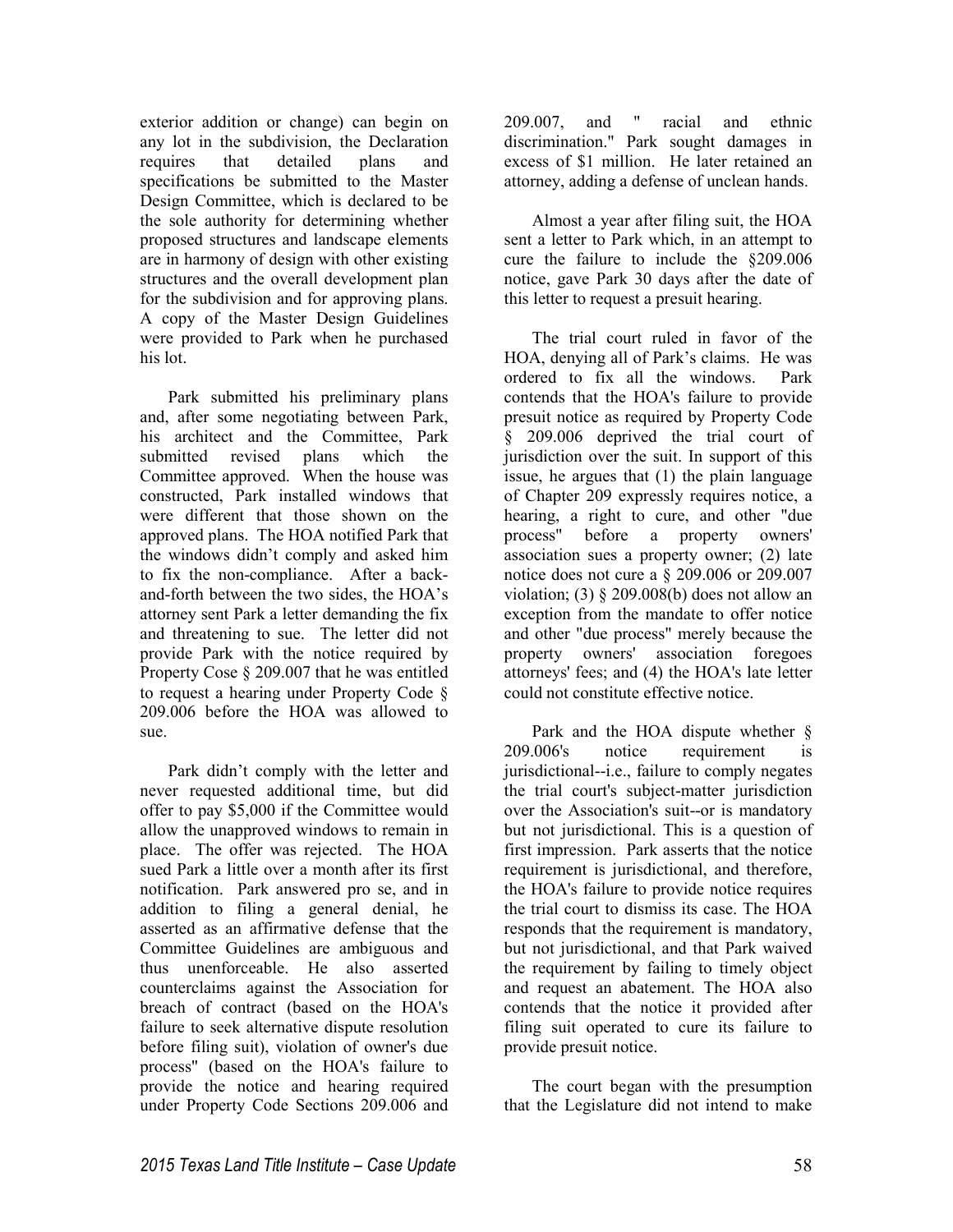presuit notice under Section 209.006 jurisdictional. Only clear legislative intent to the contrary can overcome this presumption.

To determine whether the Legislature intended a jurisdictional bar, the court first examined the plain meaning of the statute, looking specifically for 'the presence or absence of specific consequences for noncompliance. It also considered the purpose of the statute and 'the consequences that result from each possible interpretation.

Section 209.006(a) states that a property owners' association "must" give notice before filing suit against an owner. The Code Construction Act, Government Code § 311.016(3), explains that "must" creates or recognizes a condition precedent, ), and the Texas Supreme Court has stated that "must" generally has a mandatory effect, creating a duty or obligation.

In this case, although there are no statutory consequences for noncompliance specified in Chapter 209, the court also considered the purpose of Section 209.006's presuit-notice requirement. While statutory provisions that are included merely to promote the proper, orderly and prompt conduct of business, are not generally regarded as mandatory, courts generally construe a statutory provision as mandatory when the power or duty to which it relates is for the public good. The court concluded that  $§$  209.006(a)'s purpose is similar to presuit-notice provisions found in other statutes: to discourage litigation and encourage settlements. It held that § 209.006's notice requirement is mandatory. It next considered whether it was also jurisdictional.

Nothing in the plain language of Chapter 209 indicates that the Legislature intended the notice requirement to be jurisdictional. Even mandatory dismissal language does not necessarily compel conclusion that statute is jurisdictional. Chapter 209's lack of a provision dictating dismissal for noncompliance is a circumstance weighing in favor of a nonjurisdictional interpretation.

In addition, the mere fact that the purpose of the notice requirement reflects a general concern by the Legislature to protect the rights of property owners vis-a-vis property owners' associations does not imply that the Legislature intended to deprive Texas trial courts of subject-matter jurisdiction when associations fail to provide the notice.

The final factor to be considered--the consequences of the alternative interpretations--suggests that the notice requirement is not jurisdictional.

Having considered all the factors, the court concluded that the Legislature did not intend to make notice under § 209.006 jurisdictional. The notice is mandatory, but not jurisdictional, therefore a complete lack of notice may be cured by a defendant's timely request for abatement to allow for provision of the notice.

*Country Community Timberlake Village, LP* **v.** *HMW Special Utility District*, 438 S.W.3d 661 (Tex.App.- Houston [1st Dist.) 2014, pet. denied). Country Community developed two residential subdivisions: Timberlake Village and the Small Tract. Each is subject to its own set of restrictive covenants. The Small Tract restrictions limited the use of the property in it to residential purposes. The restrictions also included some recitals that the purpose of the restrictions was to preserve the value of the property located within Timberlake Village.

HMW bought some property in the Small Tract for use as a utility site and constructed a small water plant there. Because this use would have violated the residential-only restrictions, HMV sought to condemn that restriction as it applied to the utility site. A large number of property owners within Timberlake Village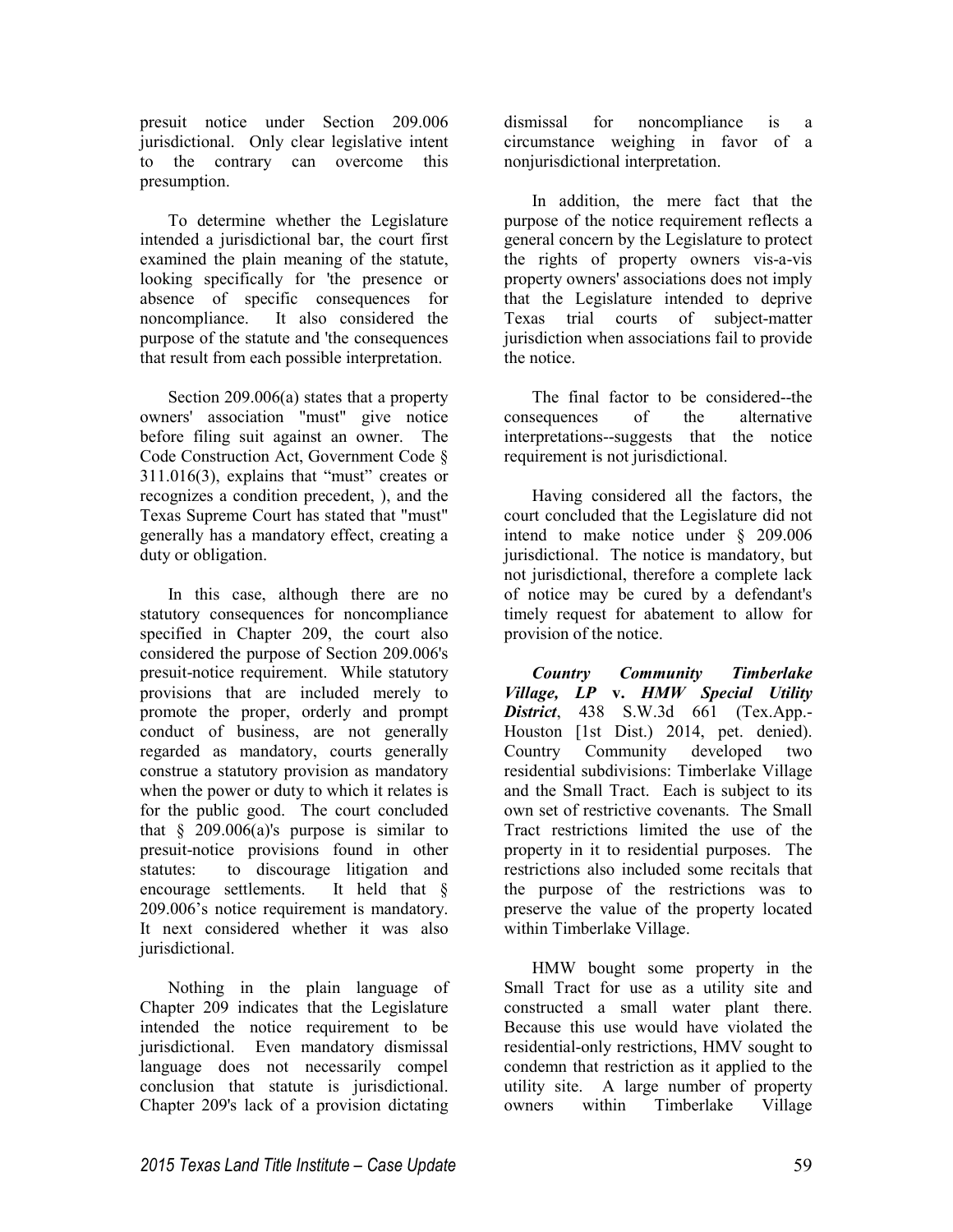counterclaimed, seeking damages to their properties because of the loss of the residential-only restriction on the Small Tract.

HMW claimed that the Timberlake Village owners lacked standing. Standing is a prerequisite to subject-matter jurisdiction, and subject-matter jurisdiction is essential to a court's power to decide a case. Standing consists of some interest peculiar to the person individually and not as a member of the general public. In disputes over deed restrictions, a person has standing to enforce the restriction only upon showing that the restriction was intended to inure to his or her benefit. It is well settled that a restriction on a piece of property may not be enforced by one who owns land not subject to the restriction, absent privity of contract or a general plan or scheme of development applicable to the land that the plaintiff does own.

To establish the existence of a general plan or scheme of development, the party seeking to enforce deed restrictions must establish that (1) a common grantor (2) developed a tract of land (3) for sale in lots and (4) pursued a course of conduct which indicates that he intends to inaugurate a general scheme or plan of development (5) for the benefit of himself and the purchasers of the various lots, and (6) by numerous conveyances and (7) inserts in the deeds substantially uniform restrictions, conditions and covenants against the use of the property. This basically requires that each conveyance of a lot contain or carry adequate reference to the recorded restrictions, the burdening of each lot with the restrictions for the benefit of each other lot, and the right of each lot owner to enforce the restrictions against the other lots.

When the developer's actions satisfy all of these requirements, the grantees acquire by implication an equitable right, variously referred to as an implied reciprocal negative easement or an equitable servitude, to enforce similar restrictions against that part

of the tract retained by the grantor or subsequently sold without the restrictions to a purchaser with actual or constructive notice of the restrictions and covenants. The most common test of the existence of a general building or neighborhood scheme is an intent that the protection of the restrictive covenant inure to the benefit of the purchasers of the lots in the TRACT.

Here, the Timberlake Village owners relied on the recitals in the Small Tract restrictions that said the purpose of the restrictions was to preserve the value of the property located within Timberlake Village. Recitals in a contract do not control the operative clauses of the contract unless the latter are ambiguous. Whenever possible, the recitals should be reconciled with the operative clauses and given effect, unless they cannot be so harmonized, in which case unambiguous operative clauses will prevail. In other words, recitals, especially when ambiguous, cannot control the clearly expressed stipulations of the parties; and where the recitals are broader than the contract stipulations, the former will not extend the latter.

The parties do not dispute Timberlake Village and the Small Tract are distinct pieces of property and that each is subject to certain deed restrictions, including a residential-use restriction. But different instruments impose the restrictions on each parcel, and the restrictions are substantively different in myriad ways. To establish the existence of a general plan or scheme applicable to both the Timberlake Village and the Small Tract the Timberlake Village homeowners bear the burden of showing, among other facts, that the developer developed a tract of land for sale in lots and by numerous conveyances inserted in the deeds substantially uniform restrictions, conditions and covenants against the use of the property. But the opposite happened. The developer did not develop "a tract of land," but two. The restrictions on each subdivision were substantially different. the imposition of restrictions on only one piece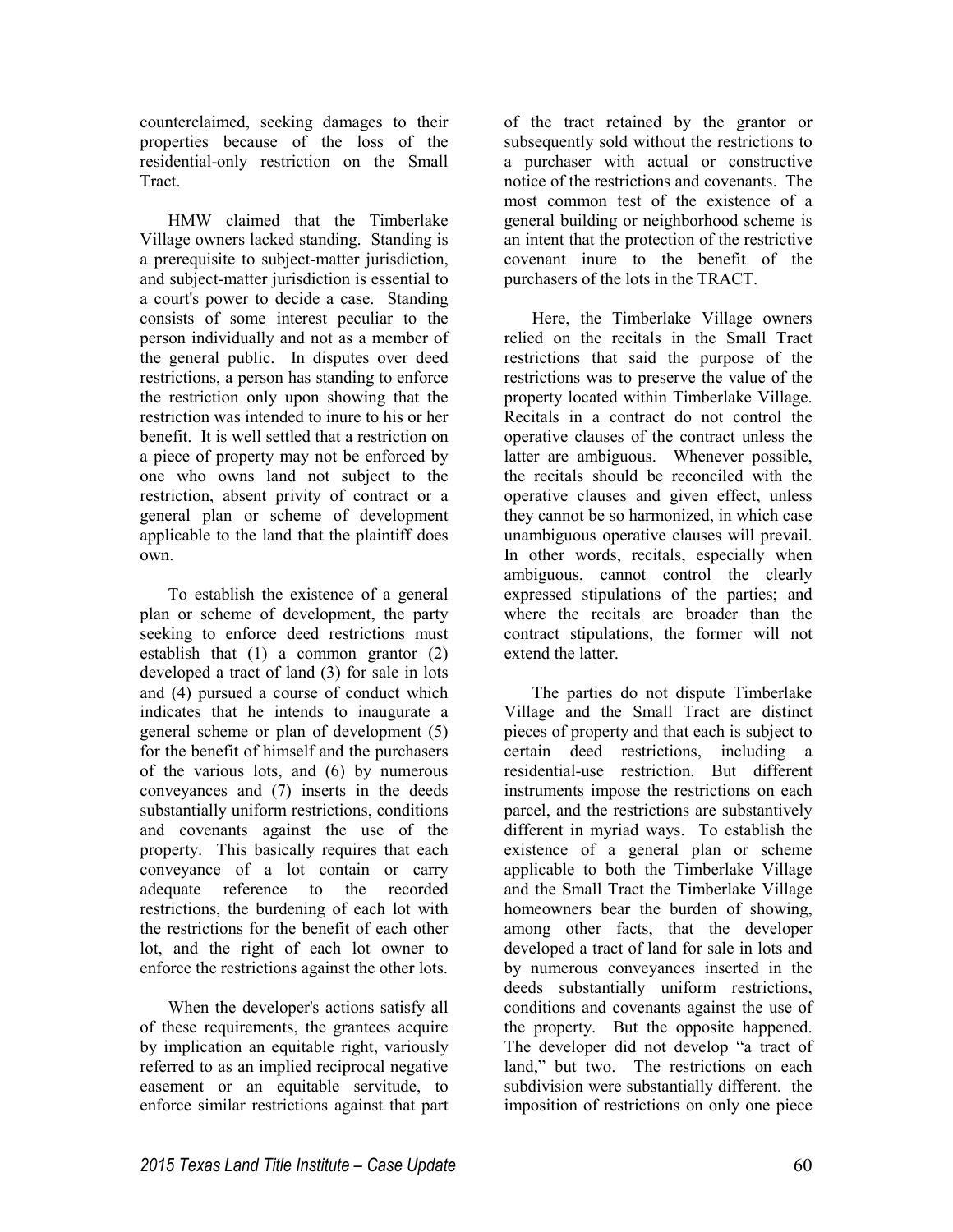of property or one portion of a larger parcel is evidence of a general scheme covering only the restricted land.

Accordingly, the court held that the Small Tract was not part of a general plan or scheme of development such that would bring it within the exception to the general rule that requires privity of contract. Furthermore, despite the wording of the recitals, the operative provisions of the Small Tract restrictions make no mention of Timberlake Village. In other words, the Small Tract Declaration gives the owners of property in Timberlake Village no rights whatsoever. In addition, the Small Tract declaration confers the power to enforce the restrictions in the Small Tract Declaration only to owners of within the Small Tract.

Because the court held that the Timberlake Village owners lacked standing, their claims were dismissed.

*Anderton* **v.** *City of Cedar Hill*, 447 S.W.3d 84 (Tex.App.-Dallas 2014, no pet.). Lynch leased property from which he sold sand and stone. When the City issued a building permit, the property was zoned "C" for commercial. Although the City's permit describes the "use" of the property as "sand and gravel sales," Lynch's business also sold fill dirt, rock, sand, gravel, flagstone, plants, trees, and firewood. Lynch said he operated his business on both Lots 5 and 6 from 1985 through 2000 and kept material, including fill dirt, on Lot 5. In 1985, part of the property was rezoned to "SU," special use for mini-warehouse storage. In 2001, it was changed again to "LR," local retail.

Lynch sold his business to the Andertons. They also leased the same property that Lynch had leased and ultimately bought it. They expanded their operations at some point. The City then started questioning the use of the property. The Andertons sought a zoning change back to commercial, but it was turned down.

The Andertons thought their use was a

legally nonconforming use and refused to terminate it. The City then issued citations for unlawful expansion of a nonconforming use.

A nonconforming use of land is a use that existed legally when the zoning restriction became effective and has continued to exist even though no longer in compliance with currently applicable restrictions. When determining whether there is a legal nonconforming use in a particular case, the proper focus is on the legislative enactments of the regulation body. The party claiming privilege to continue a nonconforming use, in this case the Andertons, bears the burden of proving its preexisting status.

The City ordinance here provides that a nonconforming use that was lawfully established prior to the effective date of amendatory regulations may continue to operate under the regulations under which it was established, but shall not be enlarged, increased, or extended to occupy a greater area of land than was occupied at the time the use became nonconforming. The court found many disputed fact issues and held that the trial court erred in granting summary judgment in favor of the City.

*Town of Annetta South* **v.** *Seadrift Development, L.P.*, 446 S.W.3d 823 (Tex.App.-Fort Worth 2014, pet. pending). The Town denied Seadrift's preliminary subdivision plat for an approximately 106 acre tract. A large portion of Seadrift's platted subdivision was located in the ninety-five acres of the Town's ETJ. While Seadrift's proposed subdivision lots within the Town's boundaries were two acres in size, the lots in the Town's ETJ were not. At the time of Seadrift's plat application, the only Town ordinance provisions addressing density in the Town's ETJ were located in Town Ordinance 011. Ordinance 011 contains a provision requiring that all lots in the Town's ETJ be at least two acres in size.

The Town certified that the reason for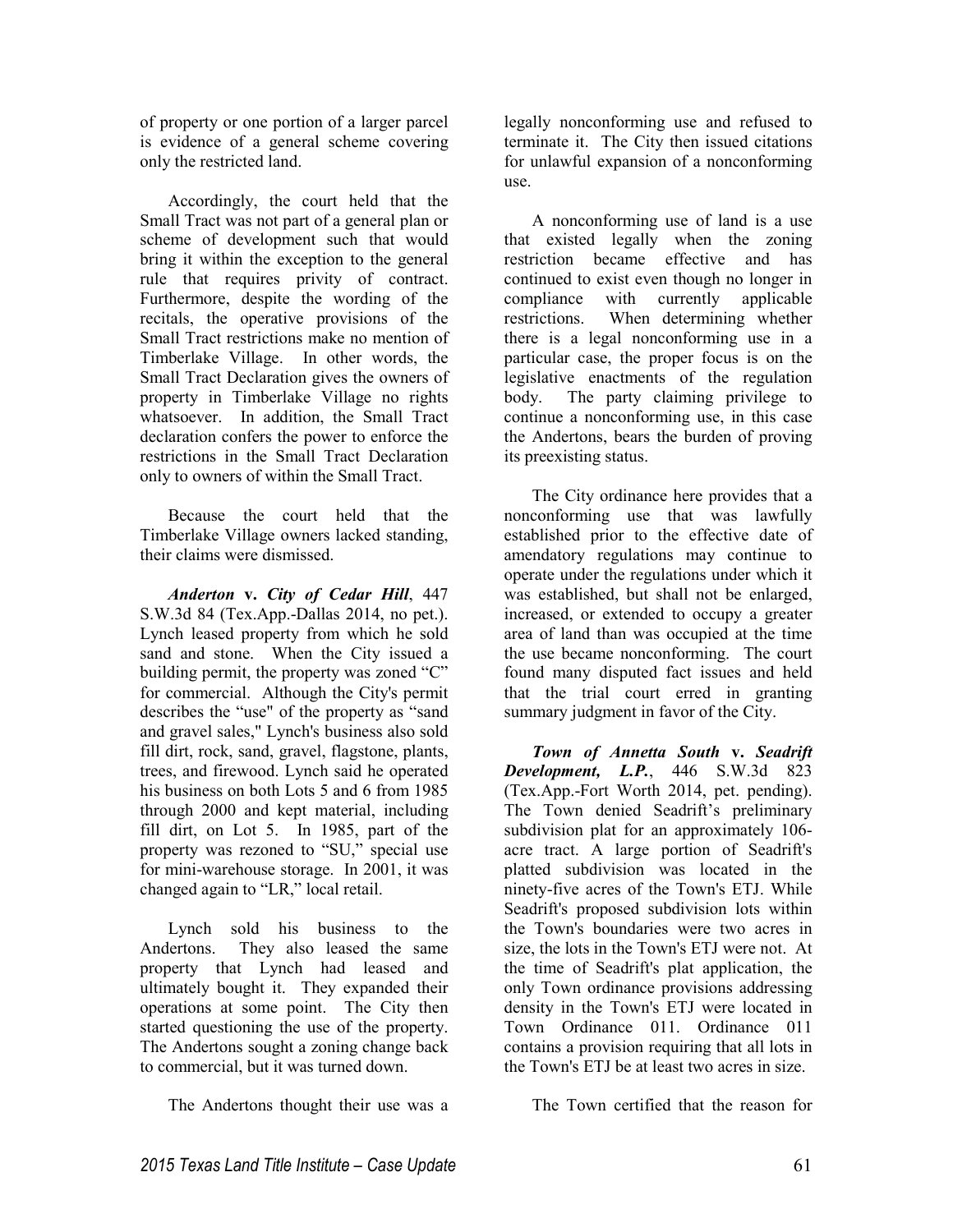its denial of Seadrift's plat was that the density of the development is excessive. After receiving this certification, Seadrift filed suit against the Town seeking a declaratory judgment that Ordinance 011's provision requiring that all lots within the Town's ETJ must be at least two acres in size violates Local Government Code § 212.003(a)(4). Seadrift also sought a writ of mandamus to compel the Town to engage in the ministerial act of approving the subdivision plat.

A city's authority to regulate land development in its ETJ is wholly derived from a legislative grant of authority. A city is authorized to apply municipal ordinances governing plats and subdivisions of land to promote the health, safety, morals, or general welfare of the municipality and the safe, orderly, and healthful development of the municipality to property within its ETJ. The municipality is also authorized to apply in its ETJ other city ordinances relating to access to public roads or the pumping, extraction, and use of groundwater by persons other than retail public utilities. But, unless otherwise authorized by state law, a municipality may not regulate a number of activities and uses within the municipality's ETJ, among which is that a city may not regulate the number of residential units that can be built per acre of land.

The Town argues that the minimum lot size regulates only how small a resulting lot can be. It does not expressly mandate the number of residential units that can be built on the resulting lots. A resulting two-acre lot can logically be the site for one or multiple duplexes, triplexes or apartment buildings and thus, can contain one, twenty, or more residential units.

The court didn't buy this argument. Ordinance 011 actually does control or regulate the number of residential units that can be built, which appears on its face to violate Local Government Code §  $212.003(a)(4)$ .

*Garrett Operators, Inc.* **v.** *City of Houston*, 461 S.W.3d 585 (Tex.App.- Houston [1st Dist.] 2015, pet. denied). Garrett holds a lease on a small parcel of land located in Houston, Texas. The only significant structure on this parcel of land is an advertising billboard. Garrett's owner, Cox, met with the City's Sign Administration to discuss plans to install an LED display on his billboard. The City told him that it was illegal in Houston for sign owners to use an LED display on a sign. Apparently the code didn't mention LED displays, but the City told him it was likely that it would change the Sign Code.

Garrett later had its lawyer send a letter to the City describing the LED installation and asserting that the Sign Code does not require a permit for the installation. The City responded by saying that, based on what it knew, the LED installation would be in direct violation of the City's Sign Code.

When Garrett attempted to install the sign, the City issued a stop order for the work. The basis for the order was that no permits were on file. Garrett filed suit. A few days after that, the City enacted an ordinance that explicitly prohibited offpremise electronic signs.

Among other issues in this appeal, Garrett argued that the pre-amendment Sign Code did not require it to obtain a permit to convert to an LED display. This required a determination as to whether the amendment of the Sign Code could be applied retroactively.

A retroactive law is one that extends to matters that occurred in the past. Article I, § 16 of the Texas Constitution prohibits retroactive laws; however, not all retroactive statutes are unconstitutional. There is a three-part test to determine whether a retroactive statute is unconstitutional. A court looks at (i) the nature and strength of the public interest served by the statute as evidenced by the Legislature's factual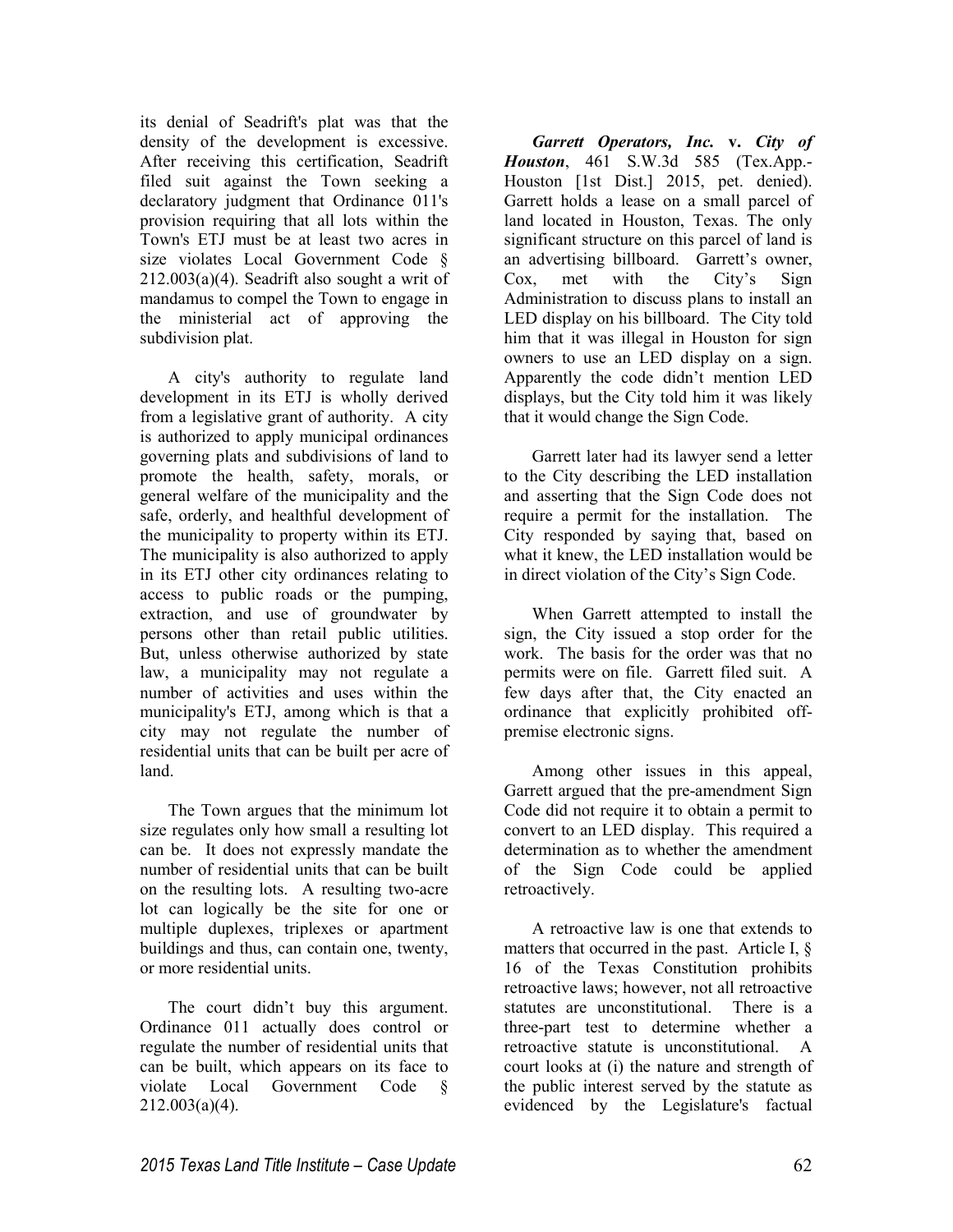findings; (ii) the nature of the prior right impaired by the statute; and (iii) the extent of the impairment.

The City argued that applying the amendment to Garrett does not create a retroactive law because Garrett does not have any vested right to convert his billboard to LED without a permit. Specifically, it is the City's position that, absent an application to the City, which Garrett admittedly did not submit until 2011, Garrett had no vested interest. Garrett responds, however, that no such application was required.

The "Sign Permits and Fees" portion of the Sign Code, provides that no one can erect, reconstruct, alter, relocate, or use a sign without a permit, subject to certain exceptions. The City's position was that Garrett's plan was to reconstruct or alter its billboard, thus requiring a permit to do so.

Garrett argued that the "Miscellaneous Sign Provisions" of the Sign Code applied. Those provisions include a provision that no sign permit is required for the change of electrical wiring or devices. Garrett claimed that all it was doing was changing electrical wiring and devices. The City said Garrett was going much further. It was not merely changing letters, symbols, and coy, but rather was reconstructing the existing sign by installing a new LED sign cabinet to create essentially a new sign.

While both sides disagree about whether the proposed changes require a permit from the City, the parties essentially agree on the details of the proposed upgrade. The upgrade, as described, would require the rewiring of the electrical portions of the sign, but also would require the removal of the rotating slats, which would then be replaced by LED panels that could be controlled and changed by computer.

The court agreed with the City that this type of extensive change to the sign is more than simply changing the "electrical wiring and devices" of the sign. Indeed, the summary judgment evidence shows that the electrical wiring component of the project had been completed when the City issued a stop order, and that that more work was necessary to complete the project. If the court were to accept Garrett's position that it was merely changing the electrical wiring and devices of the sign, the exception in the Sign Code would threaten to "swallow the rule" that requires permits for reconstructing and altering signs, for it is hard to imagine any extensive renovation to a sign that would not also involve changes to the electrical wiring. Thus the exception would become largely meaningless. Statutory language should not be read as pointless if it is reasonably susceptible of another construction.

Therefore, the court held that the proposed conversion from a tri-display billboard to a LED-display billboard was not merely a change to the "electrical wiring and devices," but was a reconstruction or alteration of the billboard requiring a permit from the City. Because Garrett was required to, but had not requested a permit from the City at the time it filed suit, it had no vested interest in converting its sign to LED without a permit. Because Garrett had no vested interest in converting its sign without a permit, the amendments to the Sign Code are not unconstitutionally retroactive when applied to it.

# **PART XVII AD VALOREM TAXATION**

*Parker County Appraisal District* **v***. Francis*, 436 S.W.3d 845 (Tex.App.-Fort Worth 2014, no pet.). Francis owns three contiguous tracts of land in Parker County: a three-acre tract, a one-acre tract, and a nineacre tract. A home in which Francis lives is located on the one-acre tract. The properties are contiguous, forming one thirteen-acre tract of property.